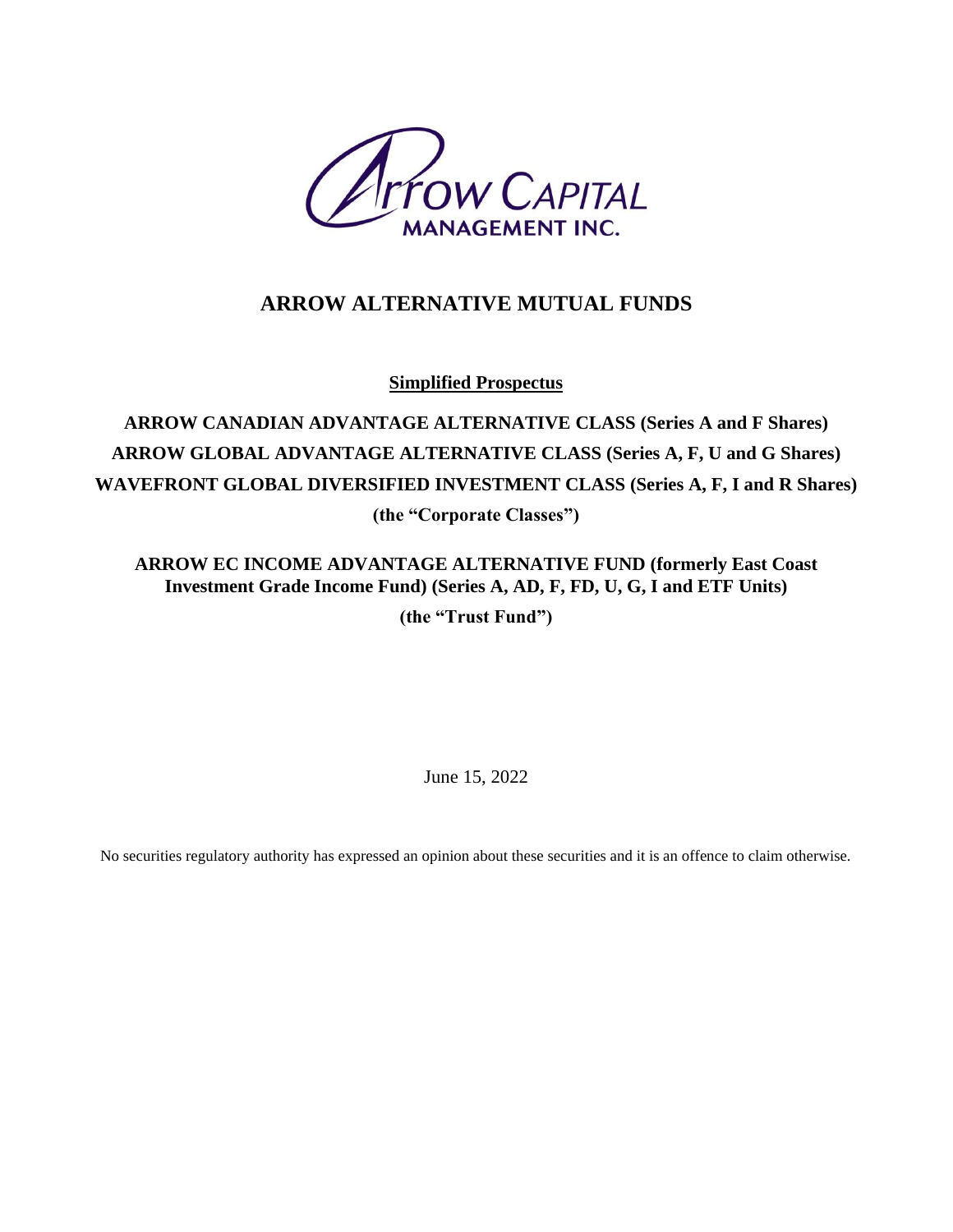## **TABLE OF CONTENTS**

| WHAT IS A MUTUAL FUND AND WHAT ARE THE RISKS OF INVESTING IN A MUTUAL FUND?4 |  |
|------------------------------------------------------------------------------|--|
| ORGANIZATION AND MANAGEMENT OF THE ARROW ALTERNATIVE MUTUAL FUNDS  15        |  |
|                                                                              |  |
|                                                                              |  |
|                                                                              |  |
|                                                                              |  |
|                                                                              |  |
|                                                                              |  |
|                                                                              |  |
|                                                                              |  |
|                                                                              |  |
|                                                                              |  |
| SPECIFIC INFORMATION ABOUT THE ALTERNATIVE MUTUAL FUNDS DESCRIBED IN THIS    |  |
|                                                                              |  |
|                                                                              |  |
|                                                                              |  |
|                                                                              |  |
|                                                                              |  |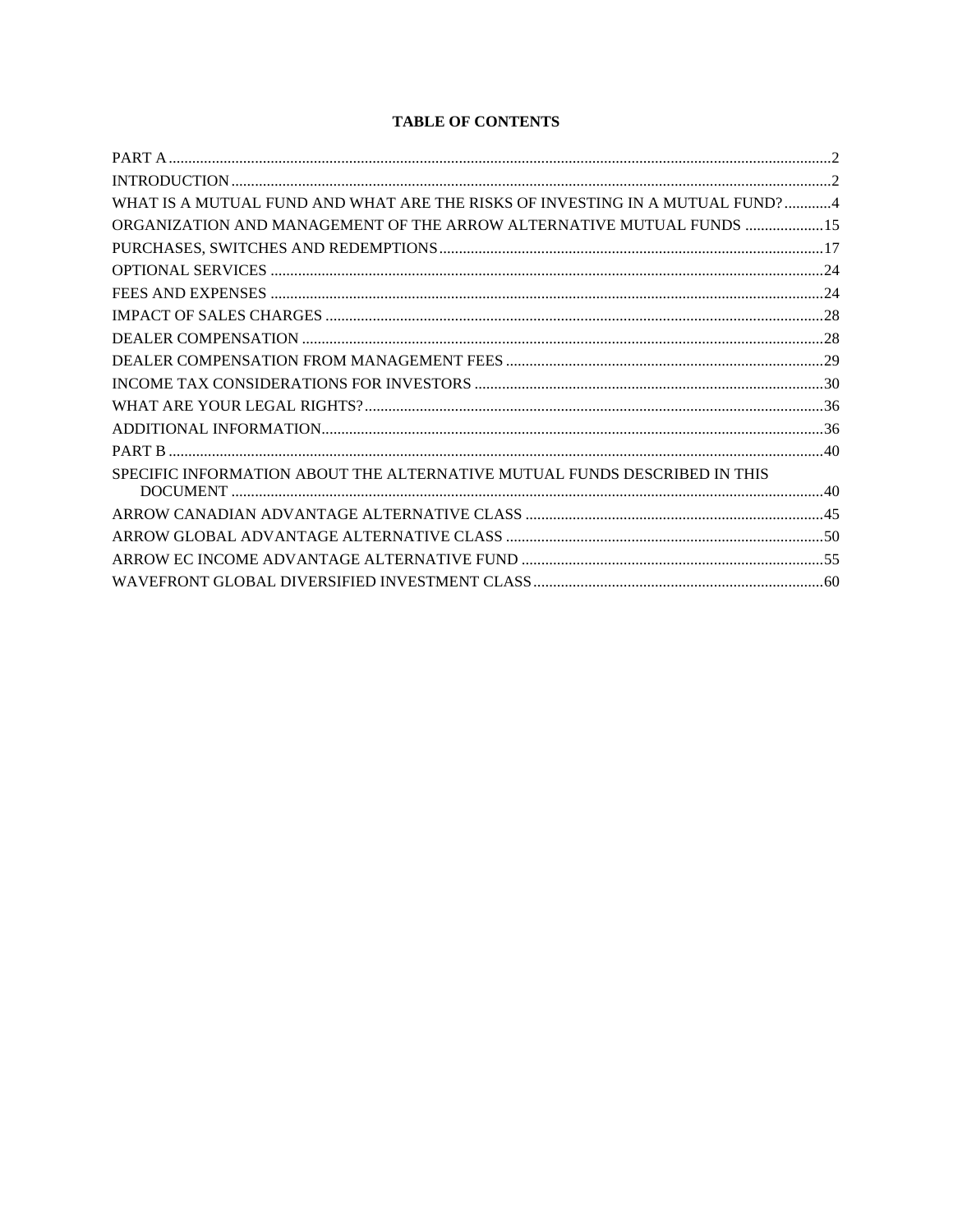#### **PART A**

### **INTRODUCTION**

<span id="page-2-1"></span><span id="page-2-0"></span>The manager of the Funds is Arrow Capital Management Inc., and is referred to in this document as "**Arrow**", "**us**", "**our**" or "**we**". A "**Fund**" is any of the mutual funds described in this simplified prospectus.

A "**Corporate Class**" refers to the assets and liabilities attributable to the classes of shares of Exemplar Portfolios Ltd. (the "**Company**"), a mutual fund corporation established under the laws of the Province of Ontario, that has the same investment objectives and strategies. The authorized capital of the Company consists of 1,000 separate classes of non-voting redeemable mutual fund shares (the "**Shares**"), issuable in series, in addition to a class of voting common shares held in trust by certain employees of Arrow for the non-voting shareholders. Each Corporate Class maintains its own separate group of assets within the Company.

A "**Trust Fund**" is a Fund that is not a Corporate Class. When you invest in a Trust Fund, you are buying units of a trust (the "**Units**").

A "**Security**" means a Share of a Corporate Class or a Unit of a Trust Fund.

This document contains selected important information to help you make an informed decision and to help you understand your rights as an investor.

This document is divided into two parts. The first part contains general information applicable to all of the Funds. The second part contains specific information about each of the Funds described in this document.

This Simplified Prospectus contains information about the Funds and the risks of investing in mutual funds generally, as well as the names of the firms responsible for the management of the Funds. Other funds that are classes of the Company are issued in separate documents. No ETF Dealer (as defined below) or Designated Broker (as defined below) has been involved in the preparation of this simplified prospectus or has performed any review of the contents of this simplified prospectus and, as such, the ETF Dealers and the Designated Brokers do not perform many of the usual underwriting activities in connection with the distribution by the Funds of their Series ETF securities under this simplified prospectus.

Additional information about the Funds is available in the following documents:

- the annual information form;
- the most recently filed Fund Facts;
- the most recently filed ETF Facts, as applicable;
- the most recently filed annual financial statements;
- any interim financial statements filed after those annual financial statements;
- the most recently filed annual management report of fund performance; and
- any interim management report of fund performance filed after that annual management report of fund performance.

These documents are incorporated by reference into this document, which means that they legally form part of this document just as if they were printed as a part of this document. You may obtain a copy of these documents, at your request, and at no cost, by calling us toll free at 1 (877) 327-6048 or (416) 323-0477, or from your dealer or by email at info@arrow-capital.com. You will also find these documents on the Funds' designated website [www.arrow](http://www.arrow-capital.com/)[capital.com.](http://www.arrow-capital.com/)

These documents and other information about the Funds are also available on the Internet site of SEDAR (the System for Electronic Document Analysis and Retrieval, established by the Canadian Securities Administrators) at [www.sedar.com.](http://www.sedar.com/)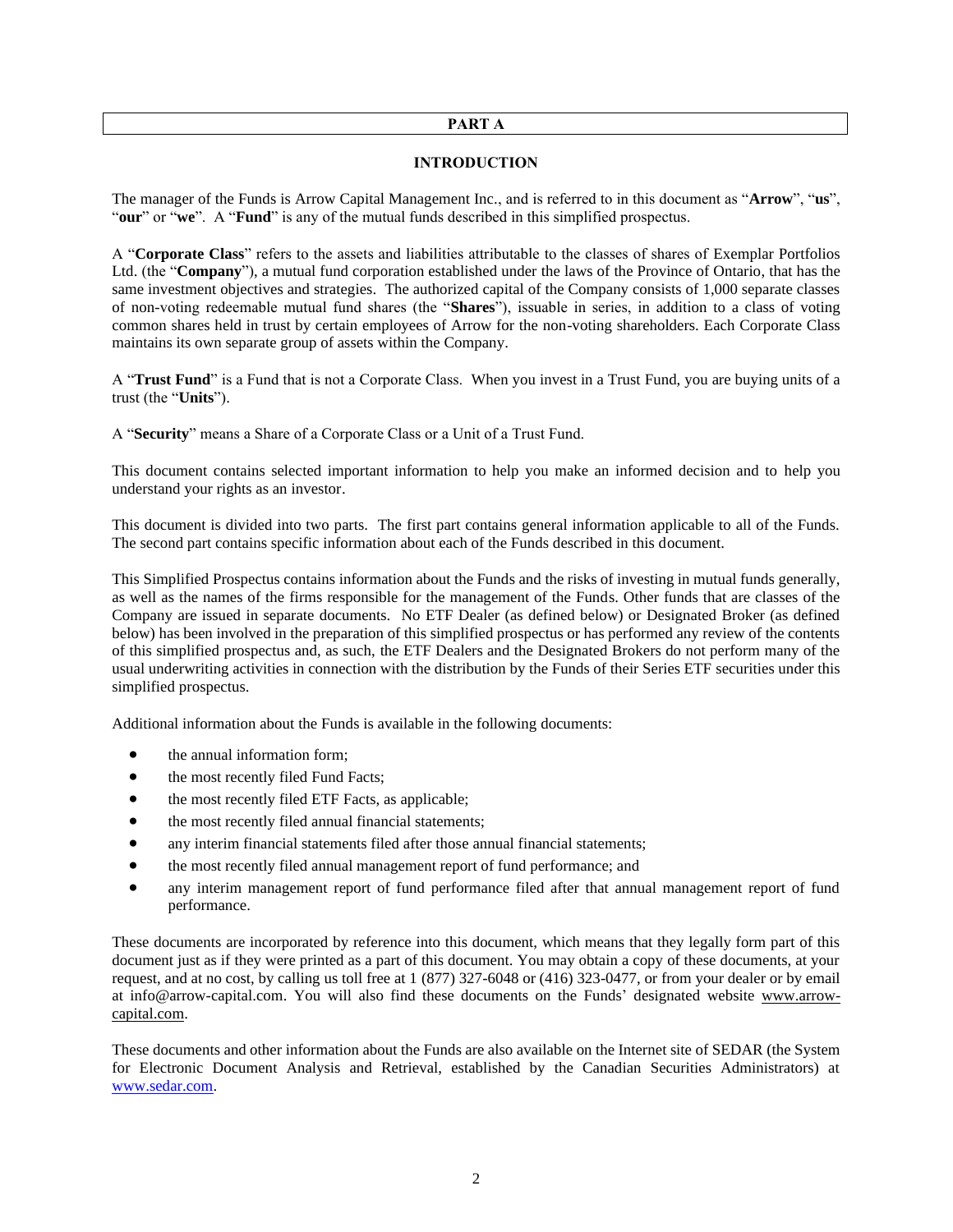## **Former Fund**

Arrow EC Income Advantage Alternative Fund (previously an exchange-traded investment trust named East Coast Investment Grade Income Fund), after receiving unitholder approval at a unitholder meeting on June 12, 2020, converted to an open-end alternative mutual fund (the "**Conversion**") on June 26, 2020 (the "**Conversion Date**"). In connection therewith, the Fund changed its name to Arrow EC Income Advantage Alternative Fund and changed its investment objective and investment strategies to reflect those provided for in this simplified prospectus. Additionally:

- on the Conversion Date, the securities of the Fund were re-designated as Series FD units; and
- as of the Conversion Date, Series FD units may be redeemed by unitholders on demand without penalty or cost and can be switched to securities of a different mutual fund or series managed by Arrow.

Please see "*Purchases, Switches and Redemptions*" later in this document.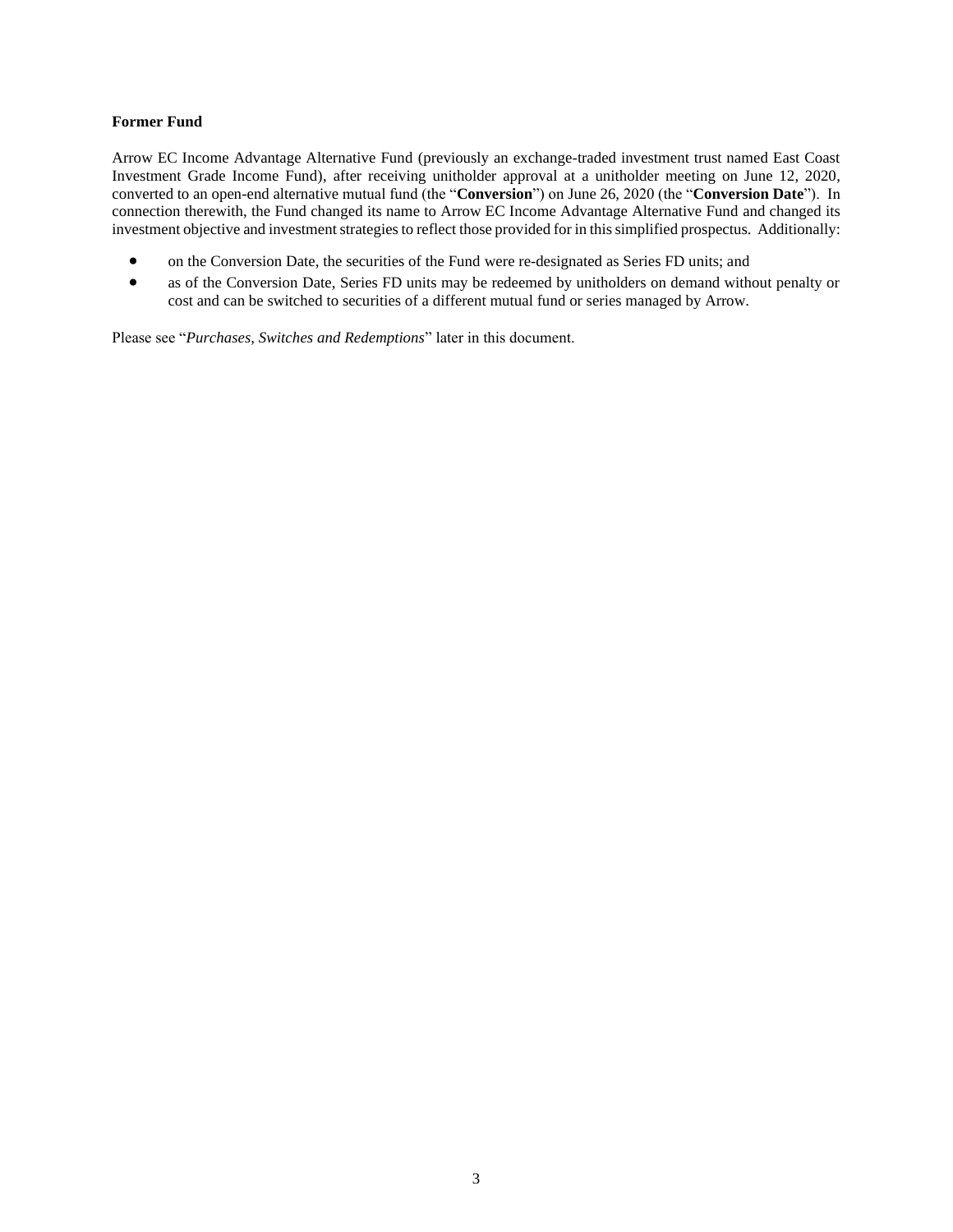## <span id="page-4-0"></span>**WHAT IS A MUTUAL FUND AND WHAT ARE THE RISKS OF INVESTING IN A MUTUAL FUND?**

### **What is a Mutual Fund?**

A mutual fund is an investment vehicle created to permit money contributed by people with similar investment objectives to be pooled. People who contribute money become securityholders of the mutual fund. Mutual fund securityholders share (in proportion to the securities they own) the mutual fund's income, expenses, and the gains and losses the mutual fund makes on its investments. The value of an investment in a mutual fund is realized by redeeming the securities held.

A mutual fund may own different types of investments - stocks, bonds, cash, and derivatives - all depending upon its investment objectives. The Funds also may invest in other mutual funds, which may be managed by us, called "underlying funds". The value of these investments will change from day to day, reflecting changes in interest rates, economic conditions and market and company news, with these and other factors affecting funds with varying degrees of impact. For example, mutual funds which invest in equity securities will be greatly impacted by changes in the equity markets generally while a mutual fund investing solely in bonds would not. As a result, the value of a mutual fund may go up and down, and the value of your investment may be more or less when you redeem or sell it than when you purchased it.

We calculate a Fund's security price (often referred to as the "net asset value per security", or "share value" or "unit" value") by adding up the specific Fund's assets (being the value of the cash and securities in its portfolio), subtracting its liabilities and then dividing the resulting sum by the total number of securities of the Fund then outstanding. The security price is calculated at the end of each business day and is the price at which securities will be issued to purchasing investors and the price to be paid by the Fund on securities redeemed on such day.

The specific investment objectives and strategies of the Funds are described in Part B of this document under "*What Does the Fund Invest In?*"

## **What are Series ETF securities?**

All series of securities, except for Series ETF securities, are referred to as "**Mutual Fund Series**" securities. The Series ETF securities are an exchange-traded series of units offered by Arrow EC Income Advantage Alternative Fund. Series ETF securities will be issued and sold on a continuing basis. There is no maximum number of Series ETF securities that may be issued.

The Series ETF securities of the Trust Fund are listed on the Toronto Stock Exchange ("**TSX**") and the ticker symbol for Series ETF securities is as follows:

Arrow EC Income Advantage Alternative Fund RATE

You will be able to buy or sell Series ETF securities on the TSX or another exchange or marketplace through registered brokers and dealers in the province or territory where you reside.

#### **Mutual Funds are not Guaranteed**

Arrow does not guarantee that the full amount of your original investment in a Fund will be returned to you. Unlike bank accounts or GICs, mutual fund securities are not covered by the Canada Deposit Insurance Corporation or any other government deposit insurer.

Under exceptional circumstances, a mutual fund may suspend redemptions of Securities. See "*Purchases, Switches and Redemptions*" on page [17.](#page-17-0)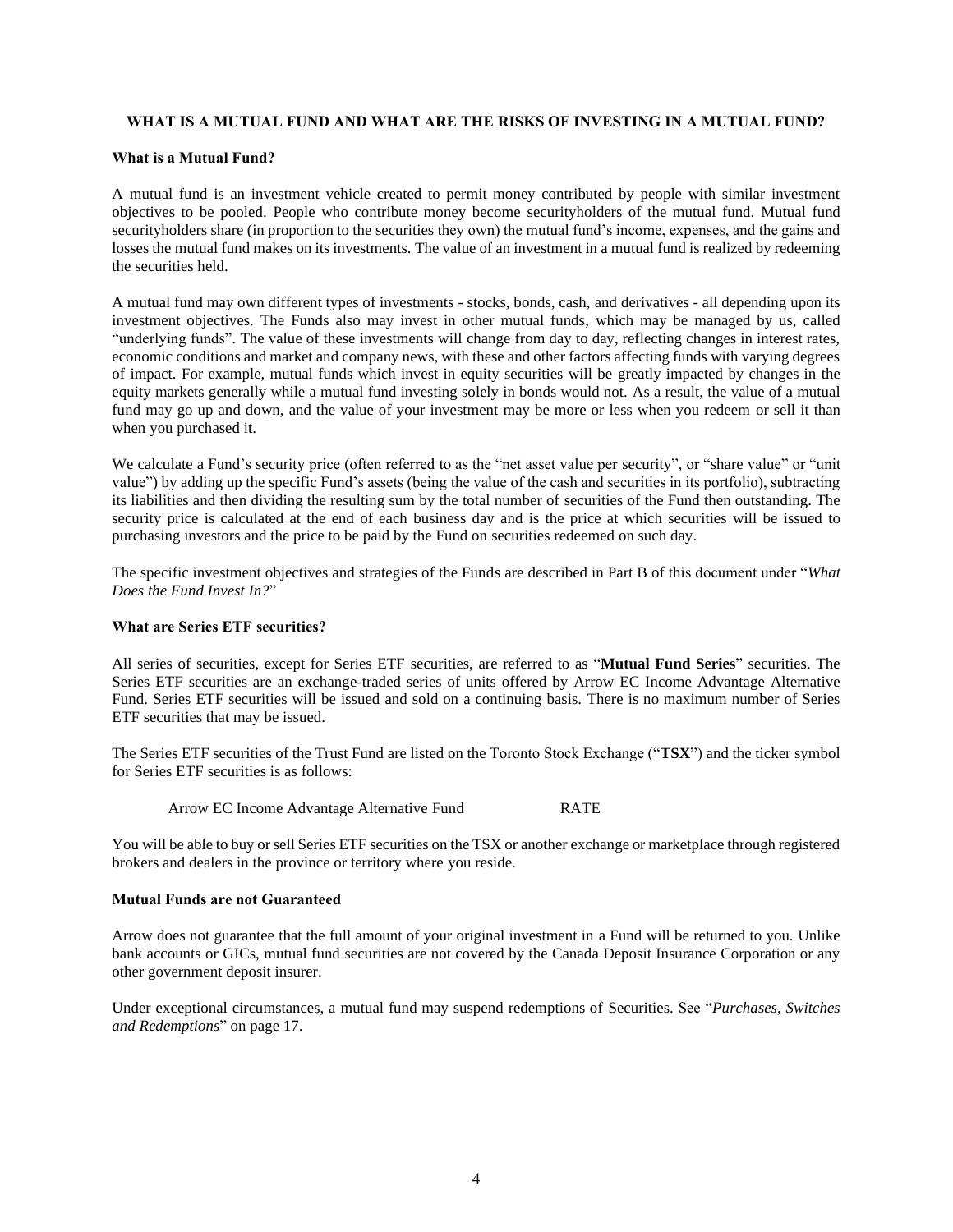#### <span id="page-5-0"></span>**What are the Risks of Investing in a Mutual Fund?**

As with most other investments, mutual funds come with a certain amount of risk. Mutual funds own different types of investments, depending on their investment objectives. The value of the investments in a mutual fund changes from day to day because of changes in interest rates, economic conditions and market or company news. As a result, the value of mutual fund securities will vary. When you sell your securities of a Fund, you could get less money than you put in.

When you are making your investment decision, it is very important that you are completely aware of the different investment types, their relative return over time and their volatility. Money market funds generally have low risk. They hold relatively safe short-term investments such as government treasury bills and other high quality money market instruments. Income funds, which typically invest in bonds, have a higher amount of risk because their prices can change when interest rates change. Equity funds generally have the highest risk because they invest mostly in stocks whose prices can rise and fall daily.

The Funds are considered "alternative mutual funds", as defined in National Instrument 81-102 - *Investment Funds* ("**NI 81-102**"). This permits them to use strategies generally prohibited to conventional mutual funds, such as the ability to invest more than 10% of its net asset value in securities of a single issuer, the ability to invest in physical commodities or specified derivatives, to borrow cash, to short sell beyond the limits prescribed for conventional mutual funds and to generally employ leverage. As a result of exemptive relief obtained by the Funds to utilize marketneutral strategies described under the heading "*Additional Information – Exemptions and Approvals*" in this simplified prospectus, the Funds may also use strategies generally prohibited for alternative mutual funds under NI 81-102 such as the ability to engage in short selling transactions with an aggregate market value of up to 100% of their net asset value (subject to a combined limit on short selling and cash borrowing of 100% of their net asset value).

Everyone has a different tolerance for risk. Some individuals are significantly more conservative than others when making their investment decisions. It is important to take into account your own comfort with risk as well as the amount of risk suitable for your financial goals. Below are some of the most common risks that affect value. To find out which of these specific risks apply to a Fund you are considering, see the individual Fund descriptions in Part B of this simplified prospectus. They may include:

**Absence of an Active Market for Series ETF Securities Risk –** Although Series ETF securities of the Funds may be listed on the TSX or another exchange or marketplace, there can be no assurance that an active public market for Series ETF securities develops or can be sustained.

**Borrowing Risk –** Borrowing of cash or securities within a fund could magnify the impact of any movements in the prices of the underlying investments of the fund and therefore the value of your investment. Consequently, these investments may produce more volatile gains or losses compared to investing in the same investments without making use of borrowings.

**Change in Legislation Risk** –There can be no assurance that tax, securities and other laws or the interpretation and application of such laws by courts or government authorities will not be changed in a manner which adversely affects the Funds or securityholders.

**Collateral Risk –** A Fund may enter into derivatives arrangements that require it to deliver collateral to the derivative counterparty or clearing corporation. As such, each of the Funds may be exposed to certain risks in respect of that collateral including, the Funds:

- will be required to post initial margin/collateral to the derivative counterparty or clearing corporation in the form of cash. The Funds will be required to have sufficient liquid assets to satisfy this obligation;
- from time to time, if the value of the derivative arrangements moves against it, will be required to post variation margin/collateral with the derivatives counterparty or clearing corporation on an ongoing basis. The Funds will be required to have sufficient liquid assets to satisfy such calls, and, in the event it fails to do so, the counterparty may have a right to terminate such derivatives arrangements; and,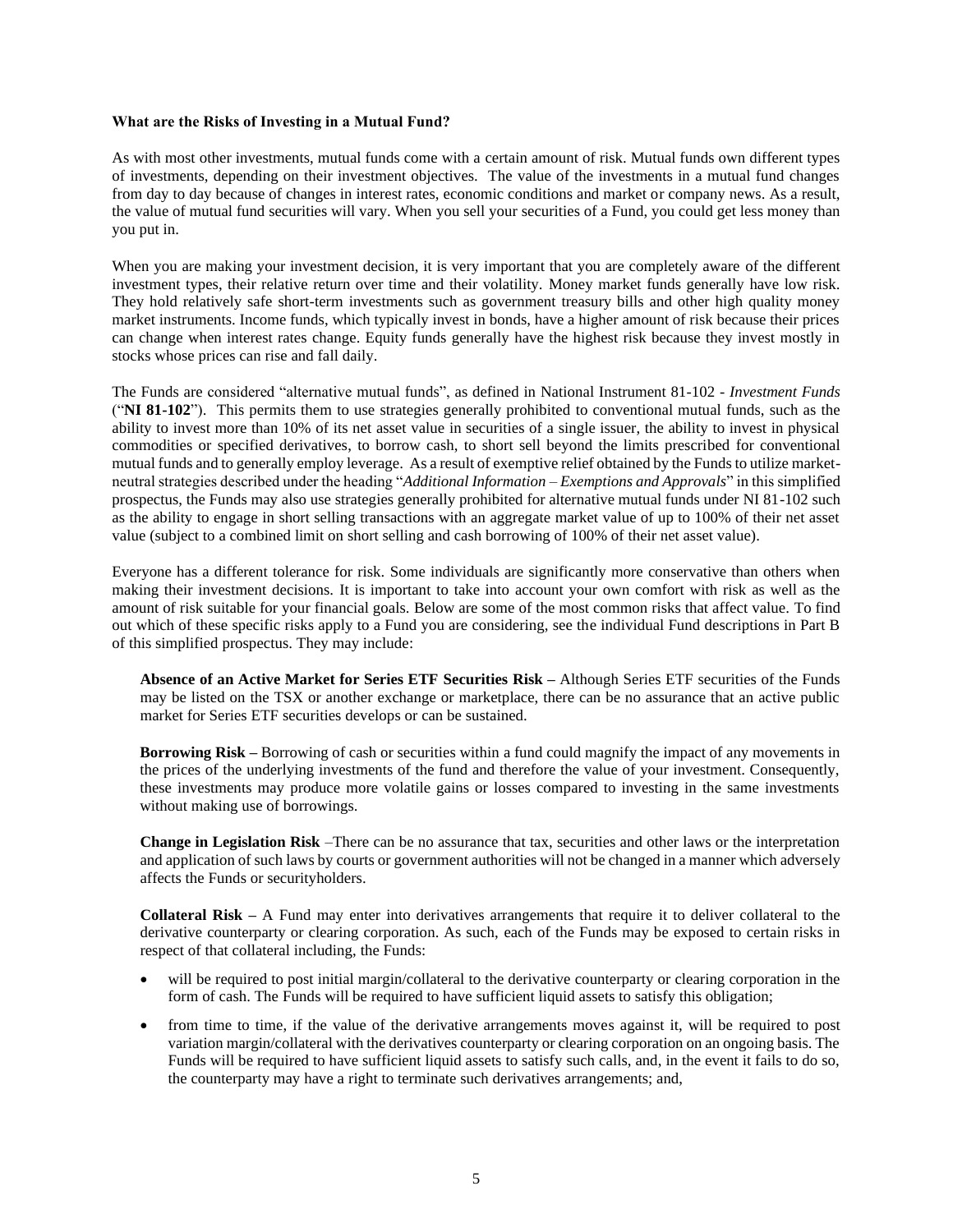• may be subject to the credit risk of the derivatives counterparty. In the event the counterparty becomes insolvent at a time it holds margin/collateral posted with it by a Fund, the Fund will be an unsecured creditor and will rank behind preferred creditors.

**Commodity Risk –** The Funds' exposure to the commodities markets may subject the Funds to greater volatility than investments in traditional securities. The value of commodity linked derivative instruments may be affected by changes in overall market movements, commodity index volatility, changes in interest rates, or factors affecting a particular industry or commodity, such as drought, floods, weather, livestock disease, embargoes, tariffs and international economic, political and regulatory developments.

**Concentration Risk –** The Funds may hold significant investments in a few companies or issuers, rather than investing the Funds' assets across a large number of companies or issuers. In some cases, more than 10% of the net assets of the Funds may be invested in securities of a single issuer as a result of appreciation in value of such investment and/or the liquidation or decline in value of other investments. The investment portfolio of the Funds may be less diversified, and therefore may be potentially subject to larger changes in value than mutual funds which hold more broadly diversified investment portfolios.

**Counterparty Default Risk -** This is the risk that entities upon which a Fund's investments depend may default on their obligations, for instance by failing to make a payment when due. Such parties can include brokers (including clearing brokers), foreign exchange counterparties, derivative counterparties and deposit taking banks. Default on the part of an issuer or counterparty could result in a financial loss to the Funds. The manager will manage these risks as far as is practicable by dealing with counterparties as permitted by Canadian securities authorities, by ensuring enforceable legal agreements are in place and by monitoring these counterparties.

**Credit Risk** – The value of fixed income securities and derivatives on fixed income securities depends, in part, on the perceived ability of the government or company which issued the securities to pay the interest and to repay the original investments. Securities issued by issuers who have a low credit rating are considered to have a higher credit risk than securities issued by issuers with a high credit rating.

**Currency Risk** – The value of securities denominated in a currency other than Canadian dollars will be affected by changes in the value of the Canadian dollar relative to the value of the currency in which the security is denominated. This risk applies to the Funds since they may invest in foreign denominated securities. Exposure to currencies may also be indirect through the use of other derivatives, such as options, forwards, futures or swaps.

**Cyber Security Risk –** Due to the widespread use of technology in the course of business, the Funds have become potentially more susceptible to operational risks through breaches in cyber security. Cyber security risk is the risk of harm, loss, and liability resulting from a failure, disruption or breach of an organization's information technology systems. It refers to both intentional and unintentional events that may cause a Fund to lose proprietary information, suffer data corruption, or lose operational capacity, which could cause us and/or a Fund to experience disruptions to business operations; reputational damage; difficulties with a Fund's ability to calculate its NAV; or incur regulatory penalties, additional compliance costs associated with corrective measures, and/or financial loss. Cyber attacks may involve unauthorized access to a Fund's digital information systems (e.g., through "hacking" or malicious software coding) for purposes of misappropriating assets or sensitive information, or corrupting data, equipment or systems. Other cyber attacks do not require unauthorized access, such as denial-ofservice attacks (i.e., efforts to make network services unavailable to intended users). In addition, cyber attacks on a Fund's third-party services provider (e.g., administrators, transfer agents, custodians and sub-advisors) or issuers that a Fund invests in can also subject a Fund to many of the same risks associated with direct cyber attacks. Similar to operational risks in general, we have established risk management systems designed to reduce the risks associated with cyber security. However, there is no guarantee that such efforts will be successful.

**Derivatives Risk** – A derivative is a contract between two parties, the value of which is based on the performance of other investments, such as equities, bonds, currencies or a market index. Derivatives may be traded in the overthe-counter market or on a stock exchange or they may be cleared through a clearing corporation. A derivative is commonly a future, a forward contract, an option or a swap, but there are other types of derivative instruments as well. Futures or forward contracts are agreements to buy or sell a security, commodity or currency for a certain price on a certain future date. Options give the buyer the right to buy or sell a security, commodity or currency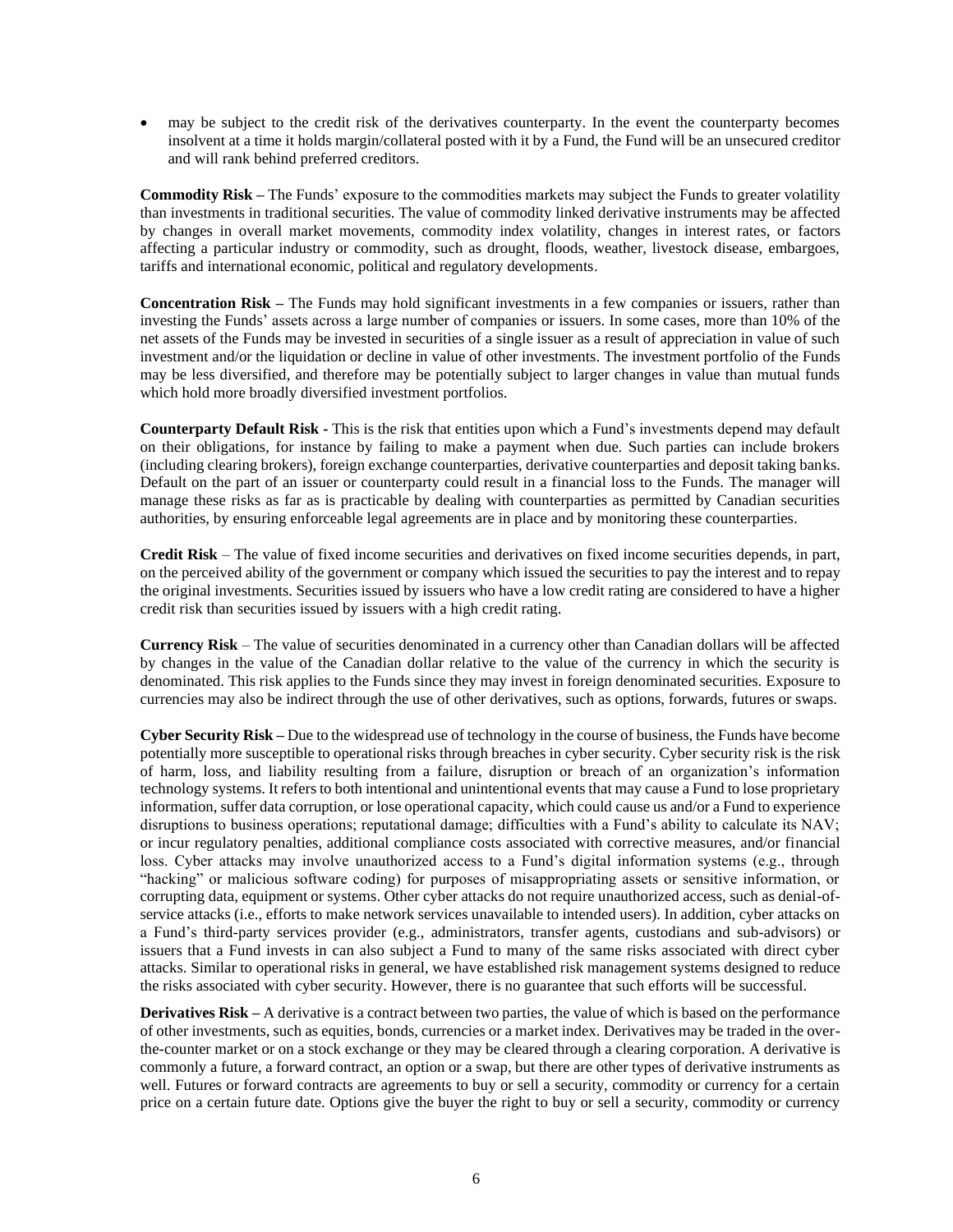for a certain price on a certain future date. Swaps are a derivative in which two counterparties exchange cash flows of one party's financial instrument for those of the other party's financial instrument. Derivatives may be used to limit, or hedge against, losses that may occur because of a Fund's investment in a security or exposure to a currency or market. This is called hedging. Derivatives may also be used to obtain exposure to financial markets, reduce transaction costs, create liquidity or increase the speed of portfolio transactions. These investments are made for non-hedging purposes.

- There is no assurance that liquid markets will exist for the Funds to close out their derivative positions. Derivative instruments in foreign markets may be less liquid and more risky than comparable instruments traded in North American markets.
- Exchange-imposed trading limits could affect the ability of the Funds to close out their positions in derivatives. These events could prevent the Funds from making a profit or limiting their losses.
- Prices of options and futures on a stock index may be distorted if trading of certain stocks in the index is interrupted or trading of a large number of stocks in the index is halted. Such price distortions could make it difficult to close out a position.
- The Funds may use derivatives so they may be subject to credit risk associated with the ability of counterparties to meet their obligations. In addition, the Funds could lose their margin deposits if a dealer or clearing corporation with whom the Funds have an open derivatives position goes bankrupt.
- There is no assurance that a Fund's hedging strategies will be effective. There may be an imperfect historical correlation between the behaviour of the derivative instrument and the investment being hedged. Any historical correlation may not continue for the period during which the hedge is in place.
- Using futures and forward contracts to hedge against changes in currencies, stock markets or interest rates cannot eliminate fluctuations in the prices of securities in the portfolio or prevent losses if the prices of these securities decline.
- Hedging may also limit the opportunity for gains if the value of the hedged currency or stock market rises or if the hedged interest rate falls. The inability to close out options, futures, forwards and other derivative positions could prevent the Funds from using derivatives to effectively hedge their portfolio or implement their strategy.

**Equity Risk** –Investments in equities - also called stocks or shares - and derivatives on equities are affected by stock market movements. When the economy is strong, the outlook for many companies will be good, and share prices will generally rise, as will the value of a Fund if it owns these shares. On the other hand, share prices usually decline in times of general economic or industry downturn. Equity securities of certain companies or companies within a particular industry sector may fluctuate differently than the overall stock market because of changes in the outlook for those individual companies or the particular industry.

**Exchange-traded Fund Risk** *–* When a Fund invests in an exchange-traded fund ("**ETF**"), the ETF may, for a variety of reasons, not achieve the same return as the benchmark, index or commodity price it seeks to track. The market value of an ETF also may fluctuate for reasons other than changes in the value of its underlying benchmark, index or commodity price, and the net asset value of the Funds will change with these fluctuations. The Funds have obtained permission to invest in ETFs that employ leverage in an attempt to magnify returns by either a multiple or an inverse multiple of its underlying benchmark, index or commodity price (a "**Leveraged ETF**"). Leveraged ETFs typically involve a higher degree of risk and are subject to increased volatility.

**Failure of Futures Commission Merchant Risk** – Under United States Commodity Futures Trading Commission Regulations, futures commission merchants ("**FCMs**") are required to maintain customer assets in a segregated account. If a Fund's FCM fails to do so, the Fund may be subject to a risk of loss of funds on deposit with the FCM in the event of its bankruptcy. In addition, even if assets are properly segregated, under certain circumstances there is a risk that assets deposited by the Manager on behalf of the Funds as margin with an FCM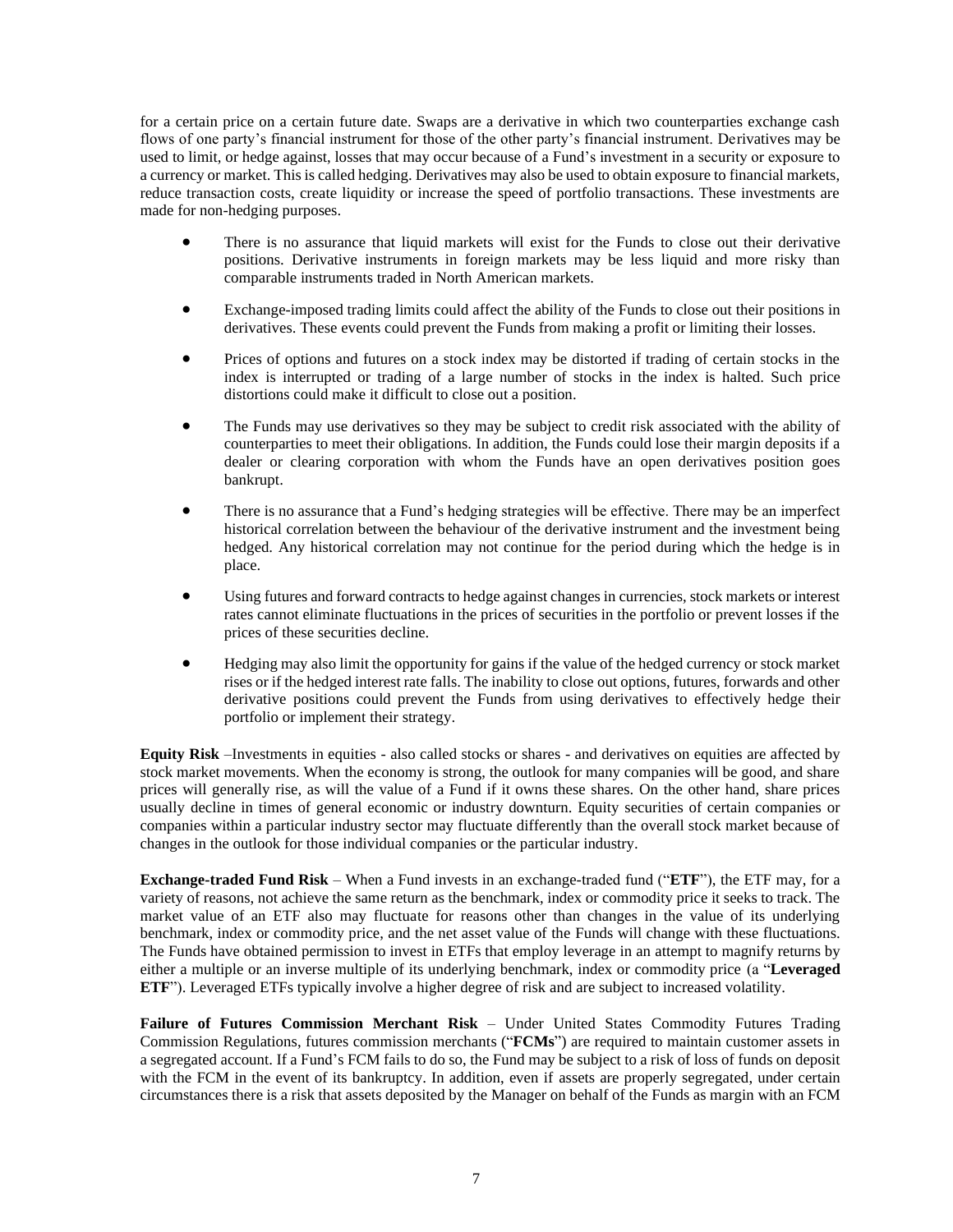may be used to satisfy losses of other clients of the FCM which cannot be satisfied by such other clients or by the FCM. In the case of any such bankruptcy or client loss, a Fund might recover, even in respect of property specifically traceable to the Fund, only on a *pro rata* share of all property available for distribution to all of the FCM's customers.

**Foreign Investment Risk** – The value of foreign securities will be affected by factors affecting other similar securities and could be affected by additional factors such as the absence of timely information, less stringent auditing standards and less liquid markets. As well, different financial, political and social factors may involve risks not typically associated with investing in Canada.

**Forward and Over-the-Counter ("OTC") Option Contract Risk** – The Funds may engage in trading forward and OTC option contracts in currencies. Such forward and OTC options contracts are not traded on exchanges; rather, banks and dealers typically act as principals in these markets, called generally the interbank or forex market. Trading in the interbank market presents certain risks not present in futures trading because no governmental agency regulates trading in forward and OTC option contracts. Consequently, in the case of forward contracts, there is no limitation on daily price movements and no margin need be posted, although a Fund's FCM may require good faith deposits to be made in lieu of margin. Because performance of forward and OTC options contracts on currencies is not guaranteed by any exchange or clearinghouse, the customer is subject to counterparty risk: the risk that the principals or agents with or through which the FCM trades will be unable or will refuse to perform with respect to such contracts. Furthermore, principals in the forward markets have no obligation to continue to make markets in the forward contracts traded.

**Halted Trading of Series ETF Securities Risk –** Trading of Series ETF securities on certain marketplaces may be halted by the activation of individual or market-wide "circuit breakers" (which halt trading for a specific period of time when the price of a particular security or overall market prices decline by a specified percentage). In the case of the TSX, trading of Series ETF securities may also be halted if: (i) the Series ETF securities are delisted from the TSX without first being listed on another exchange; or (ii) TSX officials determine that such action is appropriate in the interest of a fair and orderly market or to protect unitholders.

**Interest Rate Risk** – The value of fixed income securities and derivatives on fixed income securities will generally rise if interest rates fall and, conversely, will generally fall if interest rates rise. Changes in interest rates may also affect the value of equity securities; however, this risk applies primarily to fixed income securities.

**Large Redemption Risk** – A Fund may have particular investors who own a large proportion of the net asset value of the Fund. For example, other institutions such as banks and insurance companies or other fund companies may purchase securities of a Fund for their own mutual funds, segregated funds, structured notes or discretionary managed accounts. Retail investors may also own a significant amount of a Fund. If one of those investors redeems a large amount of their investment in the Fund, the Fund may have to sell its portfolio investments at unfavourable prices to meet the redemption request. This can result in significant price fluctuations to the net asset value of the Fund, and may potentially reduce the returns of the Fund.

**Leverage Risk -** When a Fund makes investments in derivatives, borrows cash for investment purposes, or uses physical short sales on equities or other portfolio assets, leverage may be introduced into the Fund. Leverage occurs when a Fund's notional exposure to underlying assets is greater than the amount invested. It is an investment technique that magnifies gains and losses. Consequently, any adverse change in the value or level of the underlying asset, rate or index may amplify losses compared to those that would have been incurred if the underlying asset had been directly held by the Fund and may result in losses greater than the amount invested in the derivative itself. Leverage may increase volatility, may impair a Fund's liquidity and may cause a Fund to liquidate positions at unfavorable times.

Liquidity Risk – Liquidity risk is the possibility that a Fund won't be able to convert its investments to cash when it needs to. The value of securities which are not regularly traded (less liquid) will generally be subject to greater fluctuation.

Specifically, with respect to futures, most futures exchanges limit fluctuations in certain contract prices during a single day by regulations referred to as "daily price fluctuation limits" or "daily limits". Pursuant to such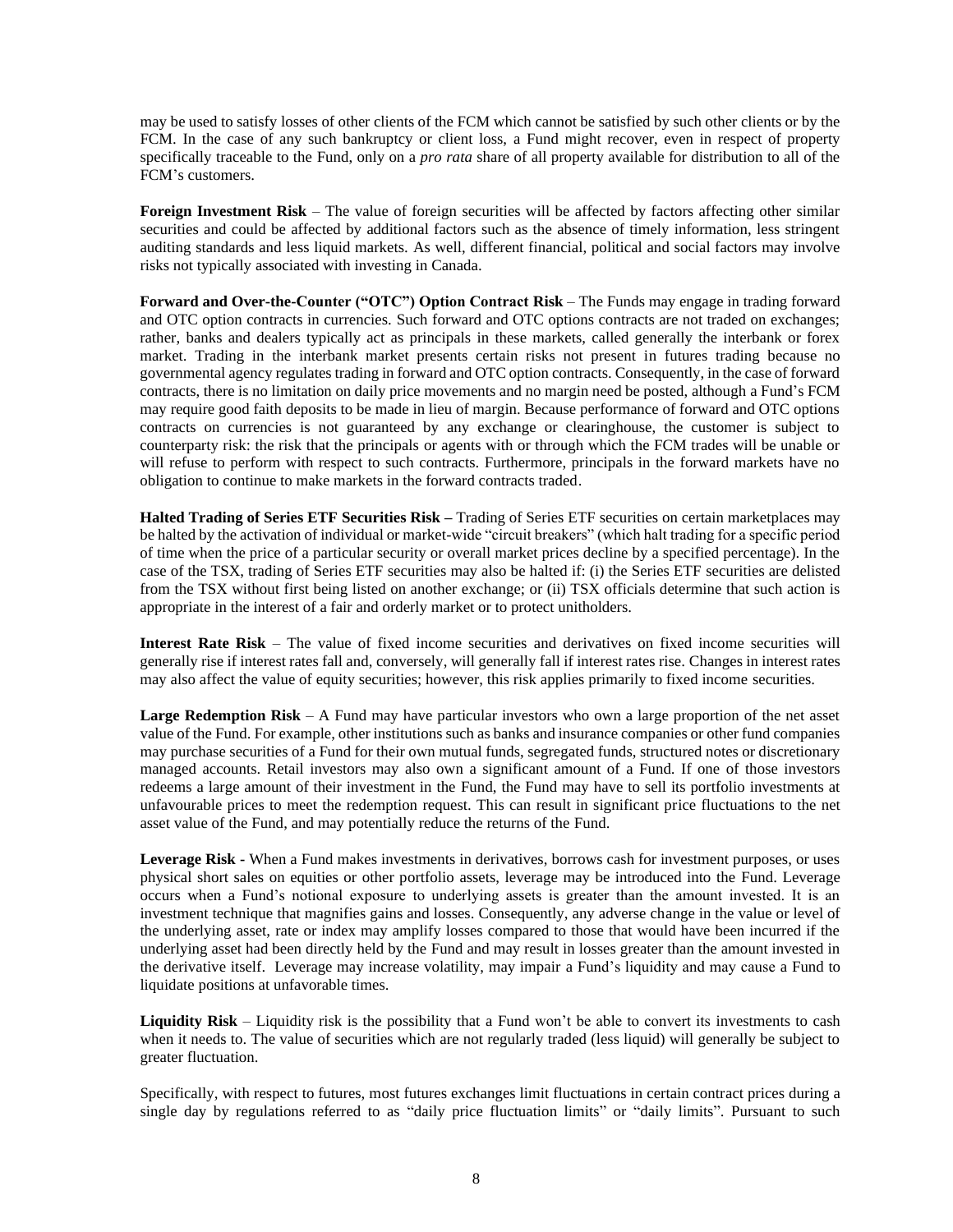regulations, during a single trading day no trades may be executed at prices beyond the daily limits. Once the price of a contract has increased or decreased by an amount equal to the daily limit, positions in the contract can be neither taken nor liquidated unless traders are willing to effect trades at or within the limit. Prices of various contracts have occasionally moved the daily limit for several consecutive days with little or no trading. Similar occurrences could prevent a Fund from promptly liquidating its unfavorable positions and subject it to substantial losses. While daily limits may reduce or effectively eliminate the liquidity of a particular market, they do not limit ultimate losses, and may in fact substantially increase losses because it may prevent the liquidation of unfavorable positions. There is no limitation on daily price moves in trading forward contracts. In addition, a Fund may not be able to execute trades at favorable prices if little trading in the contracts involved is taking place. Under certain circumstances, a Fund may be required to accept or make delivery of the underlying commodity if the position cannot be liquidated prior to its expiration date. It also is possible that an exchange might suspend trading in a particular contract, order immediate liquidation and settlement of a particular contract or order that trading in a particular contract be conducted for liquidation only. Similarly, trading in options on a particular futures contract may become restricted if trading in the underlying futures contract has become restricted.

**Margin Risk** – Each long or short derivatives position initiated by a Fund requires a margin deposit. The cash in the Fund will be applied to the margin requirements established by the FCM (which must be at least equal to the margin levels established by the applicable exchange) carrying the Fund's account. A margin deposit is similar to a cash performance bond that helps assure a trader's performance of the futures contract. If the market value of a futures position moves to such a degree that the initial margin deposit is not sufficient to satisfy minimum maintenance requirements, the FCM will make a "margin call" for additional margin money. The margin call must be satisfied within a reasonable period of time. If a Fund does not make payment of the margin call within a reasonable time, the FCM may liquidate the open position(s). In periods of high volatility, the exchanges may increase minimum margin levels. Also, the FCM may elect to increase the amount of margin they require to carry futures positions for their customers even though the applicable exchange did not increase the minimum margin levels.

**Market Risk** – The risks associated with investing in the Funds depend on the securities held in the Funds. These securities will rise and fall based on company-specific developments and general stock market conditions. Market value will also vary with changes in the general economic and financial conditions in the countries where the investments are based.

**Operational Risk** - A Fund's day to day operations may be adversely affected by circumstances beyond the reasonable control of Arrow, such as failure of technology or infrastructure, or natural disasters.

**Securities Lending Risk** – Each of the Funds may engage in securities lending transactions. In a securities lending transaction, a Fund lends portfolio securities that it owns to a third party borrower. The borrower promises to return to the Fund at a later date an equal number of the same securities and to pay a fee to the Fund for borrowing the securities.

Over time, the value of the securities loaned in a securities lending transaction might exceed the value of the collateral held by the Fund. If the third party defaults on its obligation to return the securities to the Fund, the collateral may be insufficient to enable the Fund to purchase replacement securities and the Fund may suffer a loss for the difference.

Those risks are reduced by requiring the other party to provide collateral to the Funds. The value of the collateral must be at least 102% of the market value of the securities loaned. Securities lending transactions, together with repurchase transactions are limited to 50% of a Fund's assets, excluding collateral or sales proceeds received in a securities lending transaction and cash held by the Funds for securities sold in a repurchase transaction.

In engaging in securities lending, a Fund will bear the risk of loss of any collateral it holds, as well as the risk of loss should a borrower default on its obligations to return the borrowed securities and the collateral is insufficient to reconstitute the portfolio of loaned securities.

If securities are on loan on the record date established for a particular voting matter the lender is generally not entitled to exercise the voting right of such loaned securities.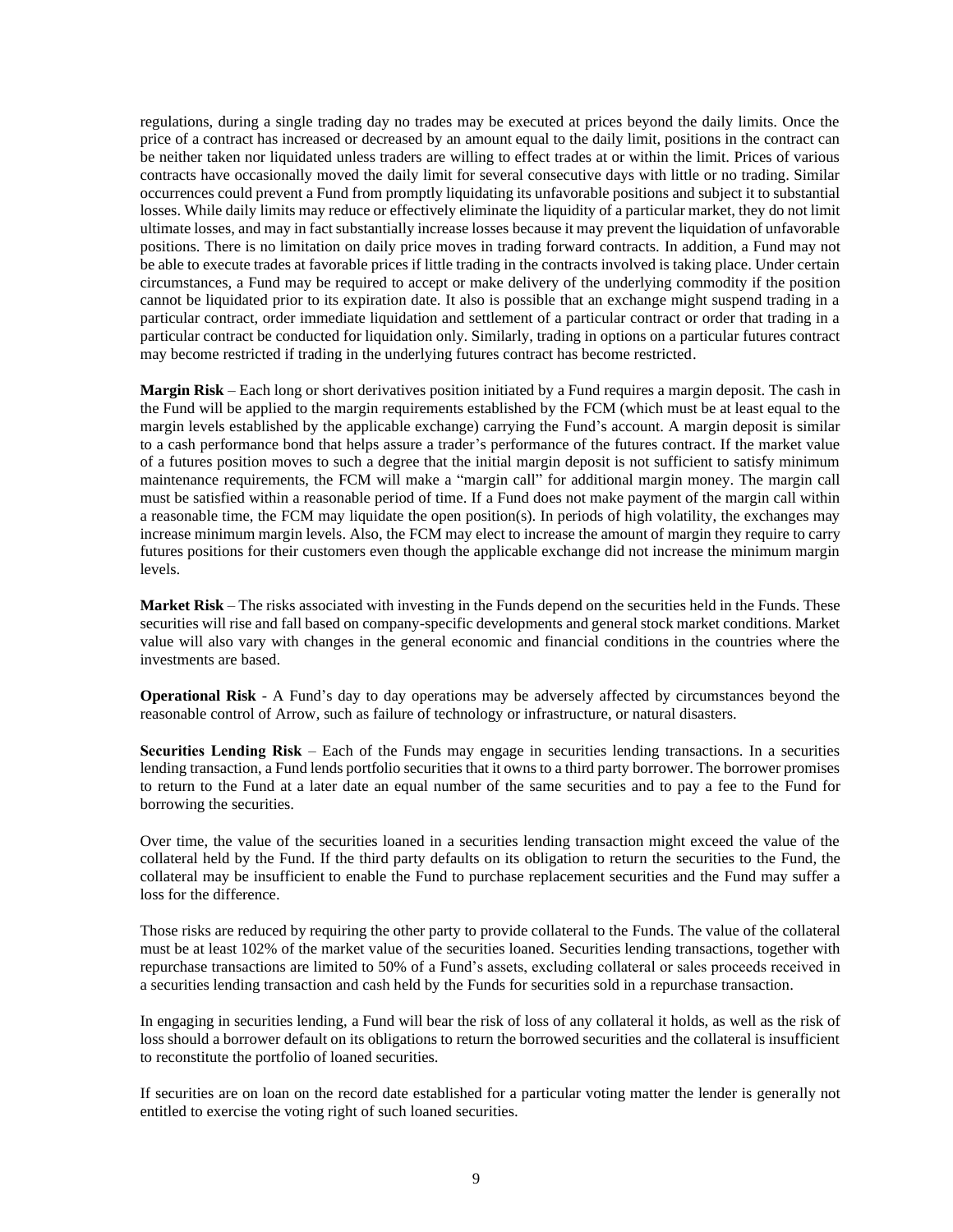**Series Risk** –Mutual funds sometimes issue different series of securities of the same fund. Each series has its own fees and expenses, which the Fund tracks separately. However, if one series is unable to meet its financial obligations, the other series are legally responsible for making up the difference.

**Share Class Risk** – Each Corporate Class has its own assets and liabilities, which are used to calculate its value. Legally, the assets of each Corporate Class are considered the property of Exemplar Portfolios Ltd. and the liabilities of each Corporate Class are considered obligations of Exemplar Portfolios Ltd. That means if any Corporate Class of Exemplar Portfolios Ltd. cannot meet its obligations, the assets of the other Corporate Classes may be used to pay for those obligations. A mutual fund corporation, like a mutual fund trust, is permitted to flow through certain income to investors but in the form of dividends rather than distributions. These are capital gains and dividends from taxable Canadian corporations. However, unlike a mutual fund trust, a mutual fund corporation cannot flow through other income including interest, trust income, foreign source dividends and certain income from derivatives. If this type of income, calculated for Exemplar Portfolios Ltd. as a whole, is greater than the expenses of Exemplar Portfolios Ltd. and other tax deductible amounts, then Exemplar Portfolios Ltd. will be liable to pay income tax. While income tax is calculated for Exemplar Portfolios Ltd. as a whole, any amount payable will be allocated among the Corporate Classes making up Exemplar Portfolios Ltd.

**Short Selling Risk** – Short selling is the act of borrowing a security to sell high today with the expectation of buying it back at a lower price in the future and then returning the security to the lender. An investor pays a security lender a small fee to borrow the security (usually arranged by a brokerage firm). Risks associated with short selling include the potential that the securities will rise in value or not decline enough to cover a Fund's costs, or that market conditions will cause difficulties in the sale or repurchase of the securities. The lender from whom a Fund has borrowed securities may go bankrupt and the Fund may lose the collateral it has deposited with the lender. When engaging in short selling, the Funds adhere to controls and limits that are intended to offset these risks by selling short only securities of larger issuers for which a liquid market is expected to be maintained and by limiting the amount of exposure for short sales. The Funds also deposit collateral only with lenders that meet certain criteria for creditworthiness and only up to certain limits. A Fund may also be exposed to short selling risk because the underlying funds in which it invests or to which assets of the Fund obtains exposure may be engaged in short selling.

**Small Company Risk** – Investing in securities of smaller companies may be riskier than investing in larger, more established companies. Smaller companies may have limited financial resources, a less established market for their shares and fewer shares issued. This can cause the share prices of smaller companies to fluctuate more than those of larger companies. The market for the shares of small companies may be less liquid.

**Tax Risk** – There can be no assurance that the tax laws applicable to the Trust Fund and/or the Company, including the treatment of certain gains and losses as capital gains and losses, will not be changed in a manner which could adversely affect the Funds or their investors. Furthermore, there can be no assurance that the Canada Revenue Agency (the "**CRA**") will agree with the Manager's characterization of the gains and losses of the Trust Fund and/or the Company as capital gains and losses or ordinary income and losses in specific circumstances. The CRA could reassess the Trust Fund or the Company resulting in an increase to the taxable portion of distributions made to investors or to the incidence of income taxes and/or penalties to the Trust Fund or the Company. A reassessment by the CRA may also result in the Trust Fund and/or the Company being liable for unremitted withholding tax on prior distributions to non-resident investors. Such liability may reduce the NAV of the Fund.

The use of derivative strategies may also have a tax impact on a Fund. In general, gains and losses realized by a Fund from derivative transactions will be on income account, except where such derivatives are used to hedge portfolio securities held on capital account and provided there is sufficient linkage. A Fund will generally recognize gains or losses under a derivative contract when it is realized by the Fund upon partial settlement or upon maturity. This may result in significant gains being realized by a Fund at such times, and such gains may be taxed as ordinary income. To the extent such income is not offset by any available deductions, in the case of the Trust Fund, it would be distributed to the applicable unitholders of the Trust Fund in the taxation year in which it is realized and included in such unitholder's income for the year. In the case of the Corporate Classes, it may be subject to non-refundable tax in the Company.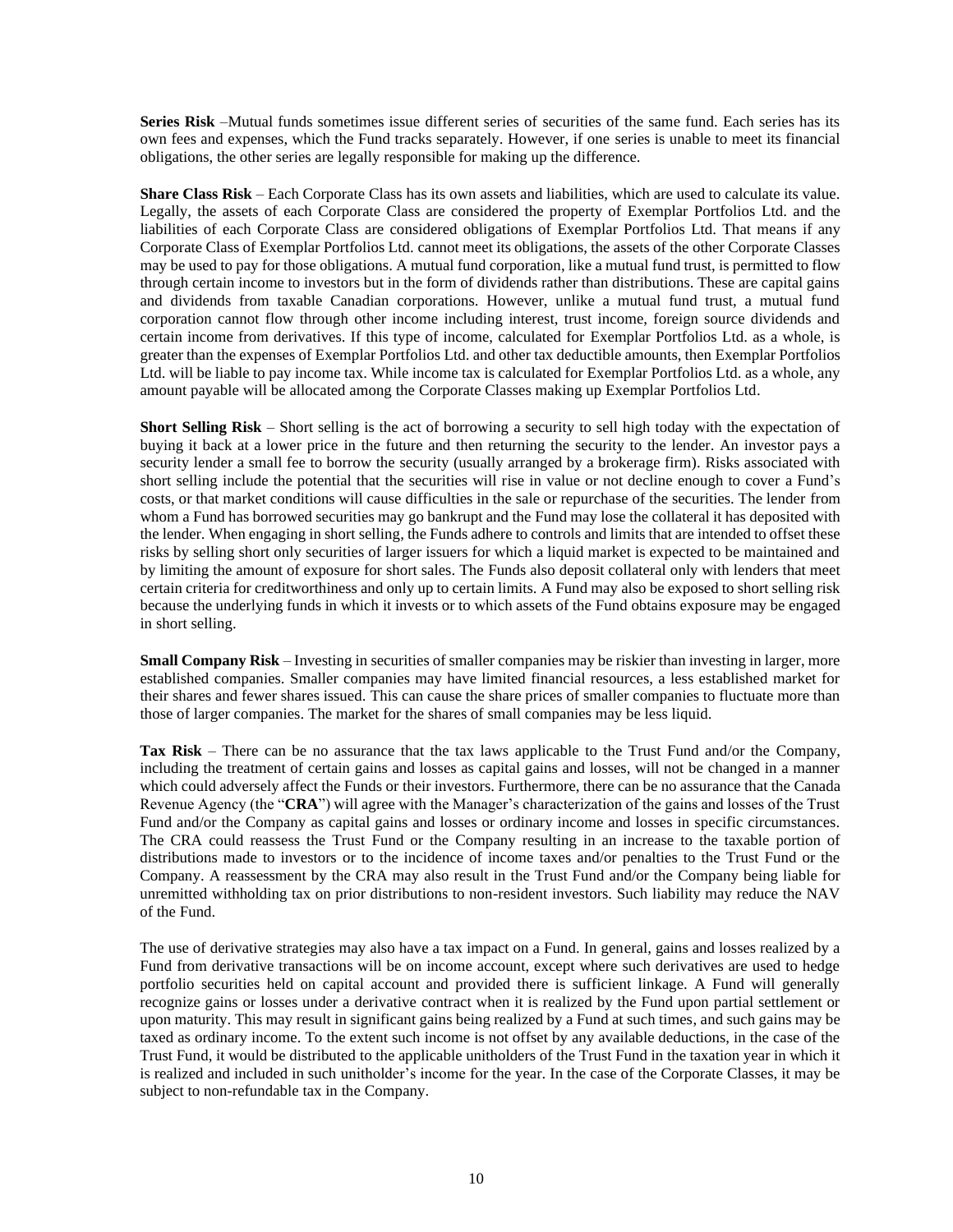It is our intention that the conditions prescribed under the *Income Tax Act* (Canada) (the "**Tax Act**") for qualification as a mutual fund trust will be satisfied on a continuing basis for the Trust Fund. If the Trust Fund were to fail to or cease to qualify as a mutual fund trust under the Tax Act, the income tax considerations described under the heading *Income Tax Considerations for Investors* could be materially and adversely different in some respects. For example, in such circumstances, the units of the Trust Fund may no longer be a qualified investment for registered plans under the Tax Act. The Tax Act imposes penalties on the annuitant, holder or subscriber of a registered plan for the acquisition or holding of non-qualified investments.

The Company may be subject to non-refundable tax on certain income earned by it. Where a mutual fund corporation becomes subject to non-refundable Canadian income tax, this can be disadvantageous for two types of investors: investors in a registered plan and investors with a lower marginal tax rate than the Company. Investors in registered plans do not immediately pay income tax on income received, so if a Trust Fund earned that income it would distribute it, and the investors in a registered plan would not immediately pay income tax. Since the Company cannot distribute certain types of income, investors in a registered plan will indirectly bear the income tax incurred by the Company. Where the Company becomes subject to non-refundable tax, we will, on a discretionary basis, allocate such tax against the NAV of the Corporate Classes that make up the Company. The performance of an investment in a Corporate Class may be affected by such tax allocation.

The Trust Fund will generally be subject to a "loss restriction event" each time a person or partnership becomes a "**majority-interest beneficiary**" (as defined in the Tax Act) of the Trust Fund if, at that time, the Trust Fund does not qualify as an "**investment fund**" (as defined in the Tax Act for the purposes of these rules) by satisfying investment diversification and other conditions. If the loss restriction event rules apply, the taxation year of the Trust Fund will be deemed to end, and investors may automatically receive an unscheduled distribution of income and capital gains from the Trust Fund. The Trust Fund will be deemed to realize its capital losses and may elect to realize capital gains. Unused capital losses will expire and the ability of the Trust Fund to carry forward noncapital losses will be restricted.

If the Trust Fund realizes capital gains as a result of the transfer or disposition of its property undertaken to permit a redemption of units by a unitholder, allocation of Fund-level capital gains may be permitted pursuant to the applicable declaration of trust (the "**Declaration of Trust**"). Recent amendments to the Tax Act will restrict the ability of a mutual fund trust to allocate and designate capital gains as part of the redemption price of units to an amount not exceeding the unitholder's accrued gain on the units redeemed, where the unitholder's proceeds of disposition are reduced by the designation. As a result of these amendments, any capital gains that would otherwise have been designated to redeeming unitholders may be made payable to the remaining non-redeeming unitholders to ensure that the Trust Fund will not be liable for non-refundable income tax thereon. Notwithstanding the foregoing, provided that certain tax proposals (together with the above noted amendments, the "**ATR Rule**") are enacted as proposed, in respect of the Series ETF units of the Trust Fund, effective for taxation years of the fund beginning on or after December 16, 2021, the Trust Fund will be able to designate capital gains to unitholders on a redemption of Series ETF units, in an amount determined by a formula which is based on: (i) the amount of capital gains designated to unitholders on a redemption of Series ETF units in the taxation year, (ii) the total amount paid for redemptions of the Series ETF units in the taxation year, (iii) the portion of the Trust Fund's NAV that is referable to the Series ETF units at the end of the taxation year and the end of the previous taxation year, (iv) the Trust Fund's NAV at the end of the taxation year; and (v) the Trust Fund's net taxable capital gains for the taxation year. In general, the formula contained in the tax proposals is meant to limit the Trust Fund's designation to an amount that does not exceed the portion of the Trust Fund's taxable capital gains considered to be attributable to Series ETF investors who redeemed in the year. As part of the tax proposals, in addition to the limits imposed under the Tax Act, the amount of the Trust Fund's deduction with respect to capital gains designations made in respect of units other than the Series ETF units is generally further limited to the portion of the Trust Fund's net taxable capital gain attributed to those units.

**Trading Price of Series ETF Securities Risk –** Series ETF securities may trade in the market at a premium or discount to the net asset value per security. There can be no assurance that Series ETF securities will trade at prices that reflect their net asset value per security. The trading price of Series ETF securities will fluctuate in accordance with changes in a Fund's net asset value, as well as market supply and demand on the TSX (or such other exchange or marketplace on which Series ETF securities of a Fund may be traded from time to time). However, as Designated Brokers and ETF Dealers subscribe for and exchange Prescribed Number of Series ETF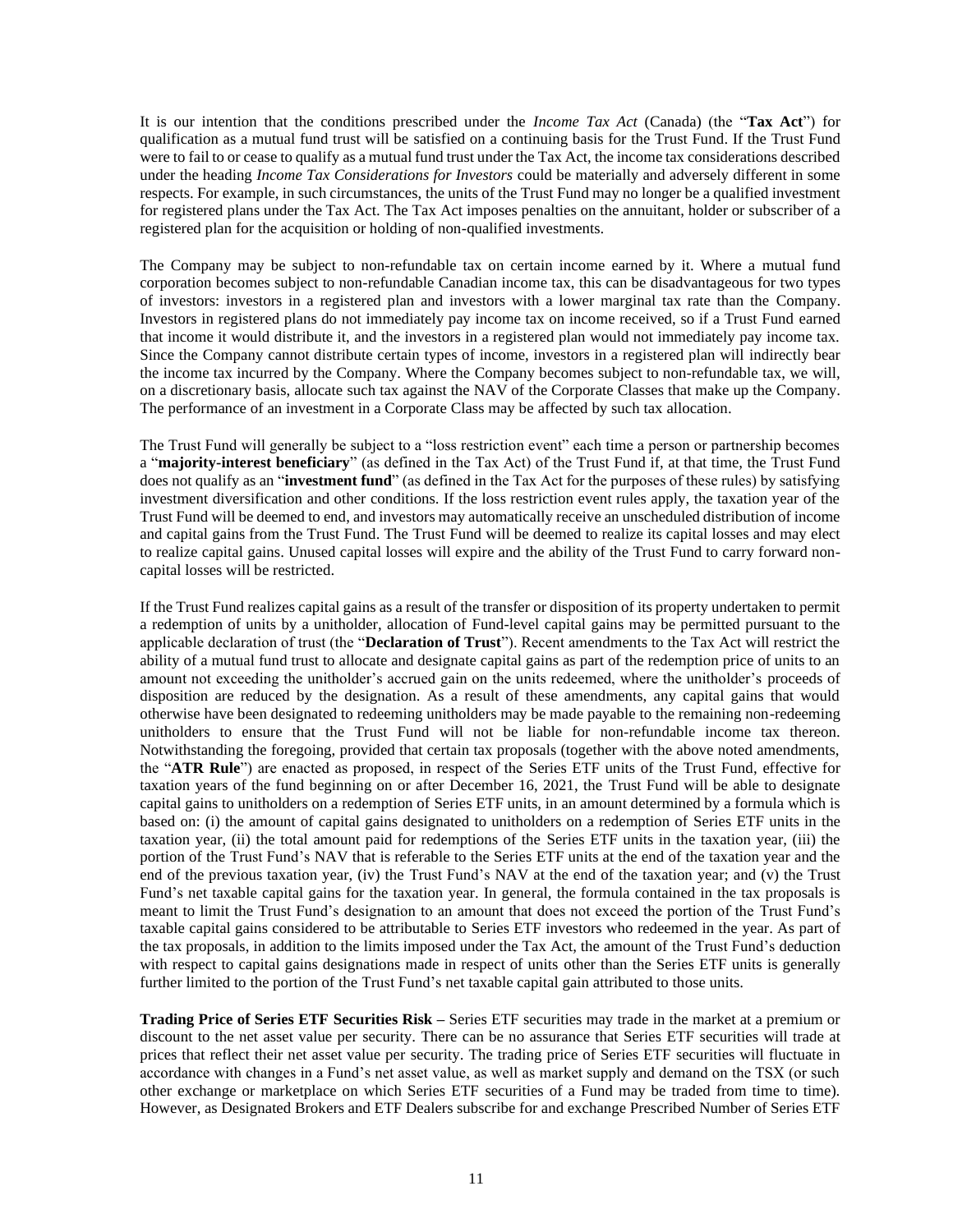Securities (as defined below) at the net asset value per security, large discounts or premiums to net asset value should not be sustained.

**Underlying Fund Risk –** Each Fund may pursue its investment objectives indirectly by investing in securities of other funds, including index participation units (e.g., ETFs), in order to gain access to the strategies pursued by those underlying funds. There can be no assurance that any use of such multi-layered fund of fund structures will result in any gains for the Funds. If an underlying fund that is not traded on an exchange suspends redemptions, a Fund will be unable to value part of its portfolio and may be unable to redeem securities. In addition, the portfolio advisor or sub-advisor could allocate a Fund's assets in a manner that results in the Fund underperforming its peers.

## **About the Corporate Classes**

The Corporate Classes are set up differently than traditional mutual funds. When you invest in most traditional mutual funds, such as our trust funds, you buy units of a mutual fund trust. The Corporate Classes instead are classes of shares of Exemplar Portfolios Ltd., which means you buy shares of the corporation.

Both mutual fund trusts and mutual fund corporations allow you to pool your money with other investors, but there are differences between the two types of mutual funds:

- A mutual fund trust has its own investment objectives.
- A mutual fund corporation may have more than one class of shares. Each class has its own investment objectives.
- Mutual fund trusts are separate taxpayers.
- Mutual fund corporations are taxed as a single entity. A multi-class mutual fund corporation, such as Exemplar Portfolios Ltd., must consolidate the income, capital gains, expenses and capital losses from all its classes to determine the amount of tax payable by it.
- A mutual fund trust makes taxable distributions of net income, including net taxable capital gains, to its unitholders.
- A mutual fund corporation pays ordinary dividends or capital gains dividends to its shareholders.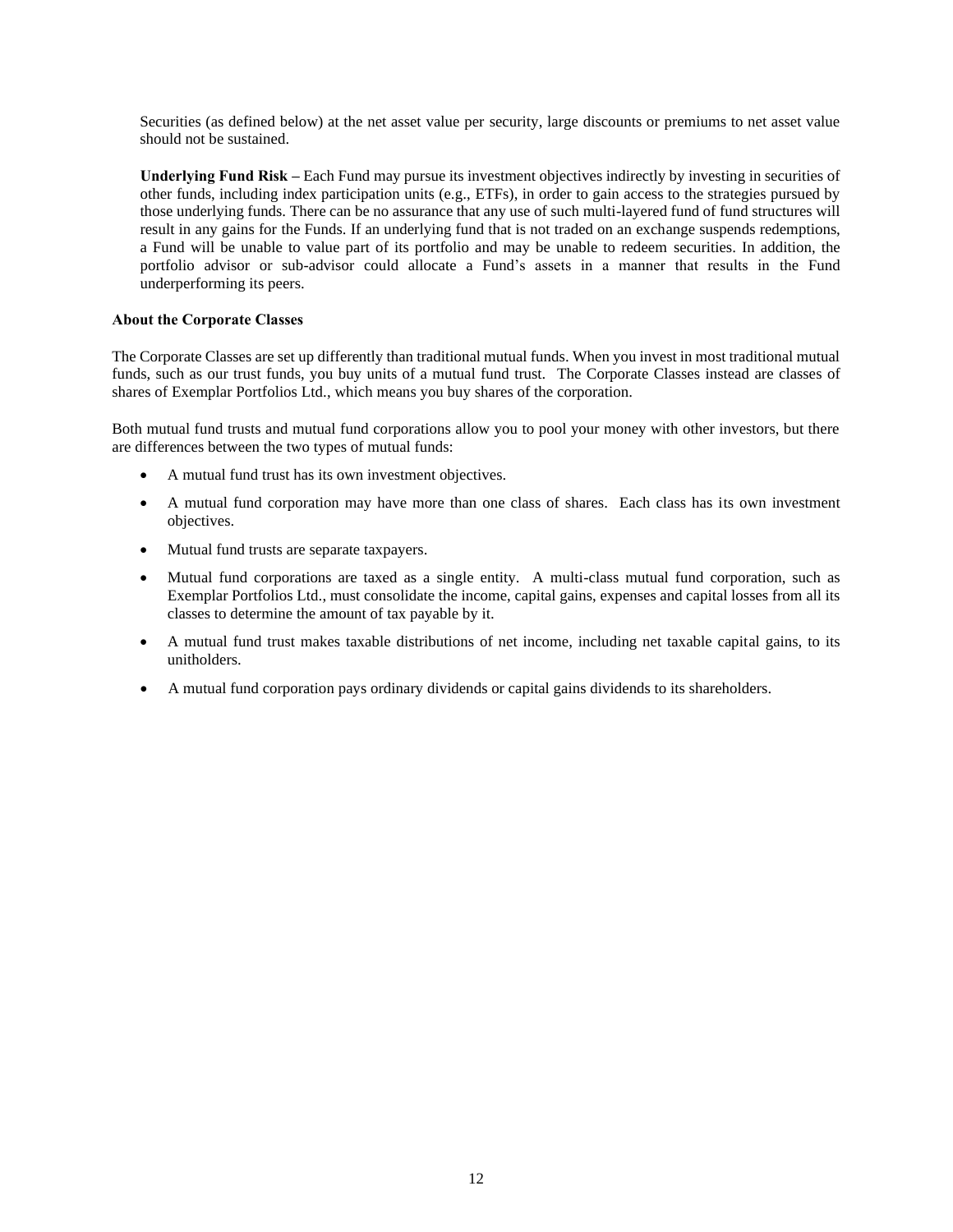#### *Overview of the investment structure of the WaveFront Global Diversified Investment Class (the "WaveFront Class")*

The WaveFront Class has obtained relief (See "*Additional Information - Exemptions and Approvals*") giving the WaveFront Class the option to gain exposure to Underlying Assets by investing directly in the Underlying Assets (as it historically has) and/or by gaining indirect exposure to the Underlying Assets via a three-tier investment structure. Under both options, the selection and management of the Underlying Assets will be managed by the Sub-Advisor.

The investment structure of the WaveFront Class and the exposure of the WaveFront Class to a Feeder Fund, a Master Fund and the Underlying Assets are illustrated below. This diagram is provided for illustration purposes only and is qualified by the information set forth elsewhere in this prospectus.



Notes:

(1) "Feeder Fund" is representative of a segregated portfolio company incorporated with limited liability in the Cayman Islands, which issues the Feeder Fund Shares and acquires the Master Fund Shares on behalf of the Feeder Fund.

(2) "Master Fund" is representative of a limited liability corporation which issues Master Fund Shares and acquires the Underlying Assets.

To pursue its investment objective, the Sub-Advisor has the option to invest directly in the Underlying Assets or it may obtain exposure to the Underlying Assets through a three-tier structure by investing in Feeder Fund Shares issued by a Feeder Fund. Then the Feeder Fund will acquire and maintain Master Fund Shares issued by a Master Fund. Lastly, the Master Fund will acquire and maintain the applicable portion on the Underlying Assets. WaveFront (as defined below) is the Sub-Advisor for the WaveFront Class and will be for the Master Fund and will manage the Underlying Assets with the same investment strategy whether invested directly or indirectly. Therefore, reference to Underlying Assets is the same for both the WaveFront Class and a Master Fund, and the returns of the shareholders of the WaveFront Class is based on the performance of the Underlying Assets.

## *Additional Risks of the Three-tier Structure*

#### *Exempted Company and Limited Liability*

The Feeder Fund will be incorporated as an exempted company registered as a segregated portfolio company incorporated with limited liability in the Cayman Islands. As an exempted company, the Feeder Fund may not trade in the Cayman Islands with any person, firm or corporation except in furtherance of the business of the Feeder Fund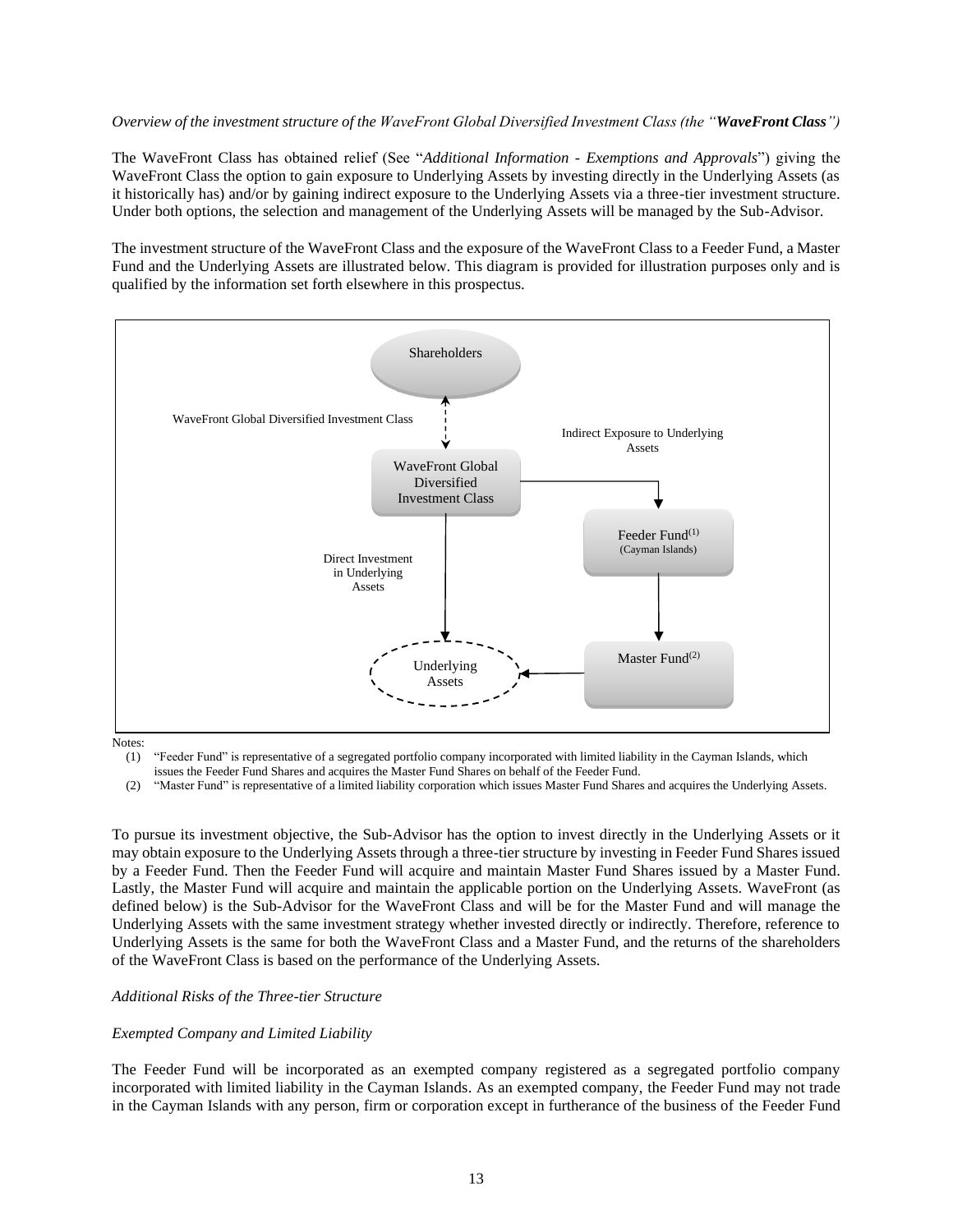carried on outside the Cayman Islands. The liability of a holder of the Feeder Fund is limited to the amount, if any, unpaid in respect of the shares held by that shareholder.

#### *Redemption of Feeder Fund Shares*

Holders of Feeder Fund Shares (e.g. the WaveFront Class) will not know in advance of giving a redemption notice the price at which the Feeder Fund Shares will be redeemed. In the period after a redemption notice has been given and before the relevant redemption date, the net asset value of Feeder Fund Shares and therefore the redemption price which will be payable to the holders of Feeder Fund Shares may change substantially due to market movements. Holders of Feeder Fund Shares are not entitled to withdraw a request for redemption, except in certain very limited circumstances. In various circumstances the redemption of Feeder Fund Shares, the payment of redemption proceeds and/or the calculation of the net asset value of the Feeder Fund Shares may be suspended. The ability of the WaveFront Class to redeem Feeder Fund Shares may depend upon the liquidity of the Master Fund Shares and the Underlying Assets.

### *Redemption of Master Fund Shares*

Holders of Master Fund Shares (e.g. Feeder Fund) will not know in advance of giving a redemption notice the price at which the Master Fund Shares will be redeemed. In the period after a redemption notice has been given and before the relevant redemption date, the net asset value of Master Fund Shares and therefore the redemption price which will be payable to the holders of Master Fund Shares may change substantially due to market movements. Holders of Master Fund Shares are not entitled to withdraw a request for redemption, except in certain very limited circumstances. In various circumstances the redemption of Master Fund Shares, the payment of redemption proceeds and/or the calculation of the net asset value of the Master Fund Shares may be suspended. The ability of the Feeder Fund to redeem Master Fund Shares may depend upon the liquidity of the Underlying Assets.

## *No Recourse to Underlying Assets Via Indirect Exposure Structure*

The return to the Shareholders of the WaveFront Class will be dependent upon the return of the Underlying Assets. However, to the extent the WaveFront Class has gained exposure to the Underlying Assets through direct or indirect investment in the Feeder Fund and Master Fund, the Shareholders will have limited or no recourse to the Underlying Assets.

#### *Cross-class Liabilities and Limited Recourse*

A Feeder Fund typically has the power to issue shares in different classes and does not benefit from any form of statutory segregation.

Generally, liabilities incurred in respect of a specific class of shares will be attributed to that class, while other general expenses as determined in the discretion of the valuation services provider will be incurred at the Feeder Fund level and/or allocated to each class on a pro-rata basis.

The rights of each holder of the Feeder Fund Shares are limited to the net asset value per Feeder Fund Share attributable to the relevant class of Feeder Fund Shares. In the event that the net asset value of the relevant class of Feeder Fund Shares is insufficient to make payments to holders of such class of shares, such holders of Feeder Fund Shares will not be entitled to exercise any rights or have recourse to the net asset value attributable to any other class or assets of the Feeder Fund.

However, the Feeder Fund will be a single legal entity and the assets and liabilities attributable to each class will not be segregated as a matter of Cayman Islands law, nor will contracts with service providers seek to limit their recourse to the net asset value attributable to any particular class. All of the assets of the Feeder Fund will be available to meet all of its liabilities, regardless of the class to which such assets or liabilities are attributable. In practice, cross-class liability would arise where one class becomes insolvent and is unable to meet all of its liabilities. In such a case, the assets of the Feeder Fund attributable to other classes may be applied to cover the liabilities of the insolvent class.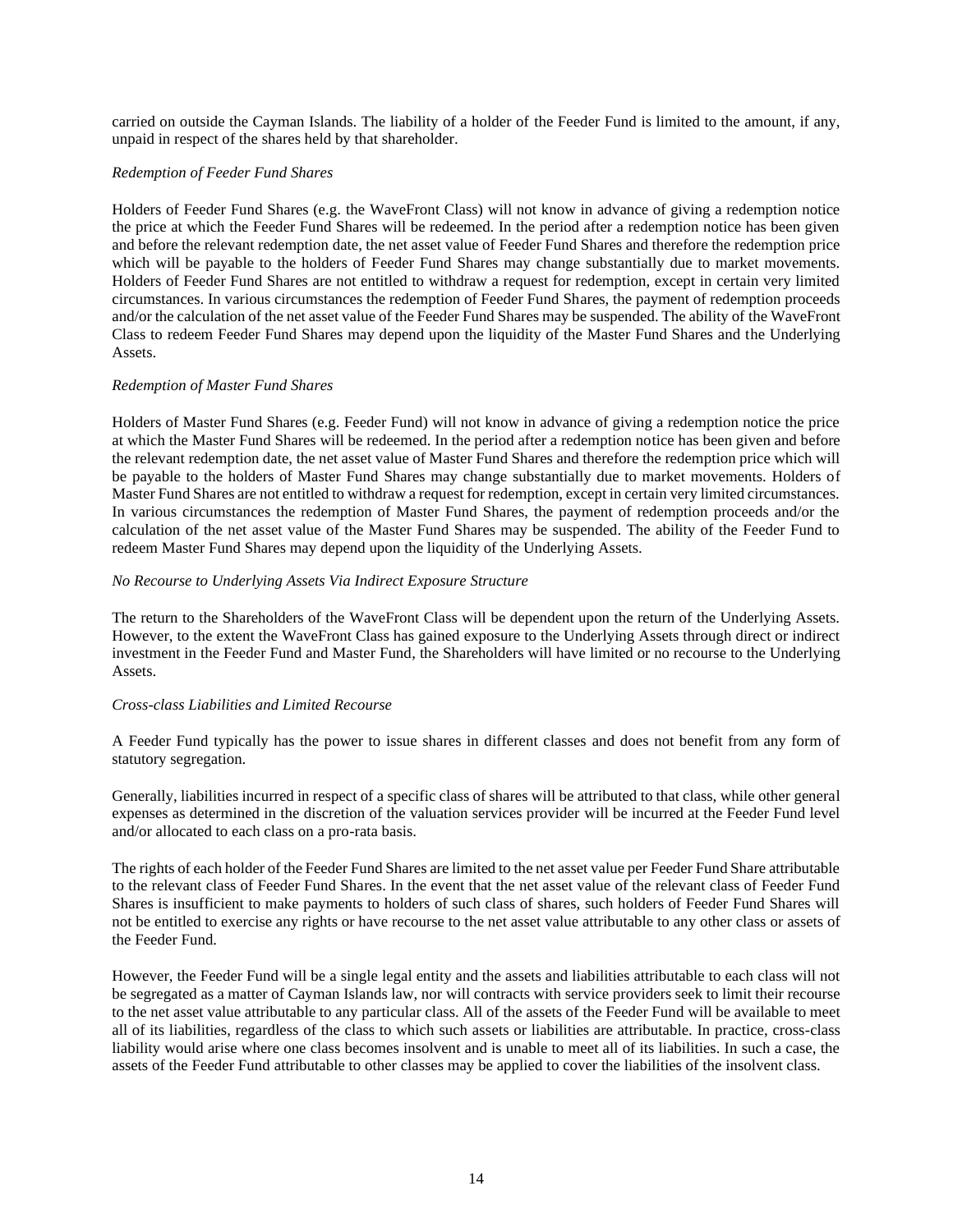## <span id="page-15-0"></span>**ORGANIZATION AND MANAGEMENT OF THE ARROW ALTERNATIVE MUTUAL FUNDS**

| <b>Manager:</b><br>Arrow Capital Management Inc.<br>36 Toronto Street<br>Suite 750<br>Toronto, Ontario M5C 2C5                                                                                                                                                                                                                                | As manager for the Funds, Arrow manages the overall<br>the<br>Funds,<br>including<br>undertakings<br>of<br>providing<br>administration services, promoting sales of the Funds'<br>securities and making provisions for fund accounting.                                                                                                                                                                  |
|-----------------------------------------------------------------------------------------------------------------------------------------------------------------------------------------------------------------------------------------------------------------------------------------------------------------------------------------------|----------------------------------------------------------------------------------------------------------------------------------------------------------------------------------------------------------------------------------------------------------------------------------------------------------------------------------------------------------------------------------------------------------|
| <b>Portfolio Advisor:</b><br>Arrow Capital Management Inc.<br>Toronto, Ontario                                                                                                                                                                                                                                                                | As portfolio advisor of the Funds, Arrow provides, or<br>arranges for, investment advice to the Funds.                                                                                                                                                                                                                                                                                                   |
| <b>Portfolio Sub-Advisors:</b><br>East Coast Asset Management SEZC<br>Cayman Islands<br>WaveFront Global Asset Management Corp.<br>Toronto, Ontario                                                                                                                                                                                           | Arrow has engaged East Coast Asset Management SEZC as<br>a sub-advisor of the Arrow EC Income Advantage Alternative<br>Fund.<br>Arrow has engaged WaveFront Global Asset Management<br>Corp. as a sub-advisor of the WaveFront Global Diversified<br><b>Investment Class.</b><br>Each sub-advisor carries out research and selects, purchases<br>and sells portfolio securities for the respective Fund. |
| <b>Trustee:</b><br>Arrow Capital Management Inc.<br>Toronto, Ontario                                                                                                                                                                                                                                                                          | The Trust Fund is organized as a trust. In its capacity as the<br>Trust Fund's trustee, Arrow holds actual title to the property<br>in the Trust Fund – the cash and securities – on your behalf<br>(although physical custody of such property is held by the<br>Trust Fund's custodian, as described below).                                                                                           |
| <b>Custodians:</b><br>CIBC World Markets Inc.<br>Arrow Canadian Advantage Alternative Class<br>٠<br>Arrow Global Advantage Alternative Class<br><b>CIBC Mellon Trust Company</b><br>Arrow Canadian Advantage Alternative Class<br>٠<br>Arrow EC Income Advantage Alternative<br>٠<br>Fund<br>WaveFront Global Diversified Investment<br>Class | The custodians holds securities and other portfolio assets,<br>including cash on deposit with financial institutions, on behalf<br>of a Fund.                                                                                                                                                                                                                                                            |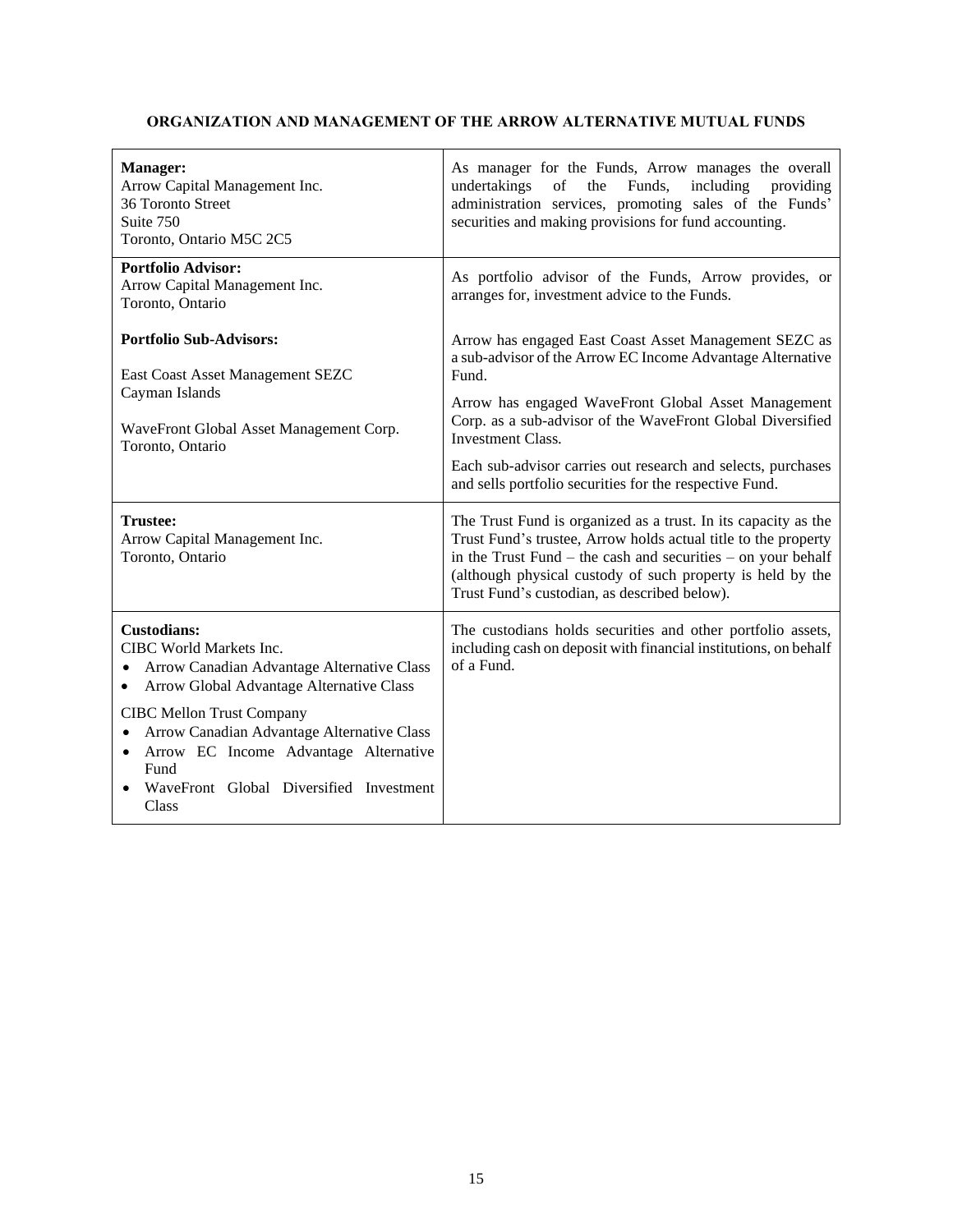| <b>Prime Brokers:</b><br><b>Bank of Montreal</b><br>Toronto, Ontario<br>CIBC World Markets Inc.<br>Toronto, Ontario<br>Goldman Sachs & Co. LLC<br>New York, NY<br>Scotia Capital Inc.<br>Toronto, Ontario<br>The Bank of Nova Scotia<br>Toronto, Ontario<br>TD Securities Inc.<br>Toronto, Ontario                                                                                          | The prime brokers provide brokerage services to the Funds,<br>including trade execution and settlement, custody and margin<br>lending in connection with short selling strategies of the<br>Funds.<br>Arrow, on behalf of the Funds, has or expects to enter into<br>prime brokerage agreements with the prime brokers listed in<br>this section or their affiliates. The portfolio manager may<br>change the prime brokers or appoint additional prime brokers<br>for the Funds from time to time.                                              |
|---------------------------------------------------------------------------------------------------------------------------------------------------------------------------------------------------------------------------------------------------------------------------------------------------------------------------------------------------------------------------------------------|--------------------------------------------------------------------------------------------------------------------------------------------------------------------------------------------------------------------------------------------------------------------------------------------------------------------------------------------------------------------------------------------------------------------------------------------------------------------------------------------------------------------------------------------------|
| <b>Registrar and Service Provider for Record</b>                                                                                                                                                                                                                                                                                                                                            | The registrar and service provider for record keeping services                                                                                                                                                                                                                                                                                                                                                                                                                                                                                   |
| Keeping Services, other than the Series ETF                                                                                                                                                                                                                                                                                                                                                 | keep track of the owners of securities of the Funds and                                                                                                                                                                                                                                                                                                                                                                                                                                                                                          |
| securities:                                                                                                                                                                                                                                                                                                                                                                                 | processes purchase, switch and redemption orders and issues                                                                                                                                                                                                                                                                                                                                                                                                                                                                                      |
| <b>RBC</b> Investor Services Trust                                                                                                                                                                                                                                                                                                                                                          | investor account statements and annual tax reporting                                                                                                                                                                                                                                                                                                                                                                                                                                                                                             |
| Toronto, Ontario                                                                                                                                                                                                                                                                                                                                                                            | information, if applicable.                                                                                                                                                                                                                                                                                                                                                                                                                                                                                                                      |
| <b>Registrar and Transfer Agent for the Series</b>                                                                                                                                                                                                                                                                                                                                          | The registrar and transfer agent makes arrangements to keep                                                                                                                                                                                                                                                                                                                                                                                                                                                                                      |
| <b>ETF</b> securities:                                                                                                                                                                                                                                                                                                                                                                      | a record of all unitholders of the Series ETF securities, and                                                                                                                                                                                                                                                                                                                                                                                                                                                                                    |
| TSX Trust Company, Ontario                                                                                                                                                                                                                                                                                                                                                                  | processes orders.                                                                                                                                                                                                                                                                                                                                                                                                                                                                                                                                |
| <b>Securities Lending Agent:</b><br>CIBC World Markets Inc.<br>Arrow Canadian Advantage Alternative Class<br>$\bullet$<br>Arrow Global Advantage Alternative Class<br>$\bullet$<br>The Bank of New York Mellon<br>Arrow Canadian Advantage Alternative Class<br>$\bullet$<br>Arrow EC Income Advantage Alternative<br>$\bullet$<br>Fund<br>WaveFront Global Diversified Investment<br>Class | The securities lending agent acts as agent for securities<br>lending transactions for the Funds. The securities lending<br>agent is independent of the Manager.                                                                                                                                                                                                                                                                                                                                                                                  |
| <b>Auditor:</b>                                                                                                                                                                                                                                                                                                                                                                             | The auditor audits the annual financial statements of the                                                                                                                                                                                                                                                                                                                                                                                                                                                                                        |
| PricewaterhouseCoopers LLP                                                                                                                                                                                                                                                                                                                                                                  | Funds and provides an opinion as to whether they are fairly                                                                                                                                                                                                                                                                                                                                                                                                                                                                                      |
| <b>Chartered Professional Accountants</b>                                                                                                                                                                                                                                                                                                                                                   | presented in accordance with International Financial                                                                                                                                                                                                                                                                                                                                                                                                                                                                                             |
| Toronto, Ontario                                                                                                                                                                                                                                                                                                                                                                            | Reporting Standards.                                                                                                                                                                                                                                                                                                                                                                                                                                                                                                                             |
| <b>Independent Review Committee (IRC):</b>                                                                                                                                                                                                                                                                                                                                                  | Pursuant to National Instrument 81-107 - Independent<br>Review Committee for Investment Funds ("NI 81-107"),<br>Arrow established the IRC to review and provide either an<br>approval or a recommendation on the conflict of interest<br>matters that are referred to it by Arrow in connection with the<br>operation and management of the Funds. In addition, the IRC<br>will perform regular assessments and provide reports as<br>required under NI 81-107. The IRC currently has, and must<br>maintain at least, three independent members. |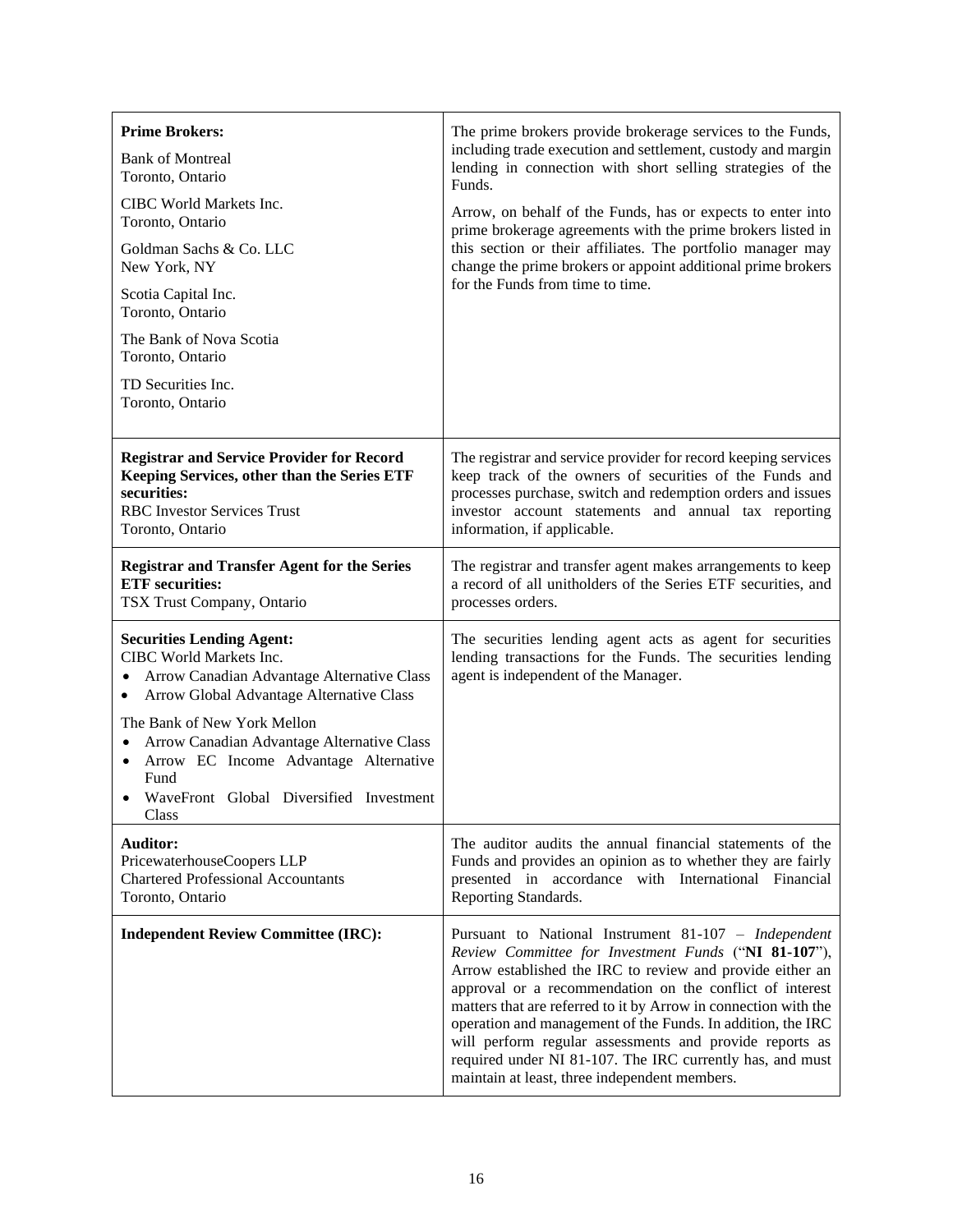| The IRC will prepare at least annually a report of its activities<br>for you which will be available at your request at no cost, by<br>contacting us at info@arrow-capital.com.                                                                                                                                                                                                                                                                                                                                                                                      |
|----------------------------------------------------------------------------------------------------------------------------------------------------------------------------------------------------------------------------------------------------------------------------------------------------------------------------------------------------------------------------------------------------------------------------------------------------------------------------------------------------------------------------------------------------------------------|
| If approved by the IRC, a Fund may change its auditor by<br>sending you a written notice of any such change at least 60<br>days before it takes effect. Likewise, if approved by the IRC,<br>we may merge a Fund into another mutual fund provided the<br>merger fulfills the requirements of the Canadian securities<br>regulators relating to mutual fund mergers and we send you a<br>written notice of the merger at least 60 days before it takes<br>effect. In either case, no meeting of securityholders of the<br>Funds may be called to approve the change. |
| Additional information about the IRC, including the names of<br>its members, is available in the Funds' annual information<br>form.                                                                                                                                                                                                                                                                                                                                                                                                                                  |

When a Fund invests in or obtains exposure to an underlying fund managed by us or any of our affiliates or associates we will not vote any of the securities it holds or is exposed to in the underlying fund. However, we may arrange for you to vote your share of those securities.

## **PURCHASES, SWITCHES AND REDEMPTIONS**

<span id="page-17-0"></span>You may purchase or switch Mutual Fund Series securities from the Funds to other funds managed by Arrow or redeem your Mutual Fund Series securities in the Funds through registered dealers in each of the provinces and territories of Canada. You can contact Arrow for the names of registered dealers in your province or territory of residence.

Whether you are buying, selling or switching Mutual Fund Series securities of a Fund, we base the transaction on the value of the Fund security. The price of a security is called the "*net asset value*" or "*NAV*" per security, or the "*security value*". We calculate a separate NAV per security for each series of the Funds by taking the value of the assets of the series of the Fund, subtracting any liabilities of the series of the Fund and dividing the balance by the number of securities held by investors in that series of the Fund.

If we receive your purchase, switch or redemption order for Mutual Fund Series securities prior to 4:00 p.m. (Toronto time) on any business day, we will process your order based on the NAV per security for that date. Otherwise, we will process your order at the NAV per security on the next business day.

Series ETF securities are available to investors that purchase such securities on the TSX or another exchange or marketplace.

#### **Purchases**

## *Mutual Fund Series*

Each Fund has multiple series available for investors. Different purchase options require investors to pay different fees and expenses and, if applicable, the choice of purchase options affects the amount of compensation paid by Arrow to your dealer. See "*Fees and Expenses*" and "*Dealer Compensation*" on pages [24](#page-24-1) through [29.](#page-29-1)

You can invest in the Funds by completing a purchase application, which you can get from your representative. Your initial investment in a Fund must be at least \$1,000. Any subsequent purchase must be at least \$100.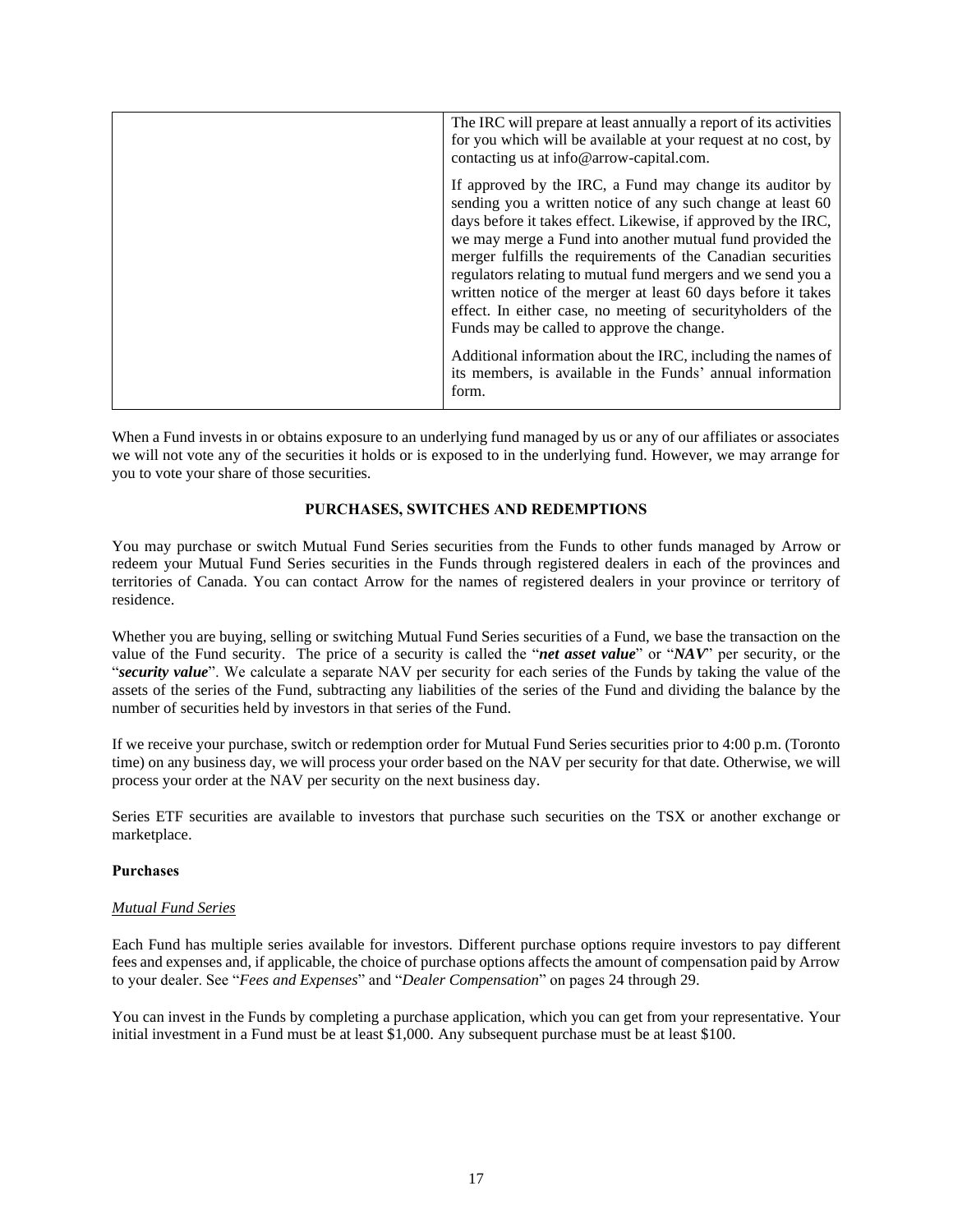| Series                        | Feature                                                                                                                                                                                                                                                                                                                                                                                                                                                                                                                                                                                                                                                                                                                                                                                                                                                                                                                                                                                                                                                                                                                                                                                            |
|-------------------------------|----------------------------------------------------------------------------------------------------------------------------------------------------------------------------------------------------------------------------------------------------------------------------------------------------------------------------------------------------------------------------------------------------------------------------------------------------------------------------------------------------------------------------------------------------------------------------------------------------------------------------------------------------------------------------------------------------------------------------------------------------------------------------------------------------------------------------------------------------------------------------------------------------------------------------------------------------------------------------------------------------------------------------------------------------------------------------------------------------------------------------------------------------------------------------------------------------|
| Series A, AD and U Securities | These series of Securities are available to all investors.<br>You may purchase these series of Securities by way of<br>front-end<br>sales<br>charge (the<br>"Front-End<br>the<br>Securities"). You may be required to pay your dealer a<br>sales charge when you buy these securities. This sales<br>charge is negotiable between you and your dealer.<br>Series A Securities are a Non-Fixed Rate Distribution<br>Series as defined below.<br>Series AD Securities are a Fixed Rate Distribution<br>Series as defined below.<br>Series U Securities are designed for investors who wish<br>to make their investment in U.S. dollars. Series U<br>Securities are a U.S. Option and a Non-Fixed Rate<br>Distribution Series for Arrow Global Advantage<br>Alternative Class and a Fixed Rate Distribution Series<br>for Arrow EC Income Advantage Alternative Fund as<br>defined below.                                                                                                                                                                                                                                                                                                             |
| Series F, FD and G Securities | These series of Securities are generally only available to<br>investors who are enrolled in a dealer sponsored fee-for-<br>service or "wrap" program and who are subject to an<br>annual advisory or asset-based fee rather than<br>commissions for each transaction ("Fee-Based<br>Securities"). These series of Securities are not subject<br>to sales charges. In certain circumstances, investors who<br>purchase Fee-Based Securities must enter into an<br>agreement with their dealer which identifies an annual<br>account fee (a "Fee-Based Account Fee") negotiated<br>with their financial advisor and payable to their dealer.<br>This Fee-Based Account Fee is in addition to the<br>management fee payable by the Funds for Fee-Based<br>Securities.<br>Series F Securities are a Non-Fixed Rate Distribution<br>Series as defined below.<br>Series FD Securities are a Fixed Rate Distribution Series<br>as defined below.<br>Series G Securities are a U.S. Option Series and a Non-<br>Fixed Rate Distribution Series for Arrow Global<br>Advantage Alternative Class and a Fixed Rate<br>Distribution Series for Arrow EC Income Advantage<br>Alternative Fund as defined below. |
| Series I and R Securities     | Series I and R Securities are typically for institutional<br>investors such as pension plans, endowment funds and                                                                                                                                                                                                                                                                                                                                                                                                                                                                                                                                                                                                                                                                                                                                                                                                                                                                                                                                                                                                                                                                                  |
|                               | corporations, high net worth individuals and group<br>RRSPs that maintain a minimum investment in a Fund<br>as negotiated with Arrow. You may be required to pay                                                                                                                                                                                                                                                                                                                                                                                                                                                                                                                                                                                                                                                                                                                                                                                                                                                                                                                                                                                                                                   |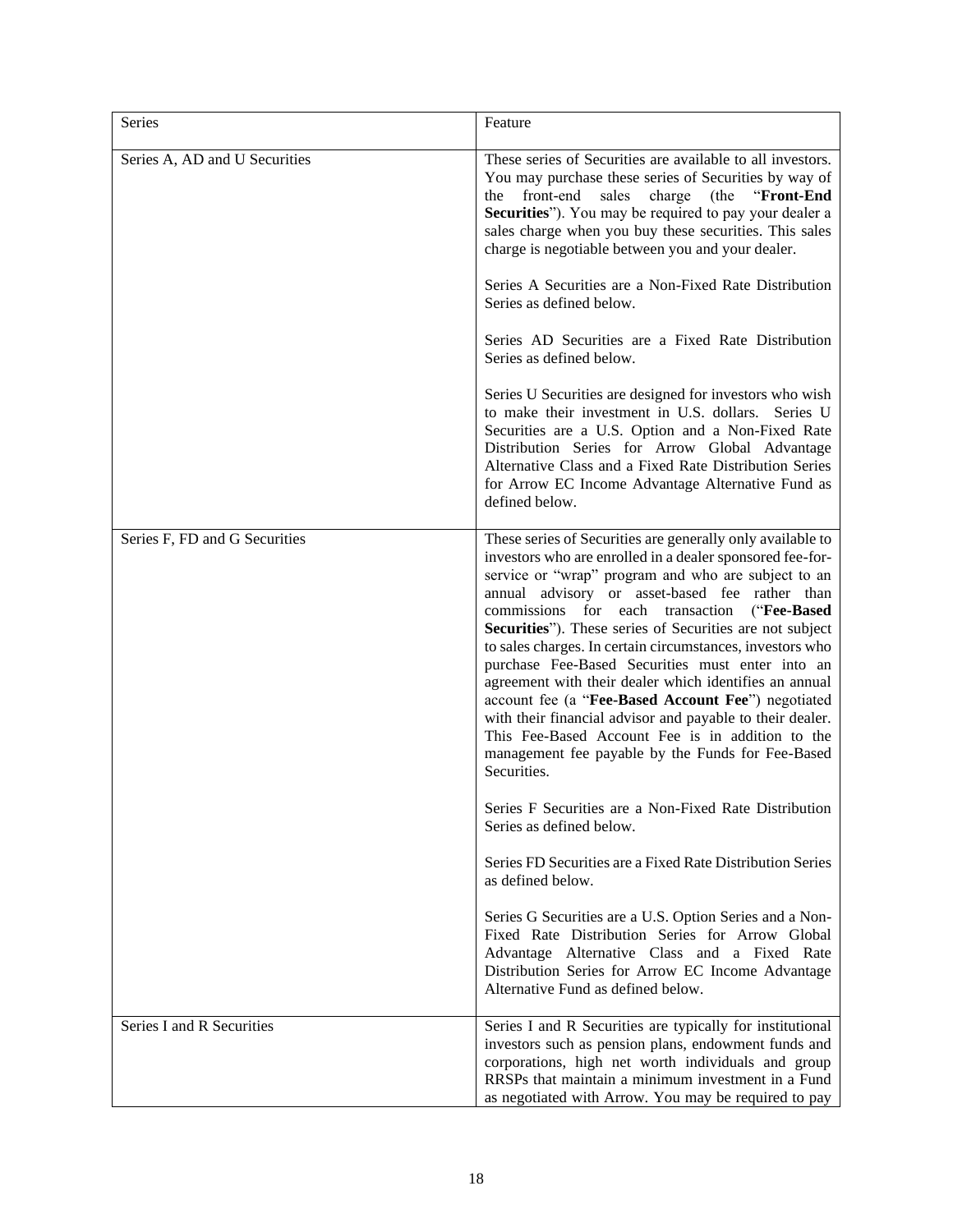| your dealer a sales charge when you buy these securities.<br>This sales charge is negotiable between you and your<br>dealer. |
|------------------------------------------------------------------------------------------------------------------------------|
| Series I and R Securities are a Non-Fixed Rate<br>Distribution Series as defined below.                                      |

"**U.S. Option Series**" are designed for investors who wish to make their investment in U.S. Dollars. Funds offering U.S. Option Series hedge those series against changes in the U.S. currency relative to the Canadian currency and in doing so attempt to eliminate fluctuations between Canadian and U.S. currencies such that the performance of the U.S. Option Series are expected to be substantially the same performance as the performance of Series A and F Securities, respectively, purchased using the Canadian dollar pricing option. However, there may be factors beyond a Fund's control such as derivative transaction costs and performance fees which may cause there to be differences in the performance of the series. In addition, there may be circumstances, from time to time, in which a Fund may not be able to fully hedge its Canadian exposure back to U.S. dollars in respect of a U.S. Option Series.

"**Fixed Rate Distribution Series"** are designed for investors who wish to receive regular distributions from a Trust Fund or regular dividends from a Corporate Class. **If the Fund earns more income or capital gains than the distribution or dividend, it will distribute the excess each December. If the Fund earns less than the distribution or dividend, the difference is a return of capital.**

"**Non-Fixed Rate Distribution Series**" are designed for investors who do not wish to receive regular paymentsfrom the Funds. Each December, the Funds will make an annual distribution or dividend of its taxable income, if any, to holders of the Non-Fixed Rate Distribution Series.

## **You should not confuse the distribution or dividend rate with a Fund's rate of return or the yield of its portfolio.**

## **All distributions and dividends will be reinvested, without charge, in additional securities of that series, unless you elect in advance to receive them in cash.**

Payment for securities of the Funds must be received within two business days of your order or we will redeem your securities on the next business day. If the proceeds are greater than the payment you owe, the Funds are required by securities regulation to keep the difference. If the proceeds are less than the payment you owe, your dealer must pay the difference (and your dealer may seek to collect this amount plus expenses from you).

We may reject your purchase order within one business day of receiving it. Any monies sent with your order will be returned immediately.

## *Series ETF Securities*

Series ETF securities of the Funds will be issued and sold on a continuous basis and there is no maximum number of Series ETF securities that may be issued. Series ETF securities of the Funds can be bought in Canadian dollars only. The Series ETF securities of the Arrow EC Income Advantage Alternative Fund are listed on the TSX and the ticker symbol is RATE.

Securityholders may incur customary brokerage commissions in buying or selling Series ETF securities. No fees are paid by a securityholder to the Manager or the Funds in connection with the buying or selling of Series ETF securities on the TSX or another exchange or marketplace.

Series ETF securities are a Fixed Rate Distribution Series.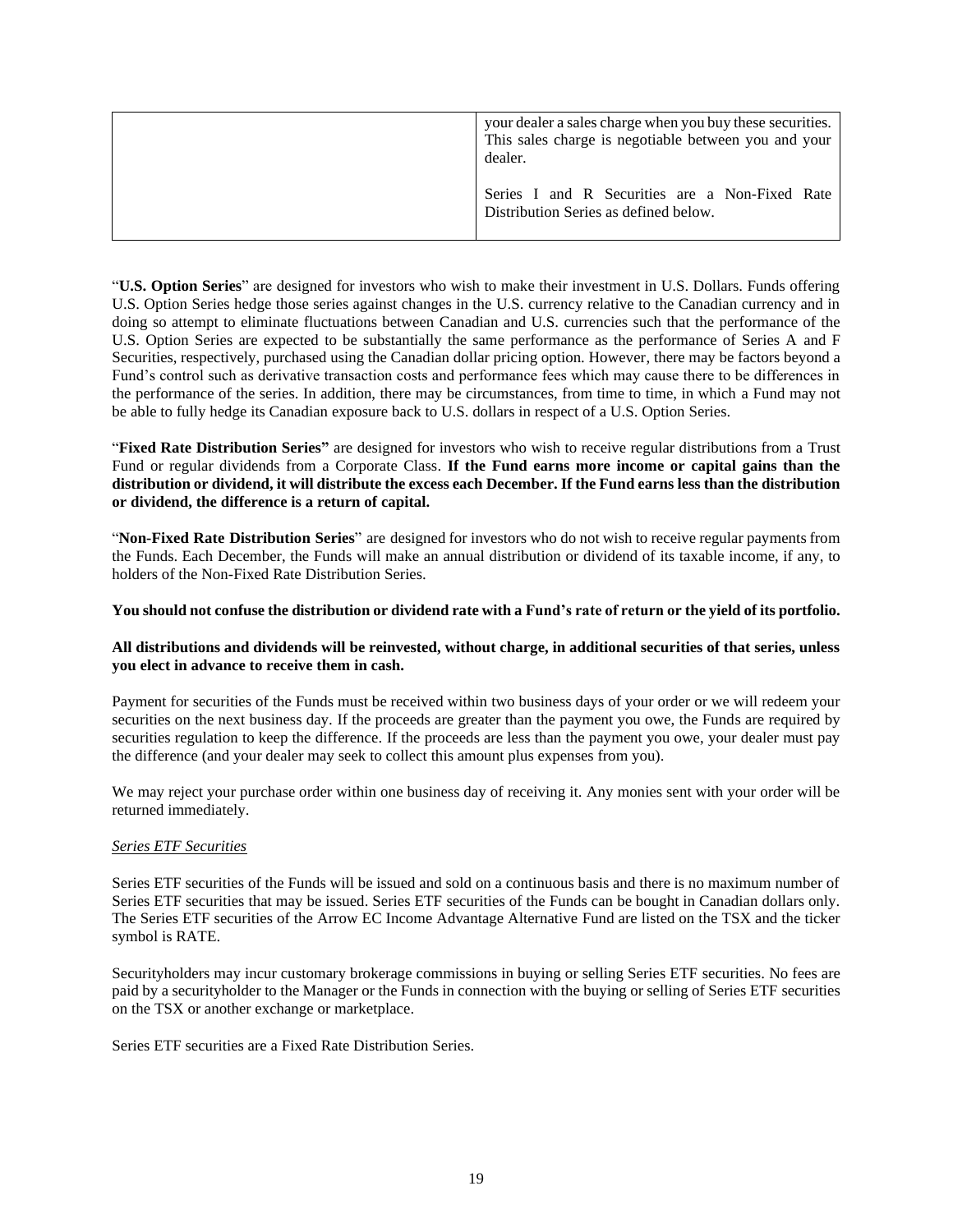#### *To Designated Brokers and ETF Dealers*

The Manager, on behalf of each Fund that offers Series ETF securities, has entered or will enter into a designated broker agreement with a designated broker (a "**Designated Broker**") pursuant to which the Designated Broker has agreed, or will agree, to perform certain duties relating to the Series ETF securities of a Fund including, without limitation: (i) to subscribe for a sufficient number of securities to satisfy the applicable exchange's original listing requirements; (ii) to subscribe for securities when cash redemptions of securities occur; and (iii) to post a liquid twoway market for the trading of securities on the applicable exchange. In accordance with the designated broker agreement, the Manager may require the Designated Broker to subscribe for Series ETF securities for cash.

Generally, all orders to purchase Series ETF securities directly from a Fund must be placed by a Designated Broker or an "ETF Dealer", which is a registered dealer (that may or may not be a Designated Broker) that has entered into an agreement with us authorizing the dealer to subscribe for, purchase and redeem Series ETF securities from one or more Funds on a continuous basis from time to time.

We reserve the absolute right to reject any subscription order placed by a Designated Broker or ETF Dealer in connection with the issuance of Series ETF securities. If we reject your order, we will immediately return any money received, without interest.

No fees or commissions will be payable by a Fund to a Designated Broker or ETF Dealer in connection with the issuance of Series ETF securities. On the listing, issuance, exchange or redemption of Series ETF securities, we may, in our discretion, charge an administrative fee to a Designated Broker or ETF Dealer to offset the expenses incurred in listing, issuing, exchanging or redeeming the securities.

After the initial issuance of Series ETF securities to the Designated Broker(s) to satisfy the applicable exchange's original listing requirements, a Designated Broker or ETF Dealer may place a subscription order for a Prescribed Number of Series ETF securities (and any additional multiple thereof) of a Fund on any day on which a session of the exchange or marketplace on which the Series ETF securities of that Fund are listed is held (a "**Trading Day**"), or such other day as determined by us. "Prescribed Number of Series ETF Securities" means the number of Series ETF securities of the Fund determined by us from time to time for the purpose of subscription orders, exchanges, redemptions or for other purposes. The cut-off time for Series ETF securities of the Funds is 4 p.m. (Toronto time) on a Trading Day (the "**Cut-Off Time**"). If the TSX's trading hours are shortened or changed for other regulatory reasons, we may change the Cut-Off Time. Any subscription order that is received by the Cut-Off Time will be deemed to be received on that Trading Day and will be based on the net asset value per unit determined on such Trading Day. Any subscription order received after the Cut-Off Time on a Trading Day will be deemed to be received on the next Trading Day and will be based on the net asset value per unit determined on such following Trading Day.

For each Prescribed Number of Series ETF Securities issued, an ETF Dealer must deliver payment consisting of, in our discretion: (i) cash in an amount equal to the aggregate net asset value per unit of the Prescribed Number of Series ETF Securities next determined following the receipt of the subscription order; (ii) a group of securities or assets representing the constituents of, and their weightings in, the Fund ("Basket of Securities") or a combination of a Basket of Securities and cash, as determined by us, in an amount sufficient so that the value of the securities and cash received is equal to the aggregate net asset value per unit of the Prescribed Number of Series ETF Securities next determined following the receipt of the subscription order; or (iii) securities other than Baskets of Securities or a combination of securities other than Baskets of Securities and cash, as determined by us, in an amount sufficient so that the value of the securities and cash received is equal to the aggregate net asset value per unit of the Prescribed Number of Series ETF Securities next determined following the receipt of the subscription order.

We will make available to the Designated Brokers and ETF Dealers information as to the Prescribed Number of Series ETF Securities and any Basket of Securities for each Fund for each Trading Day. We may, in our discretion, increase or decrease the Prescribed Number of Series ETF Securities from time to time.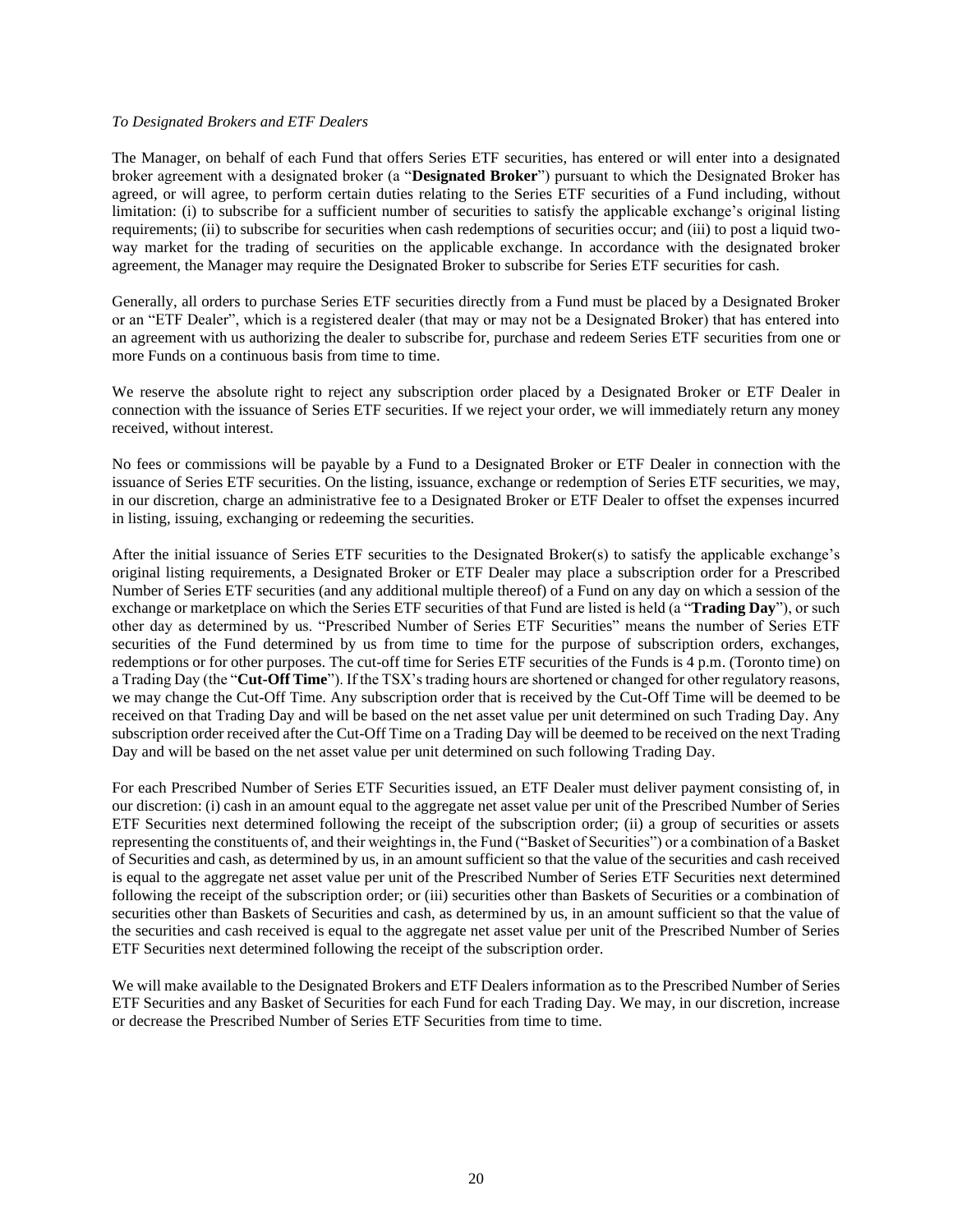#### *To Designated Brokers in special circumstances*

Series ETF securities may also be issued by a Fund to Designated Brokers in certain special circumstances, including when cash redemptions of Series ETF securities occur.

#### **Switches**

You can switch your Securities, except for Series ETF securities, from a Fund to another fund in our group of funds, including any new mutual fund which is created and offered by Arrow after the date of this document (provided that securities of the new mutual fund have been qualified for sale in your province or territory of residence). A switch involves the redemption of the Securities of a Fund and a purchase of securities in another Fund or other permitted fund. You cannot switch Series ETF securities for securities of another series of the same Fund or for securities of another Fund.

Front-End Securities of a Fund can only be exchanged for other Front-End Securities of the Fund, another Fund or other permitted fund also offered under the initial sales charge option.

The switch of securities by a securityholder from a Fund to another fund will constitute a disposition of such securities for purposes of the Tax Act. As a result, a taxable securityholder will generally realize a capital gain or capital loss on the disposition of such securities. The capital gain or loss for tax purposes in respect of the securities will generally be the difference between the security price of such securities at that time (less any fees) and the adjusted cost base of those securities to the taxpayer.

You can change or convert your securities of one series to securities of another series of the same Fund (except for Series ETF Securities) by contacting your representative. No fees apply. You can only change securities into a different series if you are eligible to buy such securities. Changing or converting securities from one series to another series (other than a conversion to or from the U.S. Option Series) of the same Fund is generally not a disposition for tax purposes, but you should consult your own tax advisors in this regard.

## **Redemptions**

#### *Mutual Fund Series Securities*

You may redeem your Mutual Fund Series securities in the Funds at the net asset value of such securities on demand by providing written notice. Your dealer is required to forward your redemption order to our offices on the same day the dealer receives it from you. Your written redemption order must have your signature guaranteed by a bank, trust company or dealer for your protection.

If we do not receive all of the documentation we need from you to complete your redemption order within ten business days, we must repurchase your securities. If the sale proceeds are greater than the repurchase amount, the Funds are required by securities regulation to keep the difference. If the sale proceeds are less than the repurchase amount, your dealer will be required to pay the Fund the difference (and your dealer may seek to collect this amount plus expenses from you).

No redemption charges apply to Front-End Securities or Series I and R Securities, unless the securities are subject to the short-term trading redemption charge described below.

## *Series ETF Securities*

#### *Redemption of Series ETF Securities in any number for cash*

You may choose to redeem Series ETF securities of a Fund on any Trading Day. When you redeem Series ETF securities of a Fund, you receive the proceeds of your sale in cash at a redemption price per unit equal to 95% of the closing price of the Series ETF securities on the effective date of redemption, subject to a maximum redemption price of the applicable net asset value per unit. As securityholders will generally be able to sell Series ETF securities at the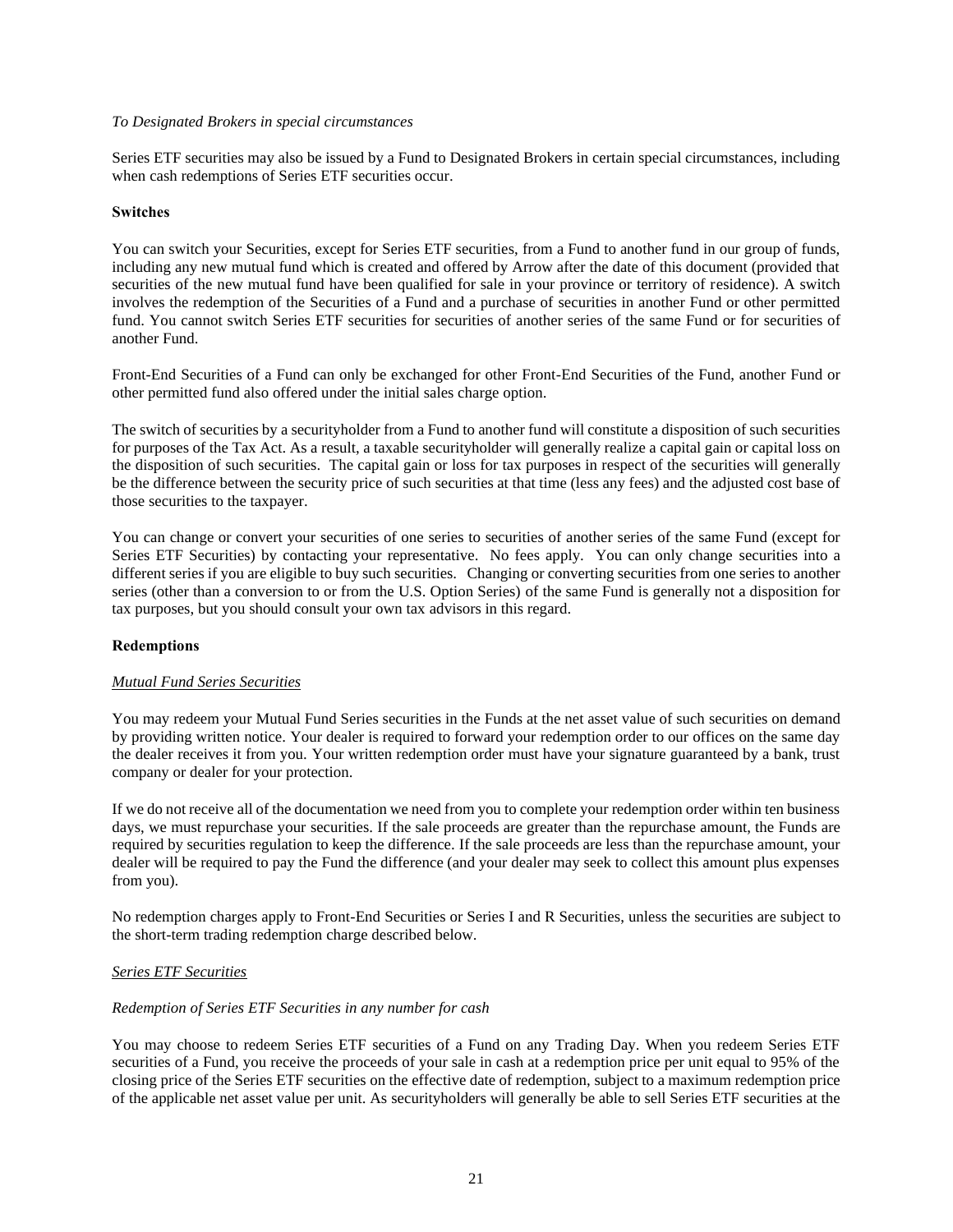market price on the TSX or another exchange or marketplace through an ETF Dealer subject only to customary brokerage commissions, securityholders are advised to consult their brokers, dealers or investment advisers before redeeming their Series ETF securities for cash.

For such a cash redemption to be effective on a Trading Day, a cash redemption request in the form prescribed by us from time to time must be delivered to the Fund at the offices of the Manager through a registered dealer or other financial institution that is a participant in CDS Clearing and Depository Services Inc. ("**CDS**") and that holds Series ETF securities on behalf of beneficial owners of such securities (a "**CDS Participant**"). Any cash redemption request that is received by the Cut-Off Time will be deemed to be received on that Trading Day. Any cash redemption request received after the Cut-Off Time on a Trading Day will be deemed to be received on the next Trading Day. Payment of the redemption price will be made by no later than the second Trading Day after the effective day of the redemption (or such shorter period as may be determined by us in response to changes in applicable laws or general changes to settlement procedures in applicable markets). The cash redemption request forms may be obtained from us.

If the Manager hasn't received all the required documents within 10 business days of receiving your redemption request, the Manager will issue the same number of securities on the  $10<sup>th</sup>$  business day after the redemption request. If the issue price is less than the sale proceeds, the Fund will keep the difference. If the issue price is more than the sale proceeds, your ETF Dealer must pay the shortfall. Your ETF Dealer may have the right to collect it from you.

If you are redeeming more than \$25,000 of the Funds, your signature must be guaranteed by your bank, trust company or ETF Dealer. In some cases, the Manager may require other documents or proof of signing authority. You can contact your registered representative or us to find out the documents that are required to complete the sale.

The Manager reserves the right to cause a Fund to redeem the Series ETF securities held by a securityholder at a price equal to the net asset value per unit on the effective date of such redemption if the Manager believes it is in the best interests of the Fund to do so.

## *Exchange of Prescribed Number of Series ETF securities*

On any Trading Day, you may exchange a minimum of a Prescribed Number of Series ETF Securities (and any additional multiple thereof) for cash or, with our consent, Baskets of Securities and cash. To effect an exchange of Series ETF securities, you must submit an exchange request, in the form prescribed by the Manager from time to time, to the applicable Fund at its head office. The exchange price will be equal to the aggregate net asset value per security of the Prescribed Number of Series ETF Securities on the effective day of the exchange request, payable by delivery of cash or, with our consent, Baskets of Securities (constituted prior to the receipt of the exchange request) and cash. On an exchange, the applicable Series ETF securities will be redeemed. On an exchange we will require you to pay the applicable Fund an exchange transaction fee of 0.25%, or such other amount as we may determine from time to time, which approximates the brokerage expenses, commissions, transaction costs, costs or expenses related to market impact and other costs or expenses incurred or expected to be incurred by a Series ETF in effecting securities transactions on the market to obtain the necessary cash for the exchange. The exchange transaction fee may be higher if the costs and expenses incurred or expected to be incurred by a Series ETF is higher than generally expected. In certain circumstances and at our discretion, we may waive or reduce the exchange transaction fee.

Any exchange request that is received by the Cut-Off Time will be deemed to be received on that Trading Day and will be based on the net asset value per security determined on such Trading Day. Any exchange request received after the Cut-Off Time on a Trading Day will be deemed to be received on the next Trading Day and will be based on the net asset value per security determined on such following Trading Day. Settlement of exchanges for cash or Baskets of Securities and cash, as the case may be, will be made by no later than the second Trading Day after the effective day of the exchange request (or such shorter period as may be determined by us in response to changes in applicable laws or general changes to settlement procedures in applicable markets).

The Manager will make available to the Designated Brokers and ETF Dealers information as to the Prescribed Number of Series ETF Securities and any Basket of Securities for each Fund for each Trading Day. The Manager may, in its discretion, increase or decrease the Prescribed Number of Series ETF Securities from time to time.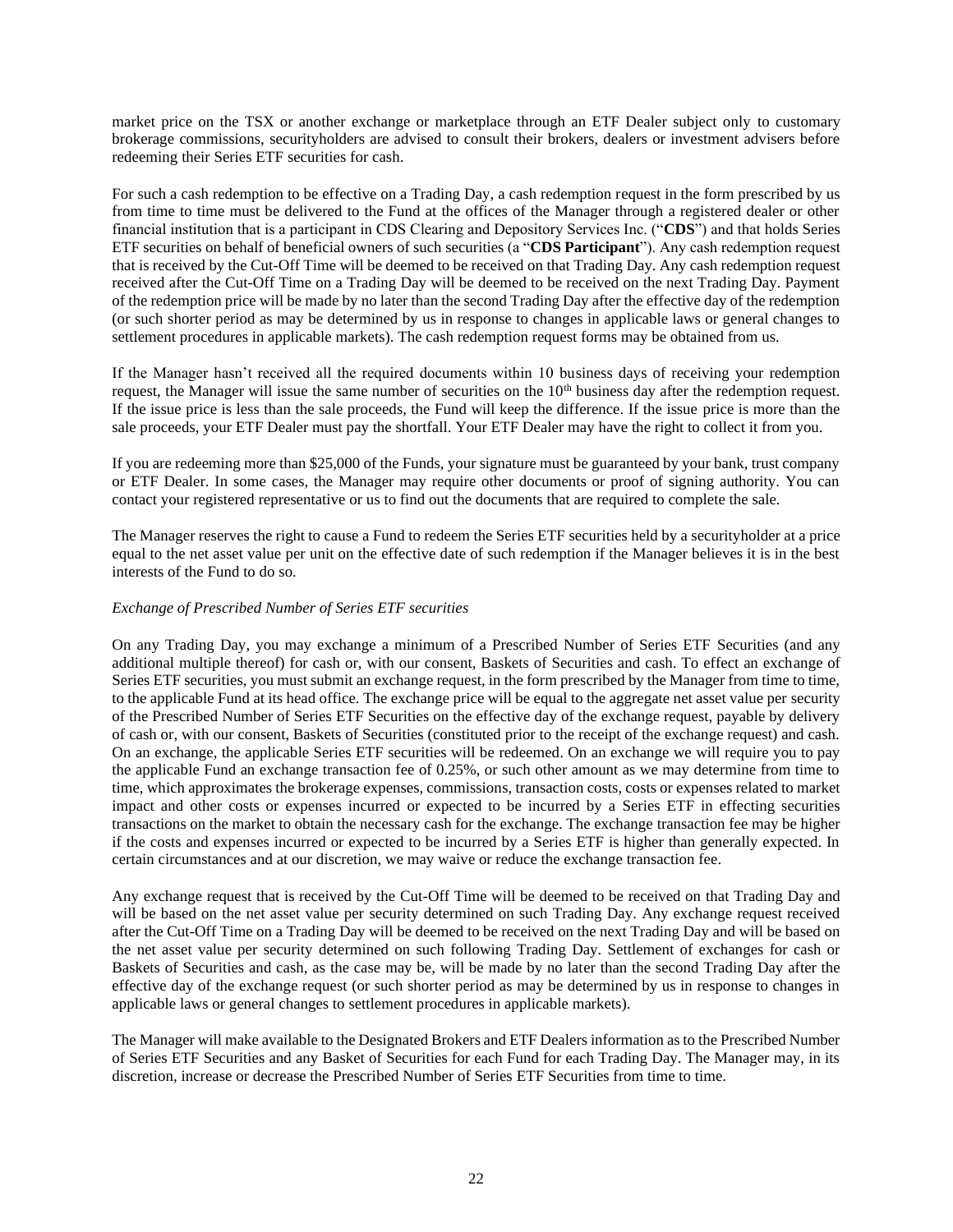If securities held in the portfolio of a Fund are cease traded at any time by order of a securities regulatory authority or other relevant regulator or stock exchange, the delivery of such securities to a securityholder on an exchange may be postponed until such time as the transfer of the securities is permitted by law.

## *Exchange and redemption of Series ETF securities through CDS Participants*

The exchange and redemption rights described above must be exercised through the CDS Participant through which you hold Series ETF securities. Beneficial owners of Series ETF securities should ensure that they provide exchange and/or redemption instructions to the CDS Participants through which they hold securities sufficiently in advance of the cut-off times set by CDS Participants to allow such CDS Participants to notify us, or as we may direct, prior to the relevant cut-off time.

## **Minimum Balance**

If the value of your Securities in a Fund is less than \$1,000, we may sell your Securities and send you the proceeds. We will give your representative 30 days' notice first.

If we become aware that you no longer qualify to hold Fee-Based Securities, we may change your Securities to Front-End Securities after we give your representative 30 days' notice.

The minimum balance amounts described above are determined from time to time by us in our sole discretion. They may also be waived by us and are subject to change without notice.

### **Short-Term Trading**

Arrow has adopted policies and procedures to detect and deter short-term trading. Short-term trades are defined as a combination of a purchase and redemption within a short period of time that Arrow believes is detrimental to other investors in the Funds.

The interests of securityholders and a Fund's ability to manage its investments may be adversely affected by shortterm trading because, among other things, these types of trading activities can dilute the value of securities, can interfere with the efficient management of the Funds and can result in increased administrative costs to the Funds. While Arrow will actively take steps to monitor, detect and deter short-term trading, it cannot ensure that such trading activity will be completely eliminated.

If a securityholder switches or redeems securities of a Fund within 90 days of purchase (including securities received on the automatic reinvestment of distributions or dividends within such 90-day period), the Fund may charge a shortterm trading fee of up to 2% of the net asset value of the securities switched or redeemed. Short-term trading fees do not apply to redemptions or switches of Series ETF securities. See "*Fees and Expenses - Fees and Expenses Payable Directly by You*" on pag[e 27.](#page-27-0)

Arrow may take such additional action as it considers appropriate to prevent further similar activity by an investor who utilizes short-term trades. These actions may include the delivery of a warning to the investor, placing the investor on a watch list to monitor his/her trading activity and the subsequent refusal of further purchases by the investor if the investor continues to attempt such trading activity and closure of the investor's account.

#### *Suspending your right to buy, switch and redeem securities*

Securities regulations allow the Manager to temporarily suspend your right to redeem your Fund securities and postpone payment of your sale proceeds:

- during any period when normal trading is suspended on any exchange on which securities or derivatives that make up more than 50% of a Fund's value or its underlying market exposure are traded and there's no other exchange where these securities or derivatives are traded, or
- with the approval of securities regulators.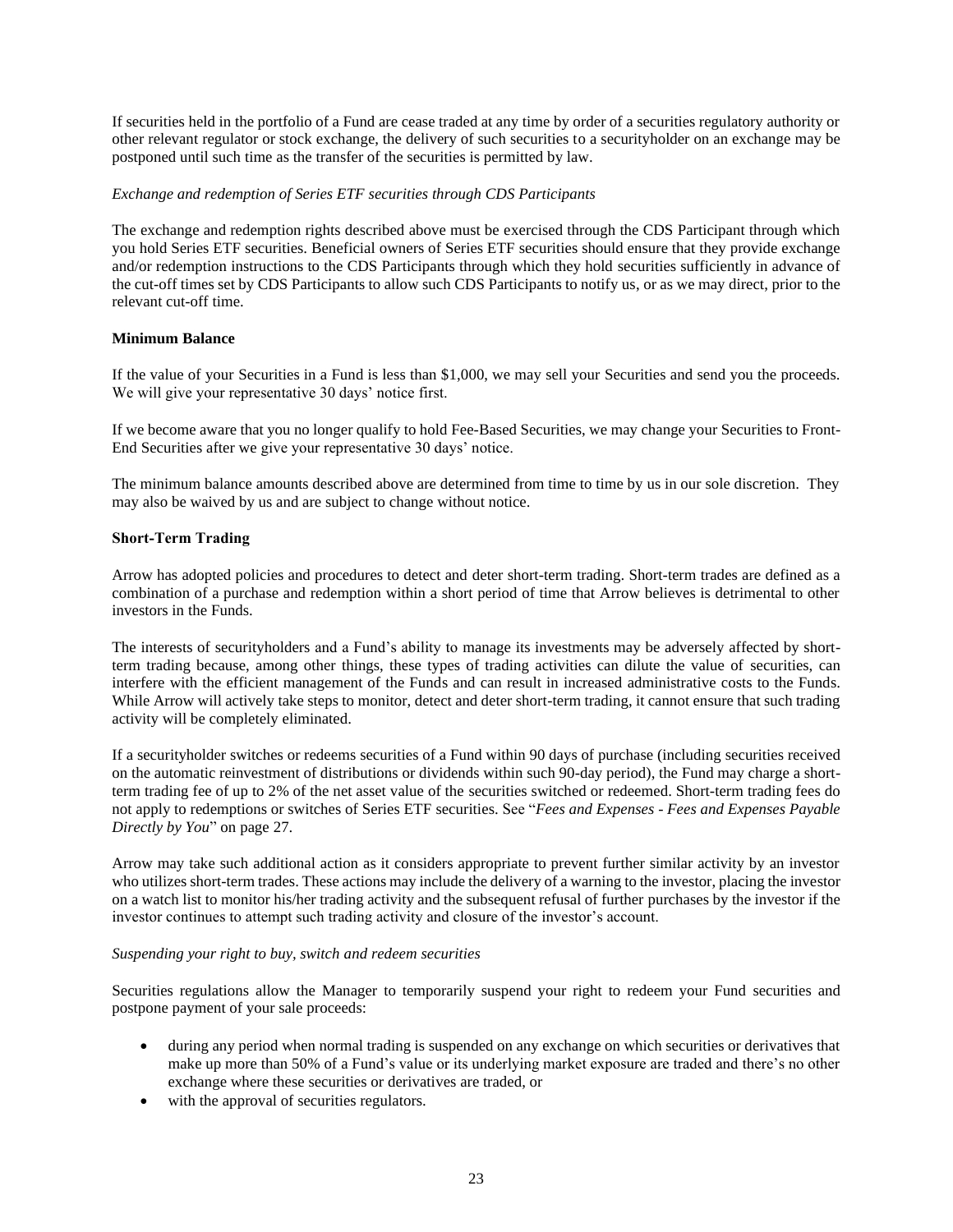The Manager will not accept orders to buy Fund securities during any period when the Manager has suspended investors' rights to redeem their securities.

You may withdraw your redemption or exchange request before the end of the suspension period. Otherwise, the Manager will redeem your securities at the net asset value per security next calculated when the suspension period ends.

### **Special considerations for securityholders**

The provisions of the so-called "early warning" reporting requirements in Canadian securities legislation do not apply if a person or company acquires 10% or more of the Series ETF securities of a Fund. The Funds have obtained relief to permit securityholders to acquire more than 20% of the Series ETF securities of any Fund without regard to the takeover bid requirements of applicable Canadian securities legislation. In addition, the Funds have obtained relief to permit a Fund to borrow cash in an amount not exceeding 5% of the net assets of the Fund for a period not longer than 45 days and, if required by the lender, to provide a security interest over any of its portfolio assets as a temporary measure to fund the portion of any distribution payable to securityholders that represents amounts that have not yet been received by the Fund.

## **OPTIONAL SERVICES**

<span id="page-24-0"></span>This section tells you about services that are available to investors in Mutual Fund Series securities of the Funds. These services are not available to investors in Series ETF securities of the Funds.

### **Registered Tax Plans**

Registered plans may be available through Arrow or a securityholder's broker, dealer or advisor. Securityholders should contact Arrow or their broker, dealer or advisor directly about these services.

#### **Pre Authorized Payment Plan**

Under a pre-authorized payment plan, you can indicate a regular amount of investment (not less than \$100) to be made on a periodic basis, the Fund in which the investment is to be made, and the bank chequing account from which the investment amount is to be debited. You may suspend or terminate such a plan on ten days' prior written notice to us. The minimum initial subscription amount is \$1,000.

#### **Automatic Withdrawal Plan**

You can establish an automatic withdrawal plan, provided you are not investing through a retirement savings plan and your account has a minimum value of \$10,000. Under an automatic withdrawal plan, you can indicate a regular amount of cash withdrawal (not less than \$100) to be made on a periodic basis, the Fund from which the investment is to be withdrawn, and the bank chequing account to which the withdrawn amounts are to be credited. Withdrawals will be made by way of redemption of securities, and it should be noted that if withdrawals are in excess of distributions, dividends and net capital appreciation, they will result in encroachment on, or possible exhaustion of, your original capital. If you choose the automatic withdrawal plan, all distributions or dividends declared on securities held under such a plan in respect of a Fund must be reinvested into additional securities of that Fund. You may modify, suspend or terminate an automatic withdrawal plan on ten days' prior written notice to us.

## **FEES AND EXPENSES**

<span id="page-24-1"></span>The tables below list:

- all fees and expenses which are paid directly by a Fund before its security prices are calculated, and which therefore indirectly reduce the value of your investment; and
- all fees and expenses payable directly by you.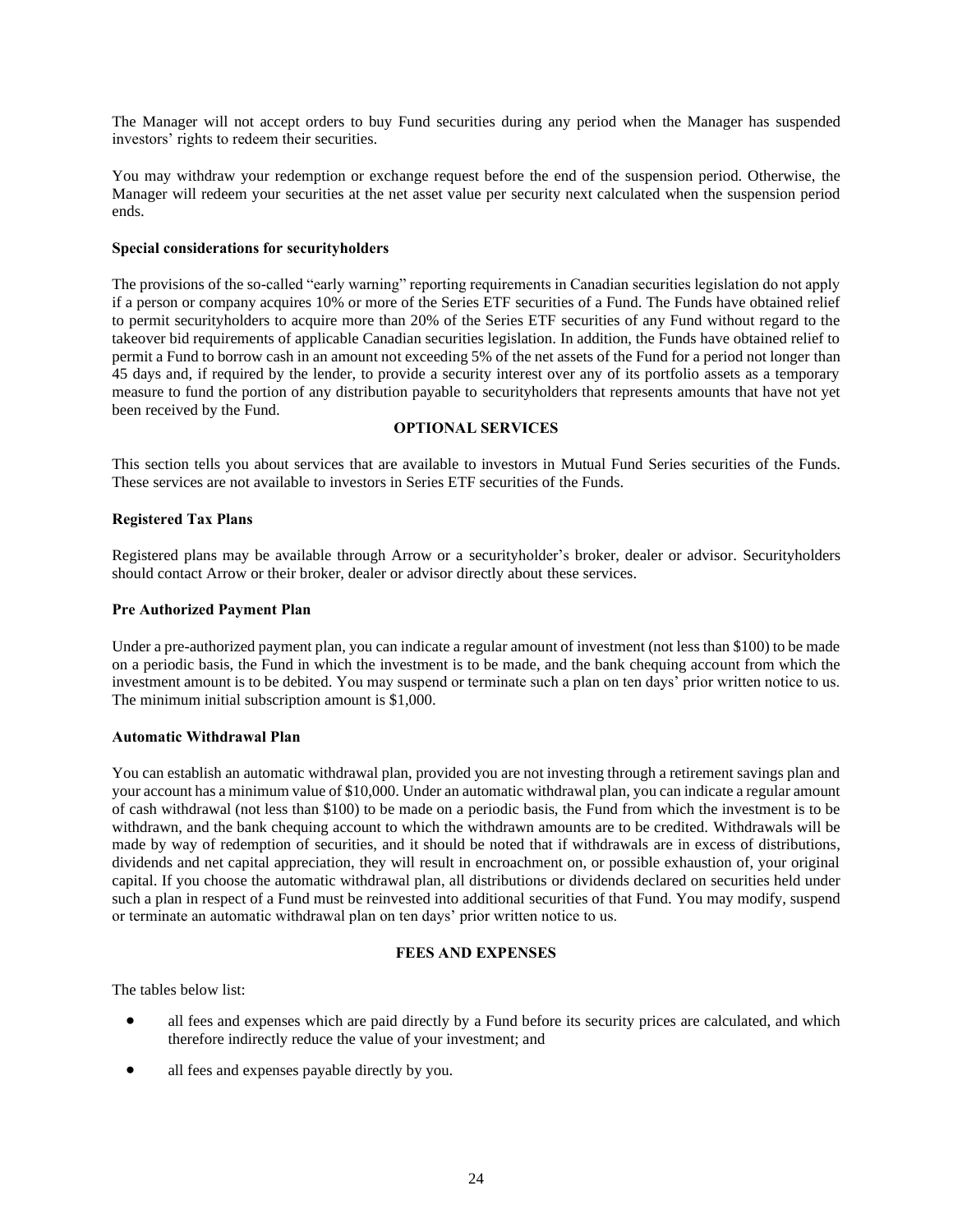## **Fees and Expenses Payable by the Funds**

| <b>Management Fees</b>                                         | Management fees represent the fees payable to Arrow for the services it provides.<br>Arrow is responsible for all expenses related to the management of the Funds'<br>investment portfolio, including investment consulting fees and research<br>expenditures incurred by it and fees charged by investment or other advisers<br>employed by it. We are also responsible for payment of all trailing commission,<br>advertising and promotional expenses incurred in respect of the Funds.<br>The annual management fees payable by the Funds are as follows (plus applicable<br>GST, HST and any applicable provincial sales taxes). Arrow reserves the right to<br>offer selected purchasers who meet certain criteria a management fee rebate. A<br>holder of Series I Securities pays a negotiated management fee directly to the<br>Manager. The management fee in respect of Series I Securities will be different for<br>each investor, and will not exceed 2.30%.                                                                                                                                                                                                                                                                                                                                                                                                                                                                             |                       |                       |                                           |                   |
|----------------------------------------------------------------|-------------------------------------------------------------------------------------------------------------------------------------------------------------------------------------------------------------------------------------------------------------------------------------------------------------------------------------------------------------------------------------------------------------------------------------------------------------------------------------------------------------------------------------------------------------------------------------------------------------------------------------------------------------------------------------------------------------------------------------------------------------------------------------------------------------------------------------------------------------------------------------------------------------------------------------------------------------------------------------------------------------------------------------------------------------------------------------------------------------------------------------------------------------------------------------------------------------------------------------------------------------------------------------------------------------------------------------------------------------------------------------------------------------------------------------------------------|-----------------------|-----------------------|-------------------------------------------|-------------------|
|                                                                |                                                                                                                                                                                                                                                                                                                                                                                                                                                                                                                                                                                                                                                                                                                                                                                                                                                                                                                                                                                                                                                                                                                                                                                                                                                                                                                                                                                                                                                       |                       |                       | <b>Annual Management Fee</b>              |                   |
| Fund                                                           |                                                                                                                                                                                                                                                                                                                                                                                                                                                                                                                                                                                                                                                                                                                                                                                                                                                                                                                                                                                                                                                                                                                                                                                                                                                                                                                                                                                                                                                       | Series A, AD<br>and U | Series F, FD<br>and G | <b>Series R</b>                           | <b>Series ETF</b> |
| <b>Arrow Canadian Advantage</b><br><b>Alternative Class</b>    |                                                                                                                                                                                                                                                                                                                                                                                                                                                                                                                                                                                                                                                                                                                                                                                                                                                                                                                                                                                                                                                                                                                                                                                                                                                                                                                                                                                                                                                       | 1.65%                 | 0.65%                 | N/A                                       | N/A               |
| <b>Arrow Global Advantage</b><br><b>Alternative Class</b>      |                                                                                                                                                                                                                                                                                                                                                                                                                                                                                                                                                                                                                                                                                                                                                                                                                                                                                                                                                                                                                                                                                                                                                                                                                                                                                                                                                                                                                                                       | 1.95%                 | 0.95%                 | N/A                                       | N/A               |
| <b>Arrow EC Income Advantage</b><br><b>Alternative Fund</b>    |                                                                                                                                                                                                                                                                                                                                                                                                                                                                                                                                                                                                                                                                                                                                                                                                                                                                                                                                                                                                                                                                                                                                                                                                                                                                                                                                                                                                                                                       | 1.45%                 | 0.95%                 | N/A                                       | 0.95%             |
| <b>WaveFront Global Diversified</b><br><b>Investment Class</b> |                                                                                                                                                                                                                                                                                                                                                                                                                                                                                                                                                                                                                                                                                                                                                                                                                                                                                                                                                                                                                                                                                                                                                                                                                                                                                                                                                                                                                                                       | 2.00%                 | 1.00%                 | Negotiable rate<br>not to exceed<br>2.30% | N/A               |
| <b>Performance Fees</b>                                        | Each series of the Funds will pay to the Manager in respect of each calendar year of<br>the Funds a performance bonus per Security (the "Performance Bonus") equal to<br>the percentage stated below of the amount by which the Adjusted Net Asset Value<br>per Security at the end of the fiscal year exceeds the highest year end Adjusted Net<br>Asset Value per Security previously achieved. For these purposes, "Adjusted Net<br>Asset Value per Security" of any series of securities of the Funds means the Net<br>Asset Value per Security of that series at the end of a fiscal year without giving<br>effect to the accrual of any Performance Bonus, plus the aggregate amount of all<br>distributions or dividends previously declared on a per Security basis in respect of<br>such series of Security. The Performance Bonus for the Funds will be calculated and<br>accrued each day the Net Asset Value of the Funds is calculated, but will only be<br>payable following the end of the fiscal year of the Funds based on the actual annual<br>performance of the Funds.<br>Notwithstanding the foregoing, no Performance Bonus will be payable with respect<br>to any fiscal year of a Fund unless the Adjusted Net Asset Value per Security of the<br>Fund at the end of such fiscal year exceeds the Net Asset Value per Security at the<br>end of the preceding year (or on the date the Securities are first issued), plus the |                       |                       |                                           |                   |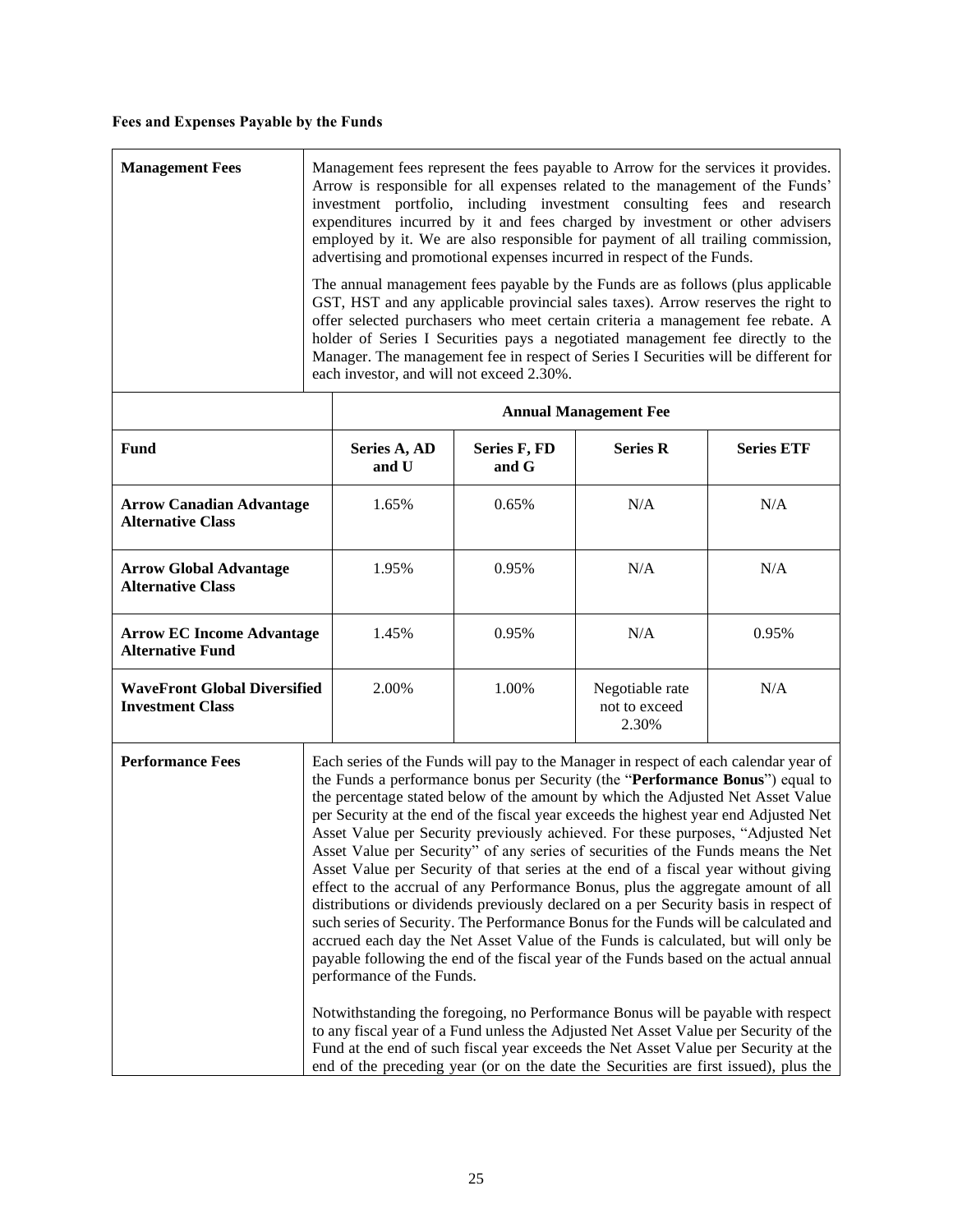|                                                      | aggregate amount of all distributions or dividends previously declared on a per<br>security basis, by a minimum percentage as stated below (the "Hurdle Rate").                                                                                                                                                                                                                   |                                                                                                                                                                                                                                                                                                                                                                                                                                                                                                                                                                                                                                                                                                                                                                                                                                                                                                                                                                                                                                                                                                                                                                                                                                                                                                                                                                                                                                                                                                                                                                                                                                                                                                                                                                                                                                                                                                                                                                                                                                                                                                                                                                                                                                                                                                                                                                                                                                                                                                                                                                                                                                                                                                                                                                                                            |                    |
|------------------------------------------------------|-----------------------------------------------------------------------------------------------------------------------------------------------------------------------------------------------------------------------------------------------------------------------------------------------------------------------------------------------------------------------------------|------------------------------------------------------------------------------------------------------------------------------------------------------------------------------------------------------------------------------------------------------------------------------------------------------------------------------------------------------------------------------------------------------------------------------------------------------------------------------------------------------------------------------------------------------------------------------------------------------------------------------------------------------------------------------------------------------------------------------------------------------------------------------------------------------------------------------------------------------------------------------------------------------------------------------------------------------------------------------------------------------------------------------------------------------------------------------------------------------------------------------------------------------------------------------------------------------------------------------------------------------------------------------------------------------------------------------------------------------------------------------------------------------------------------------------------------------------------------------------------------------------------------------------------------------------------------------------------------------------------------------------------------------------------------------------------------------------------------------------------------------------------------------------------------------------------------------------------------------------------------------------------------------------------------------------------------------------------------------------------------------------------------------------------------------------------------------------------------------------------------------------------------------------------------------------------------------------------------------------------------------------------------------------------------------------------------------------------------------------------------------------------------------------------------------------------------------------------------------------------------------------------------------------------------------------------------------------------------------------------------------------------------------------------------------------------------------------------------------------------------------------------------------------------------------------|--------------------|
|                                                      | If any securities of a Fund are purchased during the calendar year, the Hurdle Rate<br>will be prorated in the calculation of the Performance Bonus with respect to those<br>securities, in the same manner as described above.                                                                                                                                                   |                                                                                                                                                                                                                                                                                                                                                                                                                                                                                                                                                                                                                                                                                                                                                                                                                                                                                                                                                                                                                                                                                                                                                                                                                                                                                                                                                                                                                                                                                                                                                                                                                                                                                                                                                                                                                                                                                                                                                                                                                                                                                                                                                                                                                                                                                                                                                                                                                                                                                                                                                                                                                                                                                                                                                                                                            |                    |
|                                                      | If any securities of a Fund are redeemed prior to the end of a calendar year, a<br>Performance Bonus will be payable on the redemption date in respect of each such<br>security in the same manner as described above. For greater certainty, the Hurdle<br>Rate will be prorated in the calculation of the Performance Bonus on a security<br>redeemed during the calendar year. |                                                                                                                                                                                                                                                                                                                                                                                                                                                                                                                                                                                                                                                                                                                                                                                                                                                                                                                                                                                                                                                                                                                                                                                                                                                                                                                                                                                                                                                                                                                                                                                                                                                                                                                                                                                                                                                                                                                                                                                                                                                                                                                                                                                                                                                                                                                                                                                                                                                                                                                                                                                                                                                                                                                                                                                                            |                    |
|                                                      |                                                                                                                                                                                                                                                                                                                                                                                   | <b>Performance Bonus</b>                                                                                                                                                                                                                                                                                                                                                                                                                                                                                                                                                                                                                                                                                                                                                                                                                                                                                                                                                                                                                                                                                                                                                                                                                                                                                                                                                                                                                                                                                                                                                                                                                                                                                                                                                                                                                                                                                                                                                                                                                                                                                                                                                                                                                                                                                                                                                                                                                                                                                                                                                                                                                                                                                                                                                                                   | <b>Hurdle Rate</b> |
| <b>Arrow Canadian Advantage Alternative Class</b>    |                                                                                                                                                                                                                                                                                                                                                                                   | 20%                                                                                                                                                                                                                                                                                                                                                                                                                                                                                                                                                                                                                                                                                                                                                                                                                                                                                                                                                                                                                                                                                                                                                                                                                                                                                                                                                                                                                                                                                                                                                                                                                                                                                                                                                                                                                                                                                                                                                                                                                                                                                                                                                                                                                                                                                                                                                                                                                                                                                                                                                                                                                                                                                                                                                                                                        | 6%                 |
| <b>Arrow Global Advantage Alternative Class</b>      |                                                                                                                                                                                                                                                                                                                                                                                   | 15%                                                                                                                                                                                                                                                                                                                                                                                                                                                                                                                                                                                                                                                                                                                                                                                                                                                                                                                                                                                                                                                                                                                                                                                                                                                                                                                                                                                                                                                                                                                                                                                                                                                                                                                                                                                                                                                                                                                                                                                                                                                                                                                                                                                                                                                                                                                                                                                                                                                                                                                                                                                                                                                                                                                                                                                                        | 5%                 |
| <b>Arrow EC Income Advantage Alternative Fund</b>    |                                                                                                                                                                                                                                                                                                                                                                                   | 15%                                                                                                                                                                                                                                                                                                                                                                                                                                                                                                                                                                                                                                                                                                                                                                                                                                                                                                                                                                                                                                                                                                                                                                                                                                                                                                                                                                                                                                                                                                                                                                                                                                                                                                                                                                                                                                                                                                                                                                                                                                                                                                                                                                                                                                                                                                                                                                                                                                                                                                                                                                                                                                                                                                                                                                                                        | None               |
| <b>WaveFront Global Diversified Investment Class</b> |                                                                                                                                                                                                                                                                                                                                                                                   | 20%                                                                                                                                                                                                                                                                                                                                                                                                                                                                                                                                                                                                                                                                                                                                                                                                                                                                                                                                                                                                                                                                                                                                                                                                                                                                                                                                                                                                                                                                                                                                                                                                                                                                                                                                                                                                                                                                                                                                                                                                                                                                                                                                                                                                                                                                                                                                                                                                                                                                                                                                                                                                                                                                                                                                                                                                        | 6%                 |
| <b>Operating Expenses</b>                            | methodology we determine is fair.                                                                                                                                                                                                                                                                                                                                                 | Each Fund pays for all expenses incurred in connection with its operation and<br>administration, including applicable GST, HST and any applicable provincial sales<br>taxes. Such costs and expenses may include, without limitation, the fees and<br>expenses of the members of the IRC appointed under NI 81-107 and expenses related<br>to compliance with NI 81-107; regulatory fees including participation or other fees<br>payable by the Manager under applicable securities legislation; accounting; audit;<br>valuation; legal; registrar and transfer agency, custodial and safekeeping fees; taxes;<br>brokerage commissions; fees and expenses relating to the implementation of<br>portfolio transactions; interest; securityholder servicing costs; securityholder<br>meeting costs; printing and mailing costs; litigation expenses; amounts paid for<br>damages awarded or as settlements in connection with litigation; lease payments<br>(including prepaid portions thereof); costs of office space, facilities and equipment;<br>costs of financial and other reports and prospectuses that are used in complying with<br>applicable securities legislation; and any new fee that may be introduced by a<br>securities authority or other governmental authority that is calculated based on assets<br>or other criteria of the Fund. The Manager may provide any of these services and is<br>reimbursed all of its costs in providing these services to the Funds which may<br>include but are not limited to personnel costs, office space, insurance, and<br>depreciation. The common expenses of the Funds and other investment funds<br>managed by Arrow will be allocated among the Funds and other funds, as applicable.<br>Each Fund will bear separately any expense item that can be attributed specifically<br>to the Fund. Common expenses of the Funds and other funds will be allocated based<br>on a reasonable allocation methodology which will include allocations based on the<br>assets of the Funds or the number of securityholders of the Funds or other<br>The fees and other reasonable expenses of the IRC are paid pro rata out of the assets<br>of the Funds, as well as out of the assets of the other investment funds managed by<br>Arrow for which the IRC acts as the independent review committee. The fees for<br>members of the IRC consist of an annual retainer in the amount of \$14,000 per<br>member. The chair of the IRC is entitled to an additional fee of \$4,000. Expenses of<br>the IRC include premiums for insurance coverage, legal fees, travel expenses and<br>other reasonable out-of-pocket expenses. These fees and expense reimbursements<br>are allocated across all investment funds that are managed by Arrow in a manner |                    |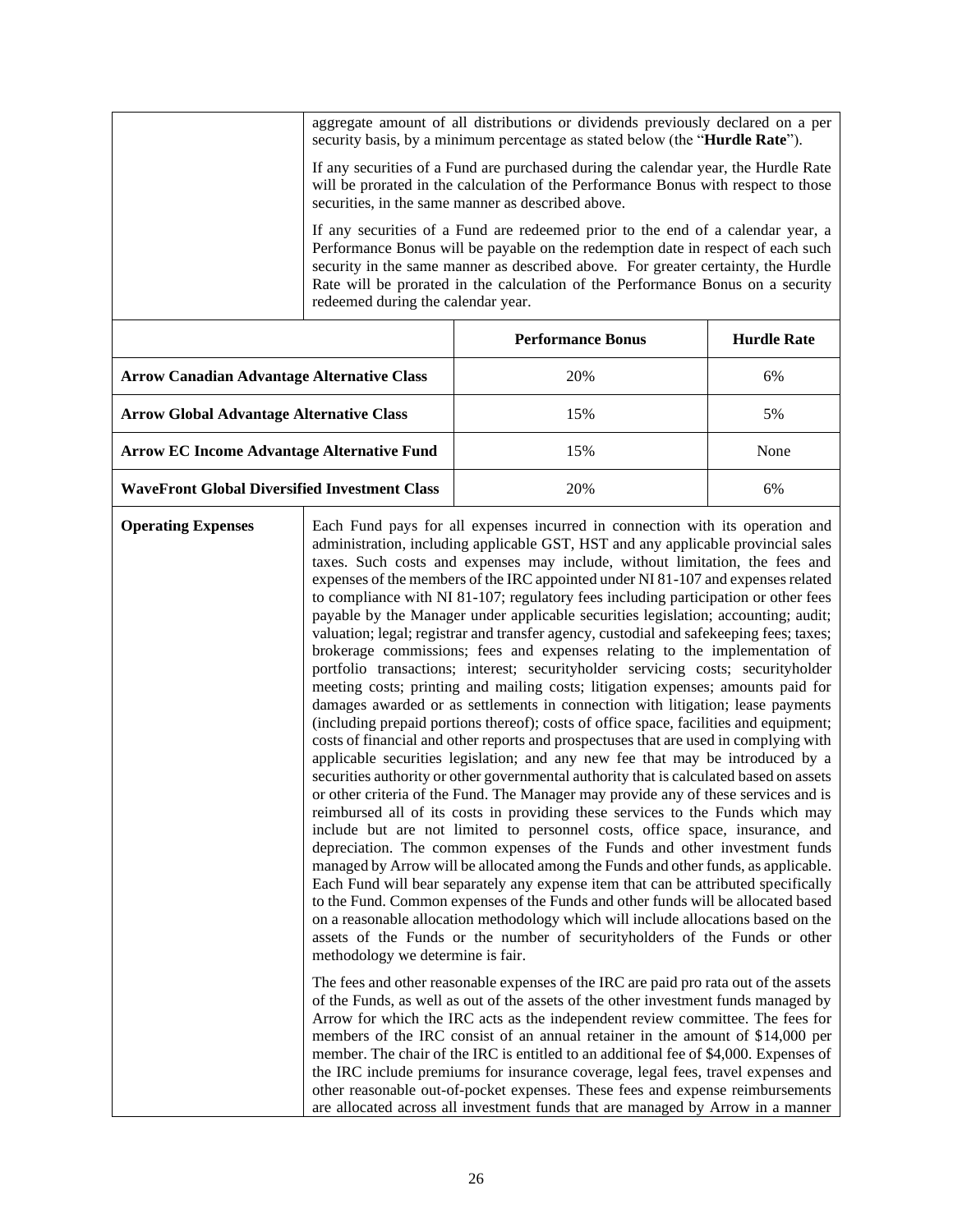| that is fair and reasonable. The total amount of fees paid to the IRC by all investment |
|-----------------------------------------------------------------------------------------|
| funds managed by Arrow for the fiscal year ended December 31, 2021 was \$46,000.        |

<span id="page-27-0"></span>

| Underlying fund fees and | From time to time the Funds may invest in and hold securities of other investment                                                                                                                                                                                                                                                                                                                                                                                                                                                                                                                                                                                                                                                                                                                                                                                  |
|--------------------------|--------------------------------------------------------------------------------------------------------------------------------------------------------------------------------------------------------------------------------------------------------------------------------------------------------------------------------------------------------------------------------------------------------------------------------------------------------------------------------------------------------------------------------------------------------------------------------------------------------------------------------------------------------------------------------------------------------------------------------------------------------------------------------------------------------------------------------------------------------------------|
| expenses                 | funds. There are fees and expenses payable by the other investment funds in addition<br>to the fees and expenses payable by the Funds. No management fees or performance<br>fees are payable by the Funds that, to a reasonable person, would duplicate a fee<br>payable by the other investment fund for the same service and no sales fees or<br>redemption fees are payable by the Funds in relation to its purchases or redemptions<br>of the securities of the other investment fund if the other investment fund is managed<br>by the Arrow or an affiliate or associate of the manager of the Funds, and no sales<br>fees or redemption fees are payable by the Funds in relation to its purchases or<br>redemptions of securities of the other investment fund that, to a reasonable person,<br>would duplicate a fee payable by an investor in that Fund. |

## **Fees and Expenses Payable Directly by You**

| <b>Sales Charges</b>            | A maximum of 5% of the amount you invest in the Funds. The amount of the<br>fee is a matter negotiable between you and your dealer. Sales charges are only<br>applicable to Front-End Securities and Series I and R Securities.                                                                                                                                                                                                                        |
|---------------------------------|--------------------------------------------------------------------------------------------------------------------------------------------------------------------------------------------------------------------------------------------------------------------------------------------------------------------------------------------------------------------------------------------------------------------------------------------------------|
| <b>Redemption Fees</b>          | No redemption charges apply to the redemption or sale of Front-End, Series I<br>and Series R Securities, unless the Securities are subject to the short-term trading<br>redemption charge described below.                                                                                                                                                                                                                                             |
| <b>Switch Fees</b>              | Up to 5% of the amount you wish to switch between a Fund and other funds<br>managed by Arrow. The amount of the fee is a matter negotiable between you<br>and your dealer. If a securityholder switches Securities of a Fund within 90 days<br>of purchase, the Fund may charge a short-term trading fee. This short-term<br>trading fee would be over and above any switch fee which the broker, dealer or<br>advisor may charge.                     |
| <b>Short-term Trading Fees</b>  | The Funds may charge you a short-term trading fee of up to 2% of the net asset<br>value of the Securities if you redeem or switch Securities of the Funds within 90<br>days of the date of purchase (including Securities received on the automatic<br>reinvestment of distributions or dividends within such 90-day period). This<br>short-term trading fee would be over and above any switch fee which the broker,<br>dealer or advisor may charge. |
| <b>Registered Tax Plan Fees</b> | Fees payable will be determined by the trustees of a licensed trust company for<br>such plans.                                                                                                                                                                                                                                                                                                                                                         |
| <b>Fee-Based Account Fee</b>    | In certain circumstances, if you purchase Fee-Based Securities, you may pay a<br>Fee-Based Account Fee. Fee-Based Account Fees are negotiable with your<br>financial advisor and paid to your dealer.                                                                                                                                                                                                                                                  |
| <b>Administration Fee</b>       | An amount may be charged to a Designated Broker or ETF Dealer to offset<br>certain transaction and other costs associated with the listing, issue, exchange,<br>and/or redemption of Series ETF securities of a Fund. This charge, which is<br>payable to the applicable Fund, does not apply to security holders who buy or sell                                                                                                                      |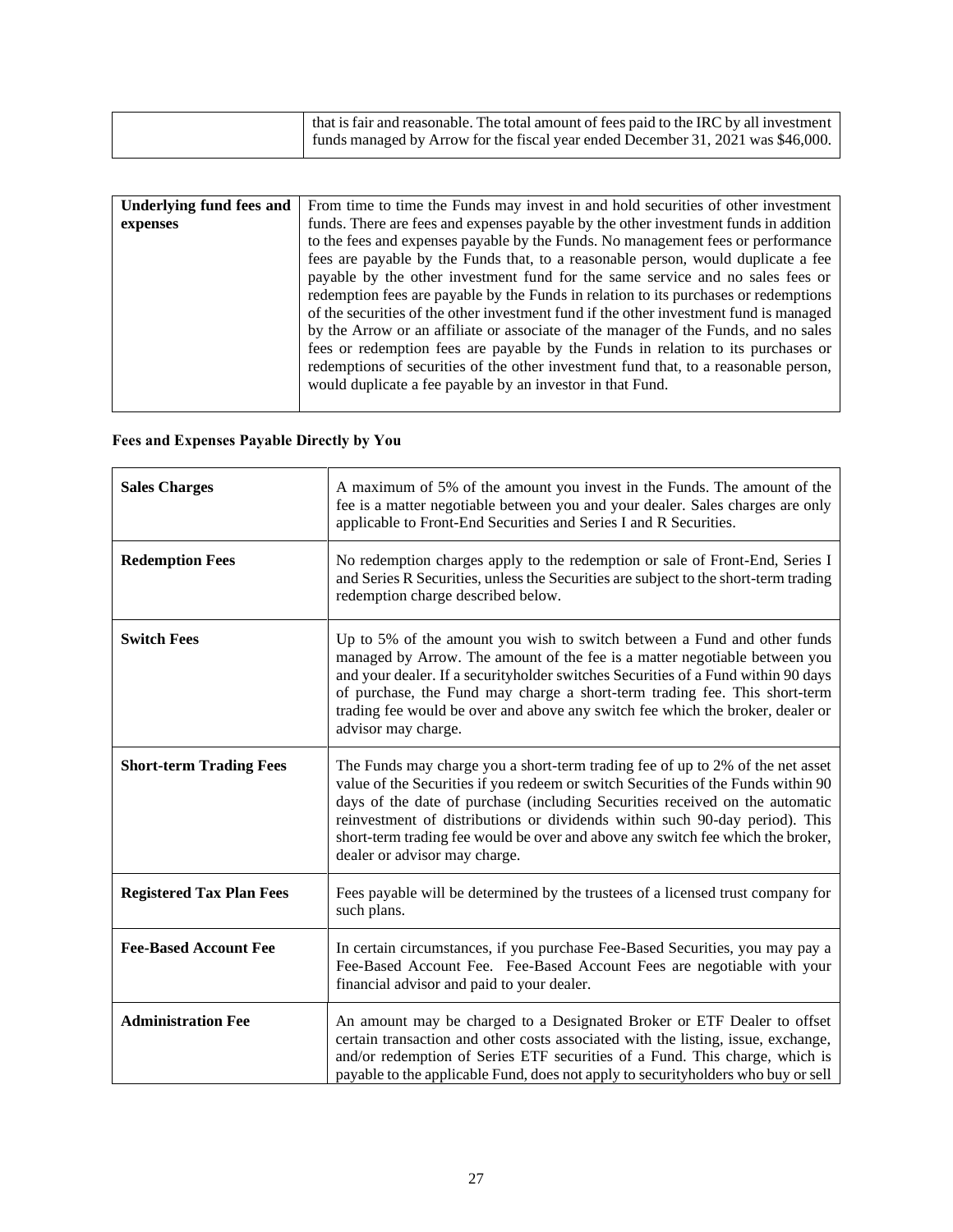|                     | their Series ETF securities through the facilities of the TSX or another exchange<br>or marketplace.                                                                                                                                                                                                                                                                                                                                                                                                                                                                                                                                                                                                                                                                                          |
|---------------------|-----------------------------------------------------------------------------------------------------------------------------------------------------------------------------------------------------------------------------------------------------------------------------------------------------------------------------------------------------------------------------------------------------------------------------------------------------------------------------------------------------------------------------------------------------------------------------------------------------------------------------------------------------------------------------------------------------------------------------------------------------------------------------------------------|
| <b>Exchange Fee</b> | On an exchange of Series ETF securities, we will require you to pay the<br>applicable Fund an exchange transaction fee of 0.25%, or such other amount as<br>we may determine from time to time, which approximates the brokerage<br>expenses, commissions, transaction costs, costs or expenses related to market<br>impact and other costs or expenses incurred or expected to be incurred by a<br>Series ETF in effecting securities transactions on the market to obtain the<br>necessary cash for the exchange. The exchange transaction fee may be higher if<br>the costs and expenses incurred or expected to be incurred by a Series ETF is<br>higher than generally expected. In certain circumstances and at our discretion,<br>we may waive or reduce the exchange transaction fee. |

Any change in any contract or the entering into of any new contract as a result of which the basis for the calculation of the fees or other expenses that are charged to a Fund which could result in an increase in charges to the Fund, must be approved by a majority of the votes cast at a meeting of the securityholders of the Fund called for such purpose. Such approval is not required in respect of a change in a contract or a new contract made by a Fund at arm's length and with parties other than Arrow or an associate or affiliate of Arrow for all or part of the services it requires to carry on its operations, provided that securityholders are given at least 60 days' notice before any contract is entered into or the effective date of any change, as applicable.

### **Other Mutual Funds**

From time to time the Funds may invest in and hold securities of other investment funds. There are fees and expenses payable by the other investment funds in addition to the fees and expenses payable by the Funds. No management fees or incentives are payable by a Fund that, to a reasonable person, would duplicate a fee payable by the other investment fund for the same service and no sales fees or redemption fees are payable by the Fund in relation to its purchases or redemptions of the securities of the other investment fund if the other investment fund is managed by the Arrow or an affiliate or associate of the manager of the Fund, and no sales fees or redemption fees are payable by the Fund in relation to its purchases or redemptions of securities of the other investment fund that, to a reasonable person, would duplicate a fee payable by an investor in that Fund.

## **IMPACT OF SALES CHARGES**

<span id="page-28-0"></span>The following table shows the amount of fees that you would have to pay if you made an investment of \$1,000 in the Funds and redeemed immediately before the end of that period.

|                                                                 | At Time of<br><b>Purchase</b> | 1 Year | 3 Years | 5 Years | 10 Years       |
|-----------------------------------------------------------------|-------------------------------|--------|---------|---------|----------------|
| Front-End Securities - Front-End<br>Sales Charge <sup>(1)</sup> | \$50.00                       | \$ -   | \$ -    | \$ -    | \$ -           |
| Series I and R                                                  | \$50.00                       | \$-    | \$-     | \$-     | $\mathbb{S}^-$ |

<span id="page-28-1"></span>(1) This assumes the maximum sales charge of 5% of the amount invested.

#### **DEALER COMPENSATION**

#### **Sales Commissions and Switching Fees**

You will pay your dealer a sales commission at the time of your purchase of Front-End, Series I and Series R Securities, such commission being up to 5% of the amount you invest. The actual percentage is a matter negotiable between you and your dealer. Sales charges are not paid when you switch between series of a Fund, or between the Funds or to another fund managed by Arrow, but a switch fee of up to 5% may be charged to you and retained by your dealer. The amount of any switch fee is a matter negotiable between you and your dealer. No sales commissions are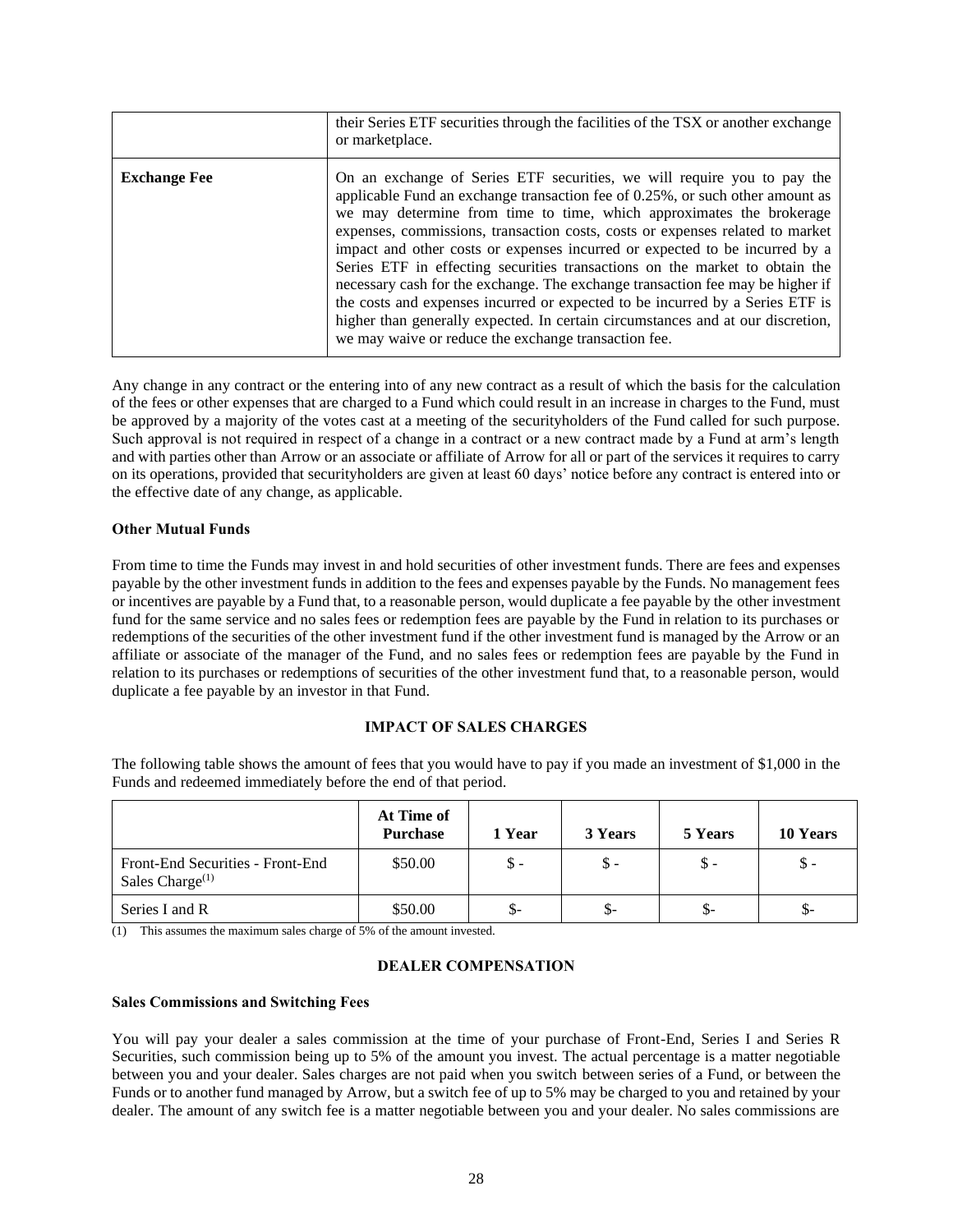paid when you receive securities from reinvested distributions or dividends. Sales commissions and switching fees are only applicable to Front-End, Series I and Series R Securities.

If you purchase Fee-Based Securities, you may have to pay a Fee-Based Account Fee to your dealer. Fee-Based Account Fees are negotiated with your financial advisor.

You may incur customary brokerage commissions in buying or selling Series ETF securities on the TSX or another exchange or marketplace.

### **Trailing Commission**

We pay your dealer a trailing commission monthly on Front-End Securities for the ongoing advice and service you receive from your dealer relating to the Funds. Dealers receive this service fee based on the aggregate security value of their clients' investment in the Funds. We may pay your dealer a trailing commission monthly on Series I units of a Fund, if applicable, which is a matter negotiable between Arrow and your dealer, and will not exceed 1.00% per year. We may change or cancel the terms of trailing commissions that we pay at any time. The following table outlines the annual trailer fee rates associated with the Funds:

|                                                                                                                                         | <b>Front-End Securities</b> | <b>Fee-Based Securities</b> |
|-----------------------------------------------------------------------------------------------------------------------------------------|-----------------------------|-----------------------------|
| Arrow EC Income Advantage Alternative Fund                                                                                              | 0.50%                       | None                        |
| Arrow Canadian Advantage Alternative Class<br>Arrow Global Advantage Alternative Class<br>WaveFront Global Diversified Investment Class | 1.00%                       | None                        |

#### <span id="page-29-1"></span>**Other Kinds of Dealer Compensation**

We may share with dealers up to 50% of their eligible costs in marketing securities of the Funds (upon approval of Arrow's compliance department). For example, we may pay a portion of the costs of a dealer in advertising the availability of the Funds through the financial advisors of that dealer. We may also pay part of the costs of a dealer in running a seminar to inform investors about the Funds or about the general benefits of investing in the Funds.

We may also pay up to 10% of the costs of some dealers to hold educational seminars or conferences for their financial advisors to teach them about, among other things, new developments in the mutual fund industry, financial planning or new financial products (upon approval by Arrow's compliance department). The dealer makes all decisions about where and when the conference is held and who can attend.

We may also arrange for seminars for financial advisors where we inform them about new developments in the Funds, our products and services and mutual fund industry matters. We will invite dealers to send their financial advisors to any such seminars and such dealers (and not us) will decide who attends. The financial advisors will be required to pay their own travel, accommodation and personal expenses of attending any such seminars.

## **DEALER COMPENSATION FROM MANAGEMENT FEES**

<span id="page-29-0"></span>During the financial year ended December 31, 2021, we paid to dealers, who distributed Securities of the Funds, sales and servicing commissions equal to approximately 18.2% of the total management fees we received.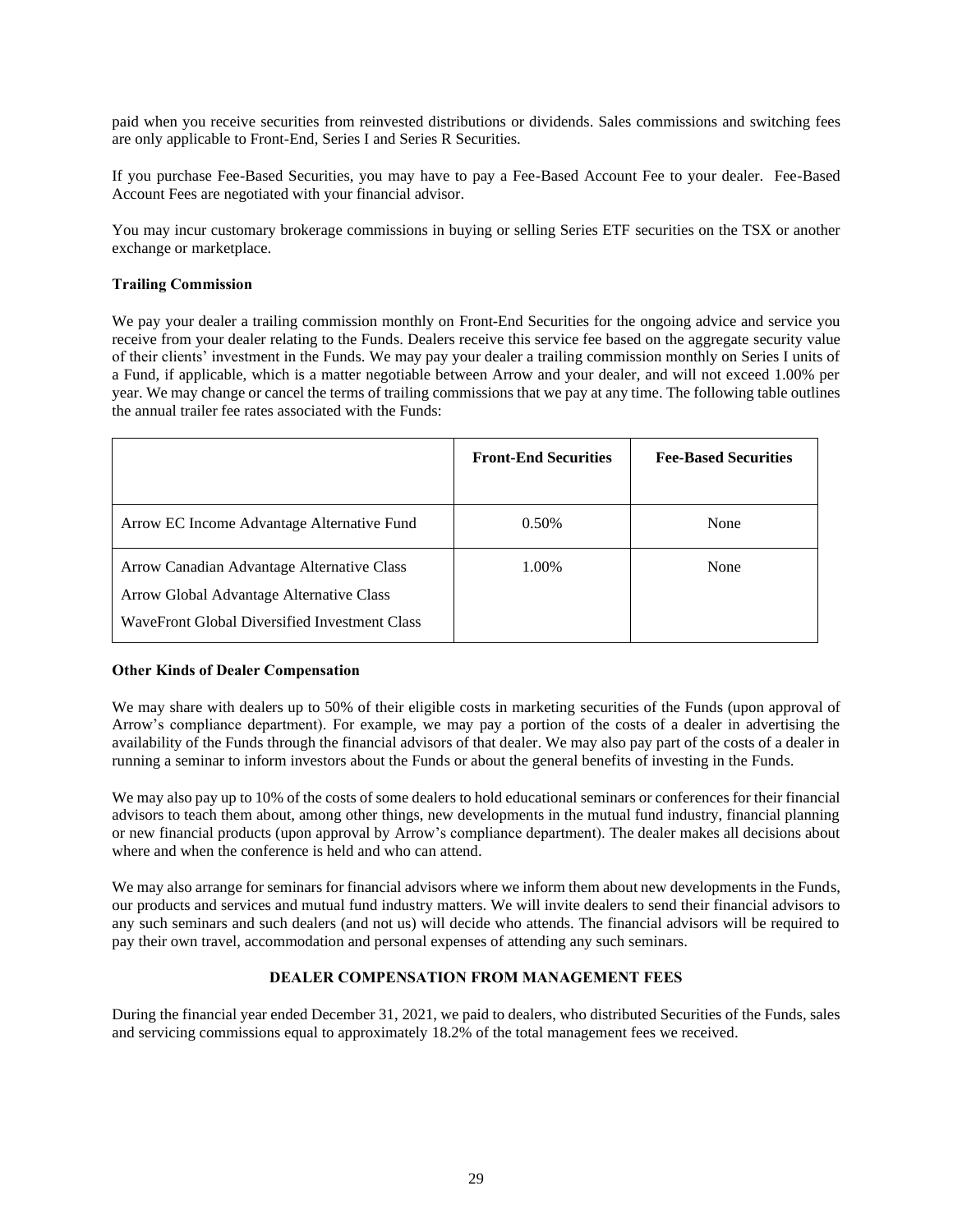#### **INCOME TAX CONSIDERATIONS FOR INVESTORS**

<span id="page-30-0"></span>The following is a summary of the principal Canadian federal income tax considerations under the Tax Act as of the date hereof generally applicable to the Funds and to you if, at all relevant times, you are a Canadian resident individual (other than a trust) who holds securities directly as capital property or in a registered plan, who deals at arm's length with the Funds and who is not affiliated with the Funds or Arrow, each within the meaning of the Tax Act. Generally, your investment in the Funds will be capital property unless you are considered to be trading or dealing in securities or have acquired your investment in a transaction considered to be an adventure or concern in the nature of trade. Certain securityholders can file an election to treat all future dispositions of certain property, including Securities of the Funds, to be capital property.

This summary is based on the current provisions of the Tax Act and regulations thereunder and all specific proposals to amend the Tax Act and regulations publicly announced before the date hereof which we assume will be enacted as proposed although there is no assurance in that regard. It also takes into account our understanding of the administrative policies and assessing practices of the CRA published in writing before the date hereof.

### **This summary is of a general nature only and is not exhaustive of all possible Canadian federal income tax considerations and is not intended to be, nor should it be construed to be, legal or tax advice to any particular investor. Accordingly, you are advised to consult your own tax advisor about your particular tax situation.**

The Trust Fund currently qualifies and is expected to continue to qualify as a mutual fund trust under the Tax Act at all times in the future. The Company currently qualifies as a mutual fund corporation under the Tax Act and is expected to continue to so qualify at all times in the future. This summary assumes that the Trust Fund and the Company will so qualify.

#### **Income of the Funds**

The Company must calculate its net income as a single entity even though the assets and liabilities attributable to each of the Corporate Classes are tracked separately. Accordingly, where the context requires, references in this section to a Fund including or deducting an amount should, in the case of a Corporate Class, be taken to mean the Company including or deducting the relevant amount.

Each of the Trust Fund and the Company must calculate its net income, including net taxable capital gains, in Canadian dollars, for each taxation year according to the rules in the Tax Act. In general, interest must be included in income as it accrues, dividends when they are received and capital gains and losses when they are realized. Trust income that is paid or payable to a Fund during the trust's taxation year is generally included in the calculation of the Fund's income for the taxation year of the Fund in which the trust's taxation year ends. However, in certain circumstances, the business income and other non-portfolio earnings of an income trust or other Canadian resident publicly traded trust (other than certain Canadian real estate investment trusts) that is paid or payable to a Fund is treated as an eligible dividend received, at that time, from a taxable Canadian corporation. Each year, a Fund is required to include in the calculation of its income, an amount as notional interest accrued on strip bonds, zero-coupon bonds and certain other prescribed debt obligations held by the Fund even though the Fund is not entitled to receive interest on the debt instrument. Foreign source income received by a Fund (whether directly or indirectly from an underlying fund) will generally be net of any taxes withheld in the foreign jurisdiction. The foreign taxes so withheld will be included in the calculation of the Fund's income. A fund may be deemed to earn income on investments in some types of foreign entities. Gains from the disposition of commodities such as precious and other metals and minerals are generally taxed as income rather than capital gains. Gains and losses realized on futures, forward contracts, options and other derivatives may be treated as ordinary income and loss or as capital gains and capital losses, depending on the circumstances.

In calculating a Fund's net income, all of the Fund's deductible expenses, including expenses common to all series of Securities of the Fund and expenses specific to a particular series of Securities of the Fund, will be taken into account for the Fund as a whole.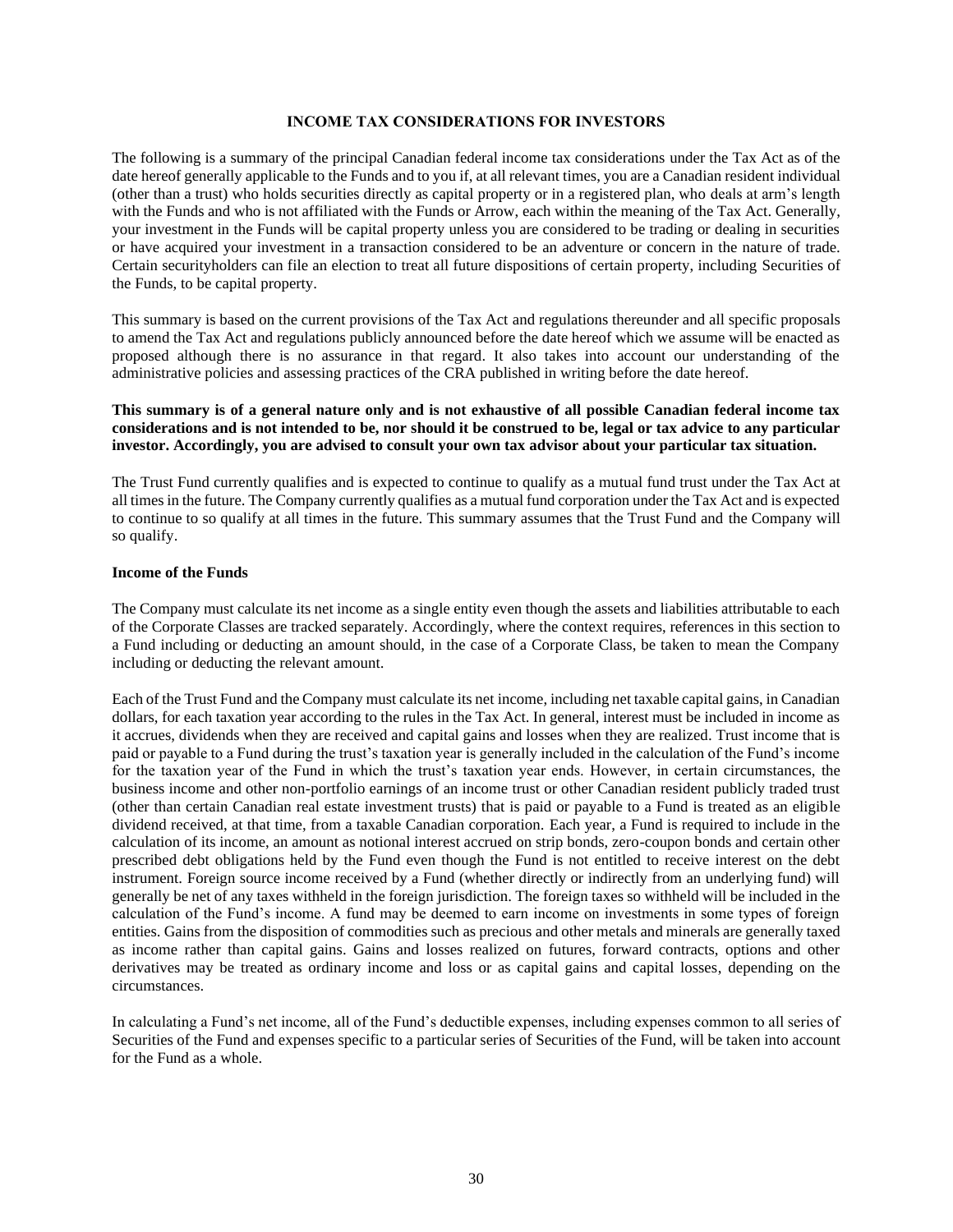A Fund may receive capital gains distributions or capital gains dividends from an underlying fund, which generally will be treated as capital gains realized by the Fund.

A Fund that invests in foreign denominated securities must calculate its adjusted cost base and proceeds of disposition in Canadian dollars based on the conversion rate on the date the securities were purchased and sold, as applicable. As a result, a Fund may realize capital gains and losses due to changes in the value of foreign currency relative to the Canadian dollar.

Capital gains realized during a taxation year are reduced by capital losses realized during the year. In certain circumstances, a capital loss realized by a Fund may be denied or suspended and, therefore, may not be available to offset capital gains. For example, a capital loss realized by a Fund will be suspended if, during the period that begins 30 days before and ends 30 days after the date on which the capital loss was realized, the Fund (or a person affiliated with the Fund for the purposes of the Tax Act) acquires a property that is, or is identical to, the particular property on which the loss was realized and owns that property at the end of that period.

### **Taxation of the Trust Fund**

In each taxation year, the Trust Fund will be subject to tax under Part I of the Tax Act on its net income, including the taxable portion of any net capital gains, if any, that is not paid or made payable to unitholders in that year. Provided the Trust Fund distributes all of its net taxable income and its net capital gains to its unitholders on an annual basis, it should not be liable for any income tax under Part I of the Tax Act.

The Trust Fund is required to include, in computing its income for each taxation year, the taxable portion of any net realized capital gains, any dividends received by it in that taxation year and all interest that accrues to it during the year, or which becomes receivable or is received by it before the end of the year, except to the extent that such interest was included in computing its income for a preceding taxation year. In computing its income, the Trust Fund will take into account any loss carry-forwards, any capital gains refund and all deductible expenses, including management fees.

Losses incurred by the Trust Fund in a taxation year cannot be allocated to unitholders but may be deducted by the Trust Fund in future years in accordance with the Tax Act.

### **Taxation of the Company**

The Company is generally taxable at corporate tax rates applicable to a mutual fund corporation on its taxable income (which will not include taxable dividends from taxable Canadian corporations) and is also subject to a 38 1/3% refundable tax (the "**Refundable Tax**") on taxable dividends received by it from the taxable Canadian corporations. The Refundable Tax is refunded when the Company pays taxable dividends to its securityholders. In addition, the Company may receive a refund (calculated on a formula basis) of taxes paid on realized capital gains when it pays capital gains dividends or when securities are redeemed or switched. Generally, the Company will not pay tax on Canadian dividends or net realized capital gains but will be liable to pay tax at corporate rates applicable to mutual fund corporations on income from other sources, such as interest, certain income from derivatives and foreign source income. The Company will try to eliminate this tax liability by using deductible expenses and tax credits. If the Company is not successful in eliminating its tax liability, the Company will be subject to tax.

Because the Company is a mutual fund corporation, its tax position will include, among other things, the revenues, deductible expenses, capital gains and capital losses of all of its investment portfolios and all of its series of securities. Taxable investors considering purchasing securities of the Corporate Classes should consult with their own tax advisors in this regard.

The Tax Act contains rules which may require a taxpayer to include in income in each taxation year an amount in respect of the holding of an "offshore investment fund property" ("**OIF Property**"). If applicable, these rules would generally require the Company to include in income for each taxation year in which it owns OIF Property (i) an imputed return for the taxation year computed on a monthly basis and determined by multiplying the Fund's "designated cost" (as defined in the Tax Act) of the OIF Property at the end of the month, by 1/12th of the sum of the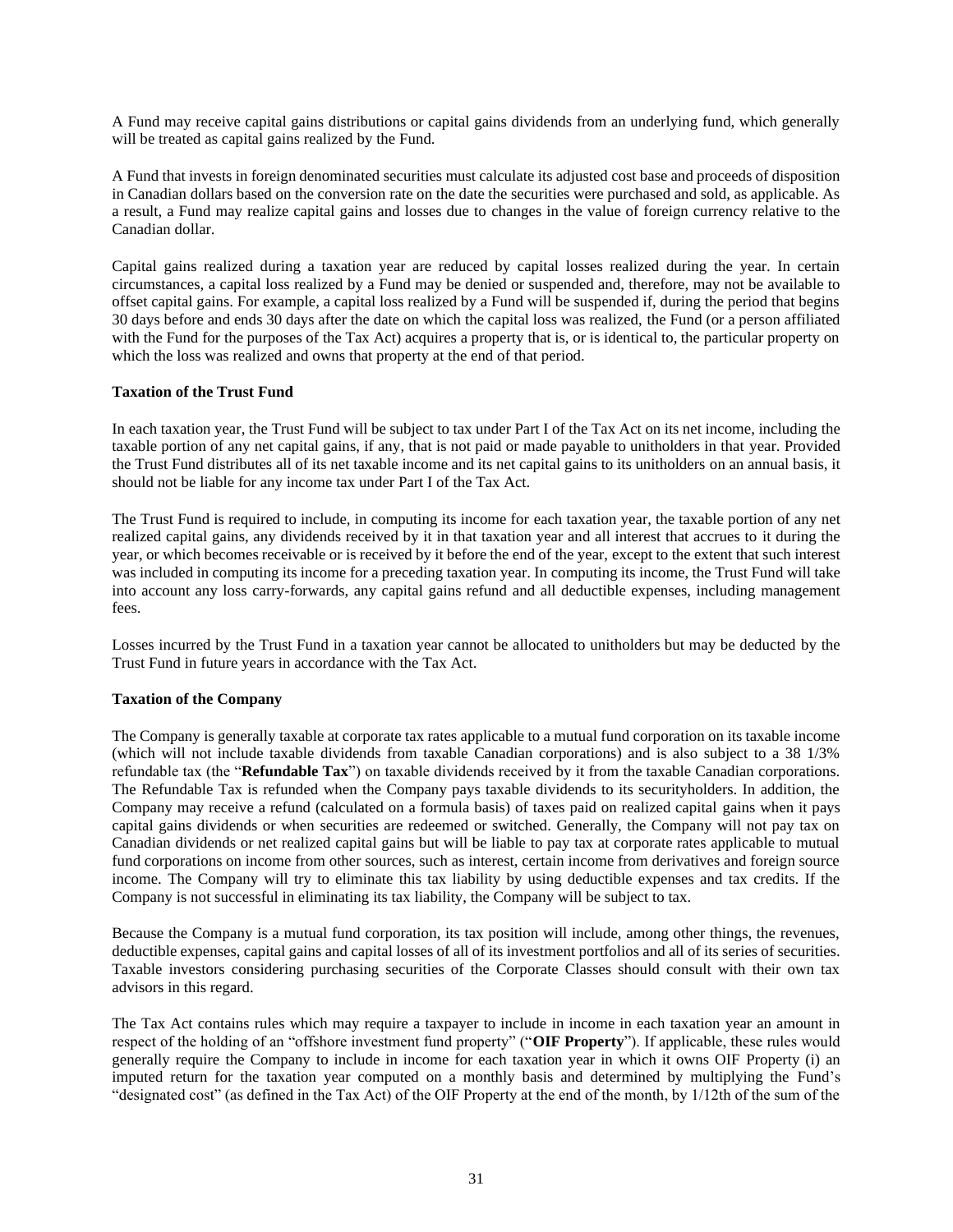applicable prescribed rate for the period that includes such month plus 2%, less (ii) the Fund's income for the year (other than a capital gain) from OIF Property determined without reference to these rules. Any amount required to be included in computing a Fund's income under these provisions will be added to the adjusted cost base to the Fund of such OIF Property. The investment in the Feeder Fund may be considered as an investment in OIF Property.

## **Types of Income from the Funds**

Your investment in the Funds can generate income for tax purposes in two ways:

- **Dividends and Distributions**. When the Company earns Canadian dividend income from its investments or realizes a net capital gain by selling securities, it may pass these amounts on to you as dividends. When a Trust Fund earns net income from its investments or realizes a net capital gain by selling securities, it intends to allocate these amounts on to you as a distribution.
- **Capital gains (or losses)**. You can realize a capital gain (or loss) when you sell or switch your Securities of the Funds (including a switch of Securities of one Fund for securities of another fund) for more (or less) than you paid for them. Generally, switching one series of Securities to another series of Securities (other than switches to or from the U.S. Option Series) of the same Fund will not result in a disposition for tax purposes.

### **Funds Held in Registered Plans**

A "**Registered Plan**" means a registered retirement savings plan (an "**RRSP**"), a registered retirement income fund (a "**RRIF**"), a registered disability savings plan (an "**RDSP**"), a registered education saving plan (an "**RESP**"), a taxfree savings account (a "**TFSA**") or a deferred profit sharing plan (a "**DPSP**").

Provided that the Company qualifies as a mutual fund corporation under the Tax Act effective at all material times, and that the Trust Fund qualifies as a mutual fund trust under the Tax Act effective at all material times, securities of the Funds will be qualified investments under the Tax Act for registered plans. In addition, Series ETF securities will also be qualified investments under the Tax Act for registered plans if the securities are listed on a "designated stock exchange" within the meaning of the Tax Act, which includes the TSX.

If securities of a Fund are held in a Registered Plan, dividends paid by the Company and distributions from the Trust Fund and capital gains from a disposition of the securities are generally not subject to tax under the Tax Act until withdrawals are made from the registered plan (withdrawals from a TFSA are not subject to tax, and RRSPs and RDSPs are subject to special rules). Annuitants of RRSPs and RRIFs, holders of TFSAs and RDSPs and subscribers of RESPs should consult with their own tax advisors as to whether securities of the Funds would be prohibited investments under the Tax Act in their particular circumstances.

You are responsible for determining the income tax consequences to you of acquiring securities of the Funds through Registered Plans and neither the Funds nor Arrow assume any liability to you as a result of making the securities of the Funds available for investment. If you choose to purchase securities of the Funds through a Registered Plan, you should consult your own professional advisor regarding the tax treatment of contributions to, withdrawals from and acquisitions of property by such Registered Plan.

#### **Funds Held in Non-Registered Accounts**

If you hold securities of a Fund in a non-registered account, you must include the following in calculating your income each year:

• Any dividends paid to you by the Company, whether you receive them in cash or you reinvest them in shares of the Funds. These dividends (which must be computed in Canadian dollars) may include ordinary taxable dividends or capital gains dividends. Ordinary taxable dividends are subject to the gross-up and dividend tax credit rules that apply to taxable dividends received from taxable Canadian corporations and include "eligible dividends" which are subject to an enhanced gross-up and dividend tax credit. Capital gains dividends are treated as capital gains realized by you. In general, you must include one-half of the amount of a capital gain in your income for tax purposes.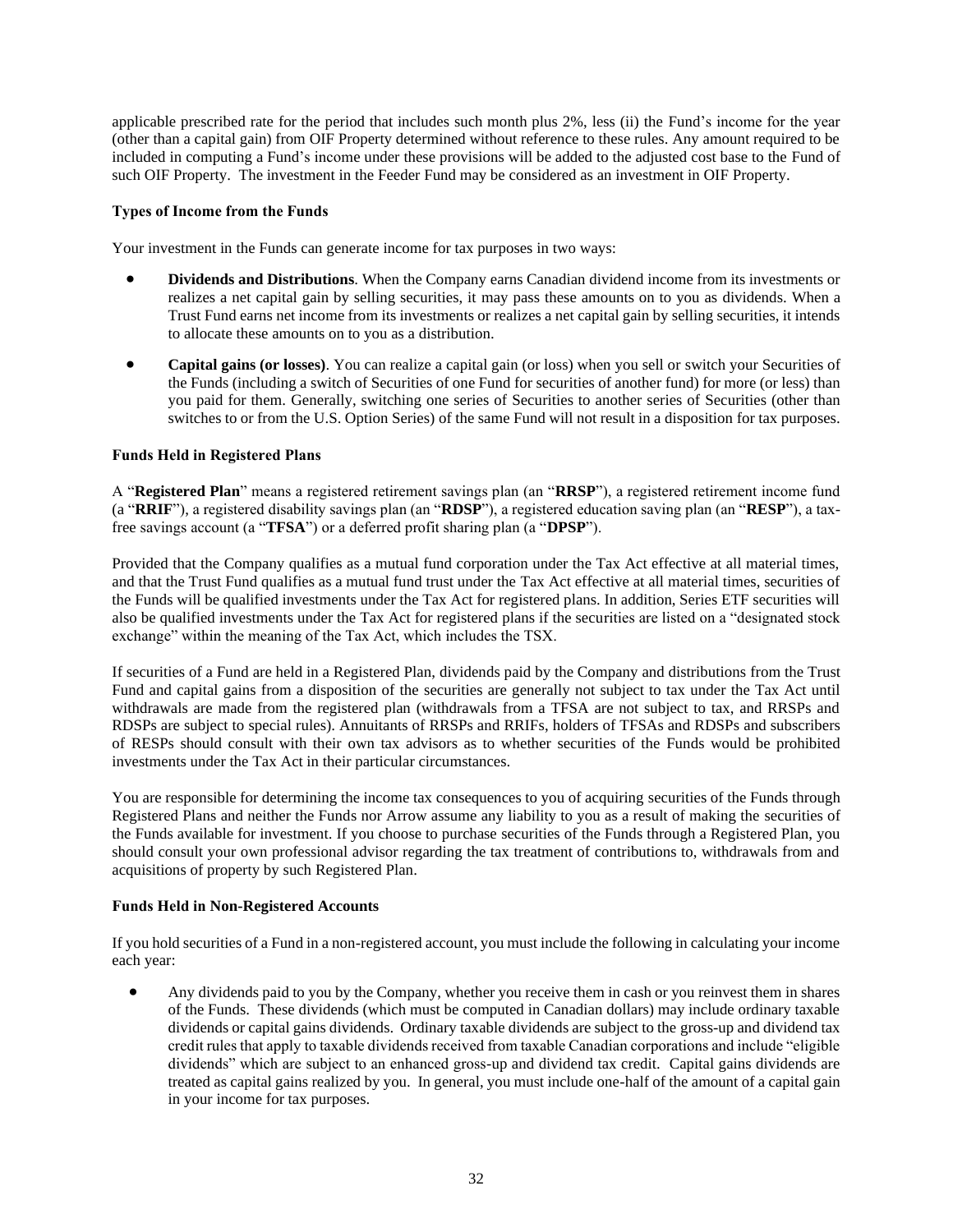- Any net income and the taxable portion of any net capital gains (computed in Canadian dollars) distributed to you by the Trust Fund, whether you receive the distributions in cash or they are reinvested in units of the Trust Fund.
- The taxable portion of any capital gains you realize from selling or redeeming your securities (including to pay fees described in this document) or switching your securities (including a switch of securities of one Fund for securities of another fund) when the value of the securities is greater than their adjusted cost base plus reasonable costs of disposition (including any redemption fees). If the value of securities sold is less than their adjusted cost base plus reasonable costs of disposition (including any redemption fees), you will have a capital loss. Generally, you may use capital losses you realise to offset capital gains.
- Generally, the amount of any management fee rebates paid to you, and the amount of any management fee distributions paid to you out of the Trust Fund's income. However, an election may be available in certain circumstances that allows you to reduce the adjusted cost base of the respective securities by the amount of the management fee rebate that would otherwise be included in income. You should consult with your tax advisor regarding the availability of this election in your particular circumstances.

We will issue a tax slip to you each year for the Company that shows the taxable amount of your dividends and any federal dividend tax credit that applies, as well as any capital gains dividends paid by the Company. We will issue a tax slip to you each year for the Trust Fund that shows you how much of each type of income the Trust Fund distributed to you and any return of capital. You can claim any tax credits that apply to that income that are allocated to you by the Trust Fund.

You should consult your tax advisor about the tax treatment in your particular circumstances of any investment advisory fees you pay to your financial advisor when investing in the Funds and any management fee rebates or management fee distributions paid to you.

## *Distributions and Dividends*

If you hold your securities in a non-registered account, you must include in your income for tax purposes the taxable portion of all distributions (including fee distributions) paid to you by the Trust Fund and the taxable portion of all dividends received on securities of a Corporate Class. This is the case whether you receive them in cash or reinvest them in additional securities. The amount of any reinvested distributions or dividends is added to your adjusted cost base and thus reduces your capital gain or increases your capital loss when you redeem those securities, so that you do not pay tax twice on the same amount. The Funds will take steps so that capital gains and Canadian dividends will retain their character when paid to you as a distribution by a Trust Fund or a dividend by a Corporate Class. One half of a capital gain distribution or capital gain dividend is included in income as a taxable capital gain. Canadian dividends are subject to the dividend gross up and tax credit rules. The Funds will take steps to pass on to you the benefit of the enhanced dividend tax credit when it is available. The Trust Fund may take steps so that you are able to claim a foreign tax credit in respect of foreign source income distributed to you. Distributions and dividends may result from foreign exchange gains because the Funds are required to report income and net realized capital gains in Canadian dollars for tax purposes.

Distributions from the Funds may include returns of capital. A distribution of capital is not included in your income for tax purposes but will reduce the adjusted cost base of your securities on which it was paid. Where the reductions to the adjusted cost base of your securities causes the adjusted cost base to become negative, the negative amount is treated as a capital gain realized by you and the adjusted cost base of your securities will then be nil.

Sales charges paid on the purchase of securities are not deductible in computing your income but are added to the adjusted cost base of your securities. In general, you should include in your income any payment received as a fee reduction in connection with your securities of a Corporate Class. However, in certain circumstances, you may be able to instead elect to have the amount of the fee reduction reduce the cost of the related securities.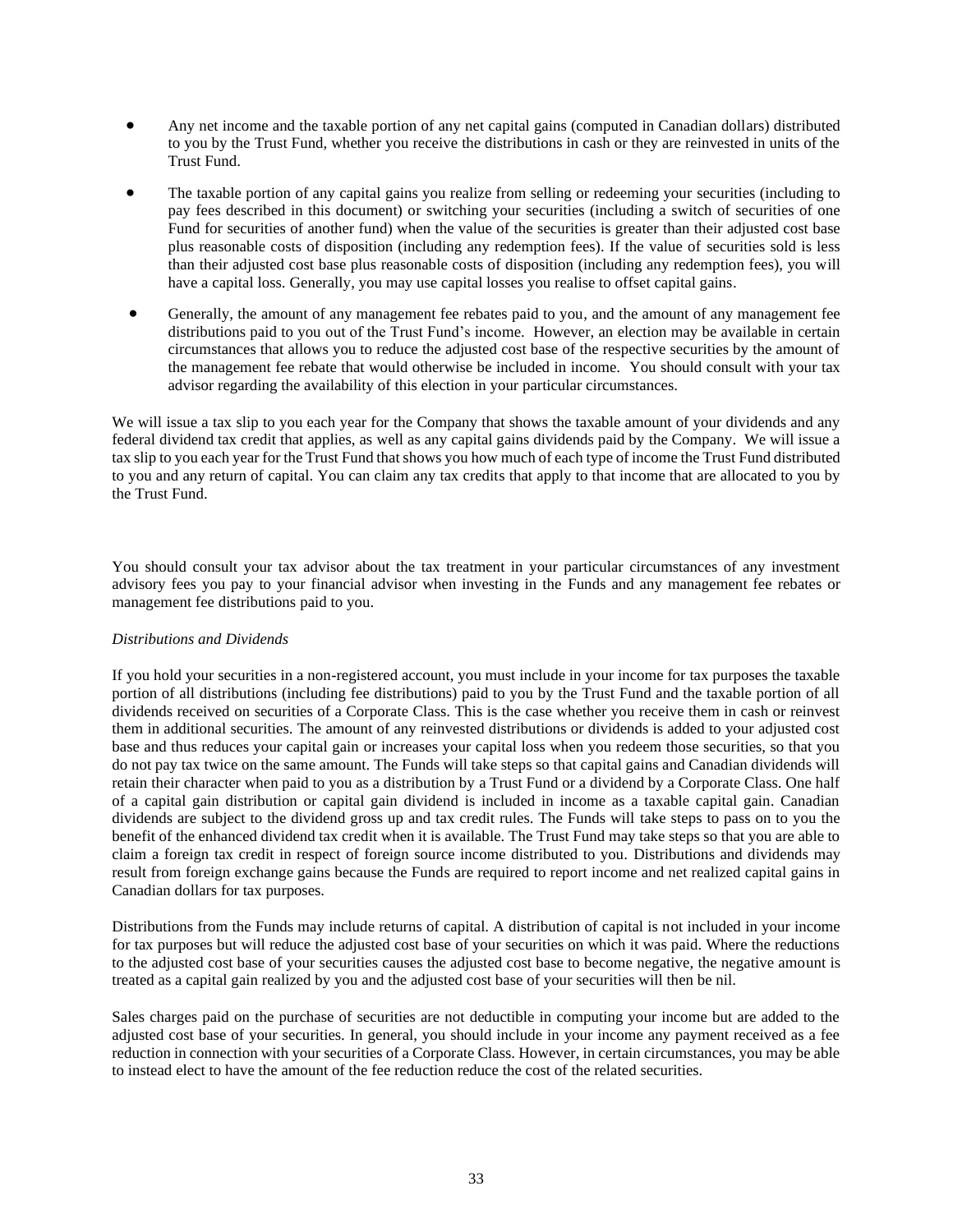#### *Switching Your Securities*

A redesignation to or from securities of the U.S. Option Series to or from securities of another series of the same Fund is a disposition for tax purposes. You cannot switch Series ETF securities for securities of another series of the same Fund or for securities of another Fund. See "*Redeeming or Disposing of Your Securities*" below.

In all other circumstances, a redesignation of securities of a Trust Fund for securities of the same Trust Fund is not considered to be a disposition for tax purposes and should not result in a capital gain or loss unless securities are redeemed to pay fees. The conversion of securities of a Corporate Class for securities of the same Corporate Class is not a disposition for tax purposes and should not result in a capital gain or loss unless securities are redeemed to pay fees. The total cost of the securities you receive on a redesignation or conversion is the same as the total adjusted cost base of the securities that you redesignated or converted.

Any other switch of securities involves a redemption and purchase of securities. A redemption is a disposition for tax purposes. See "*Redeeming or Disposing of Your Securities*" below.

### *Redeeming or Disposing of Your Securities*

If you redeem or otherwise dispose of securities with a NAV that is greater than the adjusted cost base of the securities, you realize a capital gain. If you redeem or otherwise dispose of securities with a NAV that is less than the adjusted cost base of the securities, you realize a capital loss. You may deduct any redemption fees or other expenses of disposition when calculating your capital gains or losses.

In general, you must include one-half of any capital gain ("**taxable capital gain**") in computing your income for tax purposes and must deduct one-half of any capital loss ("**allowable capital loss**") to offset taxable capital gains. Allowable capital losses in excess of taxable capital gains in the year may be carried back three years or forward indefinitely for deduction against taxable capital gains realized in those years.

When you redeem securities of a Trust Fund, the Trust Fund may distribute capital gains to you as partial payment of the redemption price (the "**Redeemer's Gain**"). The taxable portion of the Redeemer's Gain must be included in your income as described above, but the full amount of the Redeemer's Gain will be deducted from your proceeds of disposition of the securities redeemed. Recent amendments to the Tax Act will restrict the ability of a Trust Fund to distribute capital gains to you as partial payment of your redemption price to an amount not exceeding your accrued gain on the securities redeemed.

In certain circumstances, loss restriction rules will limit or eliminate the amount of a capital loss that you may deduct. For example, a capital loss that you realize on a redemption or other disposition of securities will be deemed to be nil if, during the period that begins 30 days before and ends 30 days after the day of that disposition, you acquired identical securities (including on the reinvestment of distributions or dividends) and you continue to own these identical securities at the end of that period. The amount of this denied capital loss is added to your adjusted cost base of your securities.

We will provide you with details of your proceeds of redemption. However, you must keep a record of the price you paid for your securities, any distributions or dividends you receive and the NAV of securities redeemed or switched. These records will allow you to calculate your adjusted cost base and the capital gains or capital losses when you redeem or switch your securities. See "*Adjusted Cost Base*" below.

## **Adjusted Cost Base**

In general, the adjusted cost base of each of your securities of a particular series of a Fund at any time equals:

- your initial investment for all your securities of that series of the Fund (including any sales charges paid), **plus**
- your additional investments for all your securities of that series of the Fund (including any sales charges paid), **plus**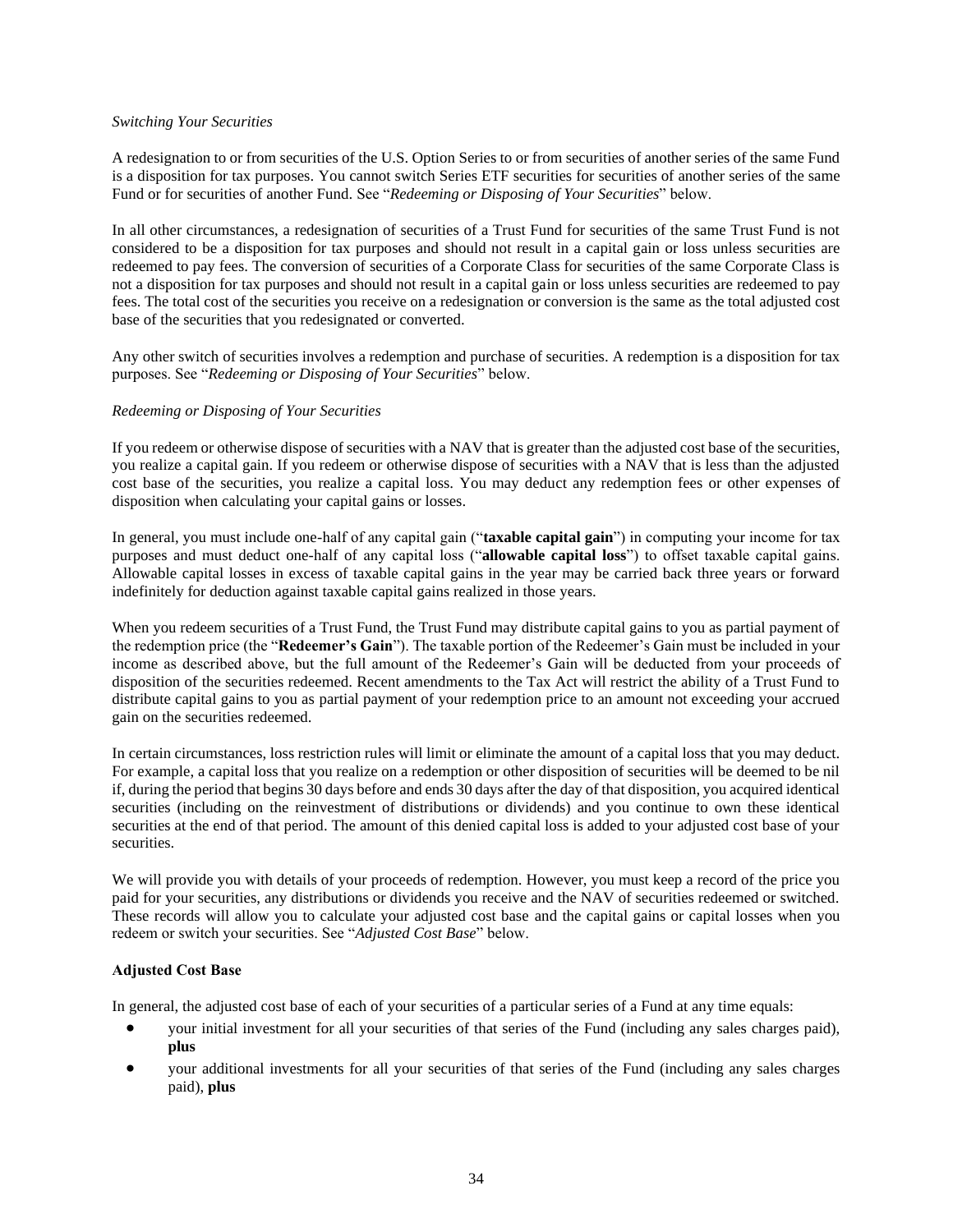- reinvested distributions, dividends or management fee distributions or rebates in additional securities of that series of the Fund, **minus**
- any return of capital distributions or dividends by the Fund in respect of securities of that series of the Fund, **minus**
- the adjusted cost base of any securities of that series of the Fund previously redeemed, **all divided by**
- the number of securities of that series of the Fund that you hold at that time.

You should keep detailed records of the purchase cost of your investments and distributions and dividends you receive on those securities so you can calculate their adjusted cost base. All amounts (including adjusted cost base, distributions, dividends and proceeds of disposition) must be computed in Canadian dollars. Other factors may affect the calculation of the adjusted cost base and you may want to consult a tax advisor.

#### **Alternative Minimum Tax**

Individuals may be subject to alternative minimum tax under the Tax Act in respect of Canadian dividends and realized capital gains.

#### **Buying Securities before a Distribution Date**

When buying securities, some of your purchase price may reflect income and capital gains of the Fund that have accrued and/or been realized but have not been made payable or distributed. You must include in your income the taxable portion of any distribution or dividend paid to you by a Fund, even where the Fund may have earned the income or realized the capital gains that gave rise to the distribution or dividend before you owned your securities, and which was included in the purchase price of your securities. This result could be significant if you purchase securities of a Fund late in the year or on or before the date on which a distribution or dividend is paid.

#### **Portfolio Turnover Rate**

The portfolio turnover rate is how often the portfolio manager bought and sold securities for the Fund. The higher a Fund's portfolio turnover rate is, the greater the trading costs payable by the Fund in the year and the greater the chance that you will receive a distribution of capital gains or a capital gain dividend. Gains realized by the Fund are generally offset by any losses realized on its portfolio transactions. There is not necessarily a relationship between a high portfolio turnover rate and the performance of a Fund.

## **Tax Information**

We will provide you with tax slips showing the amount and type of distributions or dividends (ordinary income, Canadian dividends other than eligible dividends, Canadian dividends eligible for the enhanced dividend tax credit, foreign income, capital gains and/or distributions of capital) you received from each Fund and any related foreign tax credits.

#### **International Tax Reporting**

Generally, you will be required to provide your advisor or dealer with information related to your citizenship and tax residence, including your tax identification number(s). If you: (i) are identified as a U.S. person (including a U.S. resident or a U.S. citizen (including a U.S. citizen living in Canada)); (ii) are identified as a tax resident of a country other than Canada or the U.S.; or (iii) do not provide the required information and indicia of U.S. or non-Canadian status is present, information about you and your investment in a Fund will generally be reported to the CRA unless securities are held in your registered plan. The CRA will provide that information to the U.S. Internal Revenue Service (in the case of U.S. persons) or the relevant tax authority of any country that is a signatory of the Multilateral Competent Authority Agreement on Automatic Exchange of Financial Account Information or that has otherwise agreed to a bilateral information exchange with Canada under the Common Reporting Standard.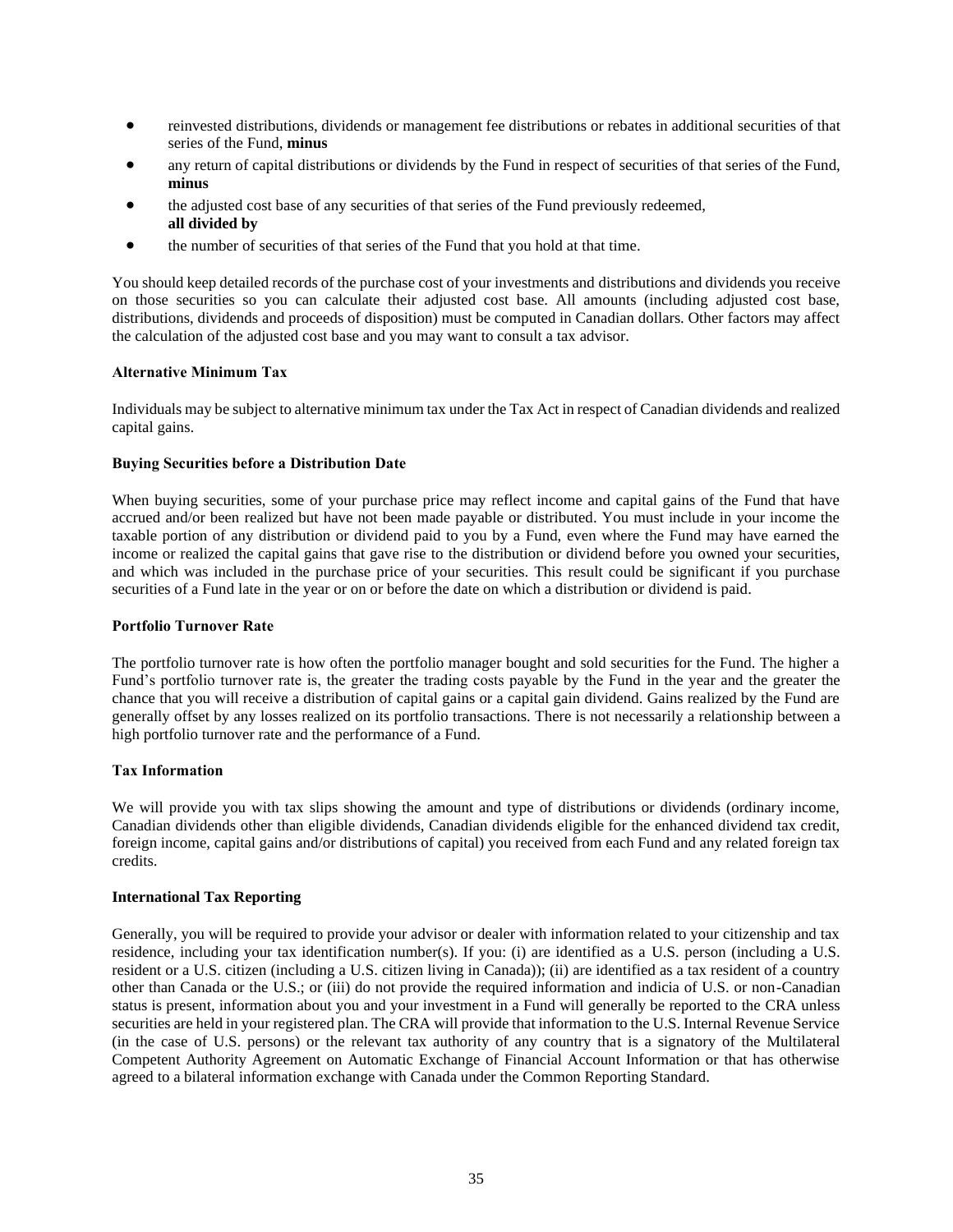### **WHAT ARE YOUR LEGAL RIGHTS?**

#### <span id="page-36-0"></span>**Mutual Fund Series Securities**

Securities legislation in some provinces and territories provide you with the right to withdraw from an agreement to buy mutual funds within two business days of receiving the simplified prospectus, or fund facts or to cancel your purchase within 48 hours of receiving confirmation of your order.

Securities legislation in some provinces and territories also allows you to cancel an agreement to buy mutual fund securities and get your money back, or to make a claim for damages, if the simplified prospectus, the Fund's annual information form, the Fund's fund facts or financial statements misrepresent any facts about the Fund. These rights usually must be exercised within certain time limits. **For more information, refer to the securities legislation of your province or territory or consult your lawyer.**

### **Series ETF Securities**

Securities legislation in certain of the provinces and territories of Canada provides purchasers with the right to withdraw from an agreement to purchase ETF securities within 48 hours after the receipt of a confirmation of a purchase of such securities. In several of the provinces and territories, the securities legislation further provides a purchaser with remedies for rescission or, in some jurisdictions, revisions of the price or damages if the prospectus and any amendment contains a misrepresentation, or non-delivery of the ETF Facts, provided that the remedies for rescission, revisions of the price or damages are exercised by the purchaser within the time limit prescribed by the securities legislation of the purchaser's province or territory.

We have obtained relief from the requirement in securities legislation to include an underwriter's certificate in the prospectus under a decision pursuant to NP 11-203. As such, purchasers of Series ETF securities will not be able to rely on the inclusion of an underwriter's certificate in the prospectus or any amendment for the statutory rights and remedies that would otherwise have been available against an underwriter that would have been required to sign an underwriter's certificate.

The purchaser should refer to the applicable provisions of the securities legislation of the province or territory for the particulars of these rights or should consult with a legal adviser.

## **ADDITIONAL INFORMATION**

#### <span id="page-36-1"></span>**Exemptions and Approvals**

Each of the Funds has obtained exemptive relief from securities regulators:

- 1) to permit a Fund to short sell securities having an aggregate market value of up to 100% of the Fund's NAV by exempting each Fund from the following provisions of NI 81-102:
	- i) Subparagraph  $2.6.1(1)(c)(v)$ , which restricts a Fund from selling a security short if, at the time, the aggregate market value of all securities sold short by the Fund exceeds 50% of the Fund's NAV; and
	- ii) Section 2.6.2, which prohibits a Fund from borrowing cash or selling securities short if, immediately after entering into a cash borrowing or short selling transaction, the aggregate value of cash borrowed combined with the aggregate market value of all securities sold short by the Fund would exceed 50% of the Fund's NAV;

#### (the "**Market-Neutral Strategy Relief**")

2) exempting each Fund from the requirement in subsection 6.8.1(1) of NI 81-102, which provides that, except as provided in sections 6.8, 6.8.1 and 6.9 of NI 81-102, all portfolio assets of a Fund must be held under the custodianship of one custodian that satisfies the requirement of section 6.2 of NI 81-102, in order to permit a Fund to deposit portfolio assets with a borrowing agent that is not the Fund's custodian or sub-custodian in connection with a short sale of securities, if the aggregate market value of the portfolio assets held by the borrowing agent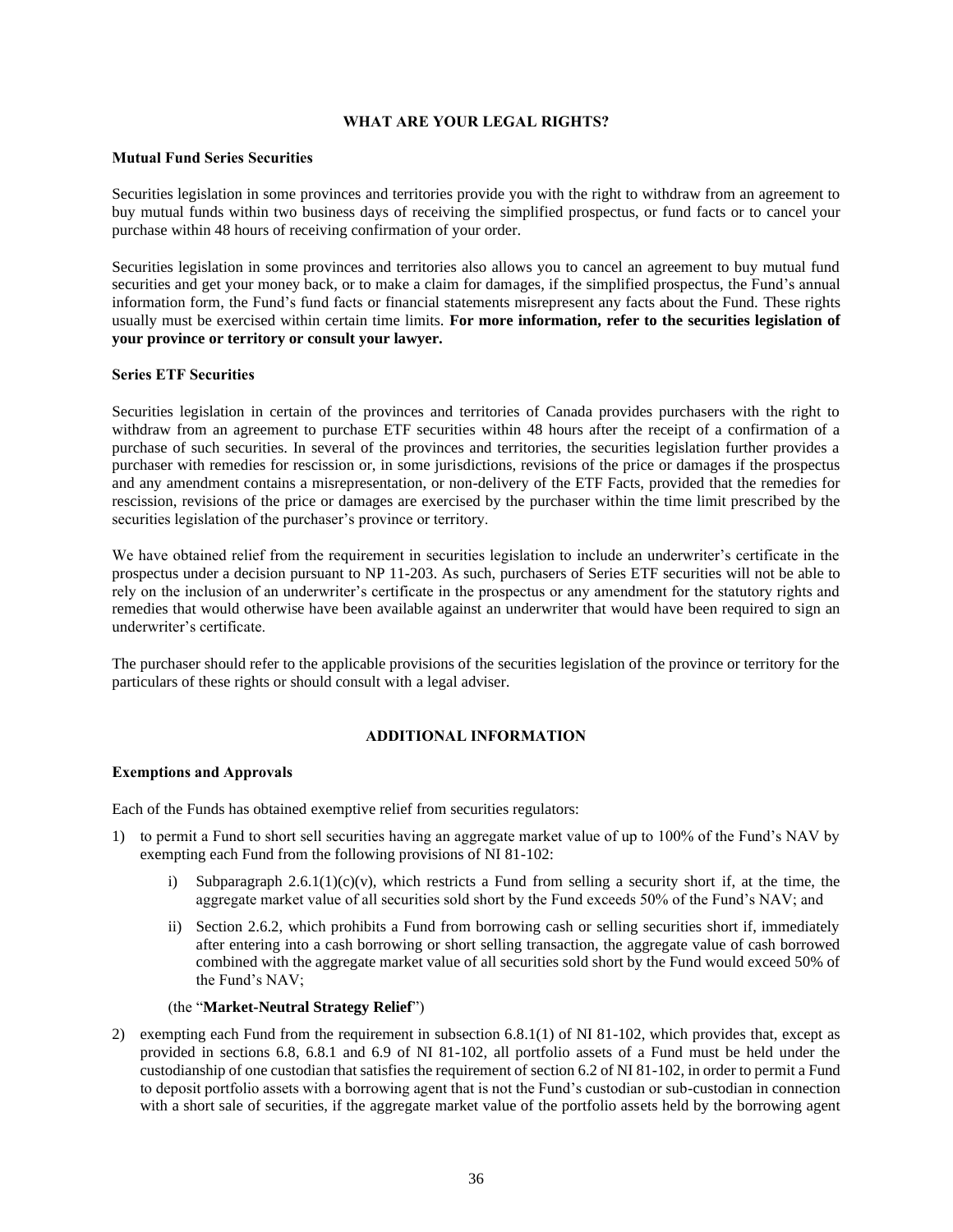after such deposit, excluding the aggregate market value of the proceeds from outstanding short sales of securities held by the borrowing agent, does not exceed 25% of the NAV of the Fund at the time of deposit (the "**Short Sale Collateral Relief**");

- 3) exempting each Fund from subsection 9.3(1) and 10.3(1) of NI 81-102, to permit a Fund to process purchase and redemption orders for their securities, as described in this simplified prospectus and fund facts, on a weekly basis at their NAV per security as at the last valuation date of the week in which the purchase or redemption order for such securities is received (the "**Purchase and Redemption Relief**"); and
- 4) exempting each Fund from the requirement in subsection 6.1(1) of NI 81-102 to permit a Fund to appoint more than one custodian, each of which is qualified to be a custodian under section 6.2 of NI 81-102 and each of which is subject to all of the other requirements in Part 6 of NI 81-102 other than the prohibition against the Fund appointing more than one custodian in subsection 6.1(1) of NI 81-102 (the "**Custodian Relief**").

The custodians of each Fund are disclosed under the heading "*Organization and Management of the Arrow Alternative Mutual Funds - Custodians*" in this simplified prospectus. The Manager may appoint additional custodians in the future for one or more of the Funds in accordance with the Custodian Relief provided that the additional custodians are one of the Fund's prime brokers. The terms of any custodial agreement entered into with an additional custodian will comply with the requirements of NI 81-102 and will be filed as a material contract of the applicable Fund(s) following its execution.

In connection with the Market-Neutral Strategy Relief, the Manager has implemented the policies and procedures described under the heading "*Fund Governance - Policies and Procedures - Short Selling*" in the annual information form of the Funds.

Upon the appointment of an additional custodian for the Fund(s), the Manager will implement the operational systems and processes in respect of the applicable Fund(s) pursuant to the Custodian Relief as described under the heading "*Fund Governance – Policies and Procedures - Custodial Arrangements*" in the annual information form of the Funds.

#### **Exemptions and approvals for Arrow EC Income Advantage Alternative Fund**

In order to permit the Trust Fund to engage in the short selling of "government securities" (as that term is defined in NI 81-102) up to a maximum of 300% of the Trust Fund's NAV, the Trust Fund has obtained exemptive relief from securities regulators from the following provisions of NI 81-102:

(a) Subparagraph  $2.6.1(1)(c)(v)$ , which restricts the Trust Fund from selling a security short if, at that time, the aggregate market value of the securities sold short by the Trust Fund exceeds 50% of the Trust Fund's NAV; and

(b) Section 2.6.2, which states that the Trust Fund may not borrow cash or sell securities short if, immediately after entering into a cash borrowing or short selling transaction, the aggregate market value of cash borrowing combined with the aggregate market value of the securities sold short by the Trust Fund would exceed 50% of its NAV.

#### (the "**Enhanced Short Selling Relief**")

#### **Exemptions and approvals for WaveFront Global Diversified Investment Class**

Amendments to NI 81-102 that became effective January 3, 2019 ("**Alternative Mutual Fund Amendments**") established alternative mutual funds and repealed large sections of National Instrument 81-104 *Commodity Pools* ("**Former NI 81-104**"). Former NI 81-104 had permitted mutual funds that were commodity pools (such as WaveFront Class) to be exempt from certain investment restrictions in NI 81-102. With the Alternative Mutual Fund Amendments, WaveFront Class became an alternative mutual fund and can no longer rely on these exemptions. WaveFront Class has received exemptive relief from the requirements contained in subsections 2.1(1.1), 2.2(1), 2.5(2)(a.1) and 2.5(2)(c) of NI 81-102 in order to permit it to indirectly gain exposure to the Underlying Assets by means of the three-tier investment structure as described in section "*About the Fund - Overview of Investment Structure*" on page 9. As well, WaveFront Class has received exemptive relief whereby each of WaveFront Class and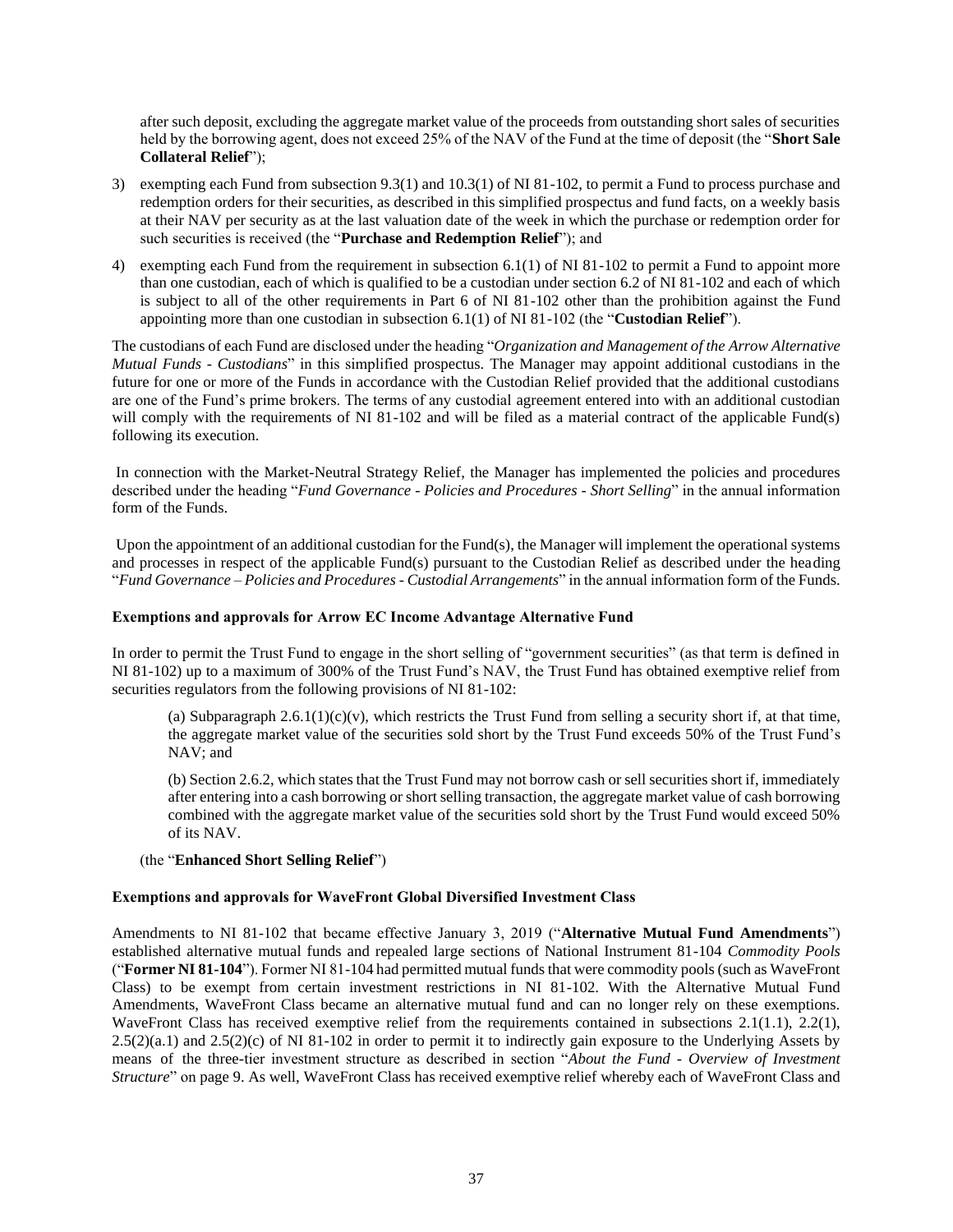the Master Fund will be permitted to have aggregate exposure to specified derivative transactions as previously permitted under Former NI 81-104, provided that, among other things:

- (a) WaveFront Class is an alternative mutual fund subject to NI 81-102 that filed a long form prospectus as a commodity pool under Former NI 81-104 prior to the Alternative Mutual Fund Amendments;
- (b) the Feeder Fund is an investment fund that complies with the investment restrictions contained in NI 81-102 and the Underlying Assets are managed in accordance with these restrictions, except as otherwise permitted by Former NI 81-104 and in accordance with any exemptions therefrom obtained by WaveFront Class, and WaveFront Class will not engage in any new borrowing or short selling of securities;
- (c) the Master Fund is an investment fund that complies with the investment restrictions contained in NI 81-102 and the Underlying Assets are managed in accordance with these restrictions, except as otherwise permitted by Former NI 81-104 and in accordance with any exemptions therefrom obtained by WaveFront Class, and WaveFront Class will not engage in any new borrowing or short selling of securities;
- (d) the investment by WaveFront Class in securities of the Feeder Fund to gain indirect exposure to the Master Fund and the Underlying Assets is in accordance with the fundamental investment objectives of WaveFront Class;
- (e) the prospectus of WaveFront Class discloses, and any annual information form filed will disclose, that WaveFront Class may invest in securities of the Feeder Fund, which will in turn invest in the Master Fund to gain indirect exposure to the Underlying Assets, and the risks associated with such an investment structure;
- (f) the Feeder Fund is a reporting issuer subject to NI 81-106;
- (g) the Master Fund is a reporting issuer subject to NI 81-106;
- (h) no securities of the Feeder Fund or the Master Fund are distributed in Canada other than the distribution of the securities of the Feeder Fund to WaveFront Class;
- (i) the investment by WaveFront Class in securities of the Feeder Fund to gain indirect exposure to the Master Fund and the Underlying Assets is made in compliance with each provision of NI 81-102, except paragraphs  $2.1(1.1)$ ,  $2.2(1)$ ,  $2.5(2)(a.1)$  and  $2.5(c)$  of NI 81-102;
- (j) the specified derivatives transactions entered into by WaveFront Class and the Master Fund will be consistent with the fundamental investment objectives and investment strategies of WaveFront Class; and
- (k) WaveFront Class' simplified prospectus, annual information form and fund facts documents will contain adequate disclosure to ensure that shareholders of WaveFront Class are fully aware of the specified derivatives transactions entered into by WaveFront Class and the Master Fund and the risks associated therewith.

## **Series ETF Securities**

The Funds have obtained relief from applicable securities laws in connection with the offering of Series ETF securities to:

- (i) relieve the Funds from the requirement to prepare and file a long form prospectus for the Series ETF securities in accordance with National Instrument 41-101 – General Prospectus Requirements in the form prescribed by Form 41-101F2 Information Required in an Investment Fund Prospectus, subject to the terms of the relief, provided that the Funds file a prospectus for the Series ETF Securities in accordance with the provisions of National Instrument 81-101 – *Mutual Fund Prospectus Disclosure*, other than the requirements pertaining to the filing of a fund facts document;
- (ii) relieve the Funds from the requirement that a prospectus offering Series ETF securities contain a certificate of the underwriters;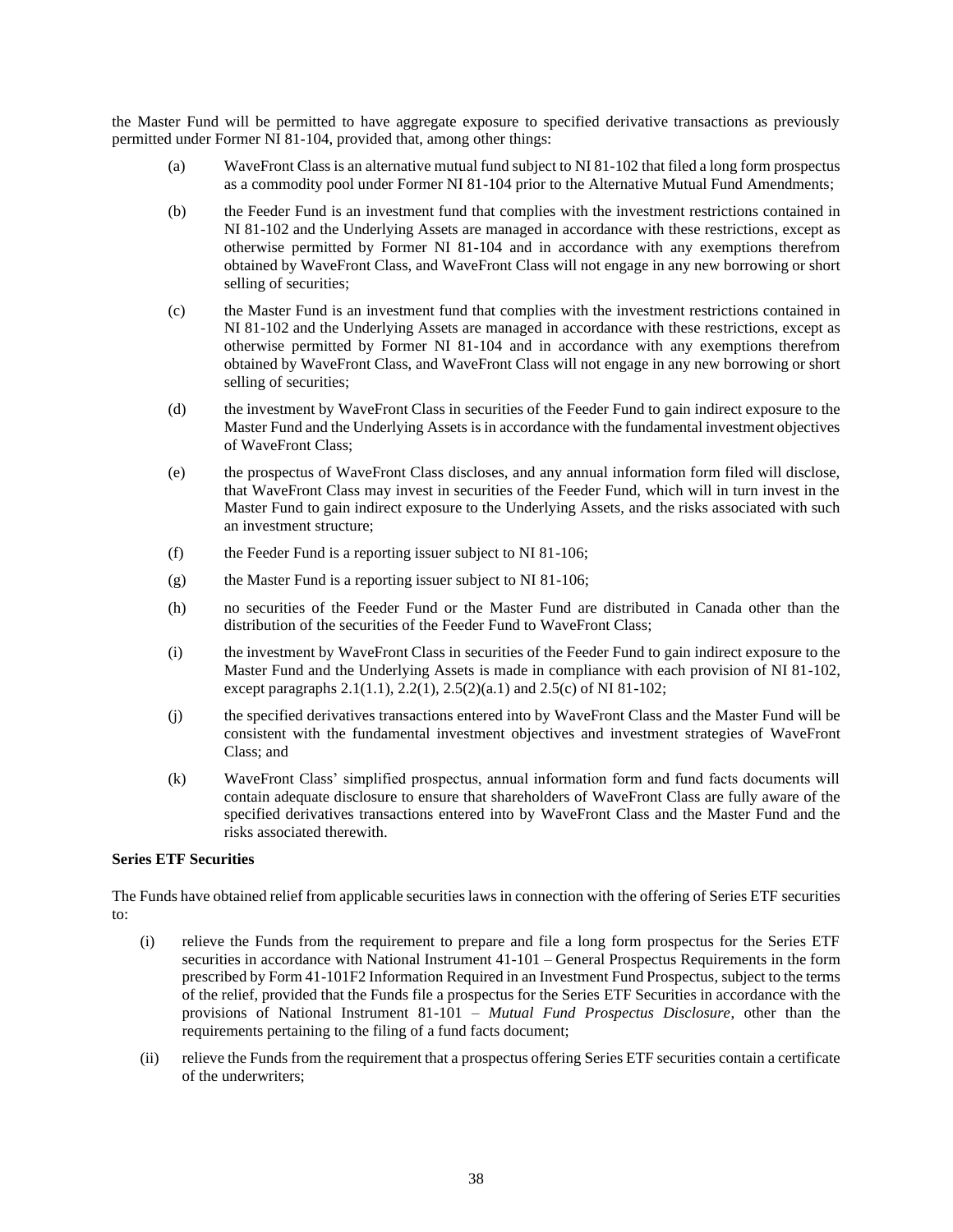- (iii) relieve a person or company purchasing Series ETF securities of a Fund in the normal course through the facilities of the TSX or another exchange from the take-over bid requirements of Canadian securities legislation;
- (iv) permit each Fund that offers Series ETF securities to borrow cash from the custodian of the Fund (the "**Custodian**") and, if required by the Custodian, to provide a security interest over any of its portfolio assets as a temporary measure to fund the portion of any distribution payable to unitholders that represents, in the aggregate, amounts that are owing to, but not yet been received by, the Fund; and
- (v) treat the Series ETF and the mutual fund series of a Fund as if such series were two separate funds in connection with their compliance with the provisions of Parts 9, 10 and 14 of NI 81-102.

Additionally, certain dealers of the Funds, including the Designated Brokers and ETF Dealers, have received relief from the Canadian securities regulatory authorities from the requirement that a dealer, not acting as agent of the purchaser, who receives an order or subscription for a security offered in a distribution to which the prospectus requirement of the securities legislation of the provinces and territories applies, send or deliver to the purchaser or its agent, unless the dealer has previously done so, the latest prospectus and any amendment either before entering into an agreement of purchase and sale resulting from the order or subscription, or not later than midnight on the second business day after entering into that agreement. As a condition of this relief, the dealer is required to deliver a copy of the ETF summary document of the applicable fund to a purchaser if the dealer does not deliver a copy of the fund's simplified prospectus.

## **Registration and transfer of Series ETF Securities through CDS**

Registration of interests in, and transfers of, Series ETF securities will be made only through the book-entry only system of CDS. Series ETF securities must be purchased, transferred and surrendered for exchange or redemption only through a CDS Participant. All rights of an owner of Series ETF securities must be exercised through, and all payments or other property to which such owner is entitled will be made or delivered by, CDS or the CDS Participant through which the owner holds such securities. Upon purchase of any Series ETF securities, the owner will receive only the customary confirmation. All distributions and redemption proceeds in respect of Series ETF securities will be made or paid initially to CDS, which payments will be forwarded by CDS to the CDS Participants and, thereafter, by such CDS Participants to the applicable unitholders.

References in this simplified prospectus to a holder of Series ETF securities means, unless the context otherwise requires, the owner of the beneficial interest in such Series ETF securities.

Neither the Funds nor the Manager will have any liability for: (i) any aspect of the records maintained by CDS relating to the beneficial interests in the Series ETF securities or the book-entry accounts maintained by CDS; (ii) maintaining, supervising or reviewing any records relating to such beneficial ownership interests; or (iii) any advice or representation made or given by CDS, whether contained in this simplified prospectus or otherwise, or made or given with respect to the rules and regulations of CDS or any action taken by CDS or at the direction of the CDS Participants.

The rules governing CDS provide that it acts as the agent and depository for the CDS Participants. As a result, CDS Participants must look solely to CDS and persons, other than CDS Participants, having an interest in the Series ETF securities must look solely to CDS Participants for payment made by the Funds to CDS.

The ability of a beneficial owner of Series ETF securities to pledge such securities or otherwise take action with respect to such owner's interest in such securities (other than through a CDS Participant) may be limited due to the lack of a physical certificate. The Funds have the option to terminate registration of Series ETF securities through the book-entry only system, in which case certificates for Series ETF securities in fully registered form will be issued to beneficial owners of such securities or to their nominees.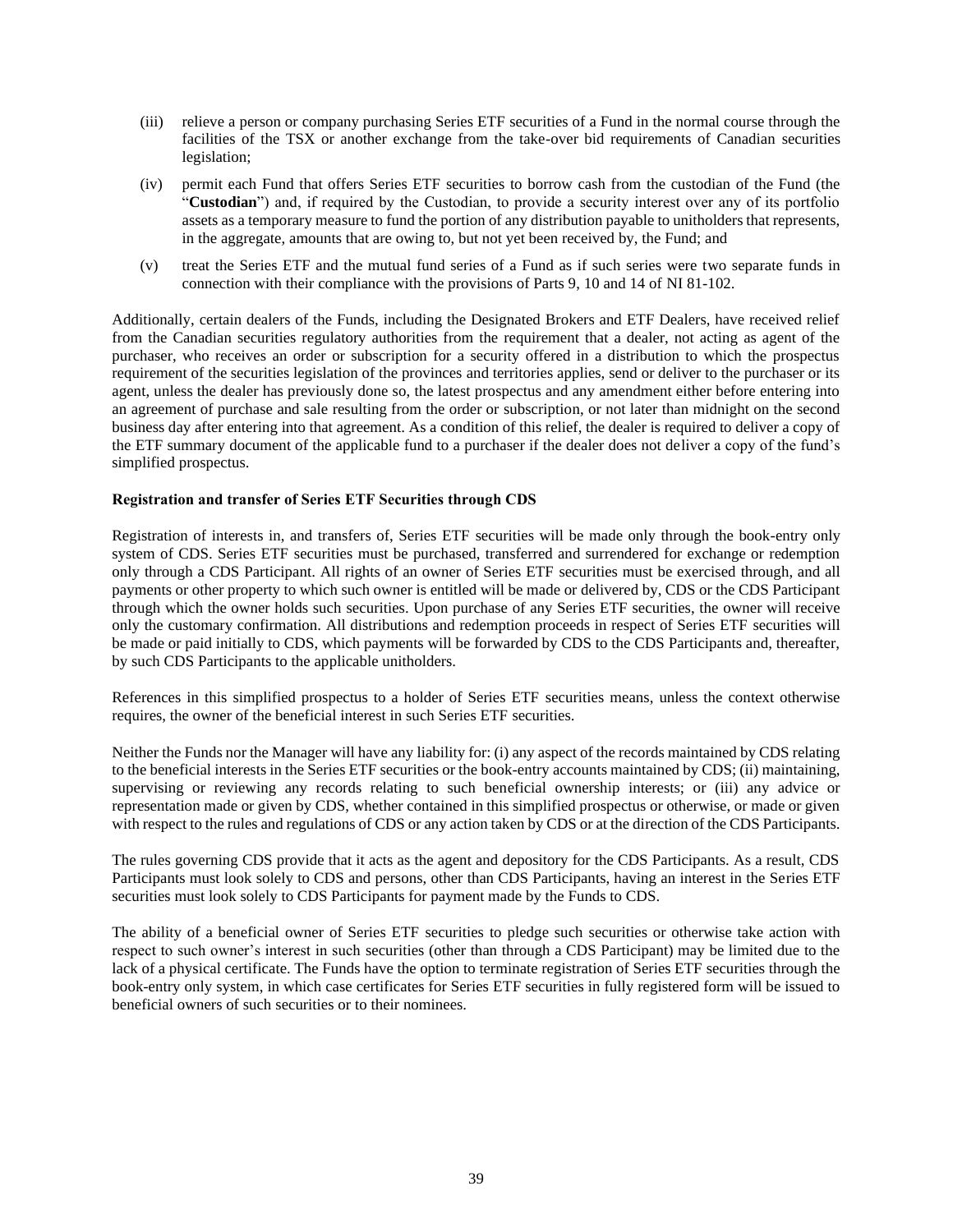#### **PART B**

## <span id="page-40-1"></span><span id="page-40-0"></span>**SPECIFIC INFORMATION ABOUT THE ALTERNATIVE MUTUAL FUNDS DESCRIBED IN THIS DOCUMENT**

Part B of this document contains specific information about the Funds, including particulars of their investment objectives, strategies and risks. All of the descriptions are organized in the same way, under these headings and subheadings:

#### **Fund Details**

This section gives you a snapshot of each of the Funds with information such as the type of Fund, the Fund's creation date, the series of securities it offers and its eligibility for Registered Plans.

#### **What Does the Fund Invest In?**

This section includes a Fund's fundamental investment objective and the investment strategies it uses in trying to achieve its objective. Any change to the *investment objective* must be approved by a majority of votes cast at a meeting of securityholders held for that reason.

#### *How the funds use derivatives*

A derivative is an investment that derives its value from another investment - called the *underlying investment*. This could be a stock, bond, interest rate, currency or market index. Derivatives usually take the form of a contract with another party to buy or sell an asset at a later time. Some examples of derivatives are options, futures, forward contracts and swaps.

All of the Funds may use derivatives as permitted by securities regulations. They may use them to:

- hedge their investments against losses from factors like currency fluctuations, stock market risks and interest rate changes including hedging the U.S. Option Series against changes in the U.S. currency relative to the Canadian currency; or
- invest indirectly in securities or financial markets, provided the investment is consistent with the Fund's investment objective.

When a Fund uses derivatives for purposes other than hedging, it holds enough cash or money market instruments to fully cover its position in the derivative, as required by securities regulations.

#### *How the funds engage in securities lending transactions*

The Funds may enter into securities lending transactions, repurchase transactions and reverse repurchase transactions as permitted by securities regulations.

A *securities lending transaction* is where a Fund lends portfolio securities that it owns to a third party borrower. The borrower promises to return to the Fund at a later date an equal number of the same securities and to pay a fee to the Fund for borrowing the securities. While the securities are borrowed, the borrower provides the Fund with collateral consisting of a combination of cash and securities. In this way, the Fund retains exposure to changes in the value of the borrowed securities while earning additional fees.

A *repurchase transaction* is where a Fund sells portfolio securities that it owns to a third party for cash and simultaneously agrees to buy back the securities at a later date at a specified price using the cash received by the Fund from the third party. While the Fund retains its exposure to changes in the value of the portfolio securities, it also earns fees for participating in the repurchase transaction.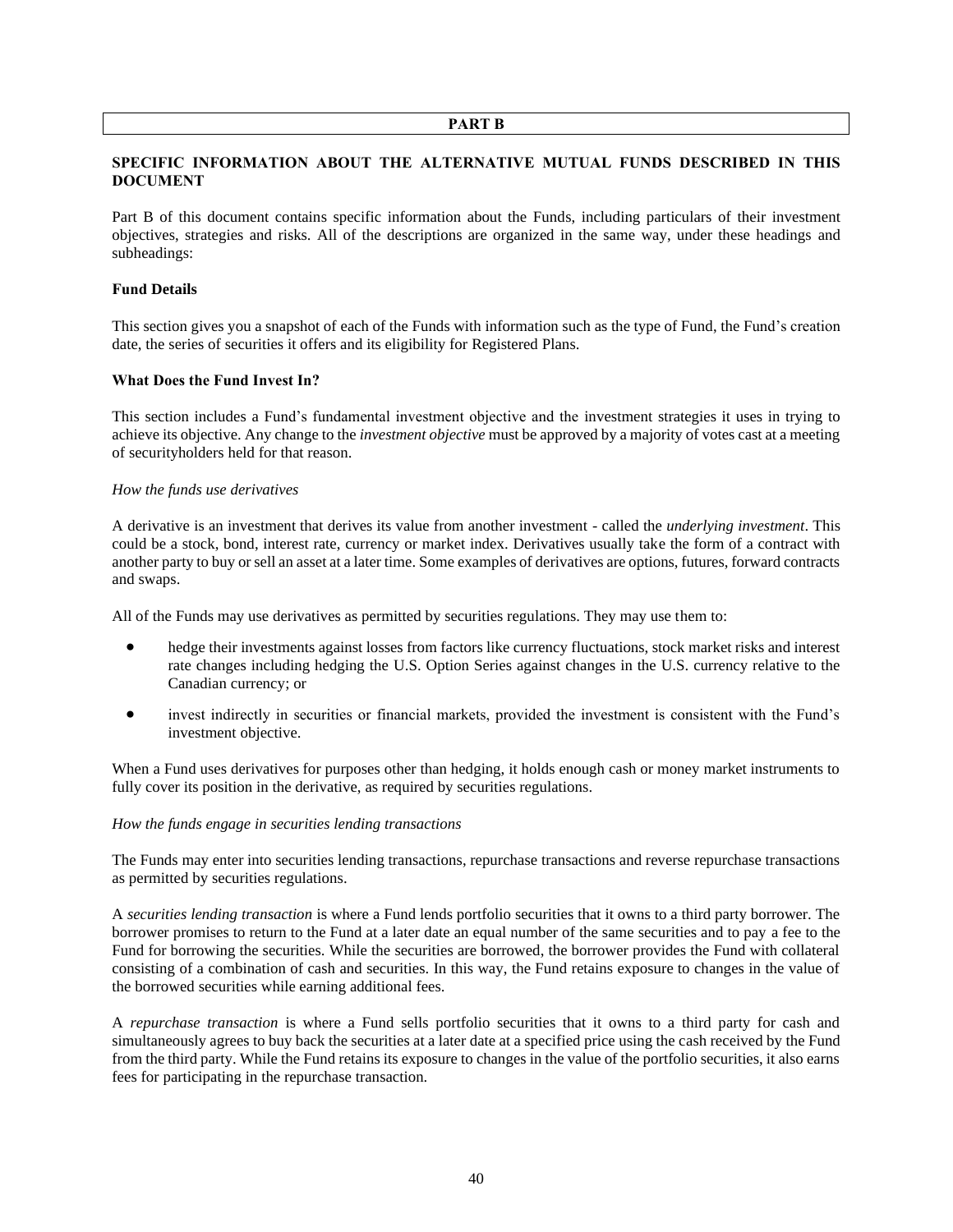A *reverse repurchase transaction* is where a Fund purchases certain types of debt securities from a third party and simultaneously agrees to sell the securities back to the third party at a later date at a specified price. The difference between the Fund's purchase price for the debt instruments and the resale price provides the Fund with additional income.

As indicated above, securities lending, repurchase and reverse repurchase transactions enable the Funds to earn additional income and thereby enhance their performance.

A Fund will not enter into a securities lending transaction or a repurchase transaction if, immediately thereafter, the aggregate market value of all securities loaned by the Fund and not yet returned to it or sold by the Fund in repurchase transactions and not yet repurchased would exceed 50% of the total assets of the Fund (exclusive of collateral held by the Fund for securities lending transactions and cash held by the Fund for repurchase transactions).

### *Short Selling Activities*

The Funds may also engage in short selling as permitted by securities regulations. A "short sale" is where a Fund borrows securities from a securities lender and then sells the securities in the open market (or "sells short" the securities). The proceeds from the short sale are deposited with the lender as collateral and the Fund pays interest to the lender for the securities it has borrowed. At a later date, the same number of securities are repurchased by the Fund and returned to the securities lender. If the value of the securities goes down between the time that the Fund borrows the securities and the time it repurchases and returns the securities to the lender, the Fund makes a profit on the difference (less the interest the Fund is required to pay to the lender). Engaging in disciplined and limited short selling provides the Funds with an opportunity to control volatility and enhances performance in declining or volatile markets.

There are risks associated with short selling, namely that the securities will rise in value or not decline enough to cover a Fund's costs, or that market conditions will cause difficulties in the sale or repurchase of the securities. In addition, the lender could become bankrupt before the transaction is complete, causing the Fund to forfeit the collateral it deposited when it borrowed the securities. However, Arrow will manage the risks associated with short selling using several controls, including:

- Securities will be sold short only for cash.
- A security sold short shall not be: (i) a security that a Fund is otherwise not permitted to purchase at the time of the short sale transaction; (ii) an illiquid asset; or (iii) a security of an investment fund unless the security is an index participation unit.
- At the time securities of a particular issuer are sold short by a Fund, the Fund will have borrowed or arranged to borrow from a borrowing agent the security that is to be sold under the short sale transaction.
- At the time securities of a particular issuer are sold short by a Fund, the aggregate market value of all securities of that issuer sold short will not exceed 10% of the net assets of the Fund and, as described under the heading "*Additional Information – Exemptions and Approvals*", in accordance with the Market-Neutral Strategy Relief, the aggregate market value of all securities sold short by a Fund will not exceed 100% of the net assets of the Fund, except for Arrow EC Income Advantage Alternative Fund which, in accordance with the Enhanced Short Selling Relief, has also received partial exemptive relief so that the Trust Fund is permitted to short sell up to 300% of its NAV in "government securities" as such term is defined in NI 81- 102, provided that the Trust Fund implements a series of controls when engaging in these short sale transactions.
- The Fund may deposit assets with lenders in accordance with industry practice in relation to its obligations arising under short sale transactions.

## *Investing in or obtaining exposure to underlying funds*

All of the Funds may invest in underlying funds that are subject to NI 81-102, including alternative mutual funds and non-redeemable investment funds, which may be managed by Arrow or an affiliate of Arrow, either directly or by gaining exposure to an underlying fund through a derivative.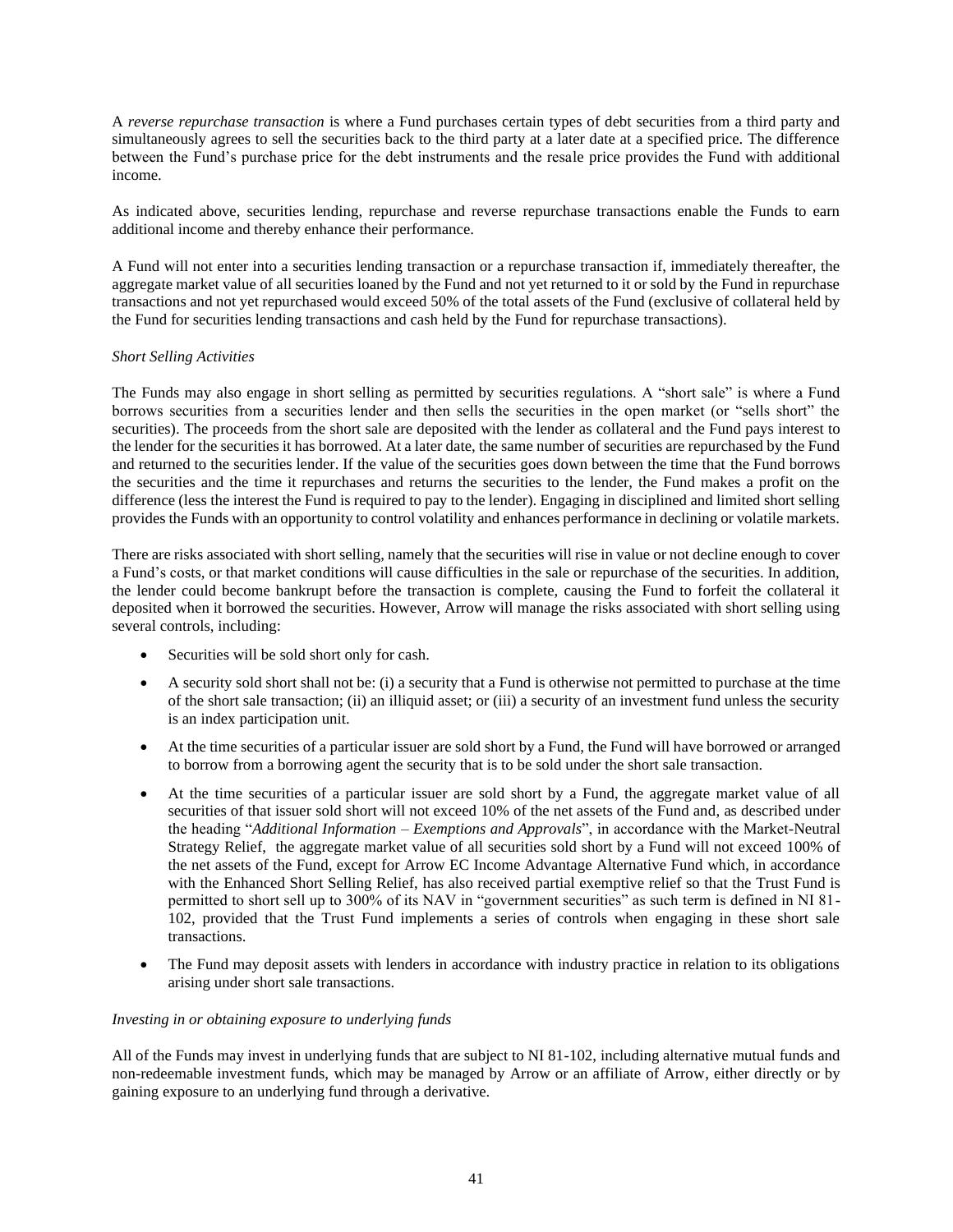Such investments may be entered into in conjunction with other strategies and investments in a manner considered most appropriate to achieving the Fund's investment objectives and enhancing returns as permitted by securities regulations.

The Funds are also permitted to invest in gold, silver or other physical commodities or instruments (such as derivatives and ETFs) that provide exposure to physical commodities.

Given the incorporation of the alternative mutual funds into NI 81-102, this ETF relief is only relevant for U.S. listed exchange traded funds.

Each Fund has obtained permission from the regulators to invest up to 10% of its net assets (taken at market value at the time of the investment) in exchange traded funds listed on a Canadian or United States stock exchange that seek to replicate the daily performance of either: (a) a widely-quoted market index (i) in an inverse multiple of 100% (an "**Inverse ETF**"), or (ii) by a multiple of up to 200% or an inverse multiple of up to 200% (in either case, a "**Leveraged ETF**"); or (b) gold or silver on an unlevered basis (a "**Commodity ETF**" and, together with Inverse ETFs and Leveraged ETFs, "**Permitted ETFs**"). In each case: (a) the investment will be made by the Fund in accordance with its investment objective; (b) the aggregate investment by the Fund in Permitted ETFs will not exceed 10% of the Fund's net asset value, taken at market value at the time of purchase; and (c) the Fund will not purchase securities of Inverse ETFs or Leveraged ETFs or short sell securities of any issuer if, immediately after such purchase or short sale, the Fund's aggregate market value exposure represented by all such securities purchased and/or sold short would exceed 100% of the net assets of the Fund, taken at market value at the time of the transaction

### *Portfolio Turnover Rate*

A Fund's portfolio turnover rate indicates how actively the Fund's portfolio advisor or sub-advisor manages its portfolio investments. A portfolio turnover rate of 100% is equivalent to a Fund buying and selling all of the securities in its portfolio once in the course of the year. The higher a Fund's portfolio turnover rate in a year, the greater the trading costs payable by the Fund in the year, and the greater the chance of an investor receiving taxable capital gains in the year. There is not necessarily a relationship between a high turnover rate and the performance of a Fund.

#### **What are the Risks of Investing in the Fund?**

This section shows the specific risks associated with an investment in a Fund. For an explanation of these risks, see *"What are the Risks of Investing in a Mutual Fund?"* starting on pag[e 5.](#page-5-0)

## *Fund Risk Classification Methodology*

The methodology used to determine a Fund's investment risk level for purposes of disclosure in this prospectus is based on the Investment Risk Classification Methodology in NI 81-102 that came into force effective September 1, 2017, as such methodology may be amended and updated from time to time (the "**Methodology**"). The Methodology reflects the view of the Canadian Securities Administrators ("**CSA**") that the most comprehensive, easily understood form of risk in this context is historical volatility risk as measured by the standard deviation of fund performance. However, the Manager and the CSA recognize that other types of risk, both measurable and non-measurable, may exist and we remind you that a Fund's historical performance may not be indicative of future returns and that a Fund's historical volatility may not be indicative of its future volatility. There may be times when the Methodology produces a result that the Manager believes is inappropriate in which case the Manager may re-classify a Fund to a higher risk level, if appropriate.

Based on the Methodology, a Fund's risk level, as described in this document, is determined in accordance with a standardized risk classification methodology that is based on the Fund's historical volatility as measured by the 10 year standard deviation of the returns of the Fund. If a Fund does not have at least ten years of performance history, a reference index that is expected to reasonably approximate the Fund's standard deviation is used as a proxy for the ten-year period. Each Fund is assigned an investment risk level in one of the following categories:

**Low** – for Funds with a standard deviation range of 0 to less than 6;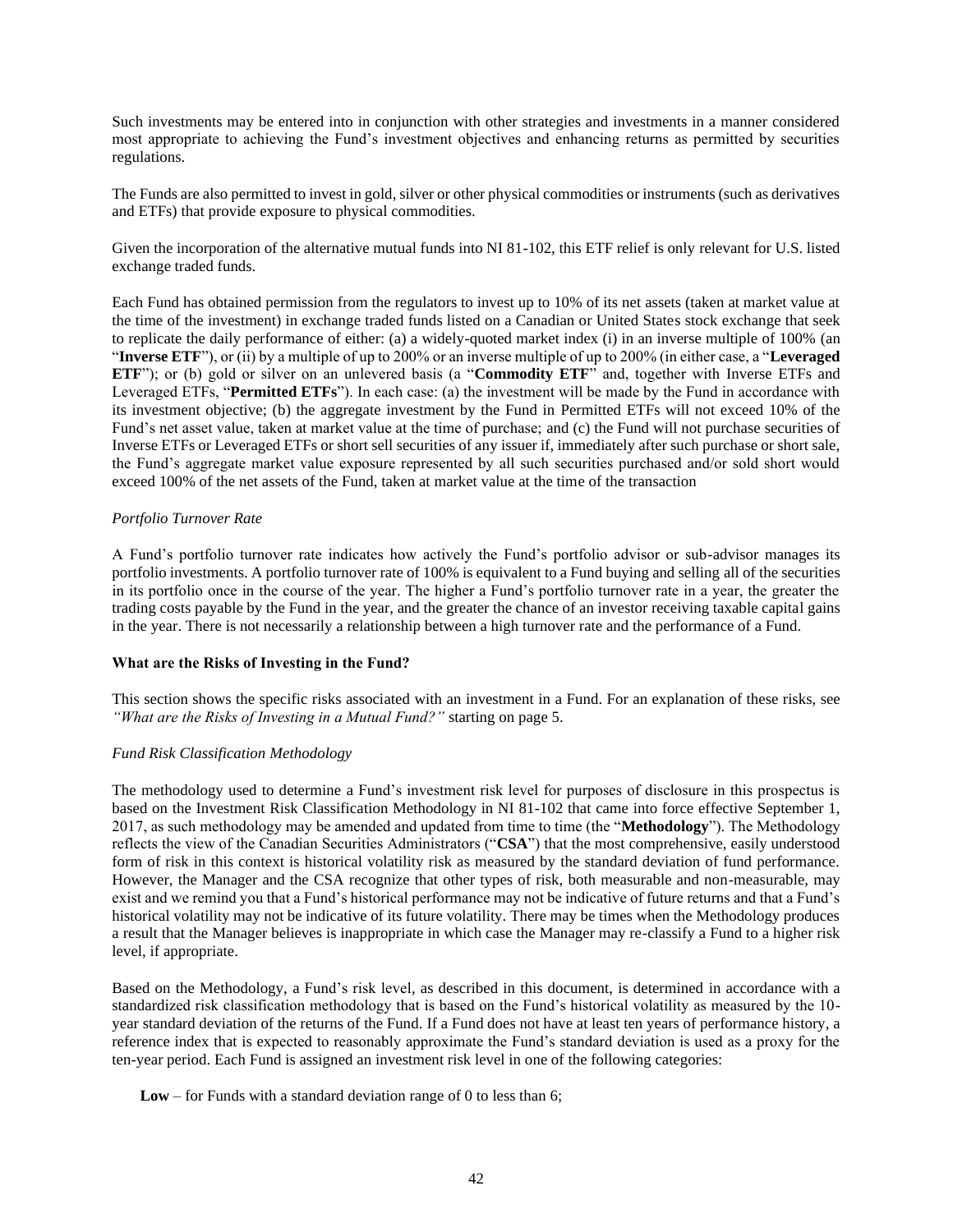**Low-to-Medium** – for Funds with a standard deviation range of 6 to less than 11;

**Medium** – for Funds with a standard deviation range of 11 to less than 16

**Medium-to-High** – for Funds with a standard deviation range of 16 to less than 20; and

**High** – for Funds with a standard deviation range of 20 or greater.

The risk ratings set forth in the table below do not necessarily correspond to an investor's risk tolerance assessment. Investors are advised to consult their financial advisor for advice regarding an individual investor's personal circumstances. The following sets out the reference index for each Fund that has less than 10 years of performance history.

| <b>Mutual Fund</b>                                      | Reference Index                                 | <b>Risk Rating</b> |
|---------------------------------------------------------|-------------------------------------------------|--------------------|
| Arrow Canadian Advantage<br>Alternative Class           | N/A                                             | Medium             |
| Arrow Global Advantage Alternative<br><b>Class</b>      | <b>MSCI</b> World Net Total Return<br>USD Index | Low to Medium      |
| Arrow EC Income Advantage<br>Alternative Fund           | N/A                                             | Low to medium      |
| WaveFront Global Diversified<br><b>Investment Class</b> | N/A                                             | Medium             |

Although monitored on a semi-annual basis, we review the investment risk level of the Funds on an annual basis and each time a material change is made to a Fund's investment strategies and/or investment objective.

Information about the Methodology is available on request, at no cost, by calling us toll-free at 1-877-327-6048 or by sending an email to info@arrow-capital.com.

Historical performance may not be indicative of future returns and a Fund's historical volatility may not be an indication of its future volatility.

#### **Who Should Invest in the Fund?**

This section tells you the type of investment portfolio or investor a Fund may be suitable for. This is meant as a general guide only. For advice about your own circumstances, you should consult your financial advisor.

#### <span id="page-43-0"></span>**Distribution Policy**

#### **This section tells you when a Fund usually distributes any earnings or pays dividends to investors.**

Distributions from the Trust Fund may be comprised of income, capital gains or returns of capital and dividends from the Corporate Classes may be comprised of ordinary dividend income, capital gains or returns of capital and are not intended to reflect a Fund's investment performance and should not be confused with "yield" or "income". **A portion of the distribution or dividend may include a return of capital. If the cash distributions or dividends to you are greater than the net increase in value of your investment, the distributions or dividends will decrease the capital of your investment.** 

We reserve the right to adjust the amount of the distributions or dividends made during the year if we consider it appropriate, without notice. There can be no assurance that the Fixed-Rate Distribution Series will make any distributions in any particular period. Distributions and dividends are not guaranteed and may change at any time at our discretion.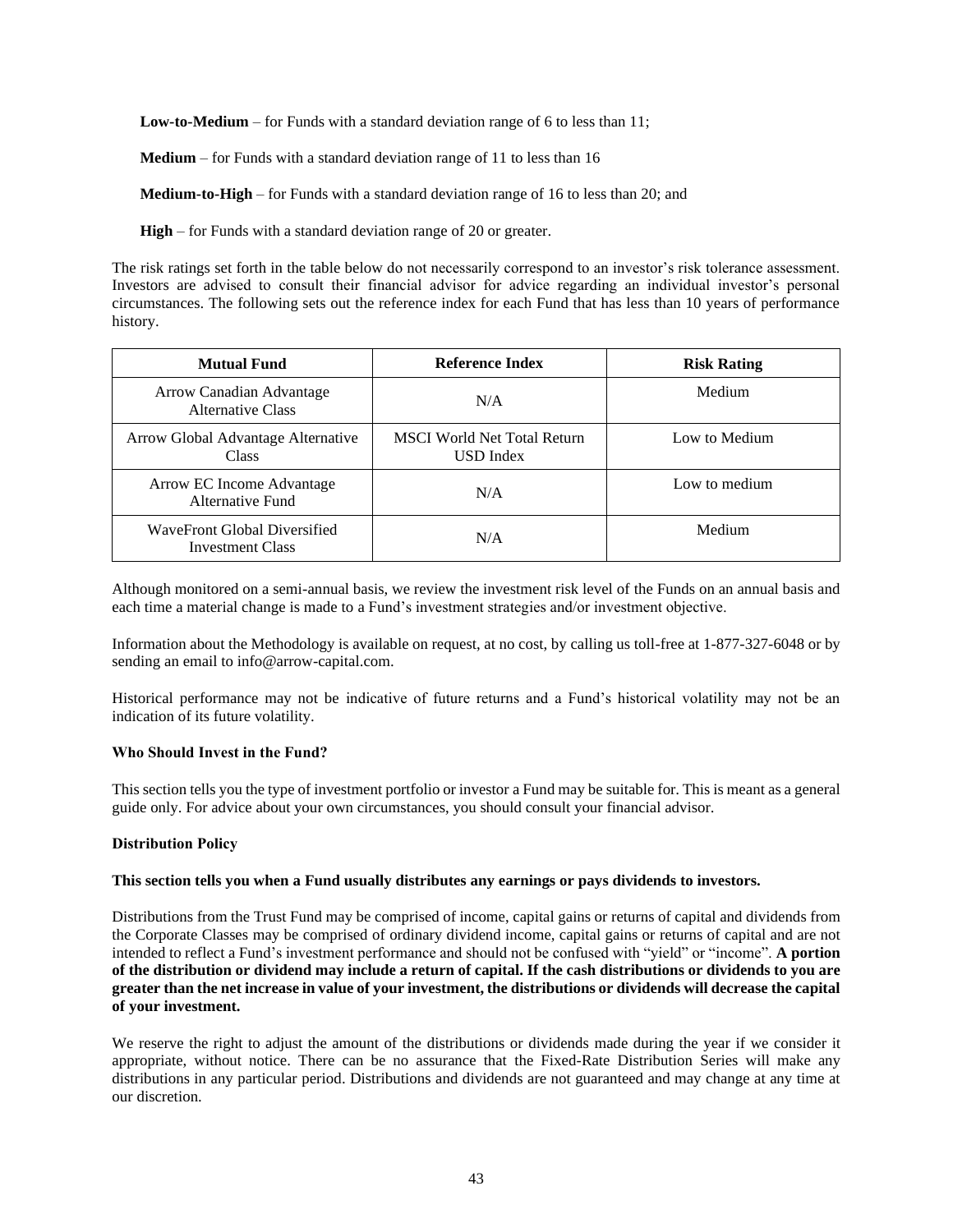**Distributions on units and dividends on shares, other than Series ETF securities, held in a Registered Plan are automatically reinvested (without charge) in additional securities of the same series of a Fund.** 

**Distributions on units and dividends on shares, other than Series ETF securities, held outside a Registered Plan are either: (1) automatically reinvested in additional securities of the same series of a Fund; or (2) received in cash. Unless we receive written notice that you want to receive distributions or dividends in cash, the default is to have distributions and dividends automatically reinvested in securities of a Fund.**

**Distributions or dividends on Series ETF securities will be received in cash. A securityholder that subscribes for Series ETF securities during the period that is one business day before a record date until that record date will not be entitled to receive the applicable distribution or dividend with respect to those Series ETF securities.**

The distributions or dividends by way of reinvested securities are subject to the same fees and expenses as purchased securities; whereas if you receive cash distributions or dividends the cash received would not be subject to such fees and expenses. For more information about fees and expenses related to holding securities, including securities received on the automatic reinvestment of distributions or dividends, see "*Fees and Expenses*" on page [24.](#page-24-1) To receive distributions or dividends in cash you (or broker, dealer or advisor) must provide us a written request that you wish to receive distributions or dividends in cash. Please see the back cover for our contact information.

Distributions or dividends during the year will generally not be made to holders of securities of the Non-Fixed Rate Distribution Series.

Each December, the Trust Fund will make an annual distribution to unitholders and each Corporate Class will declare an annual dividend to shareholders (including holders of the Non-Fixed Rate Distribution Series) on the distribution or dividend date of its taxable income, if any, for the taxation year to ensure that it is not subject to income tax under Part I of the Tax Act. **In each case, distributions or dividends on the Mutual Fund Series securities will be reinvested by purchasing additional securities of a Fund, without charge, unless a written request is submitted to Arrow, requesting distributions or dividends be paid in cash instead. Distributions on the Series ETF securities will be paid in cash unless the Manager opts to reinvest the Series ETF securities and immediately consolidate such that the number of Series ETF securities outstanding after such distribution will be equal to the number of Series ETF securities held immediately prior to such distribution.**

We may change the distribution or dividend policy at our discretion.

*The distribution or dividend rate on a series of securities of a Fund may be greater than the return on the Fund's investments. Any distributions or dividends made to you that exceed, in aggregate, the net increase in value of your investment, represent a return of your capital back to you.*

For more information about distributions and dividends, see "*Income Tax Considerations for Investors*".

#### **Fund expenses indirectly borne by investors**

This section is an example of the expenses a Fund pays on its series of securities. The example is intended to help you compare the cost of investing in a Fund with the cost of investing in other mutual funds. While you do not pay these costs directly, they have the effect of reducing a Fund's returns. The management expense ratio ("**MER**") reflects the total fees and expenses (including applicable sales taxes) paid by a Fund. It is calculated by adding the management fee to the operating expenses, with the exception of brokerage commissions and other trading costs, and is expressed as a percentage of a Fund's net assets. It assumes that the MER of a Fund was the same throughout each period shown as it was during the last completed financial year. Investors in certain series of securities are charged fees directly by their financial advisor or us that are not included in this section.

Any amount paid by a Fund as fees and expenses will reduce the return to investors in a Fund. Each Fund's security price and rate of return as published on a daily basis, have already accounted for these fees and expenses.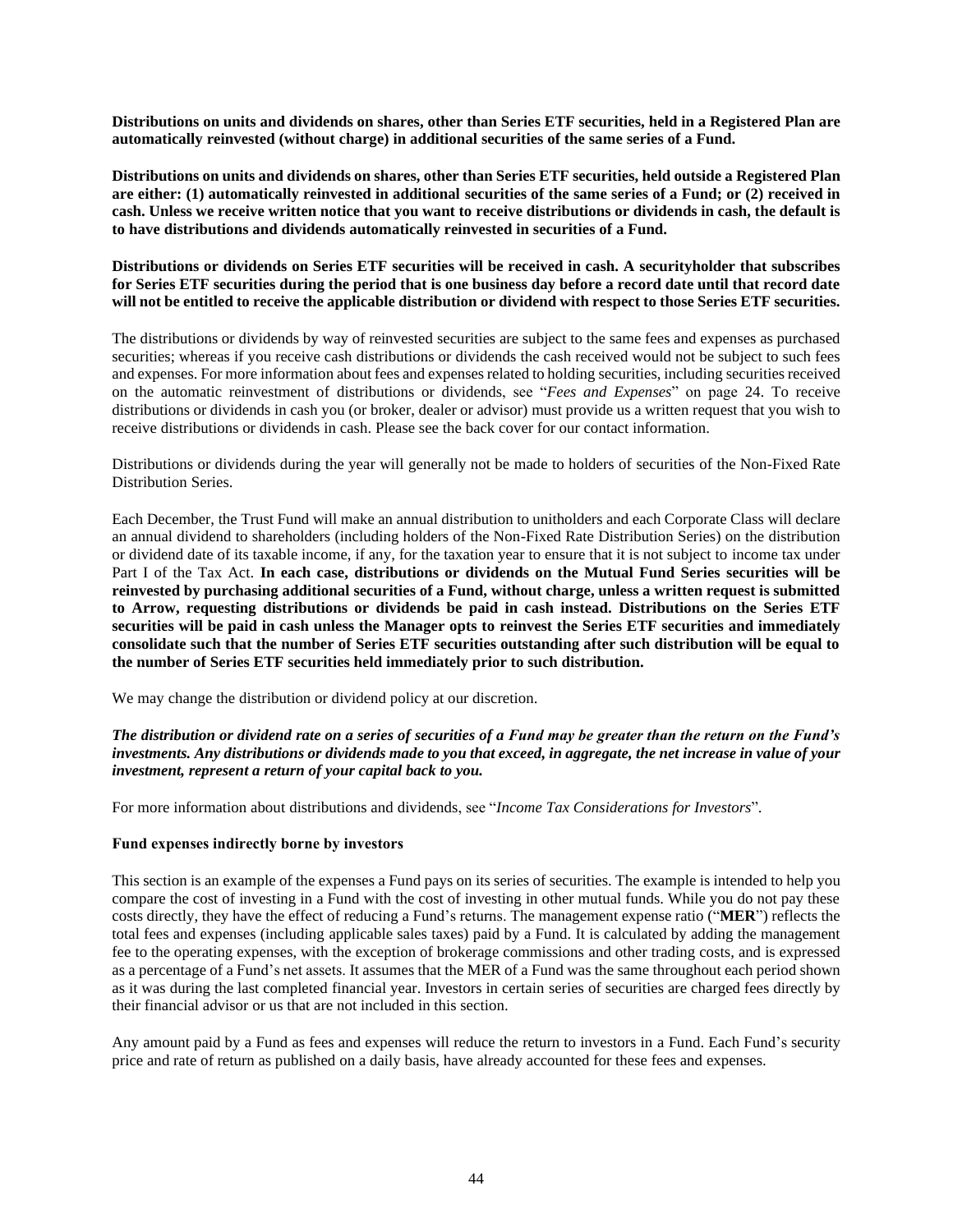## **ARROW CANADIAN ADVANTAGE ALTERNATIVE CLASS**

<span id="page-45-0"></span>

| <b>Type of Fund:</b>                     | Alternative Fund                                             |
|------------------------------------------|--------------------------------------------------------------|
| <b>Inception Date:</b>                   | Series $A - March 18$ , 2008<br>Series $F - March 18$ , 2008 |
| <b>Securities Offered:</b>               | Shares of a mutual fund corporation – Series A and F Shares  |
| <b>Eligibility for Registered Plans:</b> | Yes                                                          |
| <b>Portfolio Advisor:</b>                | Arrow Capital Management Inc.                                |

#### **FUND DETAILS**

## **WHAT DOES THE FUND INVEST IN?**

#### **Investment Objective**

The investment objective of the Arrow Canadian Advantage Alternative Class is to achieve superior capital appreciation over both short and long term horizons primarily through the selection and management of a concentrated group of long and short positions in Canadian equity securities and equity derivative securities.

The Fund will use leverage. The leverage will be created through the use of cash borrowings, short sales and derivative contracts. The Fund's leverage shall not exceed the limits on the use of leverage described in the "Investment Strategies" section in this Simplified Prospectus or as otherwise permitted under applicable securities legislation.

Shareholder approval (given by a majority of votes cast at a meeting of shareholders) is required prior to a change of investment objective.

#### **Investment Strategies**

*Equities.* The Fund will invest its assets primarily in publicly listed Canadian equity securities, although the Fund will also invest in companies domiciled outside of Canada. The Portfolio Advisor will have a variable bias and will generally look to include both long and short positions in the Fund's portfolio. Global sector trades, including pairs trading, trades based on events and special situations will also be utilised. Pairs trading is the buying and selling of two securities in an attempt to gain from the convergence of the relative value differences between them.

The Portfolio Advisor will employ short-term trading in an attempt to achieve a higher economic return. Generally, the Fund's portfolio will be comprised of securities of large and mid capitalization issuers, but the Portfolio Advisor will also trade, from time to time, the securities of small capitalization issuers. The Portfolio Advisor may also enter into equity swaps instead of directly investing in a foreign security where it believes it is in the best interests of the Fund.

*Fixed Income.* The Fund may also invest long and short in securities of issuers identified as attractive or unattractive investment candidates, and may include high yield bonds, corporate bonds, government treasury securities, credit ETFs and treasury futures.

*Commodities.* The Fund may also invest in various financial instruments that will provide exposure to agricultural, energy and base or precious metals. Exposure to commodity prices can be indirect through the equity or fixed income of a resource company, or directly through the use of derivatives, such as options, futures, forwards or swaps.

*Currencies.* The Fund may also engage in forward contracts and/or hold foreign currency for hedging purposes and for non-hedging purposes to participate in foreign markets. Exchange rate exposures will be actively managed with the Fund having possible exposure to one or more foreign currencies at any one time. A forward contract is an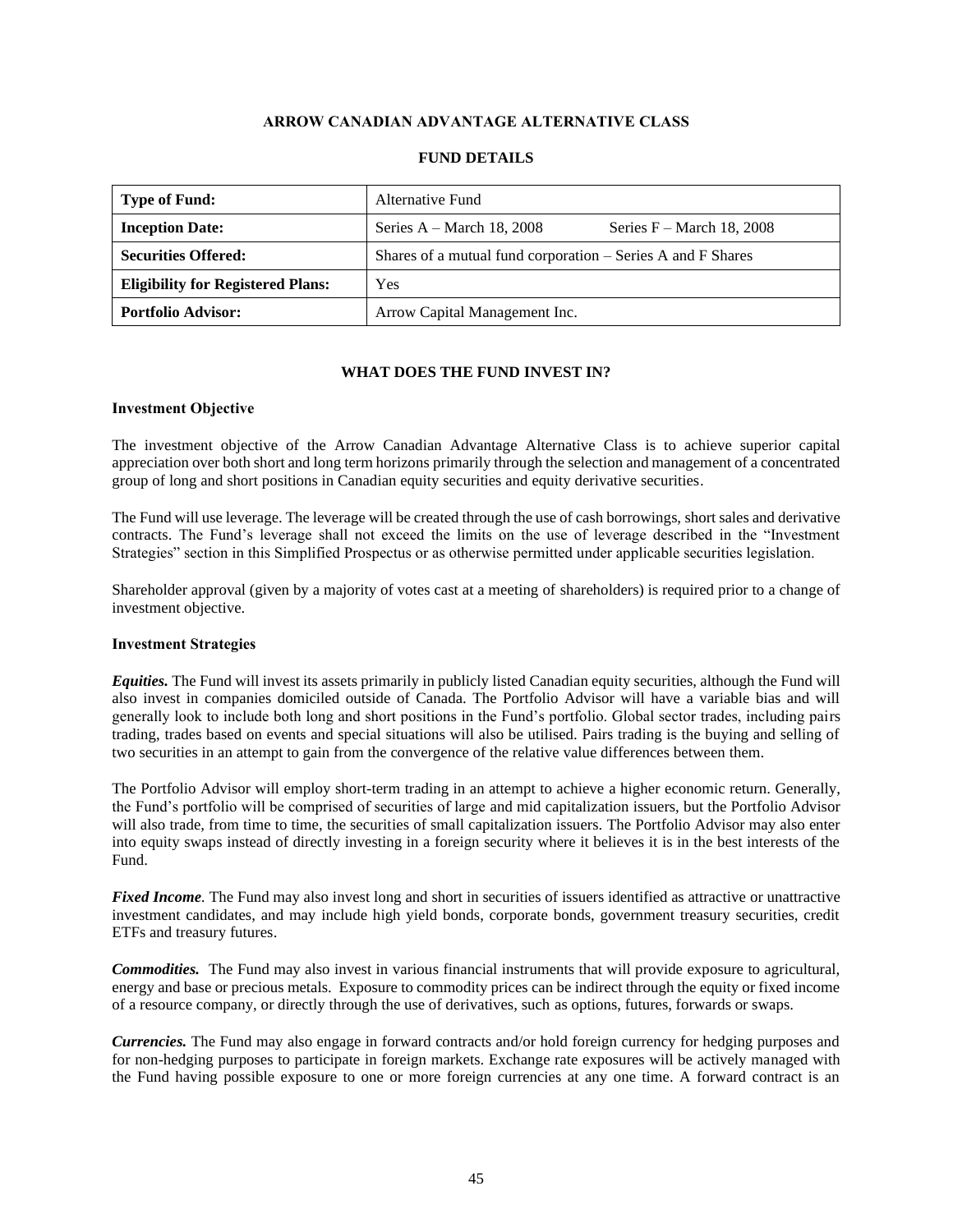obligation to purchase or sell an underlying asset, including currency and stocks, for an agreed price at a future date. Exposure to currencies may also be indirect through the use of other derivatives, such as options, futures or swaps.

*Other*. The Fund will not specialize in any one industry other than to concentrate investments in those industries that offer the best opportunities for exceptional returns at each stage of the economic and market cycle. The Fund may also invest in options, including put options or call options either in respect of a specific security or in respect of a stock exchange index as a means to reduce volatility.

The Fund may hold cash or invest in short term securities for the purpose of preserving capital and/or maintaining liquidity, based upon the portfolio advisor's ongoing evaluation of current and anticipated economic and market conditions. The Fund may also invest in foreign securities of the same type and characteristics as described above. It is currently expected that investments in foreign securities will generally be no more than 49% of the Fund's assets.

The Fund may invest in other derivatives, including futures and swaps, for hedging and non-hedging purposes as permitted by applicable securities laws. The Fund may enter into securities lending, repurchase and reverse repurchase transactions to generate additional income or as a short-term cash management tool.

*Short Selling.* The Portfolio Advisor utilizes an opportunistic approach to shorting individual stocks as well as using index options or futures, as a means of attempting to reduce risk and increase performance. Short positions of index securities such as exchange traded funds may also be employed for capital preservation and hedging purposes. Short selling of securities involves the sale of securities which the Fund does not own. To effect a short sale, the Fund borrows securities from a third party in order to make delivery to the purchaser. The Fund returns the borrowed securities to the lender by purchasing the securities in the open market. A short seller must generally pledge other securities or cash as collateral for the short position. Collateral may be increased or decreased in response to changes in the market price of the borrowed securities. The Fund will be required to pay brokerage commissions to execute short sales and may be required to pay a premium to the lender of the securities, which would increase the cost of the securities sold. Until the borrowed securities are replaced, the Fund generally will be required to pay the lender amounts equal to any dividends or interest that accrue on the securities borrowed during the period of the loan.

Stocks are shorted for a variety of reasons including (i) temporary overvaluation due to short-term market euphoria for a sector; (ii) faulty business model; (iii) poor earnings; (iv) questionable accounting practices; (v) deteriorating fundamentals; and (vi) weak management unable to adapt to changes in regulation or the competitive environment. Technical analysis will also be used to help in the decision making process. The Portfolio Advisor believes that by opportunistically trading the securities of companies that are experiencing any one or more of these elements, it should be able to identify profitable short sale candidates in most stock market environments.

The Fund may engage in short selling, subject to certain limits and conditions, including the following:

- As described under the heading "*Additional Information – Exemptions and Approvals*", in accordance with the Market-Neutral Strategy Relief, the aggregate market value of all securities sold short by the Fund will not exceed 100% of the total net assets of the Fund;
- the aggregate market value of all securities of any particular issuer sold short by the Fund will not exceed 10% of the total net assets of the Fund;
- the Fund will not deposit collateral with a dealer in Canada unless the dealer is registered in a jurisdiction of Canada and is a member of IIROC; and
- the Fund will not deposit collateral with a dealer outside Canada unless that dealer (a) is a member of a stock exchange that requires the dealer to be subjected to a regulatory audit; and (b) has a net worth in excess of \$50 million.

*Derivatives.* The Portfolio Advisor believes in the judicious use of derivative securities, primarily publicly listed options, futures and equity swaps. Derivatives can be used in many ways such as to increase market exposure (leverage), to reduce overall market exposure (hedge), to increase the portfolio's current income, or to reduce the cost basis of a new position. The Portfolio Advisor may also utilize certain derivatives, such as various types of index or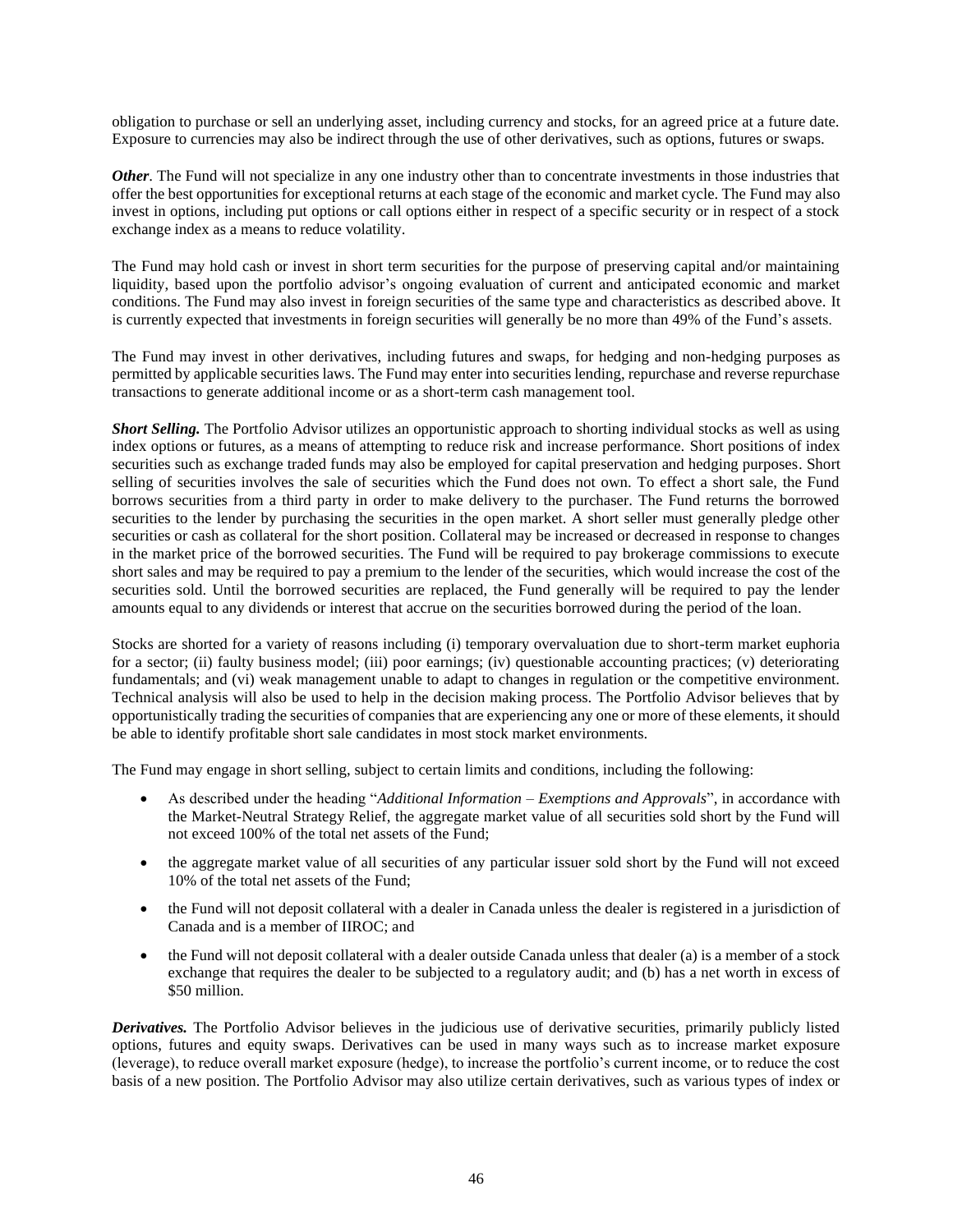"market basket" derivatives, in an effort to hedge against certain market-related risks, as it deems appropriate. The Portfolio Advisor believes that the use of derivatives should help reduce risk and enhance investment performance.

*Leverage.* When the Portfolio Advisor deems it appropriate to do so, it may increase the number and extent of its "long" positions by borrowing. Entering into short sales also increases the Fund's use of leverage. The Fund does not expect that it will incur indebtedness in connection with its operations, other than interest on margin debts or deposits with respect to securities positions.

The Fund is permitted to borrow cash up to a maximum of 50% of its net asset value. As described under the heading "*Additional Information – Exemptions and Approvals*" the combined use of short-selling and cash borrowing by the Fund is subject to an overall limit of 100% of its net asset value.

The Fund may invest up to 20% of its net asset value in securities of a single issuer including exposure to that single issuer through specified derivative transactions or index participation units. This restriction does not apply to investments in debt securities issued or guaranteed by the Canadian or U.S. government; securities issued by a clearing corporation; securities issued by an investment fund if the purchase is made in accordance with the requirements of section 2.5 of NI 81-102; index participation units issued by an investment fund; or an equity security if the purchase is made by a fixed portfolio investment fund in accordance with its investment objectives.

Through the use of cash borrowing, short selling or specified derivatives the aggregate gross exposure of the Fund, to be calculated as the sum of the following, must not exceed 300% the Fund's net asset value: (i) the aggregate value of the Fund's outstanding indebtedness under any borrowing agreements; (ii) the aggregate market value of securities sold short by the Fund; and (iii) the aggregate notional amount of the Fund's specified derivatives positions minus the aggregate notional amount of the specified derivative positions that are hedging transactions.

The Fund may also invest in other investment funds, including ETFs, that may or may not be managed by the Manager in order to gain indirect exposure to markets, sectors or asset classes. Investments by the Fund in securities of other investment funds may be done directly or indirectly through a specified derivative.

The Fund may engage in securities lending, repurchase and reverse repurchase transactions to earn additional income for the Fund. On any securities lending, repurchase and reverse repurchase transaction, the Fund must, unless it has been granted relief;

- deal only with counterparties who meet generally accepted creditworthiness standards and who are unrelated to the Fund's portfolio manager, manager or trustee as defined in NI 81-102;
- hold collateral equal to a minimum 102% of the market value of the portfolio securities loaned (for securities lending transactions), sold (for repurchase transactions) or purchased (for reverse repurchase transactions);
- adjust the amount of the collateral on each business day to ensure the value of the collateral relative to the market value of the portfolio securities loaned, sold or purchased remains at or above the minimum 102% limit; and
- limit the aggregate value of all portfolio securities loaned or sold through securities lending and repurchase transactions to no more than 50% of the total assets of the Fund (without including the collateral for loaned securities and cash for sold securities).

Depending on market conditions, the Portfolio Advisor's investment style may result in a higher portfolio turnover rate than less actively managed funds. Generally, the higher a fund's portfolio turnover rate, the higher its trading expenses. The higher the portfolio turnover rate, the greater the probability that you will receive a distribution of capital gains from the Fund, which may be taxable if you hold the Fund outside a Registered Plan. There is no proven relationship between a high turnover rate and the performance of a mutual fund.

The specific strategies that differentiate this Fund from conventional mutual funds include: increased use of derivatives for hedging and non-hedging purposes, increased ability to sell securities short, and the ability to borrow cash to use for investment purposes. While these strategies will be used in accordance with the Fund's investment objective and strategies, during certain market conditions they may accelerate the pace at which your investment decreases in value.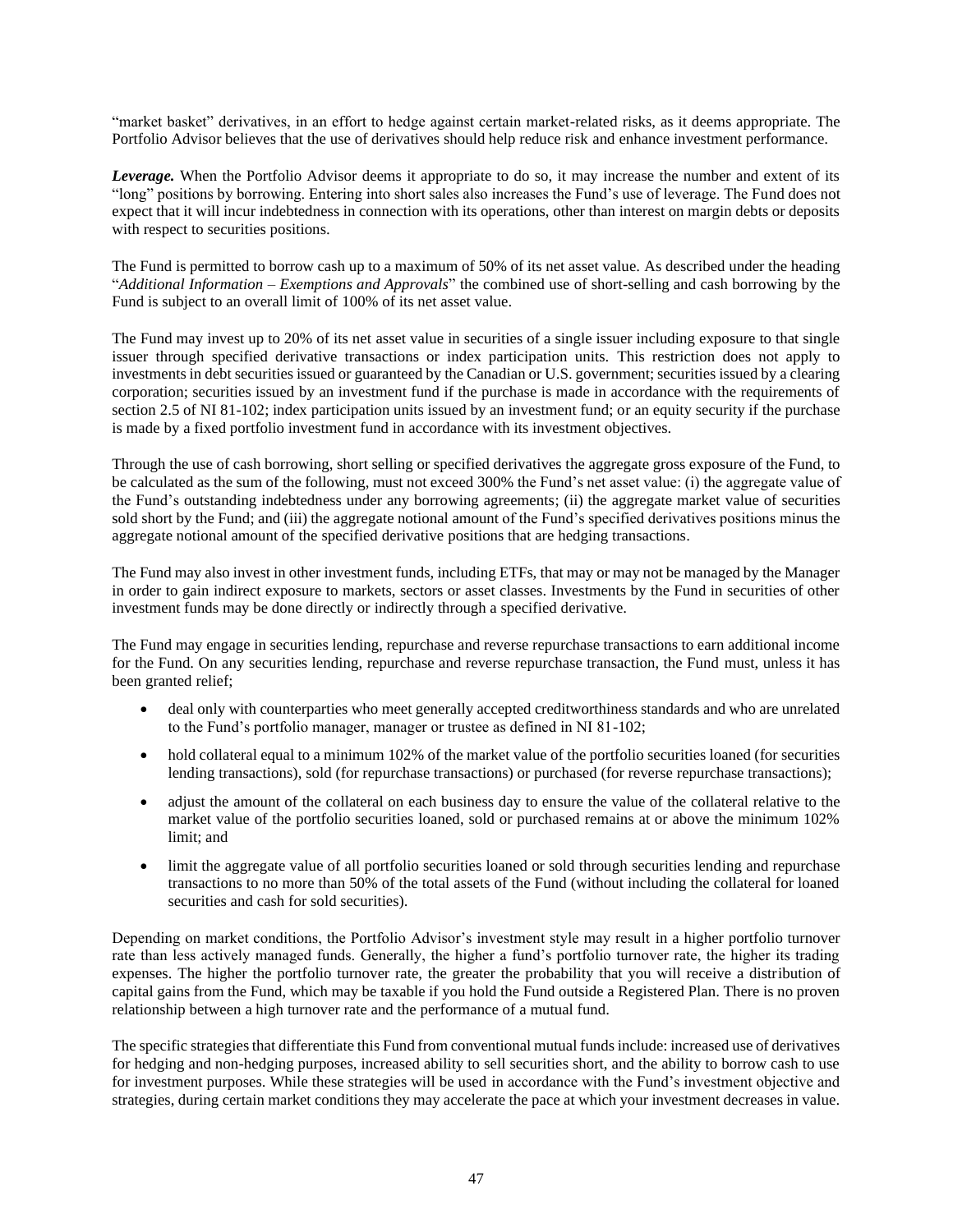Please also refer to the explanation of these risks under "*Derivatives Risk*", "*Short Selling Risk*" and "*Leverage Risk*" in the "*What are the Risks of Investing in a Mutual Fund?*" section of this Simplified Prospectus.

As Manager of the Fund, we may change the investment strategies from time to time, but will give Fund investors notice of our intention to do so if it would be a material change as defined in NI 81-106. Under NI 81-106, a change in the business, operations or affairs of the Fund is considered to be a "material change" if a reasonable investor would consider it important in deciding whether to purchase or continue to hold shares of the fund.

## **WHAT ARE THE RISKS OF INVESTING IN THE FUND?**

The Fund may be exposed to all of the risks which are described starting on pag[e 5.](#page-5-0) The following table shows how the risks apply to the Fund:

|                                        | <b>Primary Risk</b> | <b>Secondary Risk</b> | Low or Not a Risk |
|----------------------------------------|---------------------|-----------------------|-------------------|
| Borrowing                              | $\checkmark$        |                       |                   |
| Change in Legislation                  |                     | $\checkmark$          |                   |
| Collateral                             |                     | $\checkmark$          |                   |
| Commodity                              | $\checkmark$        |                       |                   |
| Concentration                          |                     | $\checkmark$          |                   |
| <b>Counterparty Default</b>            |                     | $\checkmark$          |                   |
| Credit                                 | $\checkmark$        |                       |                   |
| Currency                               | $\checkmark$        |                       |                   |
| <b>Cyber Security</b>                  |                     | $\checkmark$          |                   |
| Derivatives                            | $\checkmark$        |                       |                   |
| Equity                                 | $\checkmark$        |                       |                   |
| ETF                                    |                     | $\checkmark$          |                   |
| Failure of Futures Commission Merchant |                     | $\checkmark$          |                   |
| Foreign Investment                     | $\checkmark$        |                       |                   |
| Forward and OTC Option Contract        |                     | $\checkmark$          |                   |
| <b>Interest Rate</b>                   | $\checkmark$        |                       |                   |
| <b>Large Redemption</b>                |                     | $\checkmark$          |                   |
| Leverage                               | $\checkmark$        |                       |                   |
| Liquidity                              |                     | $\checkmark$          |                   |
| Margin                                 |                     | $\checkmark$          |                   |
| Market                                 | $\checkmark$        |                       |                   |
| Operational                            |                     | $\checkmark$          |                   |
| Securities Lending                     |                     | $\checkmark$          |                   |
| <b>Series</b>                          |                     | $\checkmark$          |                   |
| <b>Share Class</b>                     |                     | $\checkmark$          |                   |
| <b>Short Selling</b>                   | $\checkmark$        |                       |                   |
| <b>Small Company</b>                   |                     | $\checkmark$          |                   |
| Tax                                    |                     | $\checkmark$          |                   |
| <b>Underlying Fund</b>                 | $\checkmark$        |                       |                   |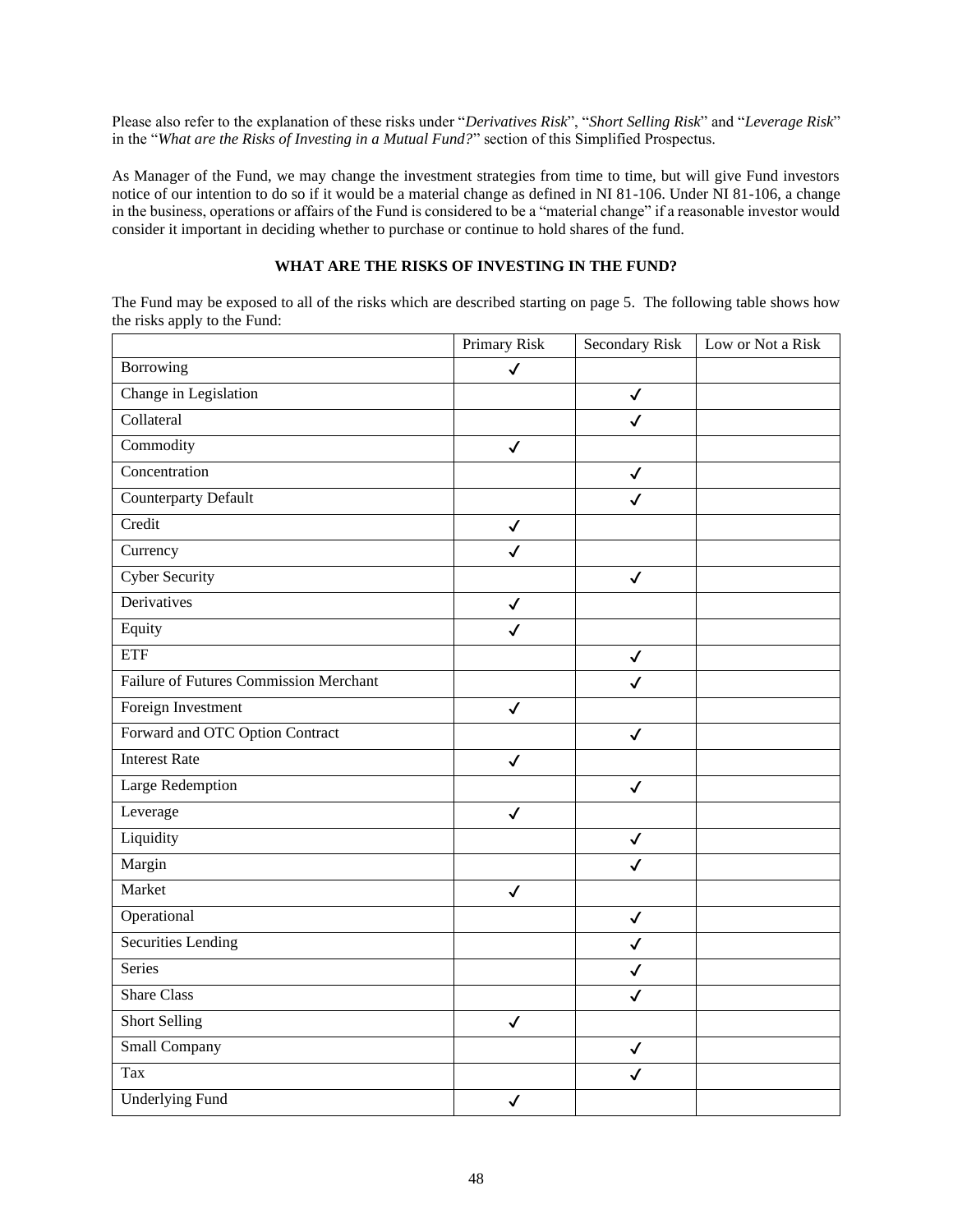Arrow has rated this Fund's risk as medium. Please see "*What are the Risks of Investing in the Fund? – Fund Risk Classification Methodology*" for a description of how we determined the classification of this Fund's risk level.

### **WHO SHOULD INVEST IN THE FUND?**

This Fund is suitable for investors who seek medium to long term growth through a diversified portfolio of equity and fixed income securities. To invest in this Fund, investors should be able to accept a medium degree of risk.

To recognize a reasonable rate of return, investors should be prepared to invest for medium to long periods of time.

## **DIVIDEND POLICY**

If required, the Fund will pay a dividend each December to holders of shares of the Non-Fixed Rate Distribution Series.

For more information about dividends, see "*Specific Information About the Alternative Mutual Funds Described in this Document – Distribution Policy*" on page [43.](#page-43-0)

The Fund may at its discretion change its dividend policy from time to time.

#### **FUND EXPENSES INDIRECTLY BORNE BY INVESTORS**

You do not pay the Fund expenses directly, but they will reduce the Fund's returns. The following table is intended to help you compare the cumulative cost of investing in the Fund with the cost of investing in other mutual funds.

This example assumes that (i) you invest \$1,000 for the time periods indicated and then sell all of your shares at the end of those periods; (ii) your investment has an annual 5% return; and (iii) the management fees and operating expenses would be the same throughout the ten-year period.

Although your actual costs may be higher or lower based on these assumptions, your costs would be:

| <b>Expenses Payable Over</b> | 1 year $(\$)$ | $3$ years $(\$)$ | $5$ years $(\$)$ | 10 years $(\$)$ |
|------------------------------|---------------|------------------|------------------|-----------------|
| Series A                     | າາ<br>∠∠      | 68               | 120              | 274             |
| Series F                     | 10            | 32               |                  | 130             |

See "*Fees and Expenses Payable by the Funds*" on page [24](#page-24-1) for more information about the costs of investing in the Fund.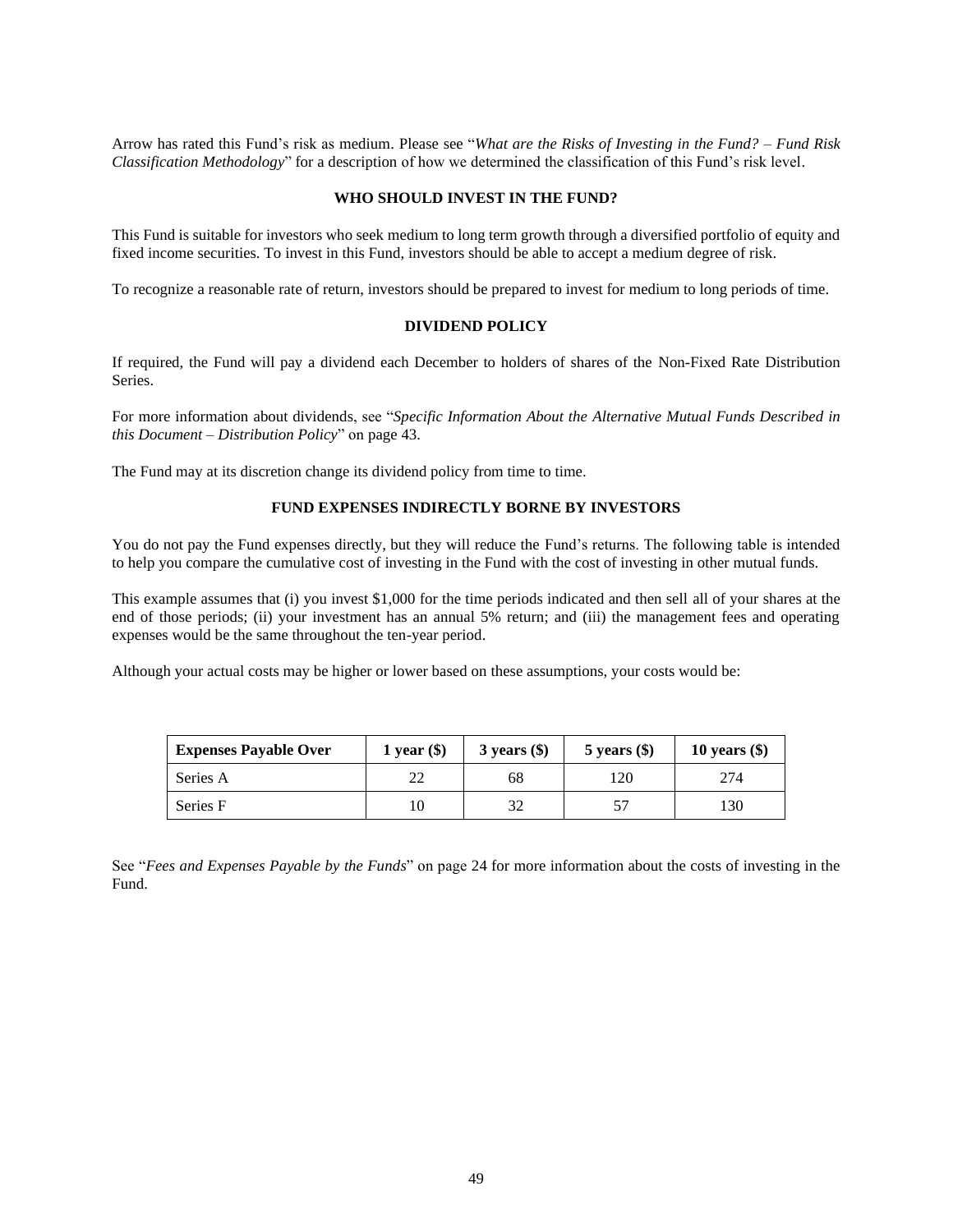## **ARROW GLOBAL ADVANTAGE ALTERNATIVE CLASS**

<span id="page-50-0"></span>

| Type of Fund:                            | <b>Alternative Fund</b>                                                                                                              |
|------------------------------------------|--------------------------------------------------------------------------------------------------------------------------------------|
| <b>Inception Date:</b>                   | Series $A - December 31, 2018$<br>Series $F - December 31, 2018$<br>Series $U$ – February 12, 2019<br>Series $G$ – February 12, 2019 |
| <b>Securities Offered:</b>               | Shares of a mutual fund corporation $-$ Series A, F, U and G Shares                                                                  |
| <b>Eligibility for Registered Plans:</b> | Yes                                                                                                                                  |
| <b>Portfolio Advisor:</b>                | Arrow Capital Management Inc.                                                                                                        |

### **FUND DETAILS**

## **WHAT DOES THE FUND INVEST IN?**

#### **Investment Objective**

The investment objective of the Arrow Global Advantage Alternative Class is to generate meaningful, risk-adjusted, absolute returns through exposure to global securities over the medium to long term, while preserving capital and mitigating risk.

The fund will use leverage. The leverage will be created through the use of cash borrowings, short sales and derivative contracts. The fund's leverage shall not exceed the limits on the use of leverage described in the "Investment Strategies" section in this Simplified Prospectus or as otherwise permitted under applicable securities legislation.

Shareholder approval (given by a majority of votes cast at a meeting of shareholders) is required prior to a change of investment objective.

## **Investment Strategies**

To achieve its objective, the Fund will invest and trade primarily in a diversified portfolio of four global asset classes: equities, fixed income securities, commodities and currencies. Exposure to these asset classes may be obtained directly or indirectly by investing in underlying funds that invest such securities.

*Equities.* The Fund will invest its assets in publicly listed global equity securities, though it is anticipated that the majority of the securities traded by the Fund will be issued by companies domiciled in Canada and the United States. The Portfolio Advisor will have a variable bias and will generally look to include both long and short positions in the Fund's portfolio. Global sector trades, including pairs trading, trades based on events and special situations will also be utilised. Pairs trading is the buying and selling of two securities in an attempt to gain from the convergence of the relative value differences between them.

The Portfolio Advisor will employ short-term trading in an attempt to achieve a higher economic return. Generally, the Fund's portfolio will be comprised of securities of large capitalization. The Portfolio Advisor will also trade, from time to time, the securities of small capitalization issuers. The Portfolio Advisor may also enter into equity swaps instead of directly investing in a foreign security where it believes it is in the best interests of the Fund.

*Fixed Income*. The Fund will invest long and short in securities of issuers identified as attractive or unattractive investment candidates, and may include high yield bonds, corporate bonds, government treasury securities, credit ETFs and treasury futures.

*Commodities.* The Fund will invest in various financial instruments that will provide exposure to agricultural, energy and base or precious metals. Exposure to commodity prices can be indirect through the equity or fixed income of a resource company, or directly through the use of derivatives, such as options, futures, forwards or swaps.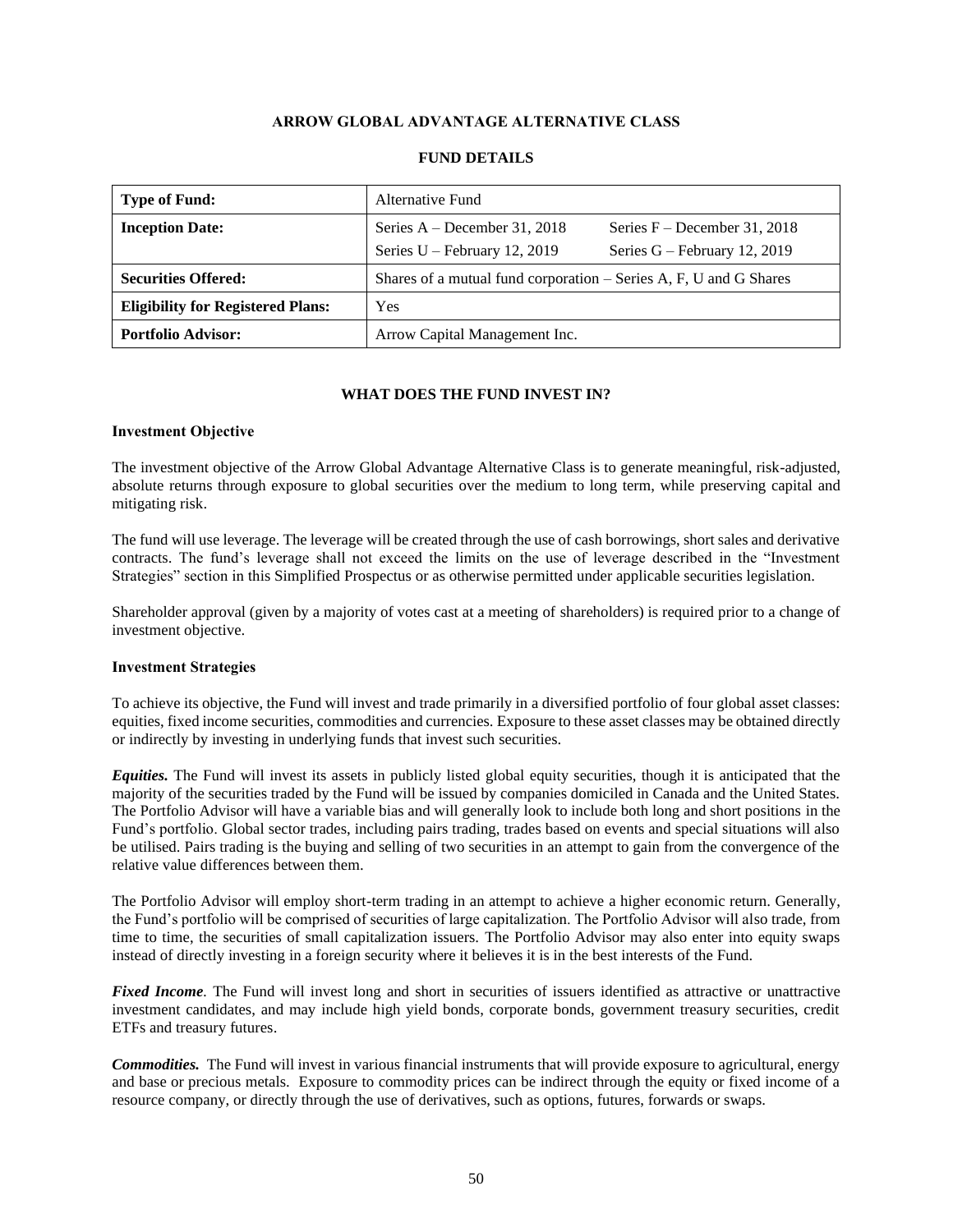*Currencies.* The Fund will engage in forward contracts and/or hold foreign currency for hedging purposes and for non-hedging purposes to participate in foreign markets. Exchange rate exposures will be actively managed with the Fund having possible exposure to one or more foreign currencies at any one time. A forward contract is an obligation to purchase or sell an underlying asset, including currency and stocks, for an agreed price at a future date. Exposure to currencies may also be indirect through the use of other derivatives, such as options, futures or swaps.

*Short Selling.* The Portfolio Advisor utilizes an opportunistic approach to shorting individual stocks as well as using index options or futures, as a means of attempting to reduce risk and increase performance. Short selling of securities involves the sale of securities which the Fund does not own. To effect a short sale, the Fund borrows securities from a third party in order to make delivery to the purchaser. The Fund returns the borrowed securities to the lender by purchasing the securities in the open market. A short seller must generally pledge other securities or cash as collateral for the short position. Collateral may be increased or decreased in response to changes in the market price of the borrowed securities. The Fund will be required to pay brokerage commissions to execute short sales and may be required to pay a premium to the lender of the securities, which would increase the cost of the securities sold. Until the borrowed securities are replaced, the Fund generally will be required to pay the lender amounts equal to any dividends or interest that accrue on the securities borrowed during the period of the loan.

Stocks are shorted for a variety of reasons including (i) temporary overvaluation due to short-term market euphoria for a sector; (ii) faulty business model; (iii) poor earnings; (iv) questionable accounting practices; (v) deteriorating fundamentals; and (vi) weak management unable to adapt to changes in regulation or the competitive environment. Technical analysis will also be used to help in the decision making process. The Portfolio Advisor believes that by opportunistically trading the securities of companies that are experiencing any one or more of these elements, it should be able to identify profitable short sale candidates in most stock market environments.

The Fund may engage in short selling, subject to certain limits and conditions, including the following:

- as described under the heading "*Additional Information – Exemptions and Approvals*", in accordance with the Market-Neutral Strategy Relief, the aggregate market value of all securities sold short by the Fund will not exceed 100% of the total net assets of the Fund;
- the aggregate market value of all securities of any particular issuer sold short by the Fund will not exceed 10% of the total net assets of the Fund;
- the Fund will not deposit collateral with a dealer in Canada unless the dealer is registered in a jurisdiction of Canada and is a member of IIROC; and
- the Fund will not deposit collateral with a dealer outside Canada unless that dealer (a) is a member of a stock exchange that requires the dealer to be subjected to a regulatory audit; and (b) has a net worth in excess of \$50 million.

*Derivatives.* The Portfolio Advisor believes in the judicious use of derivative securities, primarily publicly listed options, futures and equity swaps. Derivatives can be used in many ways such as to increase market exposure (leverage), to reduce overall market exposure (hedge), to increase the portfolio's current income, or to reduce the cost basis of a new position. The Portfolio Advisor may also utilize certain derivatives, such as various types of index or "market basket" derivatives, in an effort to hedge against certain market-related risks, as it deems appropriate. The Fund may also invest in options, including put options or call options either in respect of a specific security or in respect of a stock exchange index as a means to reduce volatility. The Portfolio Advisor believes that the use of derivatives should help reduce risk and enhance investment performance.

*Leverage.* When the Portfolio Advisor deems it appropriate to do so, it may increase the number and extent of its "long" positions by borrowing. Entering into short sales also increases the Fund's use of leverage. The Fund does not expect that it will incur indebtedness in connection with its operations, other than interest on margin debts or deposits with respect to securities positions.

The Fund is permitted to borrow cash up to a maximum of 50% of its net asset value. As described under the heading "*Additional Information – Exemptions and Approvals*" the combined use of short-selling and cash borrowing by the Fund is subject to an overall limit of 100% of its net asset value.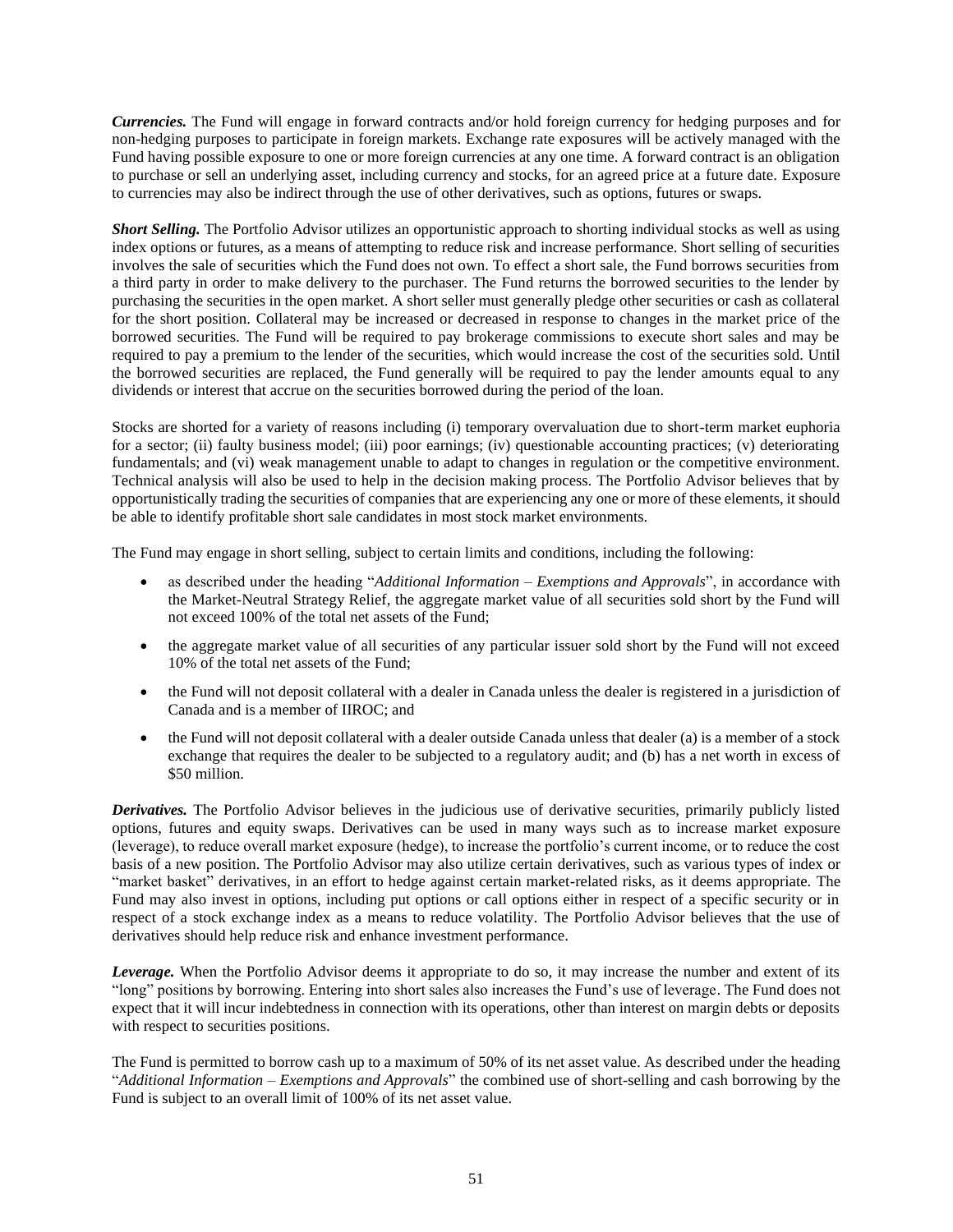The Fund may invest up to 20% of its net asset value in securities of a single issuer including exposure to that single issuer through specified derivative transactions or index participation units. This restriction does not apply to investments in debt securities issued or guaranteed by the Canadian or U.S. government; securities issued by a clearing corporation; securities issued by an investment fund if the purchase is made in accordance with the requirements of section 2.5 of NI 81-102; index participation units issued by an investment fund; or an equity security if the purchase is made by a fixed portfolio investment fund in accordance with its investment objectives.

Through the use of cash borrowing, short selling or specified derivatives the aggregate exposure of the Fund, to be calculated as the sum of the following, must not exceed 300% of the Fund's net asset value: (i) the aggregate value of the Fund's outstanding indebtedness under any borrowing agreements; (ii) the aggregate market value of all securities sold short by the Fund; and (iii) the aggregate notional amount of the Fund's specified derivatives positions minus the aggregate notional amount of the specified derivative positions that are hedging transactions.

The Fund may hold cash or invest in short term securities for the purpose of preserving capital and/or maintaining liquidity, based upon the portfolio advisor's ongoing evaluation of current and anticipated economic and market conditions.

The Fund may also invest in other investment funds, including ETFs, that may or may not be managed by the Manager in order to gain indirect exposure to markets, sectors or asset classes. Investments by the Fund in securities of other investment funds may be done directly or indirectly through a specified derivative.

The Fund may engage in securities lending, repurchase and reverse repurchase transactions to earn additional income for the Fund. On any securities lending, repurchase and reverse repurchase transaction, the Fund must, unless it has been granted relief;

- deal only with counterparties who meet generally accepted creditworthiness standards and who are unrelated to the Fund's portfolio manager, manager or trustee as defined in NI 81-102;
- hold collateral equal to a minimum 102% of the market value of the portfolio securities loaned (for securities lending transactions), sold (for repurchase transactions) or purchased (for reverse repurchase transactions);
- adjust the amount of the collateral on each business day to ensure the value of the collateral relative to the market value of the portfolio securities loaned, sold or purchased remains at or above the minimum 102% limit; and
- limit the aggregate value of all portfolio securities loaned or sold through securities lending and repurchase transactions to no more than 50% of the total assets of the Fund (without including the collateral for loaned securities and cash for sold securities).

Depending on market conditions, the Portfolio Advisor's investment style may result in a higher portfolio turnover rate than less actively managed funds. Generally, the higher a fund's portfolio turnover rate, the higher its trading expenses. The higher the portfolio turnover rate, the greater the probability that you will receive a distribution of capital gains from the Fund, which may be taxable if you hold the Fund outside a registered plan. There is no proven relationship between a high turnover rate and the performance of a mutual fund.

The specific strategies that differentiate this Fund from conventional mutual funds include: increased use of derivatives for hedging and non-hedging purposes, increased ability to sell securities short, and the ability to borrow cash to use for investment purposes. While these strategies will be used in accordance with the Fund's investment objective and strategies, during certain market conditions they may accelerate the pace at which your investment decreases in value. Please also refer to the explanation of these risks under "*Derivatives Risk*", "*Short Selling Risk*" and "*Leverage Risk*" in the "*What are the Risks of Investing in a Mutual Fund?*" section of this Simplified Prospectus.

As Manager of the Fund, we may change the investment strategies from time to time, but will give Fund investors notice of our intention to do so if it would be a material change as defined in NI 81-106. Under NI 81-106, a change in the business, operations or affairs of the Fund is considered to be a "material change" if a reasonable investor would consider it important in deciding whether to purchase or continue to hold shares of the fund.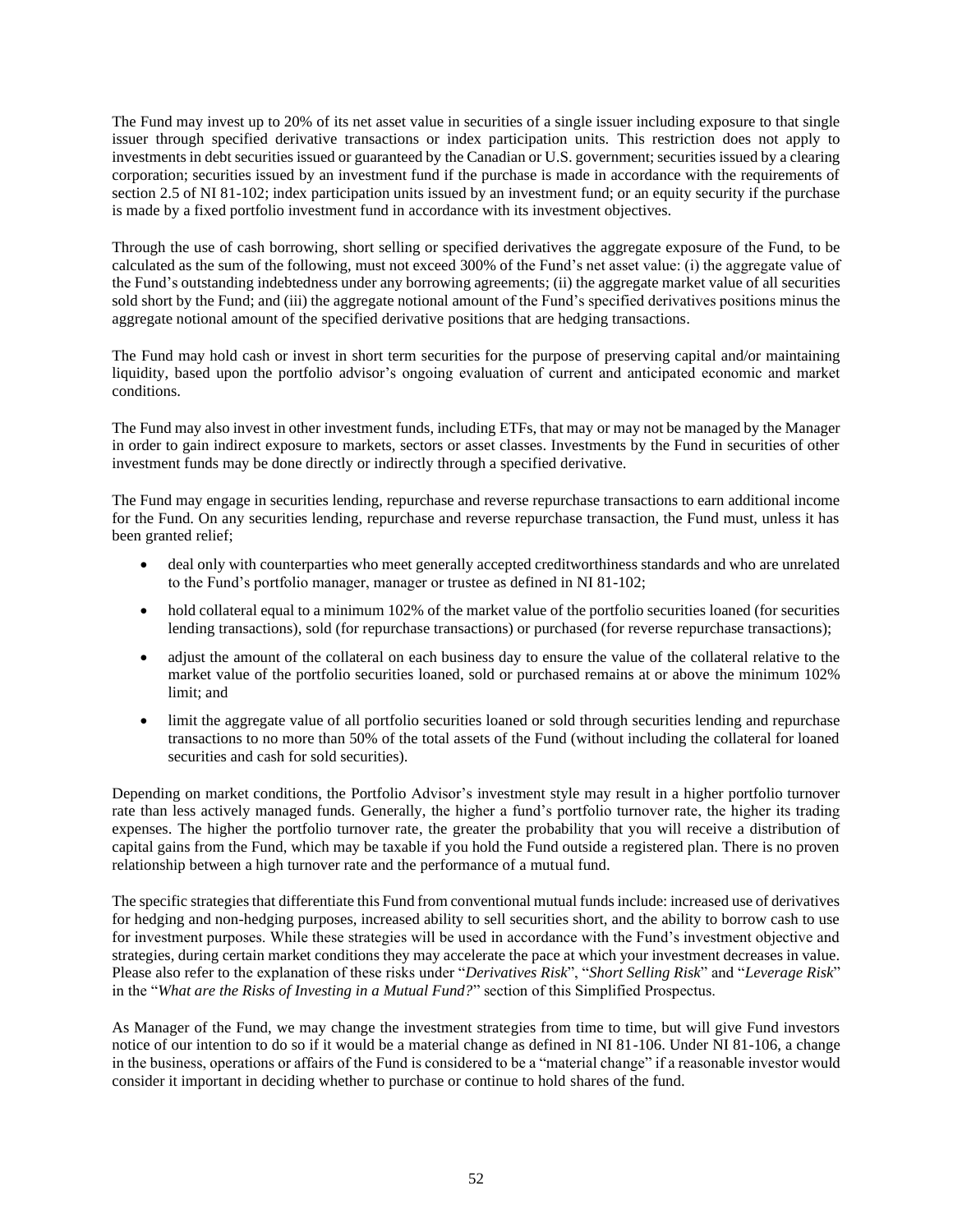## **WHAT ARE THE RISKS OF INVESTING IN THE FUND?**

The Fund may be exposed to all of the risks which are described starting on page [5.](#page-5-0) The following table shows how the risks apply to the Fund:

| Borrowing<br>Change in Legislation<br>Collateral | $\checkmark$ | $\checkmark$ |  |
|--------------------------------------------------|--------------|--------------|--|
|                                                  |              |              |  |
|                                                  |              |              |  |
|                                                  |              | $\checkmark$ |  |
| Commodity                                        | $\checkmark$ |              |  |
| Concentration                                    |              | $\checkmark$ |  |
| <b>Counterparty Default</b>                      |              | $\checkmark$ |  |
| Credit                                           | $\checkmark$ |              |  |
| Currency                                         | $\checkmark$ |              |  |
| <b>Cyber Security</b>                            |              | $\checkmark$ |  |
| Derivatives                                      | $\checkmark$ |              |  |
| Equity                                           | $\checkmark$ |              |  |
| ETF                                              |              | $\checkmark$ |  |
| Failure of Futures Commission Merchant           |              | ✓            |  |
| Foreign Investment                               | $\checkmark$ |              |  |
| Forward and OTC Option Contract                  |              | $\checkmark$ |  |
| <b>Interest Rate</b>                             | $\checkmark$ |              |  |
| Large Redemption                                 |              | $\checkmark$ |  |
| Leverage                                         | $\checkmark$ |              |  |
| Liquidity                                        |              | $\checkmark$ |  |
| Margin                                           |              | $\checkmark$ |  |
| Market                                           | $\checkmark$ |              |  |
| Operational                                      |              | $\checkmark$ |  |
| <b>Securities Lending</b>                        |              | $\checkmark$ |  |
| <b>Series</b>                                    |              | $\checkmark$ |  |
| <b>Share Class</b>                               |              | $\checkmark$ |  |
| <b>Short Selling</b>                             | $\checkmark$ |              |  |
| Small Company                                    |              | $\checkmark$ |  |
| Tax                                              |              | $\checkmark$ |  |
| <b>Underlying Fund</b>                           | ✓            |              |  |

Arrow has rated this Fund's risk as low to medium. Please see "*What are the Risks of Investing in the Fund? – Fund Risk Classification Methodology*" for a description of how we determined the classification of this Fund's risk level.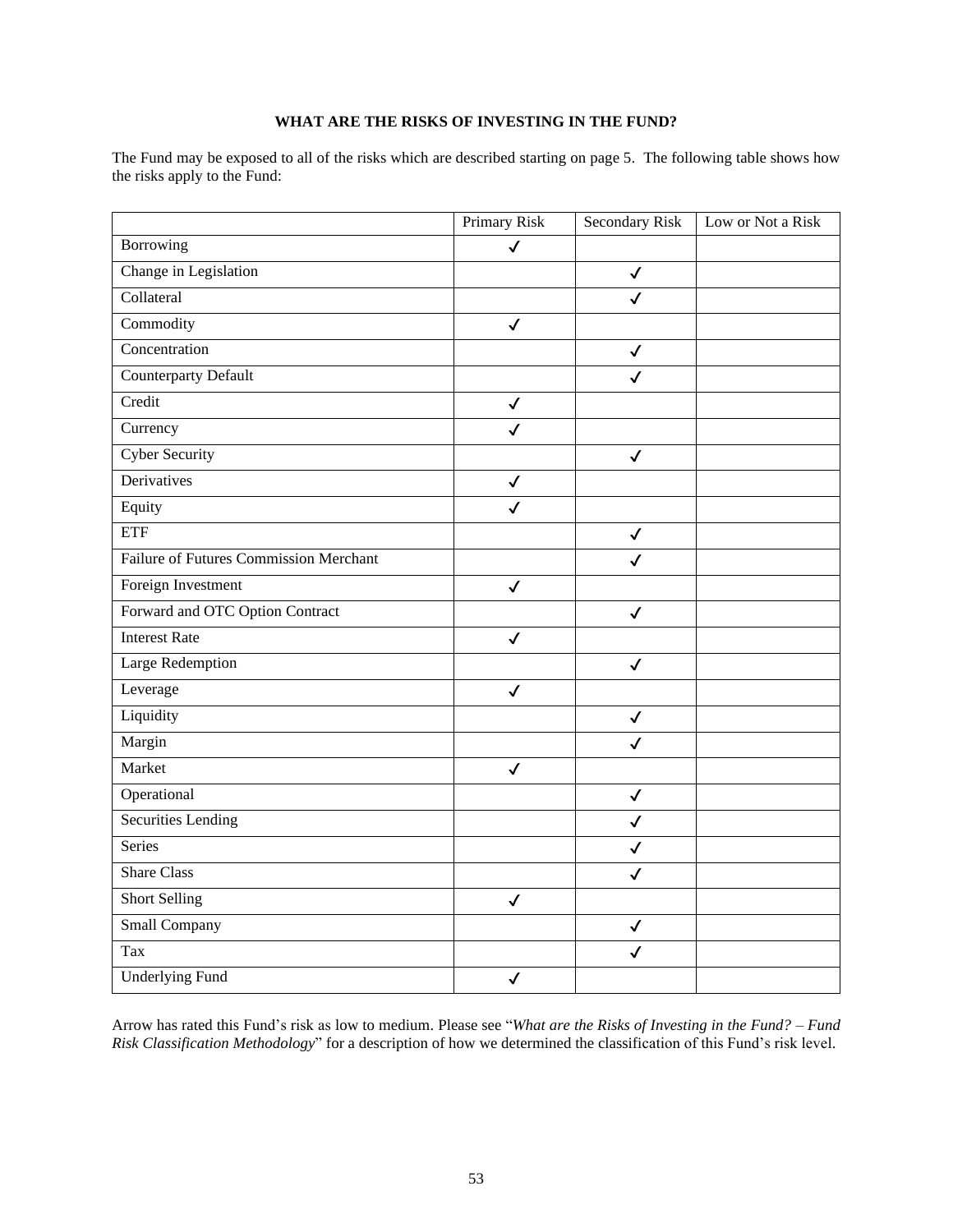## **WHO SHOULD INVEST IN THE FUND?**

This Fund is suitable for investors who seek medium to long term growth through a diversified portfolio of equity and fixed income securities. To invest in this Fund, investors should be able to accept a low to medium degree of risk.

To recognize a reasonable rate of return, investors should be prepared to invest for medium to long periods of time.

#### **DIVIDEND POLICY**

If required, the Fund will pay a dividend each December to holders of shares of the Non-Fixed Rate Distribution Series.

For more information about dividends, see "*Specific Information About the Alternative Mutual Funds Described in this Document – Distribution Policy*" on page [43.](#page-43-0)

The Fund may at its discretion change its dividend policy from time to time.

### **FUND EXPENSES INDIRECTLY BORNE BY INVESTORS**

You do not pay the Fund expenses directly, but they will reduce the Fund's returns. The following table is intended to help you compare the cumulative cost of investing in the Fund with the cost of investing in other mutual funds.

This example assumes that (i) you invest \$1,000 for the time periods indicated and then sell all of your shares at the end of those periods; (ii) your investment has an annual 5% return; and (iii) the management fees and operating expenses would be the same throughout the ten-year period.

Although your actual costs may be higher or lower based on these assumptions, your costs would be:

| <b>Expenses Payable Over</b> | 1 year $(\$)$ | $3$ years $(\$)$ | $5$ years $(\$)$ | 10 years $(\$)$ |
|------------------------------|---------------|------------------|------------------|-----------------|
| Series A                     | 25            | 80               | 141              | 321             |
| Series F                     | 14            | 44               |                  | 175             |
| Series U                     | 26            | 81               | 142              | 324             |
| Series G                     | 14            | 44               | 77               | 177             |

See "*Fees and Expenses Payable by the Funds*" on page [24](#page-24-1) for more information about the costs of investing in the Fund.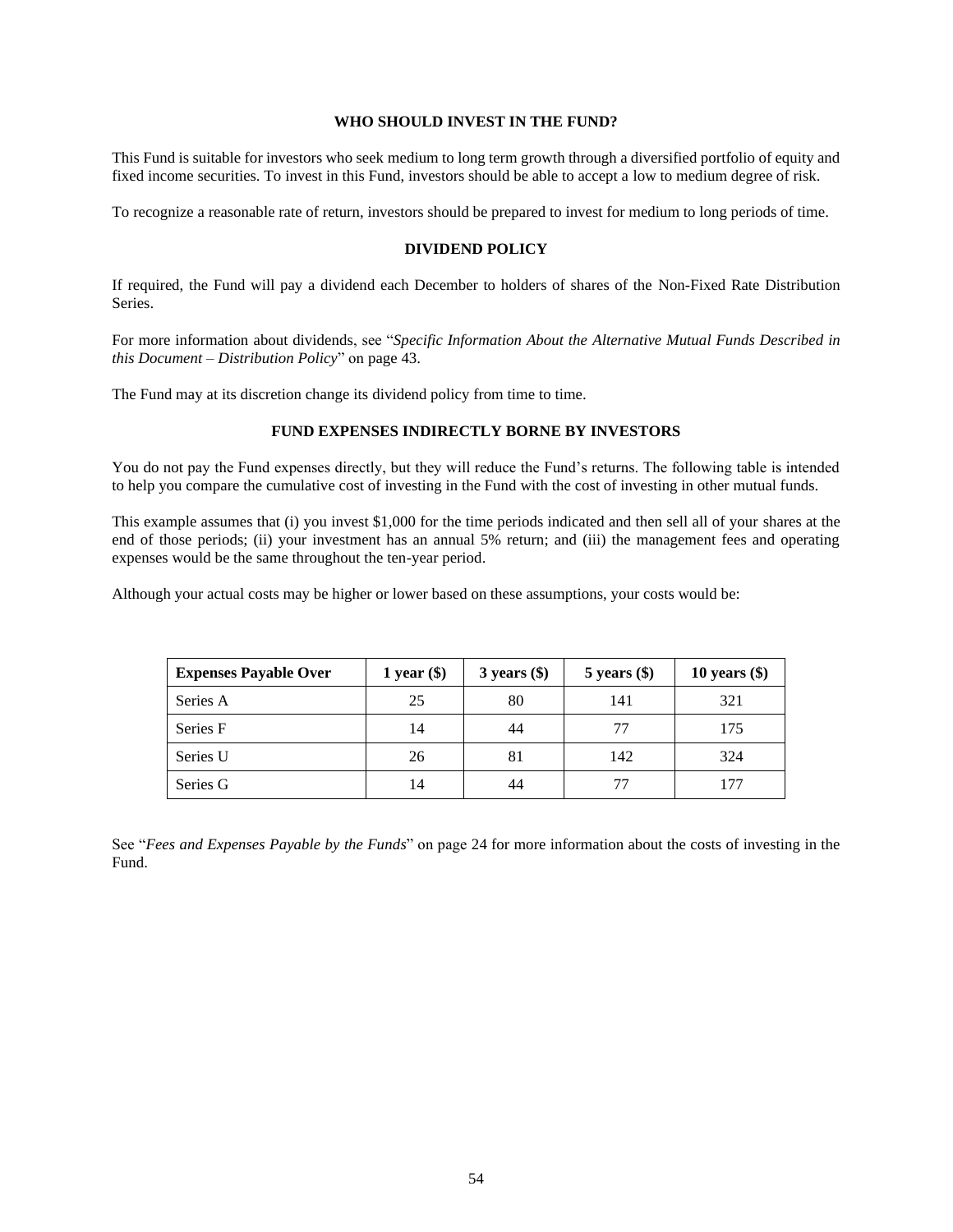## **ARROW EC INCOME ADVANTAGE ALTERNATIVE FUND**

<span id="page-55-0"></span>

| <b>Type of Fund:</b>                     | Alternative Fund                                                                          |                              |  |
|------------------------------------------|-------------------------------------------------------------------------------------------|------------------------------|--|
| <b>Inception Date<sup>1</sup></b> :      | Series $A - June 26, 2020$                                                                | Series $AD - June 26, 2020$  |  |
|                                          | Series $F -$ June 26, 2020                                                                | Series $FD - April 26, 2012$ |  |
|                                          | Series $U -$ June 26, 2020                                                                | Series $G -$ June 26, 2020   |  |
|                                          | Series I – June 26, 2020                                                                  | Series $ETF - June 15, 2021$ |  |
| <b>Securities Offered:</b>               | Trust units of a mutual fund trust – Series A, AD, F, FD, U, G, I and ETF<br><b>Units</b> |                              |  |
| <b>Eligibility for Registered Plans:</b> | Yes                                                                                       |                              |  |
| <b>Portfolio Advisor:</b>                | Arrow Capital Management Inc. (Portfolio Advisor)                                         |                              |  |
|                                          | East Coast Asset Management SEZC (Sub-Advisor)                                            |                              |  |

### **FUND DETAILS**

<sup>1</sup>The Fund was originally established on April 26, 2012, and was converted to an open-end alternative mutual fund on June 26, 2020. On June 26, 2020, the Initial Units were re-designated as Series FD Units.

#### **WHAT DOES THE FUND INVEST IN?**

#### **Investment Objective**

The investment objective of the Arrow EC Income Advantage Alternative Fund is to generate income and preserve capital by investing in a diversified portfolio of primarily North American investment grade corporate bonds.

The fund will use leverage. The leverage will be created through the use of cash borrowings, short sales and derivative contracts. The fund's leverage shall not exceed the limits on the use of leverage described in the "Investment Strategies" section in this Simplified Prospectus or as otherwise permitted under applicable securities legislation.

Unitholder approval (given by a majority of votes cast at a meeting of unitholders) is required prior to a change of investment objective.

#### **Investment Strategies**

To achieve the investment objectives, the Fund will invest primarily in investment grade debt securities of North American corporate and government issuers that are rated BBB- or higher by a recognized rating agency. The Fund may also include non-investment grade debt securities and may invest in other asset classes if warranted by financial conditions.

In managing the Fund, the sub-advisor, will seek to generate income and preserve capital in each stage of the credit cycle; and seek to protect the Fund from interest rate risk associated with higher nominal interest rates and systemic risk. The sub-advisor will utilize the following investment process: (i) top-down analysis (macro-economic environment and sector); (ii) bottom-up analysis (company fundamentals); and (iii) quantitative analysis (asset class and security relative valuation). The outcome of this research will enable the sub-advisor to identify investment opportunities as well as ways of mitigating and avoiding undesirable market risk. The combination of all three investment processes will assist the sub-advisor in attempting to reduce the downside risk associated with an investment as much as possible prior to acquisition of the investment.

The sub-advisor will utilize leverage to increase the expected yield of the portfolio while limiting expected volatility. In order to reduce portfolio volatility, the portfolio sub-adviser will generally maintain overall interest rate sensitivity significantly lower than the benchmark index, except in circumstances where the portfolio sub-adviser feels it is prudent to extend rate sensitivity. Rate sensitivity will be reduced primarily by short-selling government bonds, or utilizing short positions in bond futures, to offset long positions in corporate bonds. Other techniques may be used to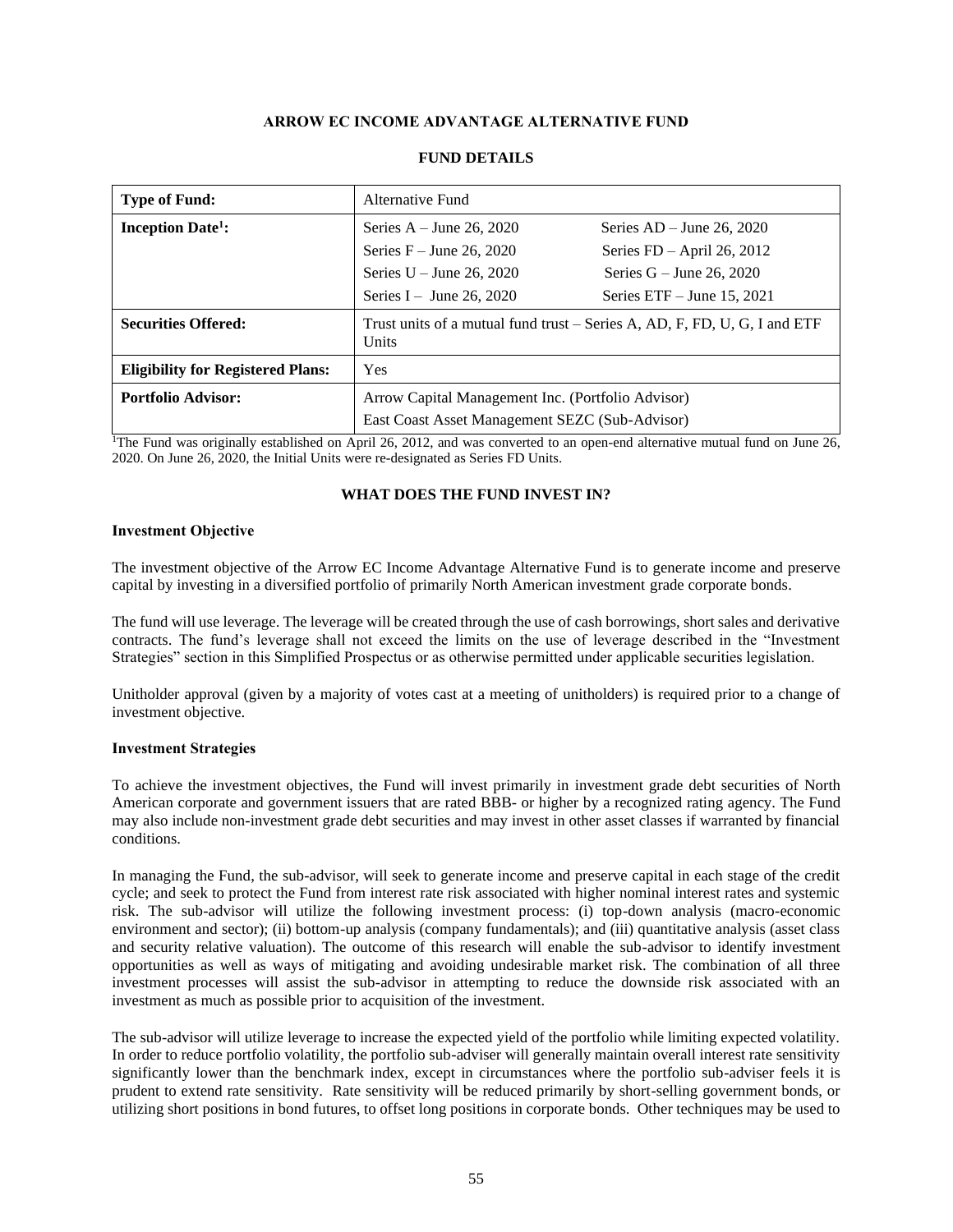reduce rate sensitivity, including bond options, interest rate swaps and/or other securities which demonstrate negative correlation to corporate bonds.

The Fund will be primarily invested in the investment grade debt of corporations and financial institutions in North America. The Fund may also invest in other fixed income securities including government bonds, preferred shares, floating rate debt instruments, asset-backed securities, non-investment grade bonds, and exchange-traded funds. The Fund will invest primarily in debt securities denominated in Canadian dollars, U.S. dollars and Euros. The Fund may also invest in derivative contracts, which may include interest rate and currency swaps, total return swaps, futures, forwards, options, credit default swaps and other credit related derivative products.

*Short Selling.* The Fund may also engage in short selling. Generally speaking, short selling can provide the Fund with opportunities for gains when markets are volatile or declining. While short selling will be used by the Fund as a complement to its primary investment strategy (discussed above), the sub-advisor will utilize the same fundamental analysis in determining whether securities of a particular issuer should be sold short. When the analysis produces a favourable outlook, the investment opportunity is considered for purchase. When the analysis produces an unfavourable outlook, the investment opportunity is considered for a short sale.

The Fund may engage in short selling, subject to certain limits and conditions, including the following:

- as described under the heading "*Additional Information – Exemptions and Approvals*", in accordance with the Market-Neutral Strategy Relief, the aggregate market value of all securities sold short by the Fund will not exceed 100% of the total net assets of the Fund, except where the Fund, in accordance with the Enhanced Short Selling Relief, has also received partial exemptive relief such that the Fund is permitted to short sell up to 300% of its NAV in "government securities" as such term is defined in NI 81-102, provided that the Fund implements a series of controls when engaging in these short sale transactions.
- the aggregate market value of all securities of any particular issuer sold short by the Fund will not exceed 10% of the total net assets of the Fund;
- the Fund will not deposit collateral with a dealer in Canada unless the dealer is registered in a jurisdiction of Canada and is a member of IIROC; and
- the Fund will not deposit collateral with a dealer outside Canada unless that dealer (a) is a member of a stock exchange that requires the dealer to be subjected to a regulatory audit; and (b) has a net worth in excess of \$50 million.

*Derivatives.* The Fund may use warrants and derivatives such as options, forwards, futures and swaps for hedging and non-hedging purposes. Such derivatives may be used to hedge against losses from changes in the prices of the Fund's investments and from exposure to interest rate changes, credit spreads and foreign currencies as well as market risk. Specifically, the Fund will use interest rate swaps and futures to hedge against interest rate changes. Derivatives may also be used to hedge general credit risk and/or to obtain exposure to individual securities and markets instead of buying securities directly. If used for non-hedging purposes, the derivatives acquired will be consistent with the investment objectives of the Fund and securities law.

*Leverage.* The Fund is permitted to borrow cash up to a maximum of 50% of its net asset value. As described under the heading "*Additional Information – Exemptions and Approvals*" the combined use of short-selling and cash borrowing by the Fund is subject to an overall limit of 100% of its net asset value, except where the Fund has received the Short Selling Relief such that the Fund is permitted to short sell up to 300% of its NAV in "government securities".

The Fund may invest up to 20% of its net asset value in securities of a single issuer including exposure to that single issuer through specified derivative transactions or index participation units. This restriction does not apply to investments in debt securities issued or guaranteed by the Canadian or U.S. government; securities issued by a clearing corporation; securities issued by an investment fund if the purchase is made in accordance with the requirements of section 2.5 of NI 81-102; index participation units issued by an investment fund; or an equity security if the purchase is made by a fixed portfolio investment fund in accordance with its investment objectives.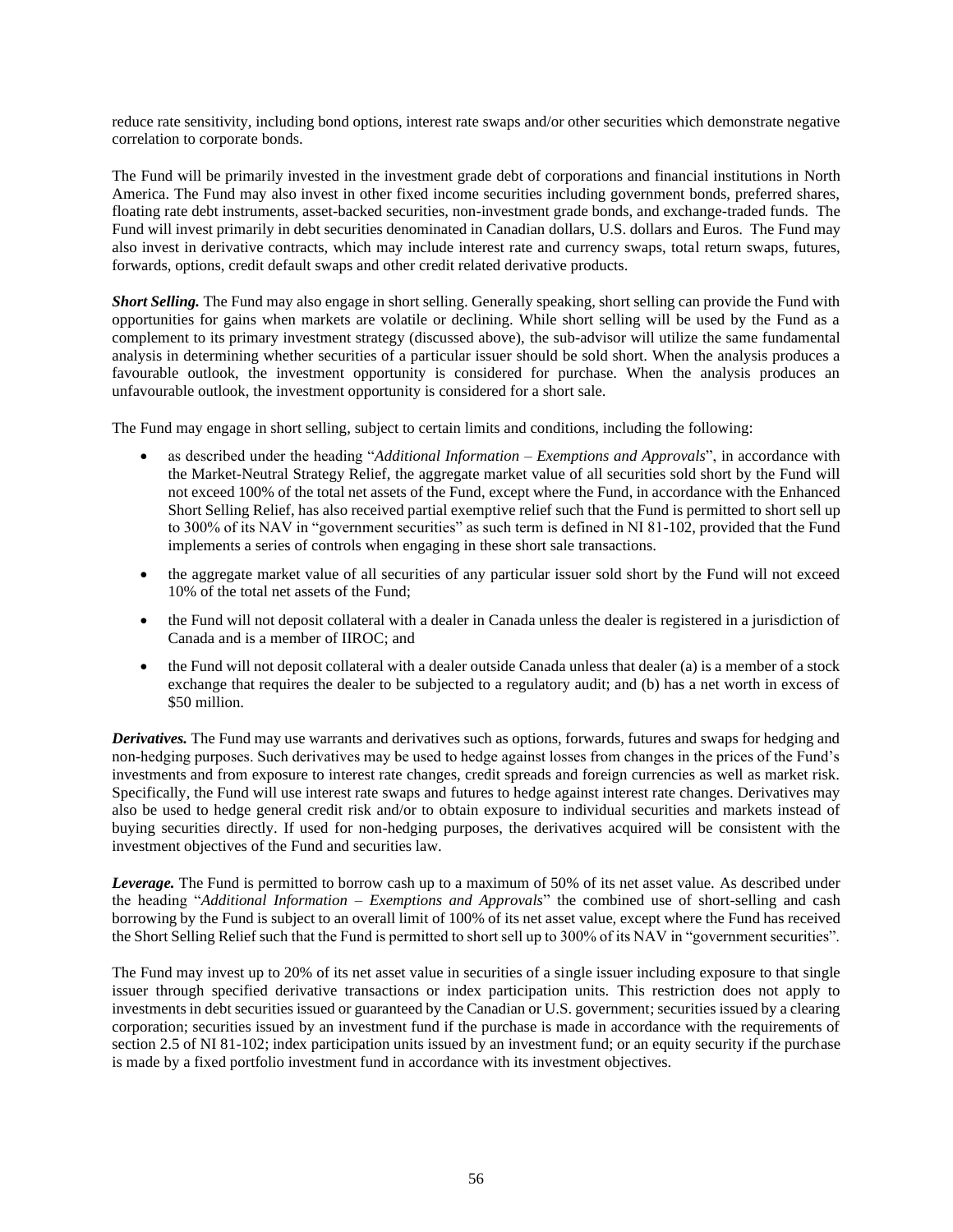Through the use of cash borrowing, short selling, or specified derivatives the aggregate exposure of the Fund, to be calculated as the sum of the following, must not exceed 300% of the Fund's net asset value: (i) the aggregate value of the Fund's outstanding indebtedness under any borrowing agreements; (ii) the aggregate market value of all securities sold short by the Fund; and (iii) the aggregate notional amount of the Fund's specified derivatives positions, minus the aggregate notional amount of the specified derivative positions that are hedging positions.

The Fund may also invest in other investment funds, including ETFs, that may or may not be managed by the Manager in order to gain indirect exposure to markets, sectors or asset classes. Investments by the Fund in securities of other investment funds may be done directly or indirectly through a specified derivative.

The Fund may engage in securities lending, repurchase and reverse repurchase transactions to earn additional income for the Fund. On any securities lending, repurchase and reverse repurchase transaction, the Fund must, unless it has been granted relief;

- deal only with counterparties who meet generally accepted creditworthiness standards and who are unrelated to the Fund's portfolio manager, sub-advisor or trustee as defined in NI 81-102;
- hold collateral equal to a minimum 102% of the market value of the portfolio securities loaned (for securities lending transactions), sold (for repurchase transactions) or purchased (for reverse repurchase transactions);
- adjust the amount of the collateral on each business day to ensure the value of the collateral relative to the market value of the portfolio securities loaned, sold or purchased remains at or above the minimum 102% limit; and
- limit the aggregate value of all portfolio securities loaned or sold through securities lending and repurchase transactions to no more than 50% of the total assets of the Fund (without including the collateral for loaned securities and cash for sold securities).

Depending on market conditions, the sub-advisor's investment style may result in a higher portfolio turnover rate than less actively managed funds. Generally, the higher a fund's portfolio turnover rate, the higher its trading expenses. The higher the portfolio turnover rate, the greater the probability that you will receive a distribution of capital gains from the Fund, which may be taxable if you hold the Fund outside a registered plan. There is no proven relationship between a high turnover rate and the performance of a mutual fund.

The specific strategies that differentiate this Fund from conventional mutual funds include: increased use of derivatives for hedging and non-hedging purposes, increased ability to sell securities short, and the ability to borrow cash to use for investment purposes. While these strategies will be used in accordance with the Fund's investment objective and strategies, during certain market conditions they may accelerate the pace at which your investment decreases in value. Please also refer to the explanation of these risks under "*Derivatives Risk*", "*Short Selling Risk*" and "*Leverage Risk*" in the "*What are the Risks of Investing in a Mutual Fund?*" section of this Simplified Prospectus.

As Manager of the Fund, we may change the investment strategies from time to time, but will give Fund investors notice of our intention to do so if it would be a material change as defined in NI 81-106. Under NI 81-106, a change in the business, operations or affairs of the Fund is considered to be a "material change" if a reasonable investor would consider it important in deciding whether to purchase or continue to hold units of the fund.

## **WHAT ARE THE RISKS OF INVESTING IN THE FUND?**

The Fund may be exposed to all of the risks which are described starting on pag[e 5.](#page-5-0) The following table shows how the risks apply to the Fund:

|                       | Primary Risk | Secondary Risk | Low or Not a Risk |
|-----------------------|--------------|----------------|-------------------|
| Borrowing             |              |                |                   |
| Change in Legislation |              |                |                   |
| Collateral            |              |                |                   |
| Commodity             |              |                |                   |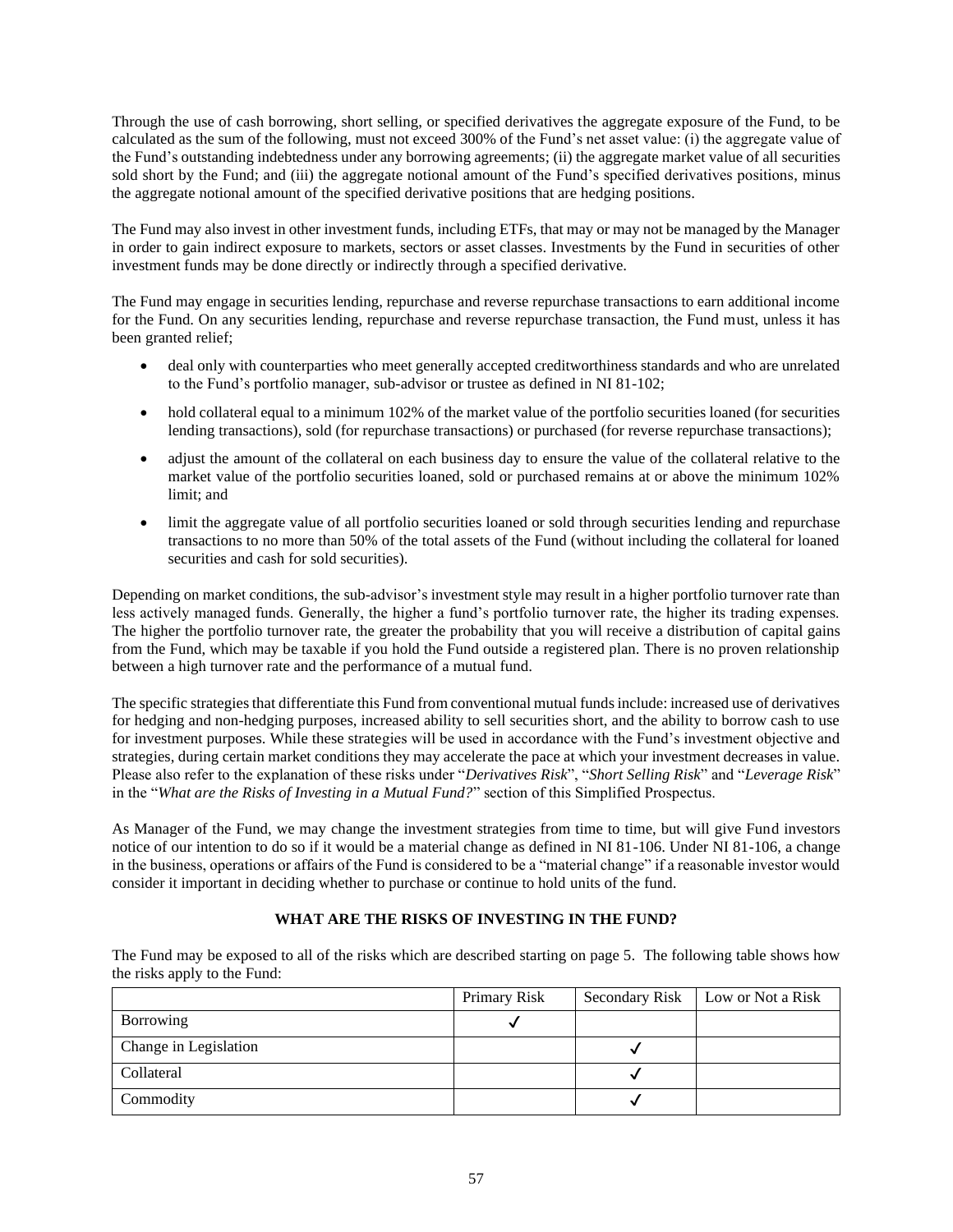| Concentration                          |              | $\checkmark$ |              |
|----------------------------------------|--------------|--------------|--------------|
| Counterparty Default                   |              | $\checkmark$ |              |
| Credit                                 | $\checkmark$ |              |              |
| Currency                               |              | $\checkmark$ |              |
| <b>Cyber Security</b>                  |              | $\checkmark$ |              |
| Derivatives                            | $\checkmark$ |              |              |
| Equity                                 |              | $\checkmark$ |              |
| <b>ETF</b>                             |              | $\checkmark$ |              |
| Failure of Futures Commission Merchant |              | ✓            |              |
| Foreign Investment                     | $\checkmark$ |              |              |
| Forward and OTC Option Contract        |              | $\checkmark$ |              |
| <b>Interest Rate</b>                   | $\checkmark$ |              |              |
| Large Redemption                       |              | $\checkmark$ |              |
| Leverage                               | $\checkmark$ |              |              |
| Liquidity                              |              | $\checkmark$ |              |
| Margin                                 |              | $\checkmark$ |              |
| Market                                 | $\checkmark$ |              |              |
| Operational                            |              | $\checkmark$ |              |
| <b>Securities Lending</b>              |              | $\checkmark$ |              |
| Series                                 |              | $\checkmark$ |              |
| <b>Share Class</b>                     |              |              | $\checkmark$ |
| <b>Short Selling</b>                   | $\checkmark$ |              |              |
| Small Company                          |              | $\checkmark$ |              |
| Tax                                    |              | $\checkmark$ |              |
| <b>Underlying Fund</b>                 | ✓            |              |              |
|                                        |              |              |              |

Additional risks associated with investing in the Series ETF units of this Fund are:

- absence of an active market for Series ETF securities risk
- halted trading of Series ETF securities risk
- trading price of Series ETF securities risk

Arrow has rated this Fund's risk as low to medium. Please see "*What are the Risks of Investing in the Fund? – Fund Risk Classification Methodology*" for a description of how we determined the classification of this Fund's risk level.

#### **WHO SHOULD INVEST IN THE FUND?**

This Fund is suitable for investors who seek income and medium to long term growth through a diversified portfolio of primarily investment grade fixed income securities. To invest in this Fund, investors should be able to accept a low to medium degree of risk.

To recognize a reasonable rate of return, investors should be prepared to invest for medium to long periods of time.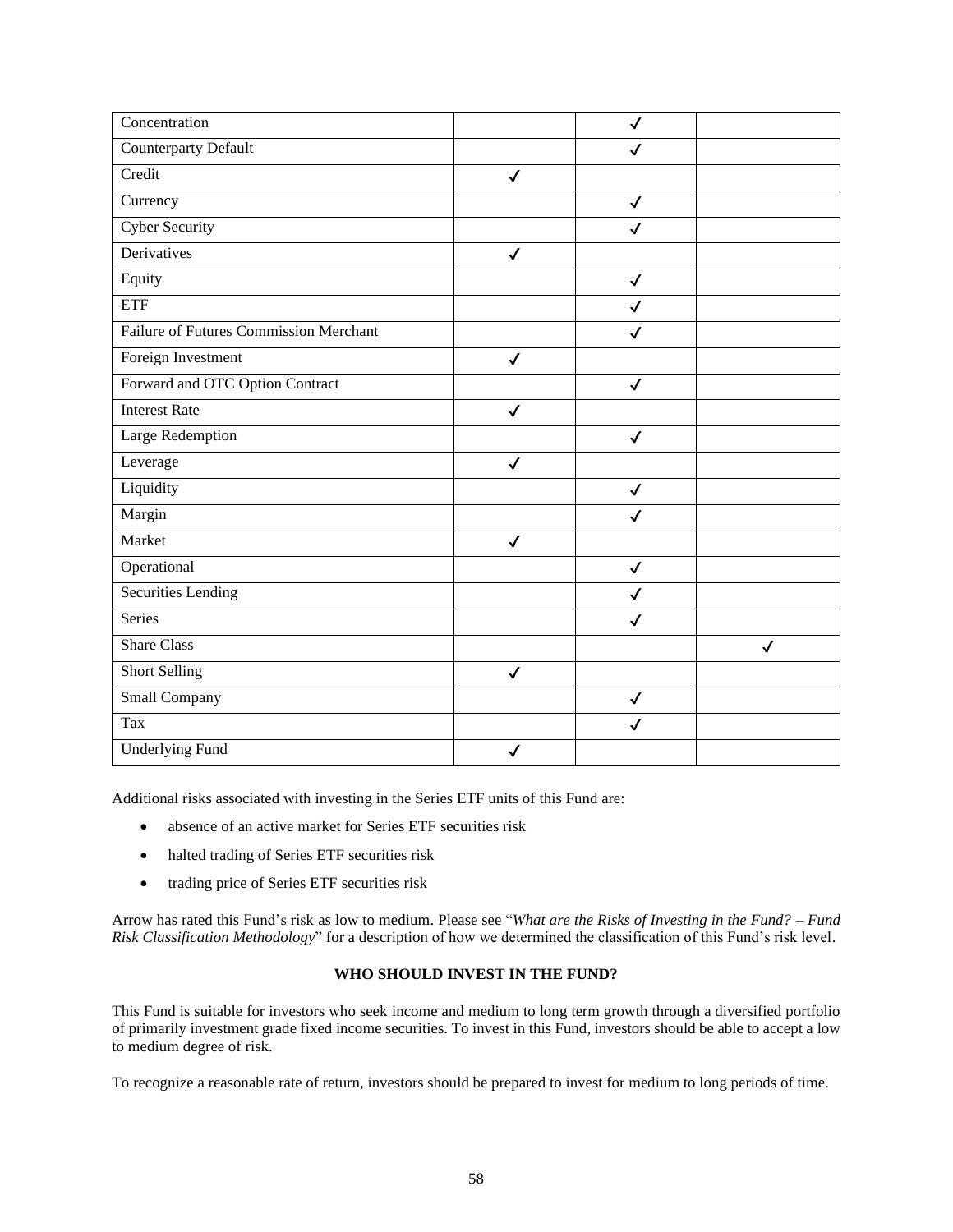#### **DISTRIBUTION POLICY**

In respect of Fixed-Rate Distribution Series units, the Fund expects to make a distribution each month based on a target annualized rate of between 4.0% and 5.0% (depending on market conditions) of the NAV per unit of the relevant series at the end of the prior year. If the Fund earns more income or capital gains than the distributions, it will distribute the excess each December.

If required, the Fund will pay a distribution each December to holders of units of the Non-Fixed Rate Distribution Series.

For more information about distributions, see "*Specific Information About the Alternative Mutual Funds Described in this Document – Distribution Policy*" on page [43.](#page-43-0)

The Fund may at its discretion change its distribution policy from time to time.

### **FUND EXPENSES INDIRECTLY BORNE BY INVESTORS**

You do not pay the Fund expenses directly, but they will reduce the Fund's returns. The following table is intended to help you compare the cumulative cost of investing in the Fund with the cost of investing in other mutual funds.

This example assumes that (i) you invest \$1,000 for the time periods indicated and then sell all of your shares at the end of those periods; (ii) your investment has an annual 5% return; and (iii) the management fees and operating expenses would be the same throughout the ten-year period.

Although your actual costs may be higher or lower based on these assumptions, your costs would be:

| <b>Expenses Payable Over</b> | $1$ year $(\$)$ | $3 \text{ years } (\$)$ | $5$ years $(\$)$ | 10 years $(\$)$ |
|------------------------------|-----------------|-------------------------|------------------|-----------------|
| Series A                     | 28              | 88                      | 155              | 354             |
| Series AD                    | 28              | 87                      | 154              | 351             |
| Series F                     | 22              | 71                      | 124              | 283             |
| Series FD                    | 23              | 72                      | 126              | 287             |
| Series U                     | 29              | 92                      | 161              | 367             |
| Series G                     | 22              | 70                      | 123              | 280             |
| Series I                     | 13              | 40                      | 71               | 162             |
| <b>Series ETF</b>            | 23              | 73                      | 128              | 293             |

See "*Fees and Expenses Payable by the Funds*" on page [24](#page-24-1) for more information about the costs of investing in the Fund.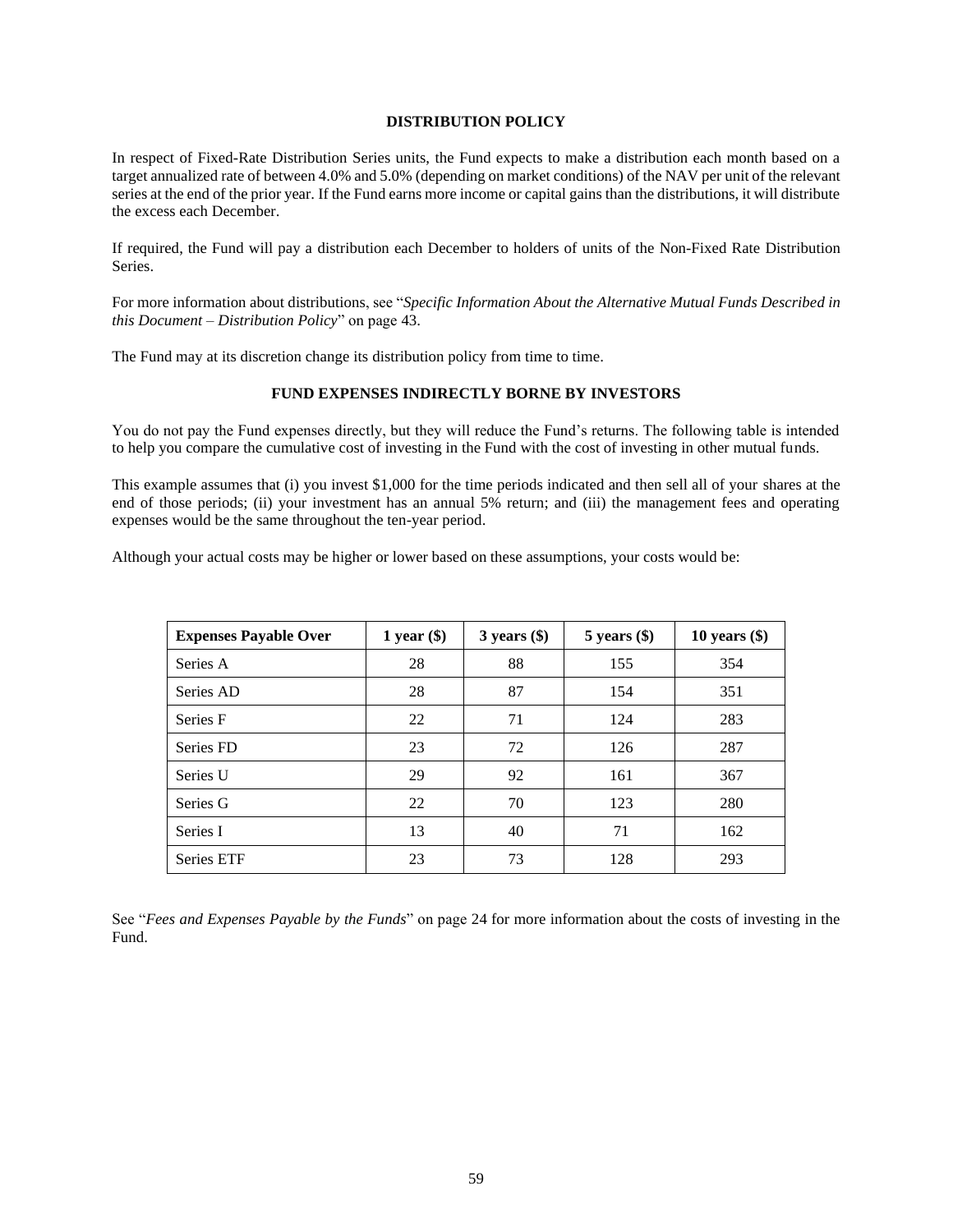## **WAVEFRONT GLOBAL DIVERSIFIED INVESTMENT CLASS**

<span id="page-60-0"></span>

| <b>Type of Fund:</b>                     | Alternative Fund                                                                                           |                                                             |  |
|------------------------------------------|------------------------------------------------------------------------------------------------------------|-------------------------------------------------------------|--|
| <b>Inception Date:</b>                   | Series $A - May 1$ , 2009<br>Series I – September 14, 2012                                                 | Series $F - May 1$ , 2009<br>Series $R$ – November 10, 2015 |  |
| <b>Securities Offered:</b>               | Shares of a mutual fund corporation – Series A, F, I and R Shares                                          |                                                             |  |
| <b>Eligibility for Registered Plans:</b> | <b>Yes</b>                                                                                                 |                                                             |  |
| <b>Portfolio Advisor:</b>                | Arrow Capital Management Inc. (Portfolio Advisor)<br>WaveFront Global Asset Management Corp. (Sub-Advisor) |                                                             |  |

### **FUND DETAILS**

## **WHAT DOES THE FUND INVEST IN?**

#### **Investment Objective**

The investment objective of the WaveFront Global Diversified Investment Class is to seek superior long term absolute and risk-adjusted returns with the potential for low correlation to global equity and fixed-income market returns through the selection and management of long and short positions in a globally diversified portfolio of futures, options, forward contracts and other financial derivative instruments on agricultural and soft commodities, metals, energies, currencies, interest rates and equity indices (the "**Underlying Assets**").

The Fund will use leverage. The leverage will be created through the use of cash borrowings, short sales and derivative contracts. The Fund's leverage shall not exceed the limits on the use of leverage described in the "Investment Strategies" section in this Simplified Prospectus or as otherwise permitted under applicable securities legislation.

Shareholder approval (given by a majority of votes cast at a meeting of shareholders) is required prior to a change of investment objective.

#### **Investment Structure**

The Fund has obtained relief (See "*Additional Information - Exemptions and Approvals*" on page 26) giving the Fund the option to gain exposure to Underlying Assets by investing directly in the Underlying Assets and/or by gaining indirect exposure to the Underlying Assets via a three-tier investment structure. Under both options, the selection and management of the Underlying Assets will be managed by the Sub-Advisor. See "*About the Corporate Classes - Overview of Investment Structure*" on page 11.

#### **Investment Strategies**

The central investment tenet of the Fund is that markets exhibit serial correlation or price trends and other persistent anomalies that cannot be explained by random behaviour or the assumption of fully informed and rational market participants. Price trends, or serial correlation in market prices, are caused by changes in risk premiums or the amount of return investors demand to compensate the risks they are taking. Risk premiums vary significantly over time in response to deeply rooted supply and demand trends for physical commodities, new market information, and changing economic environments. When risk premiums decrease or increase, underlying assets are re-priced. And since investors typically have different expectations, large shifts in markets can take several months or even years as expectations are gradually adjusted. Risk premiums include the cost of capital, equity risk premiums, yield differentials between currencies and the convenience yield associated with holding or not holding physical commodities.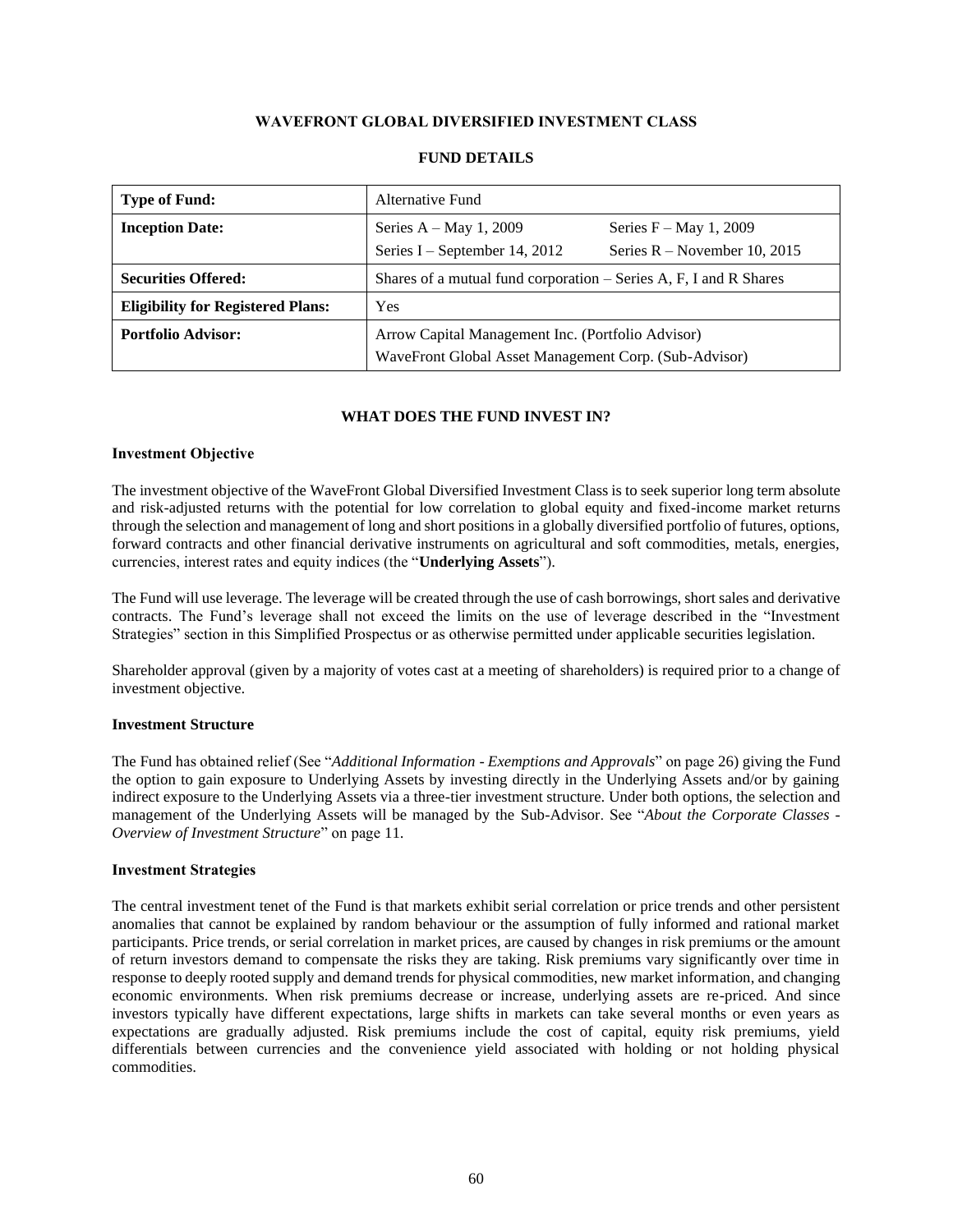The core investment strategy of the Fund is based on a risk budgeting strategy of allocating capital to markets and utilizing that capital based on the amount of risk premium being priced into markets. The Sub-Advisor utilizes a fixed risk budget that targets long-term average annualized downside deviation of less than 13%. This risk budget is then equally allocated across over 60 markets, adjusted by their volatilities and correlations. As a result of this allocation methodology, generally 50% of the portfolio risk budget is allocated to globally-traded industrial and agricultural commodity futures markets, and 50% is allocated to global currency, treasury debt and equity index futures markets.

The degree to which a market's allocated risk budget is utilized is then determined by the net position of multiple trading strategies or algorithms that sample market prices in order to capture persistent risk premiums and changes in risk premiums over time. Unutilized risk budgets that result from conflicting underlying signals are not re-allocated to other markets but go to cash. This risk budgeting strategy results in a 99% 1-month portfolio Value-at-Risk (VaR) using Extreme Value Theory (EVT) of 10%. In addition to the core investment strategy, the Sub-Advisor may utilize trading strategies based on other persistent anomalies or structural biases identified in market data.

The Sub-Advisor transacts on highly liquid exchanges globally that may include, but are not limited to, all futures exchanges in the United States and Canada, the London Metals Exchange (LME), ICE Futures Europe (ICE), the Eurex Deutschland (EUREX), the Singapore International Monetary Exchange (SIMEX), the Sydney Futures Exchange Ltd. (SFE), the Tokyo Commodities Exchange (TCE), the Malaysia Derivatives Exchange (MDEX), and the Hong Kong Futures Exchange (HKFE).

The Underlying Assets may include cash or invest in short term securities for the purpose of preserving capital and/or maintaining liquidity, based upon the Sub-Advisor's ongoing evaluation of current and anticipated economic and market conditions.

The Sub-Advisor believes that the success of its investment strategy is primarily contingent upon the implementation of a robust and well defined risk management model. The Sub-Advisor utilizes a multi-faceted risk management program based on low levels of risk exposure and broad diversification that includes, but is not limited to, the following measures:

## *Margin-to-Equity Targets*

In an attempt to minimize exposure to the risk of adverse price movements, a level of trading activity is targeted that results in initial margin requirements (margin-to-equity) that are generally between 5% and 17%. Depending on market volatility and liquidity, these margin-to-equity ranges can be higher or lower but will be capped at 30%.

#### *Risk Exposure Limits*

The Sub-Advisor utilizes a fixed risk budget that targets long-term average annualized portfolio volatility of less than 16%, long-term average downside deviation of less than 13% and a 99% 1-day Underlying Assets Value-at-Risk (VaR) using Extreme Value Theory (EVT) of 5%. Short-term volatility can however deviate substantially from targeted long-term average volatility. Furthermore, there may be circumstances where it is impossible to limit risk as described above. Such a circumstance may be a market that is locked limit up or down, or the occurrence of severe slippage on order execution due to extreme market volatility.

## *Diversification*

Diversification is applied to minimize the overall portfolio risk from any given market or trading model. The Sub-Advisor uses multiple non-correlated signal generators and trades a diversified portfolio of futures contracts that involves most major commodity groups (i.e., agriculture, currencies, virtual currencies, energy, interest rates, equities, livestock, metals and soft commodities). The selection process seeks to avoid undue concentration in any particular futures group and to achieve a balance across several groups. However, on occasion there may be a heavier concentration of a given commodity or commodity group, or no weighting of a given commodity or commodity group, which could result in a greater return or risk to the Underlying Assets.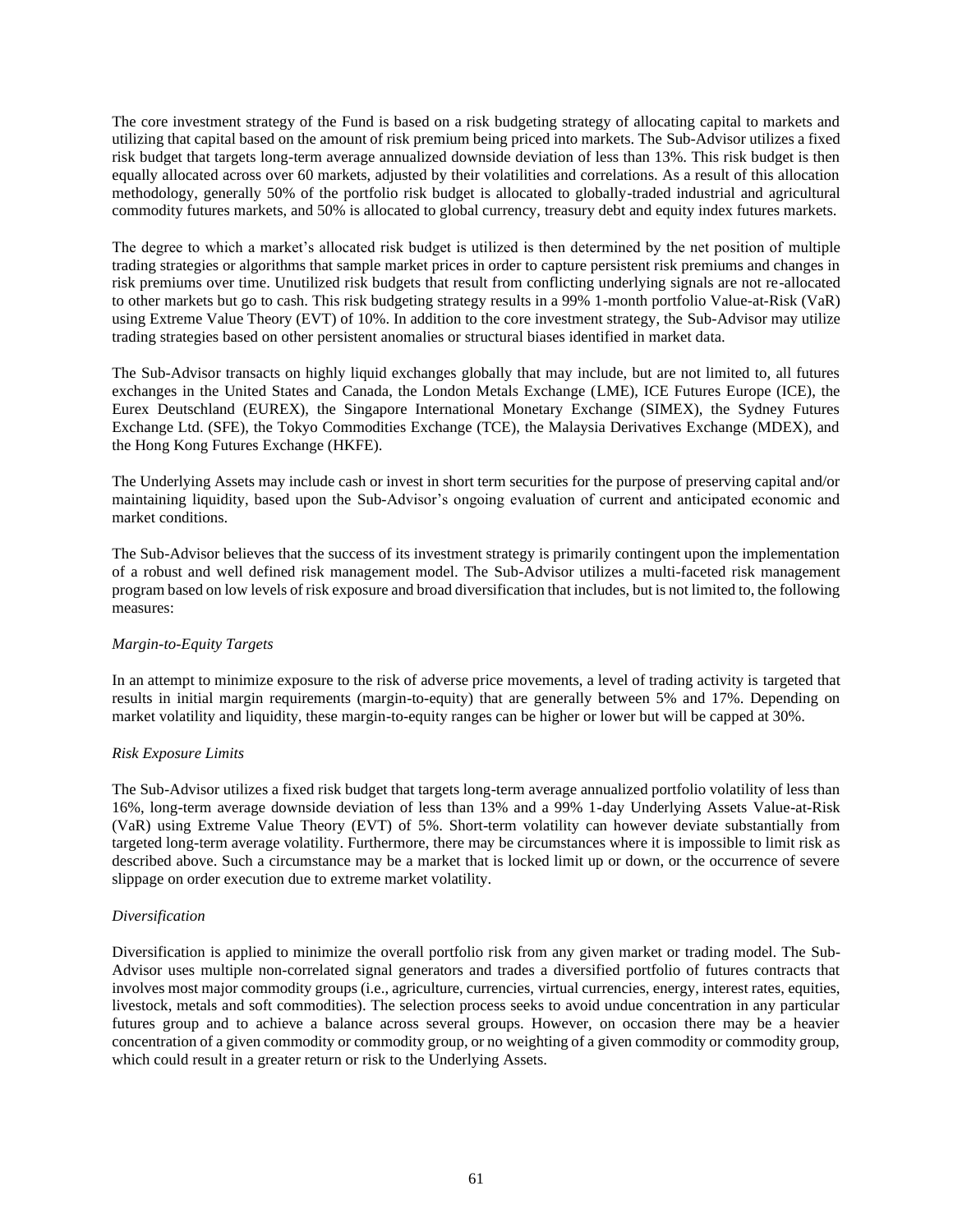#### *Risk Balancing*

Risk balancing involves trading a number of contracts such that the expected dollar risk for trading any particular commodity is roughly the same as that of other commodities in the Underlying Assets. The Sub-Advisor utilizes a multi-faceted look back array of past market volatilities in order to quantify a one week forecast of the maximum expected dollar risk for trading each particular commodity. These forecasts are then used in conjunction with allowable risk budgets in order to calibrate position size for each market.

#### *Position Management*

The Sub-Advisor utilizes proprietary quantitative algorithms to identify potential periods of underperformance in any particular commodity for the Sub-Advisor's strategies. In these situations, position sizes may be systematically reduced or eliminated until the same algorithms portend an end to the potential period of underperformance.

### *Securities Lending, Repurchase and Reverse Repurchase Transactions*

The Underlying Assets may include entering into securities lending, repurchase or reverse repurchase transactions. While no such transactions are currently contemplated, they may be entered into in conjunction with other strategies and investments in a manner considered most appropriate to achieving the Fund's investment objectives and enhancing returns as permitted by securities regulations.

*Short Selling.* The Fund is allowed to engage in short selling though the Fund does not currently intend to do so.

*Leverage.* The low margin deposits normally required in futures trading permit an extremely high degree of leverage. Typically, the margin requirements for futures trading are between 2% and 20% of the market value of the underlying interest of the futures contract being traded. At the time of the purchase, a percentage of the price of a derivative is deposited as margin. A decrease of more than the percentage deposited would result in a decrease in market value of more than the total margin deposit. Accordingly, a relatively small price movement in a futures contract may result in an immediate and substantial decrease in market value for the investor. To continue trading on margin, the Fund may be required to deposit further margin drawn from its cash.

The Fund does not expect that it will incur indebtedness in connection with its operations, other than interest on margin debts or deposits with respect to securities positions.

The Fund is permitted to borrow cash up to a maximum of 50% of its net asset value. The combined use of shortselling and cash borrowing by the Fund is subject to an overall limit of 100% of its net asset value.

Except as described under the heading "*About the Fund – Overview of the Investment Structure of the Fund*" on page 9, the Fund may invest up to 20% of its net asset value in securities of a single issuer including exposure to that single issuer through specified derivative transactions or index participation units.

The Fund has received exemptive relief from the regulators whereby the Fund will be permitted to have aggregate exposure to specified derivative transactions as previously permitted under Former NI 81-104. This includes the following restrictions:

- the notional leverage of the Fund, excluding futures on government securities and Eurodollars, is generally between 0% and 300% and can never go above 500%;
- the notional leverage of the Fund, including futures on government securities and Eurodollars is typically around 300% but from time to time may be as high as 1000%.

Notional leverage does not reflect the impact of put or call options which hedge futures positions as noted above. In the case of government securities and Eurodollars, futures positions are restricted to those that are based on investment grade government securities and Eurodollars.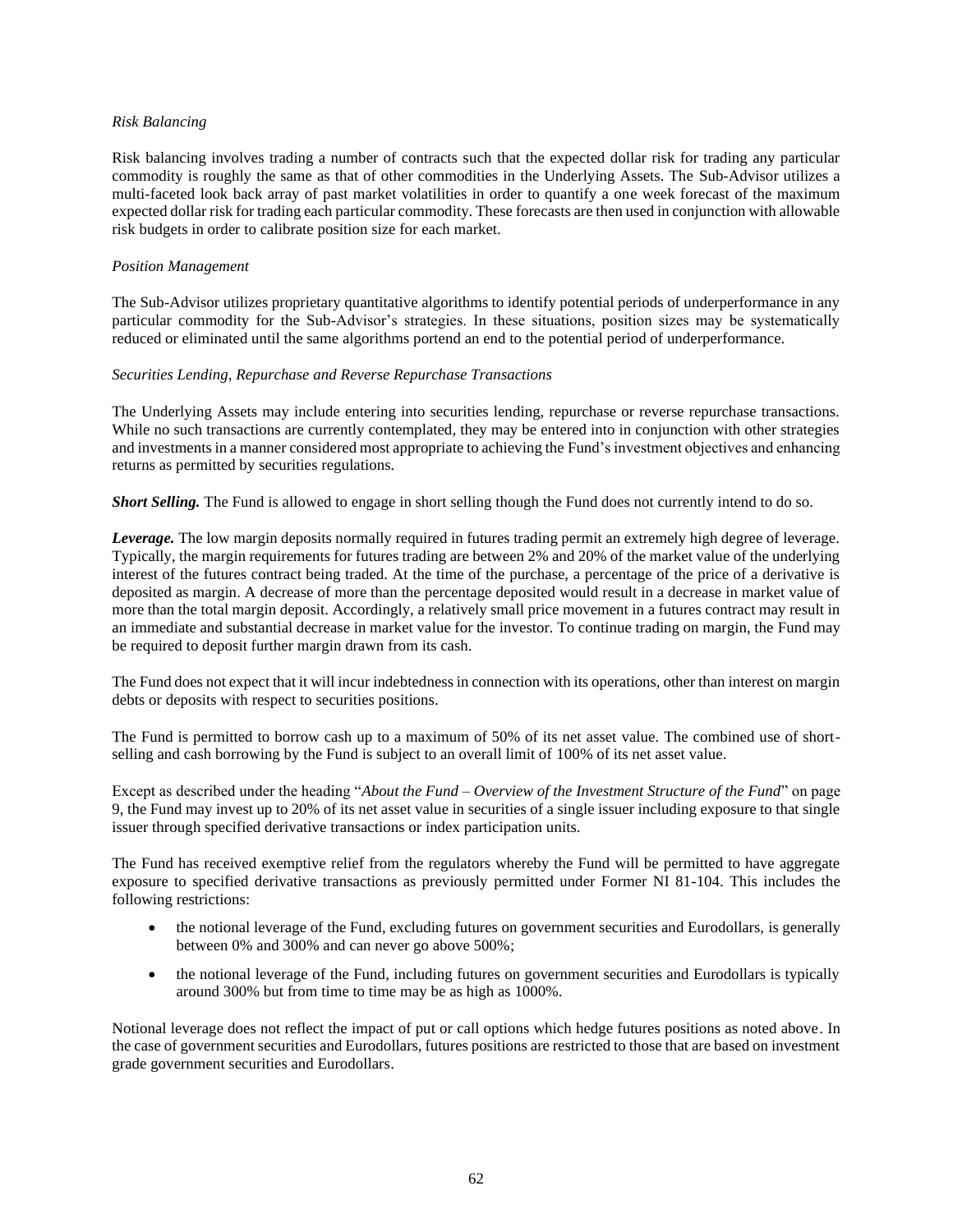The Fund may also invest in other investment funds, including ETFs, that may or may not be managed by the Manager in order to gain indirect exposure to markets, sectors or asset classes. Investments by the Fund in securities of other investment funds may be done directly or indirectly through a specified derivative.

The Fund may engage in securities lending, repurchase and reverse repurchase transactions to earn additional income for the Fund. On any securities lending, repurchase and reverse repurchase transaction, the Fund must, unless it has been granted relief;

- deal only with counterparties who meet generally accepted creditworthiness standards and who are unrelated to the Fund's portfolio manager, manager or trustee as defined in NI 81-102;
- hold collateral equal to a minimum 102% of the market value of the portfolio securities loaned (for securities lending transactions), sold (for repurchase transactions) or purchased (for reverse repurchase transactions);
- adjust the amount of the collateral on each business day to ensure the value of the collateral relative to the market value of the portfolio securities loaned, sold or purchased remains at or above the minimum 102% limit; and
- limit the aggregate value of all portfolio securities loaned or sold through securities lending and repurchase transactions to no more than 50% of the total assets of the Fund (without including the collateral for loaned securities and cash for sold securities).

The specific strategies that differentiate this Fund from conventional mutual funds include: increased use of derivatives for hedging and non-hedging purposes, increased ability to sell securities short, and the ability to borrow cash to use for investment purposes. While these strategies will be used in accordance with the Fund's investment objective and strategies, during certain market conditions they may accelerate the pace at which your investment decreases in value. Please also refer to the explanation of these risks under "*Derivatives Risk*", "*Short Selling Risk*" and "*Leverage Risk*" in the "*What are the Risks of Investing in a Mutual Fund?*" section of this Simplified Prospectus.

As Manager of the Fund, we may change the investment strategies from time to time, but will give Fund investors notice of our intention to do so if it would be a material change as defined in NI 81-106. Under NI 81-106, a change in the business, operations or affairs of the Fund is considered to be a "material change" if a reasonable investor would consider it important in deciding whether to purchase or continue to hold shares of the fund.

## **WHAT ARE THE RISKS OF INVESTING IN THE FUND?**

|                       | Primary Risk | Secondary Risk | Low or Not a Risk |
|-----------------------|--------------|----------------|-------------------|
| Borrowing             |              | √              |                   |
| Change in Legislation |              | ✓              |                   |
| Collateral            |              | √              |                   |
| Commodity             | √            |                |                   |
| Concentration         |              | √              |                   |
| Counterparty Default  |              | √              |                   |
| Credit                | √            |                |                   |
| Currency              | √            |                |                   |
| <b>Cyber Security</b> |              | √              |                   |
| Derivatives           |              |                |                   |
| Equity                |              |                |                   |
| <b>ETF</b>            |              |                |                   |

The Fund may be exposed to all of the risks which are described starting on pag[e 5.](#page-5-0) The following table shows how the risks apply to the Fund: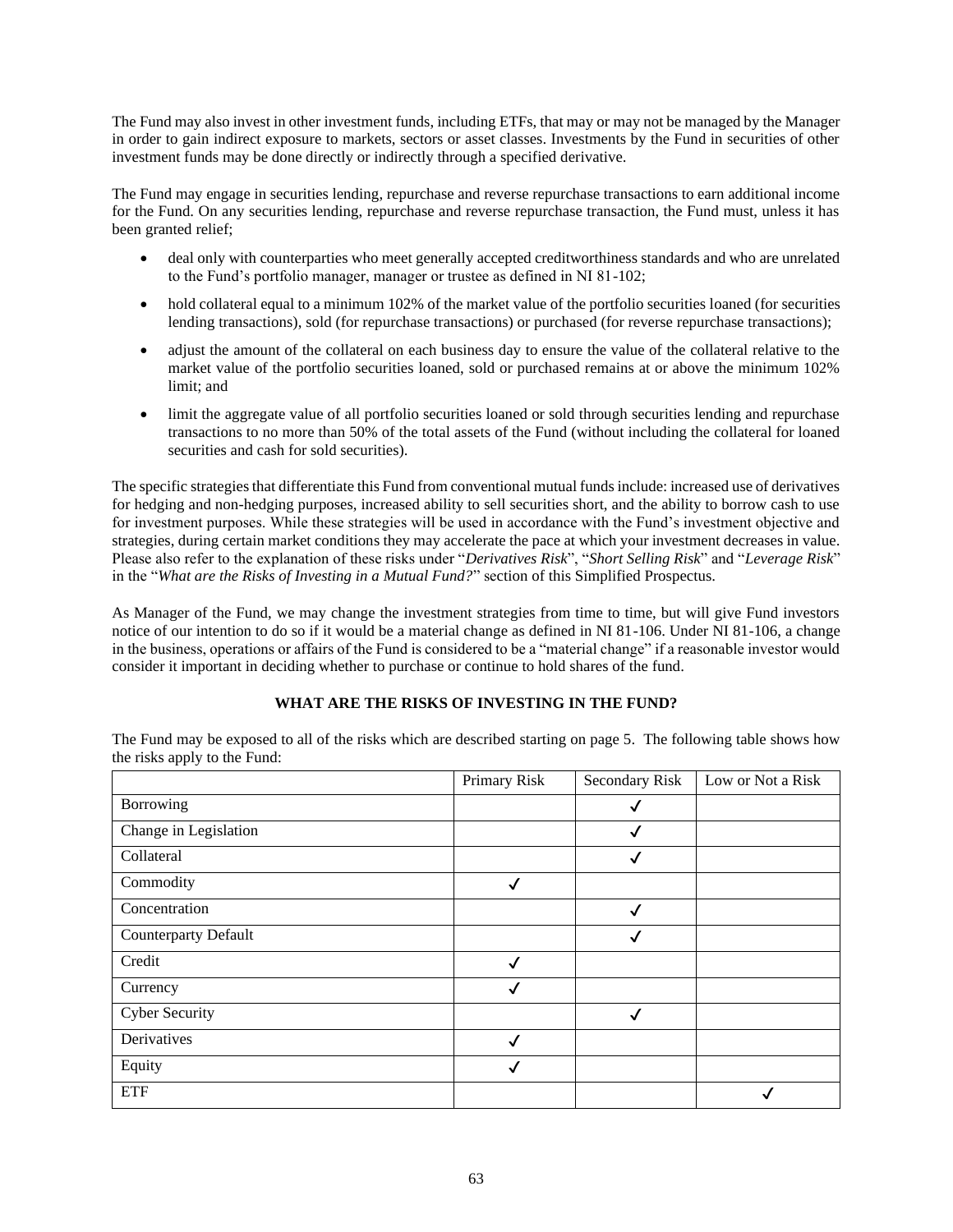| Failure of Futures Commission Merchant       |              |              |   |
|----------------------------------------------|--------------|--------------|---|
| Foreign Investment                           | ✓            |              |   |
| Forward and Over-the-Counter Option Contract |              | $\checkmark$ |   |
| <b>Interest Rate</b>                         | ✓            |              |   |
| Large Redemption                             |              | ✓            |   |
| Leverage                                     | $\checkmark$ |              |   |
| Liquidity                                    |              | $\checkmark$ |   |
| Margin                                       | ✓            |              |   |
| Market                                       |              |              |   |
| Operational                                  |              | ✓            |   |
| <b>Securities Lending</b>                    |              |              | ✓ |
| Series                                       |              | $\checkmark$ |   |
| <b>Share Class</b>                           |              |              |   |
| <b>Short Selling</b>                         |              |              |   |
| Small Company                                |              |              |   |
| Tax                                          |              | $\checkmark$ |   |
| <b>Underlying Fund</b>                       | ✓            |              |   |

Arrow has rated this Fund's risk as medium. Please see "*What are the Risks of Investing in the Fund? – Fund Risk Classification*" for a description of how we determined the classification of this Fund's risk level.

## **WHO SHOULD INVEST IN THE FUND?**

This Fund is suitable for investors who seek medium to long term growth through a diversified portfolio of futures, options, forward contracts and other financial derivatives. To invest in this Fund, investors should be able to accept a medium degree of risk.

To recognize a reasonable rate of return, investors should be prepared to invest for medium to long periods of time.

## **DIVIDEND POLICY**

If required, the Fund will pay a dividend each December to holders of shares of the Non-Fixed Rate Distribution **Series** 

For more information about dividends, see "*Specific Information About the Alternative Mutual Funds Described in this Document – Distribution Policy*" on page [43.](#page-43-0)

The Fund may at its discretion change its dividend policy from time to time.

## **FUND EXPENSES INDIRECTLY BORNE BY INVESTORS**

You do not pay the Fund expenses directly, but they will reduce the Fund's returns. The following table is intended to help you compare the cumulative cost of investing in the Fund with the cost of investing in other mutual funds.

This example assumes that (i) you invest \$1,000 for the time periods indicated and then sell all of your shares at the end of those periods; (ii) your investment has an annual 5% return; and (iii) the management fees and operating expenses would be the same throughout the ten-year period.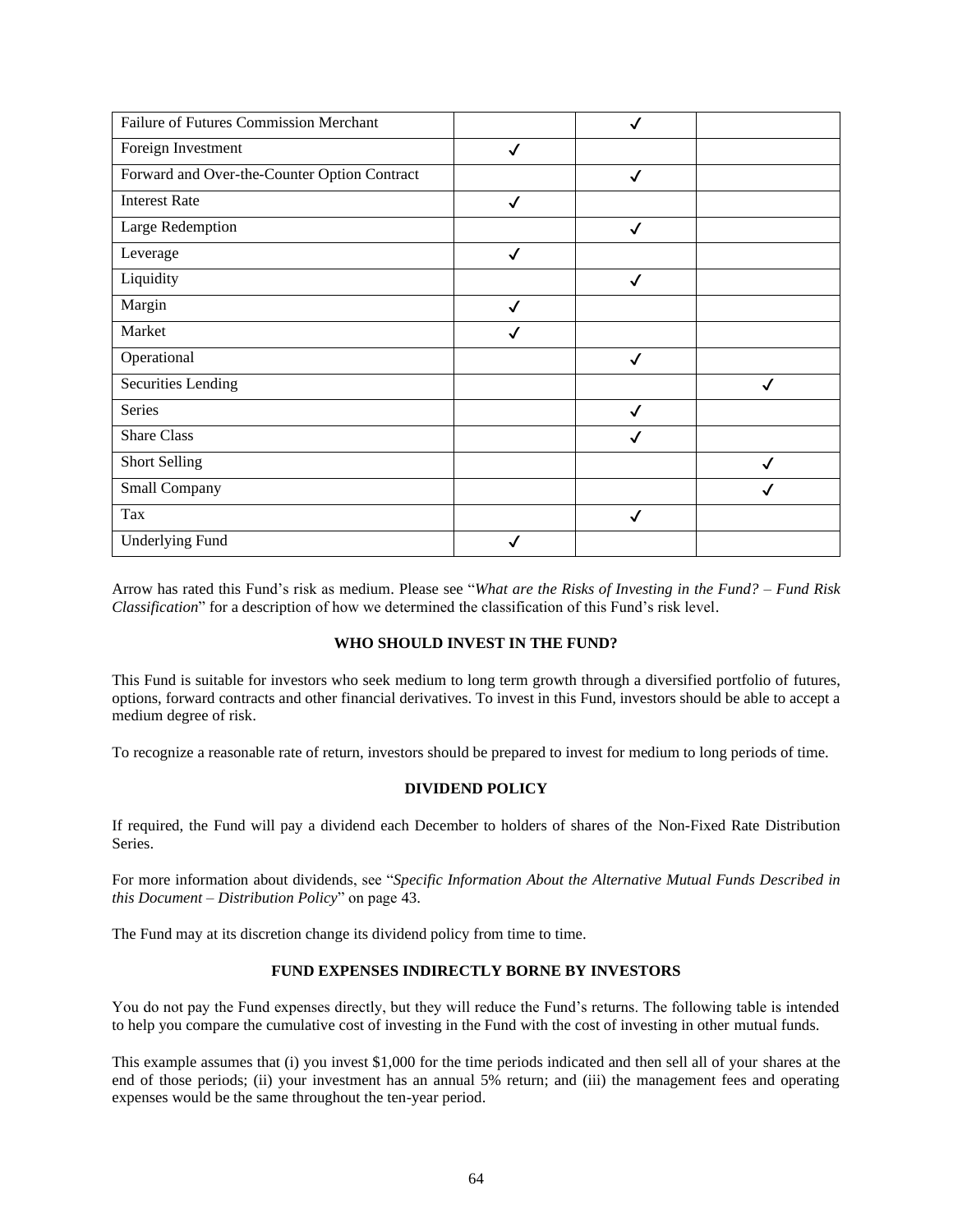Although your actual costs may be higher or lower based on these assumptions, your costs would be:

| <b>Expenses Payable Over</b> | 1 year $(\$)$ | $3 \text{ years}$ (\$) | $5$ years $(\$)$ | 10 years $(\$)$ |
|------------------------------|---------------|------------------------|------------------|-----------------|
| Series A                     | 30            | 94                     | 166              | 378             |
| Series F                     | 19            | 59                     | 104              | 238             |
| Series I                     | b             | 20                     | 35               | 79              |
| Series R                     | 13            | 40                     | 71               | 161             |

See "*Fees and Expenses Payable by the Funds*" on page [24](#page-24-1) for more information about the costs of investing in the Fund.